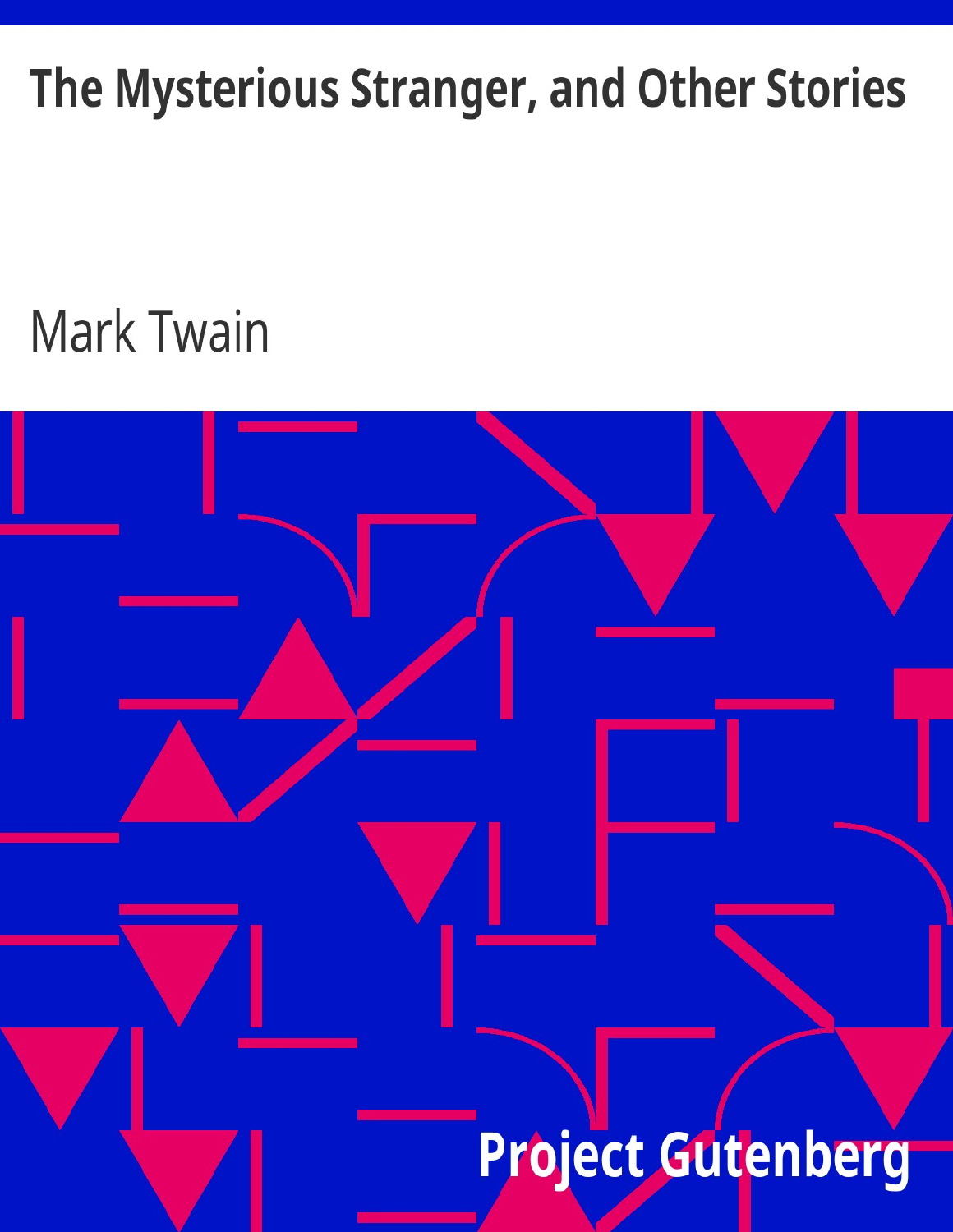### **The Project Gutenberg eBook of The Mysterous Stranger and Other Stories, by Mark Twain**

This eBook is for the use of anyone anywhere in the United States and most other parts of the world at no cost and with almost no restrictions whatsoever. You may copy it, give it away or re-use it under the terms of the Project Gutenberg License included with this eBook or online at [www.gutenberg.org.](https://www.gutenberg.org/) If you are not located in the United States, you will have to check the laws of the country where you are located before using this eBook.

Title: The Mysterious Stranger and Other Stories

Author: Mark Twain

Illustrator: N.C. Wyeth

Release Date: February 25, 2001 [eBook #3186] [Most recently updated: August 26, 2021]

Language: English

Character set encoding: UTF-8

Produced by: David Widger, Be Wolf and Donald F. Behan

START OF THE PROJECT GUTENBERG EBOOK THE MYSTERIOUS STRANGER \*\*\*

# **THE MYSTERIOUS STRANGER**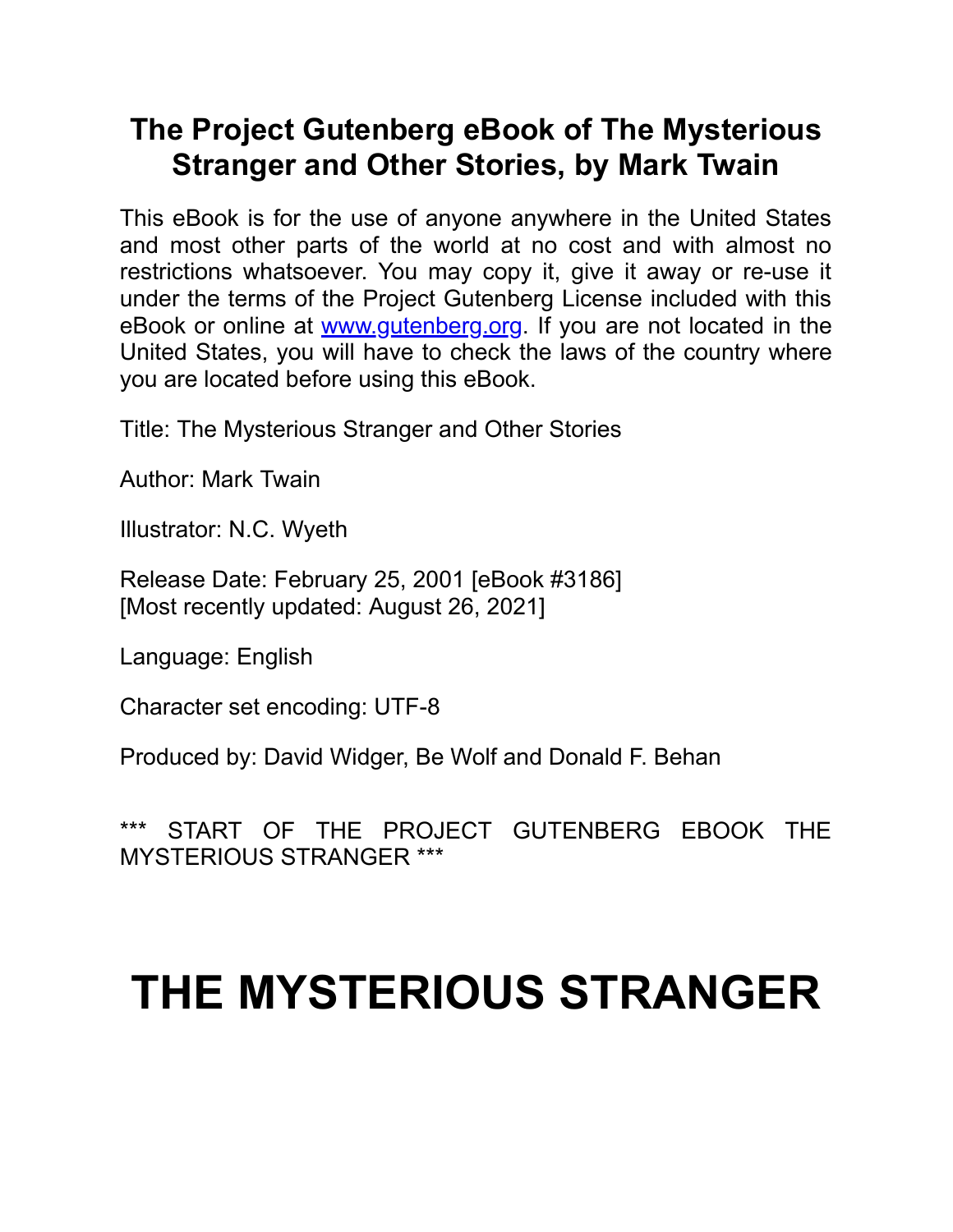## **by** Mark Twain

{0008}

Note: "The Mysterious Stranger" was written in 1898 and never finished. The editors of Twain's "Collected Works" completed the story prior to publication. At what point in this work Twain left off and where the editor's began is not made clear in the print copy used as the basis of this eBook.

*CONTENTS*

*[THE MYSTERIOUS STRANGER](#page-3-0)*

*[Chapter 1](#page-4-0)*

- *[Chapter 2](#page-8-0)*
- *[Chapter 3](#page-16-0)*
- *[Chapter 4](#page-25-0)*
- *[Chapter 5](#page-29-0)*
- *[Chapter 6](#page-40-0)*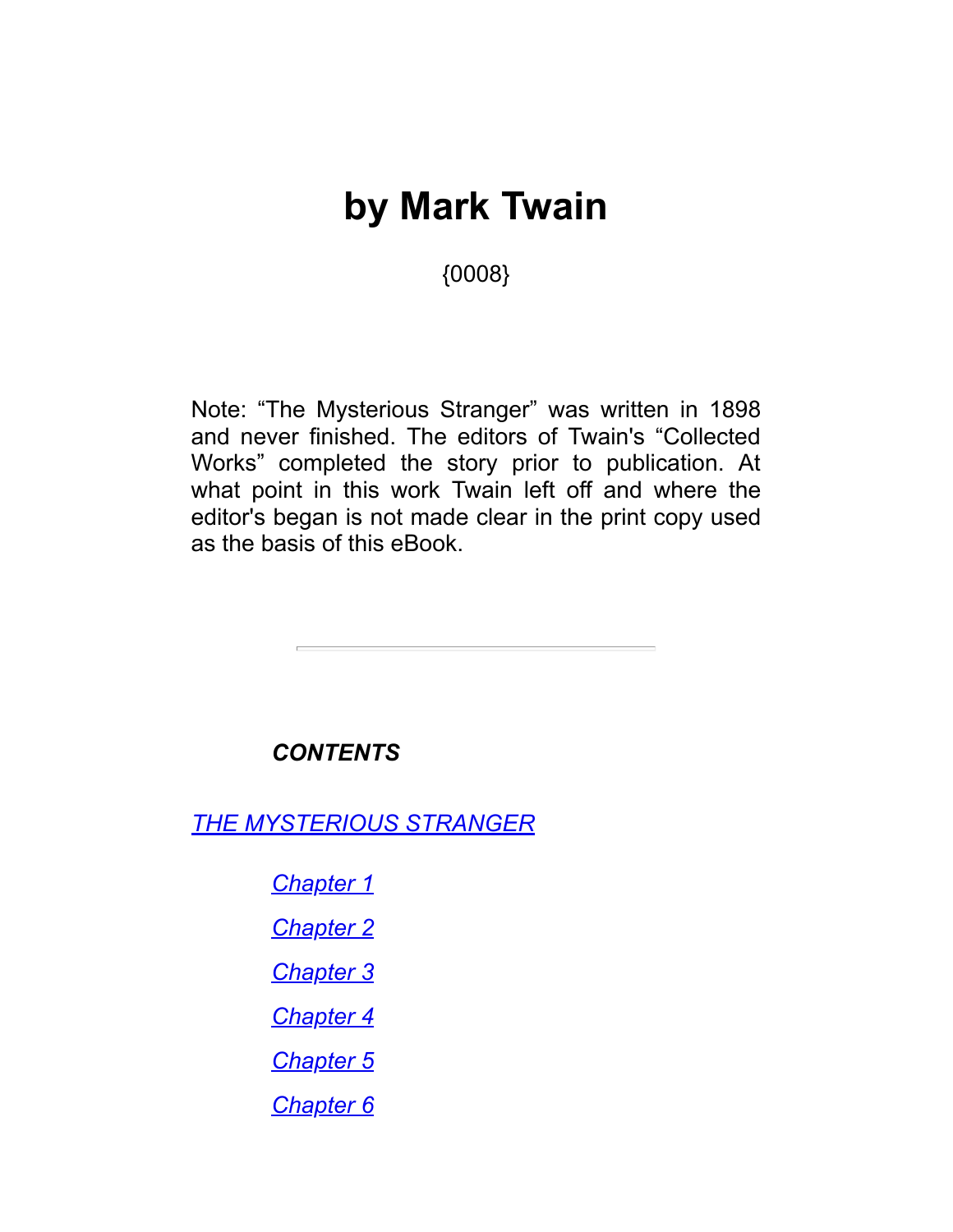*[Chapter 7](#page-51-0)*

*[Chapter 8](#page-67-0)*

*[Chapter 9](#page-86-0)*

*[Chapter 10](#page-91-0)*

*[Chapter 11](#page-103-0)*

*[A FABLE](#page-107-0)*

*[HUNTING THE DECEITFUL TURKEY](#page-110-0)*

<span id="page-3-0"></span>*[THE McWILLIAMSES AND THE BURGLAR](#page-113-0) ALARM*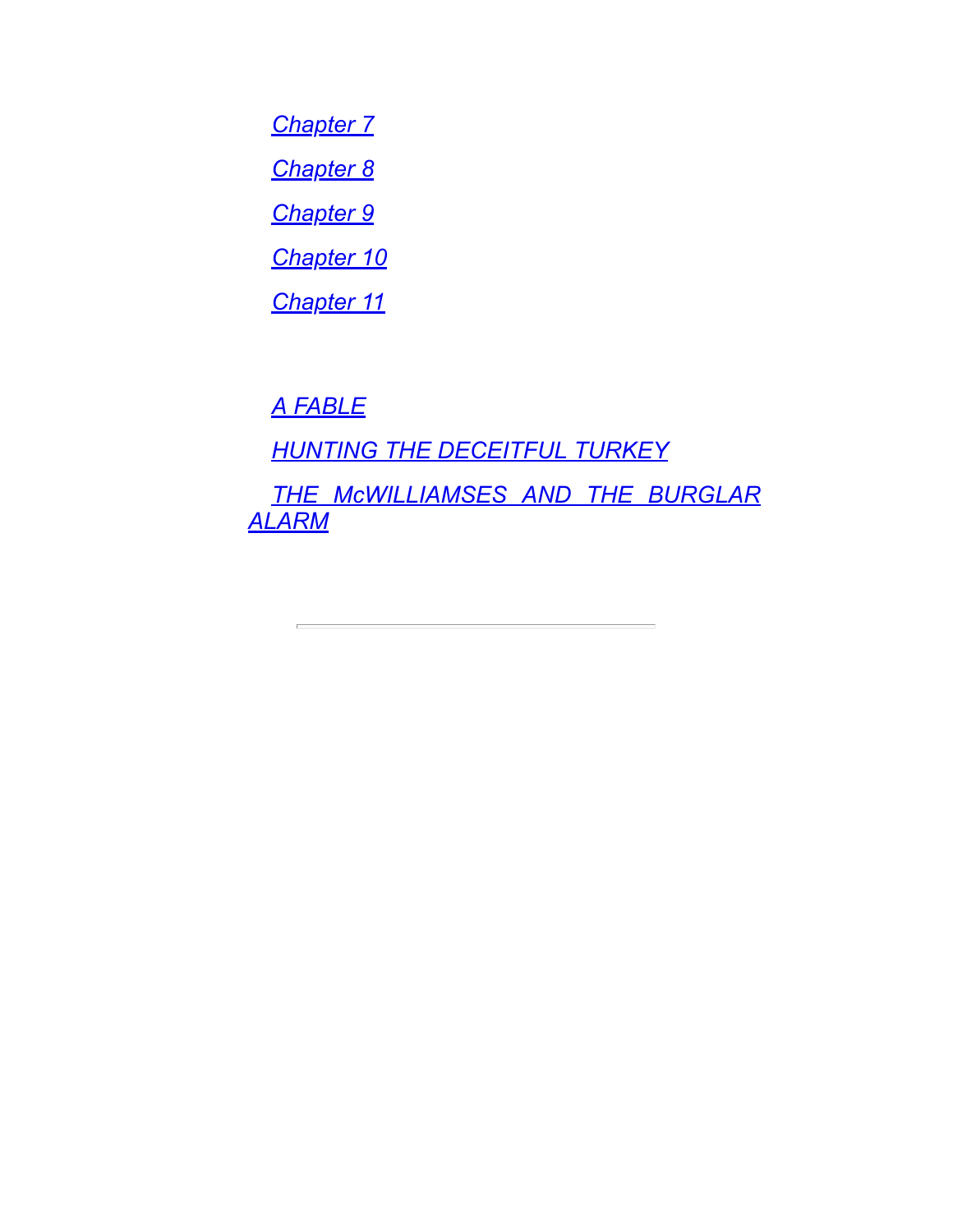## <span id="page-4-0"></span>**THE MYSTERIOUS STRANGER**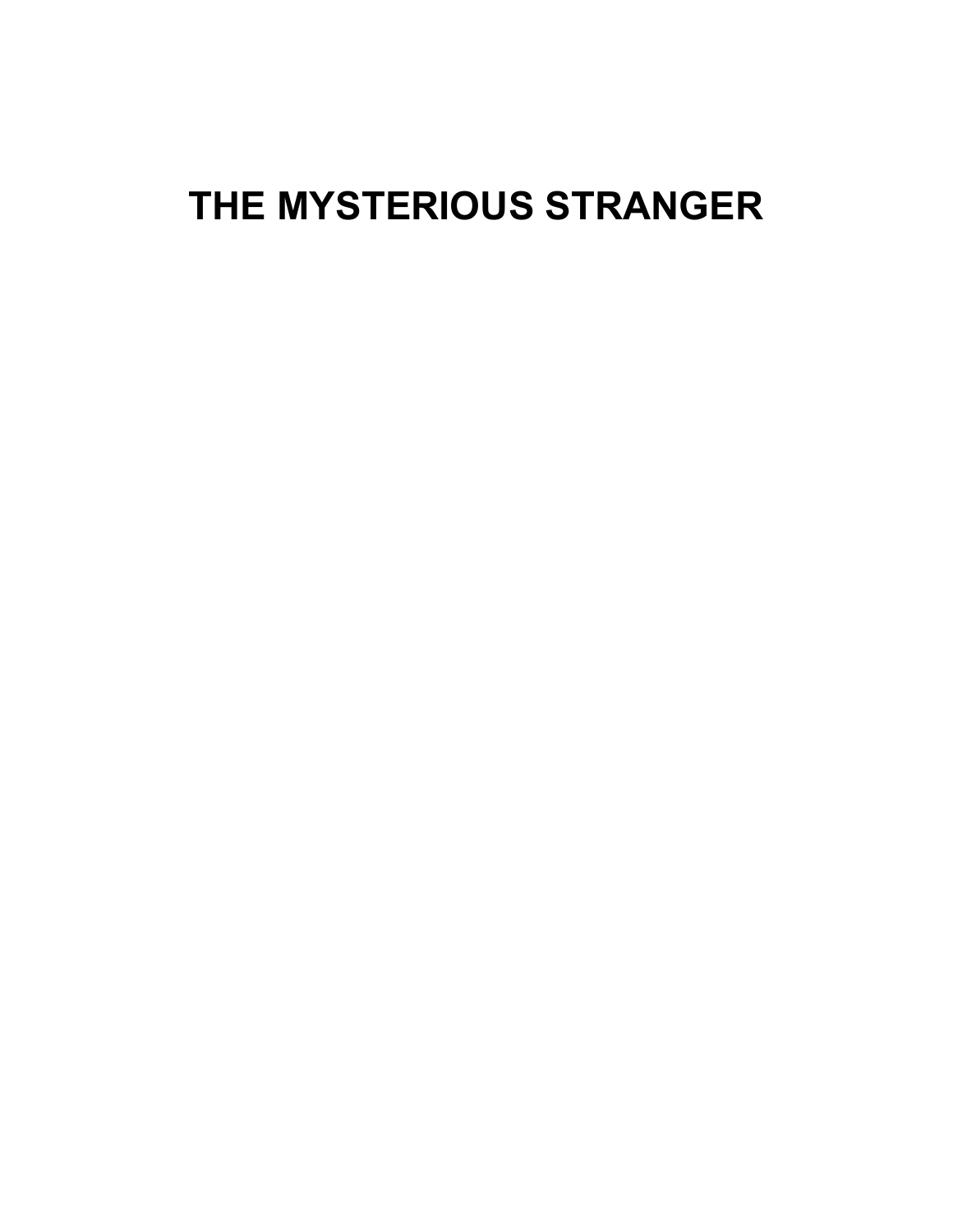# **Chapter 1**

It was in 1590—winter. Austria was far away from the world, and asleep; it was still the Middle Ages in Austria, and promised to remain so forever. Some even set it away back centuries upon centuries and said that by the mental and spiritual clock it was still the Age of Belief in Austria. But they meant it as a compliment, not a slur, and it was so taken, and we were all proud of it. I remember it well, although I was only a boy; and I remember, too, the pleasure it gave me.

Yes, Austria was far from the world, and asleep, and our village was in the middle of that sleep, being in the middle of Austria. It drowsed in peace in the deep privacy of a hilly and woodsy solitude where news from the world hardly ever came to disturb its dreams, and was infinitely content. At its front flowed the tranquil river, its surface painted with cloud-forms and the reflections of drifting arks and stone-boats; behind it rose the woody steeps to the base of the lofty precipice; from the top of the precipice frowned a vast castle, its long stretch of towers and bastions mailed in vines; beyond the river, a league to the left, was a tumbled expanse of forest-clothed hills cloven by winding gorges where the sun never penetrated; and to the right a precipice overlooked the river, and between it and the hills just spoken of lay a far-reaching plain dotted with little homesteads nested among orchards and shade trees.

The whole region for leagues around was the hereditary property of a prince, whose servants kept the castle always in perfect condition for occupancy, but neither he nor his family came there oftener than once in five years. When they came it was as if the lord of the world had arrived, and had brought all the glories of its kingdoms along; and when they went they left a calm behind which was like the deep sleep which follows an orgy.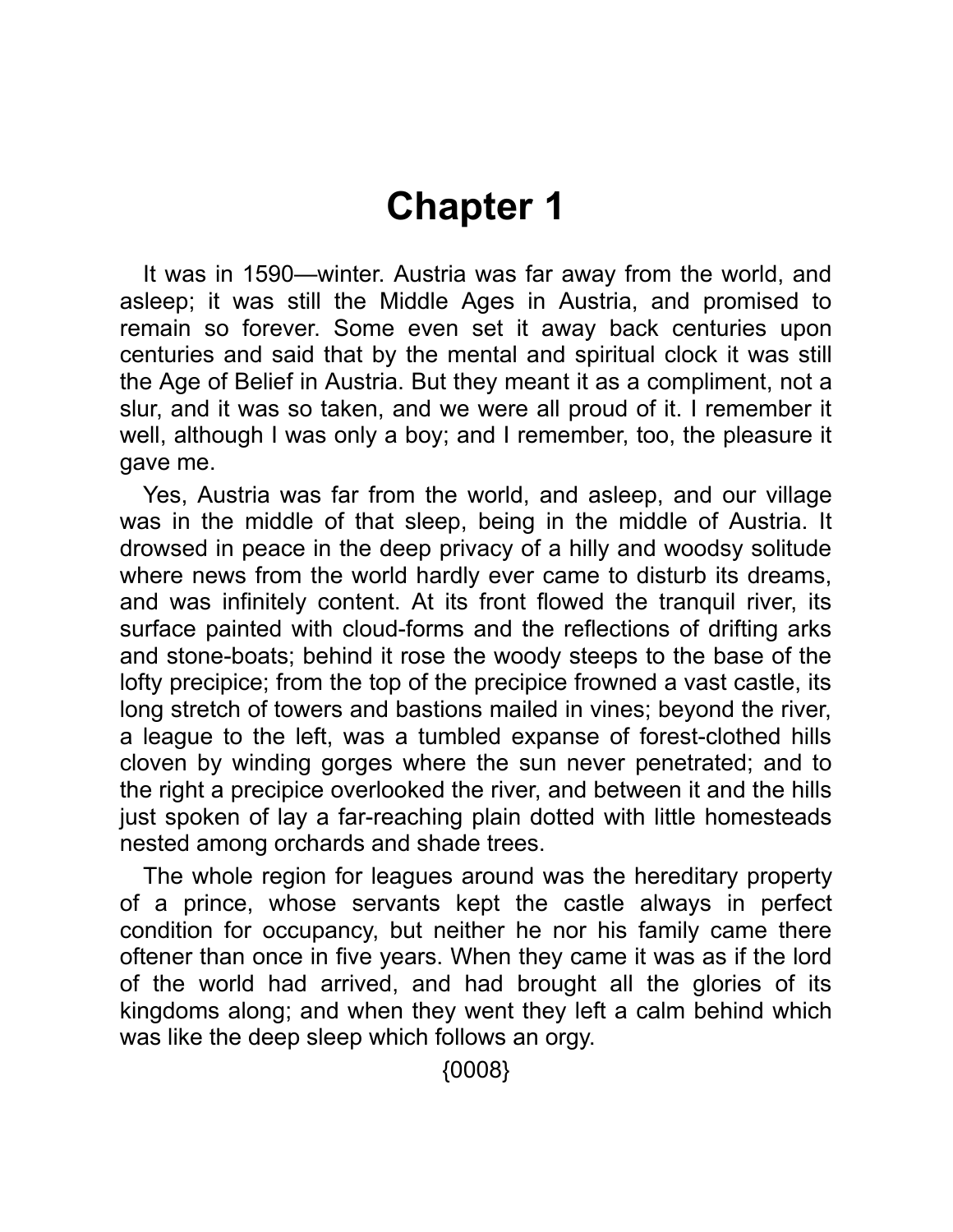Eseldorf was a paradise for us boys. We were not overmuch pestered with schooling. Mainly we were trained to be good Christians; to revere the Virgin, the Church, and the saints above everything. Beyond these matters we were not required to know much; and, in fact, not allowed to. Knowledge was not good for the common people, and could make them discontented with the lot which God had appointed for them, and God would not endure discontentment with His plans. We had two priests. One of them, Father Adolf, was a very zealous and strenuous priest, much considered.

There may have been better priests, in some ways, than Father Adolf, but there was never one in our commune who was held in more solemn and awful respect. This was because he had absolutely no fear of the Devil. He was the only Christian I have ever known of whom that could be truly said. People stood in deep dread of him on that account; for they thought that there must be something supernatural about him, else he could not be so bold and so confident. All men speak in bitter disapproval of the Devil, but they do it reverently, not flippantly; but Father Adolf's way was very different; he called him by every name he could lay his tongue to, and it made everyone shudder that heard him; and often he would even speak of him scornfully and scoffingly; then the people crossed themselves and went quickly out of his presence, fearing that something fearful might happen.

Father Adolf had actually met Satan face to face more than once, and defied him. This was known to be so. Father Adolf said it himself. He never made any secret of it, but spoke it right out. And that he was speaking true there was proof in at least one instance, for on that occasion he quarreled with the enemy, and intrepidly threw his bottle at him; and there, upon the wall of his study, was the ruddy splotch where it struck and broke.

But it was Father Peter, the other priest, that we all loved best and were sorriest for. Some people charged him with talking around in conversation that God was all goodness and would find a way to save all his poor human children. It was a horrible thing to say, but there was never any absolute proof that Father Peter said it; and it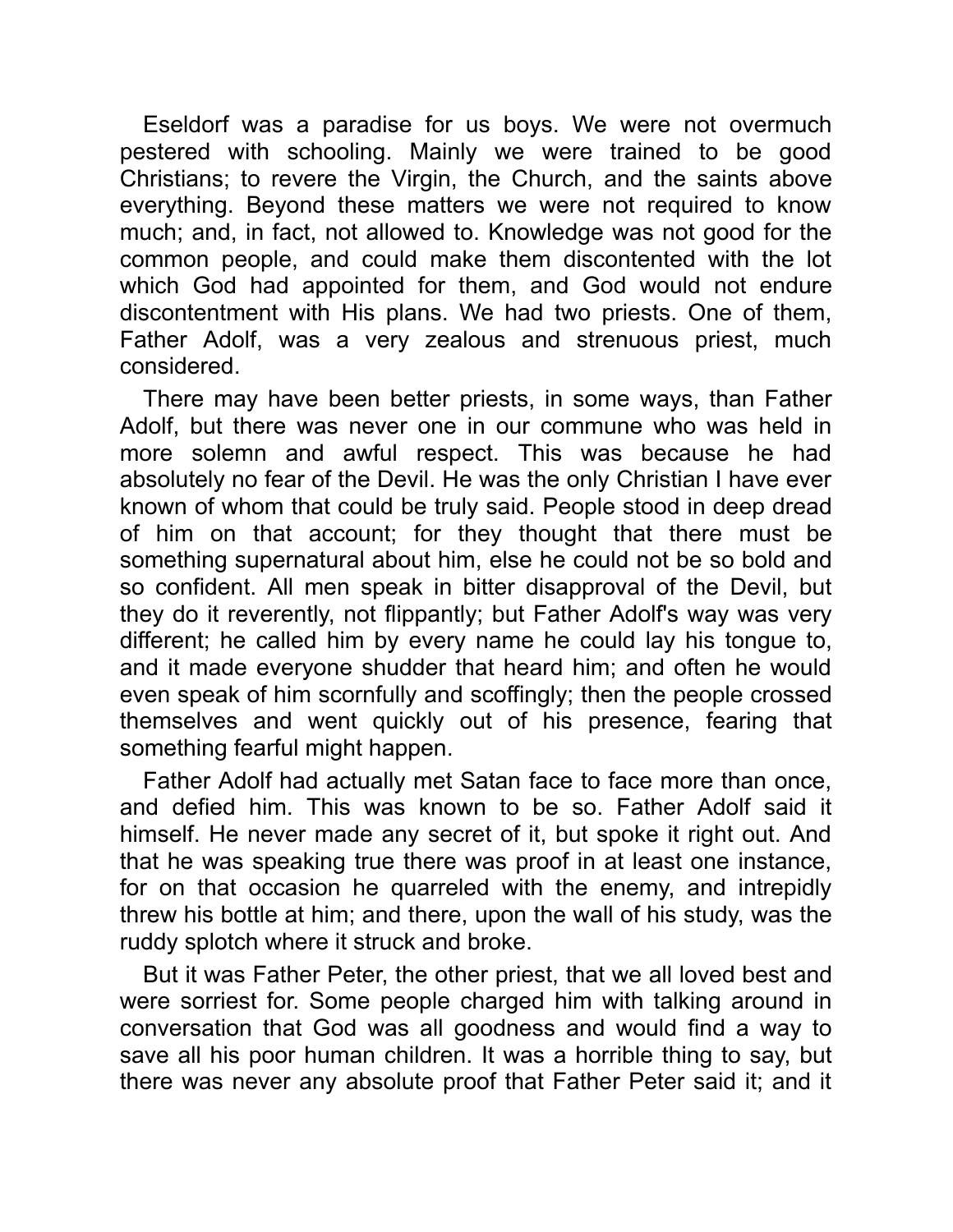was out of character for him to say it, too, for he was always good and gentle and truthful. He wasn't charged with saying it in the pulpit, where all the congregation could hear and testify, but only outside, in talk; and it is easy for enemies to manufacture that. Father Peter had an enemy and a very powerful one, the astrologer who lived in a tumbled old tower up the valley, and put in his nights studying the stars. Every one knew he could foretell wars and famines, though that was not so hard, for there was always a war, and generally a famine somewhere. But he could also read any man's life through the stars in a big book he had, and find lost property, and every one in the village except Father Peter stood in awe of him. Even Father Adolf, who had defied the Devil, had a wholesome respect for the astrologer when he came through our village wearing his tall, pointed hat and his long, flowing robe with stars on it, carrying his big book, and a staff which was known to have magic power. The bishop himself sometimes listened to the astrologer, it was said, for, besides studying the stars and prophesying, the astrologer made a great show of piety, which would impress the bishop, of course.

But Father Peter took no stock in the astrologer. He denounced him openly as a charlatan—a fraud with no valuable knowledge of any kind, or powers beyond those of an ordinary and rather inferior human being, which naturally made the astrologer hate Father Peter and wish to ruin him. It was the astrologer, as we all believed, who originated the story about Father Peter's shocking remark and carried it to the bishop. It was said that Father Peter had made the remark to his niece, Marget, though Marget denied it and implored the bishop to believe her and spare her old uncle from poverty and disgrace. But the bishop wouldn't listen. He suspended Father Peter indefinitely, though he wouldn't go so far as to excommunicate him on the evidence of only one witness; and now Father Peter had been out a couple of years, and our other priest, Father Adolf, had his flock.

Those had been hard years for the old priest and Marget. They had been favorites, but of course that changed when they came under the shadow of the bishop's frown. Many of their friends fell away entirely, and the rest became cool and distant. Marget was a lovely girl of eighteen when the trouble came, and she had the best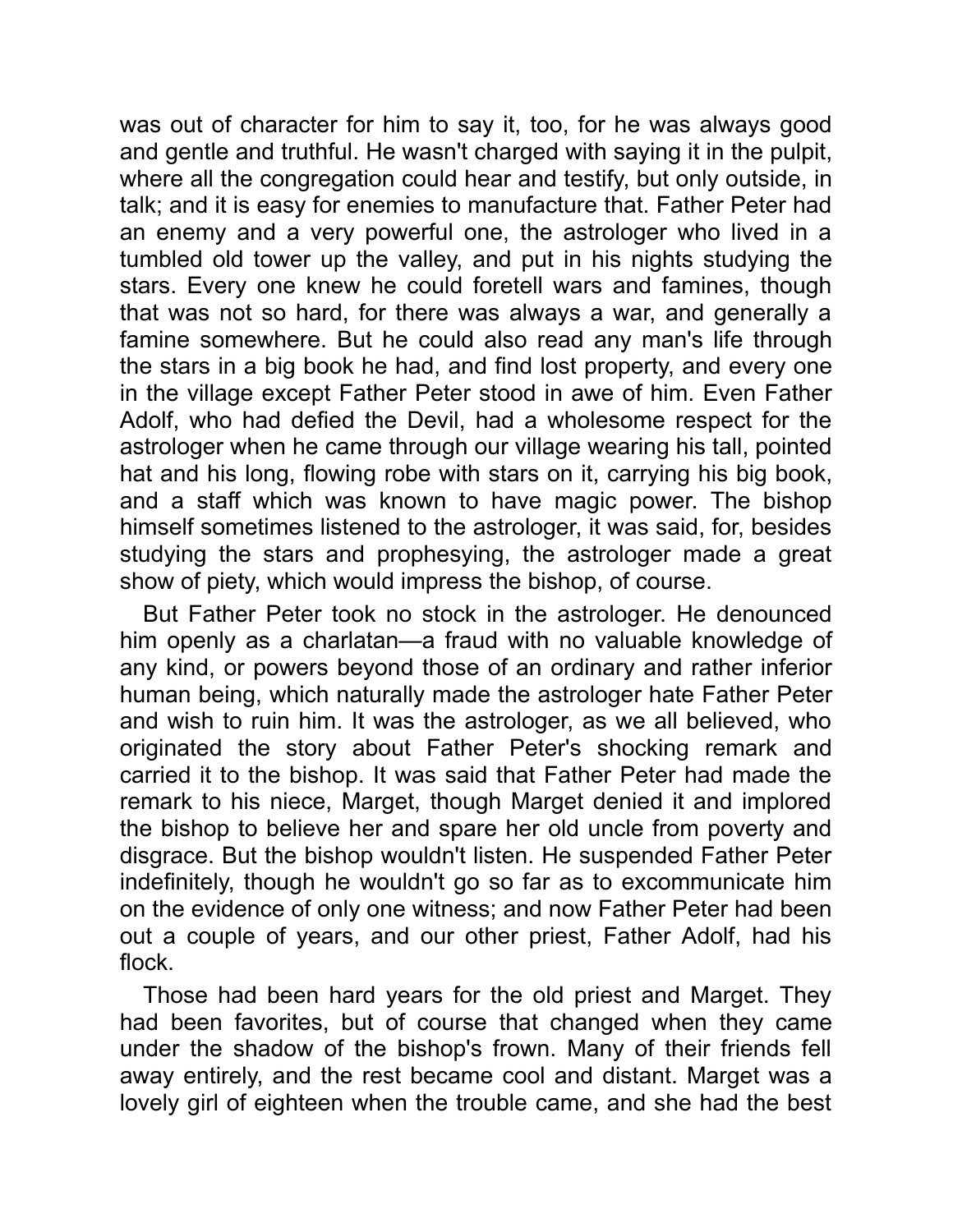<span id="page-8-0"></span>head in the village, and the most in it. She taught the harp, and earned all her clothes and pocket money by her own industry. But her scholars fell off one by one now; she was forgotten when there were dances and parties among the youth of the village; the young fellows stopped coming to the house, all except Wilhelm Meidlingand he could have been spared; she and her uncle were sad and forlorn in their neglect and disgrace, and the sunshine was gone out of their lives. Matters went worse and worse, all through the two years. Clothes were wearing out, bread was harder and harder to get. And now, at last, the very end was come. Solomon Isaacs had lent all the money he was willing to put on the house, and gave notice that to-morrow he would foreclose.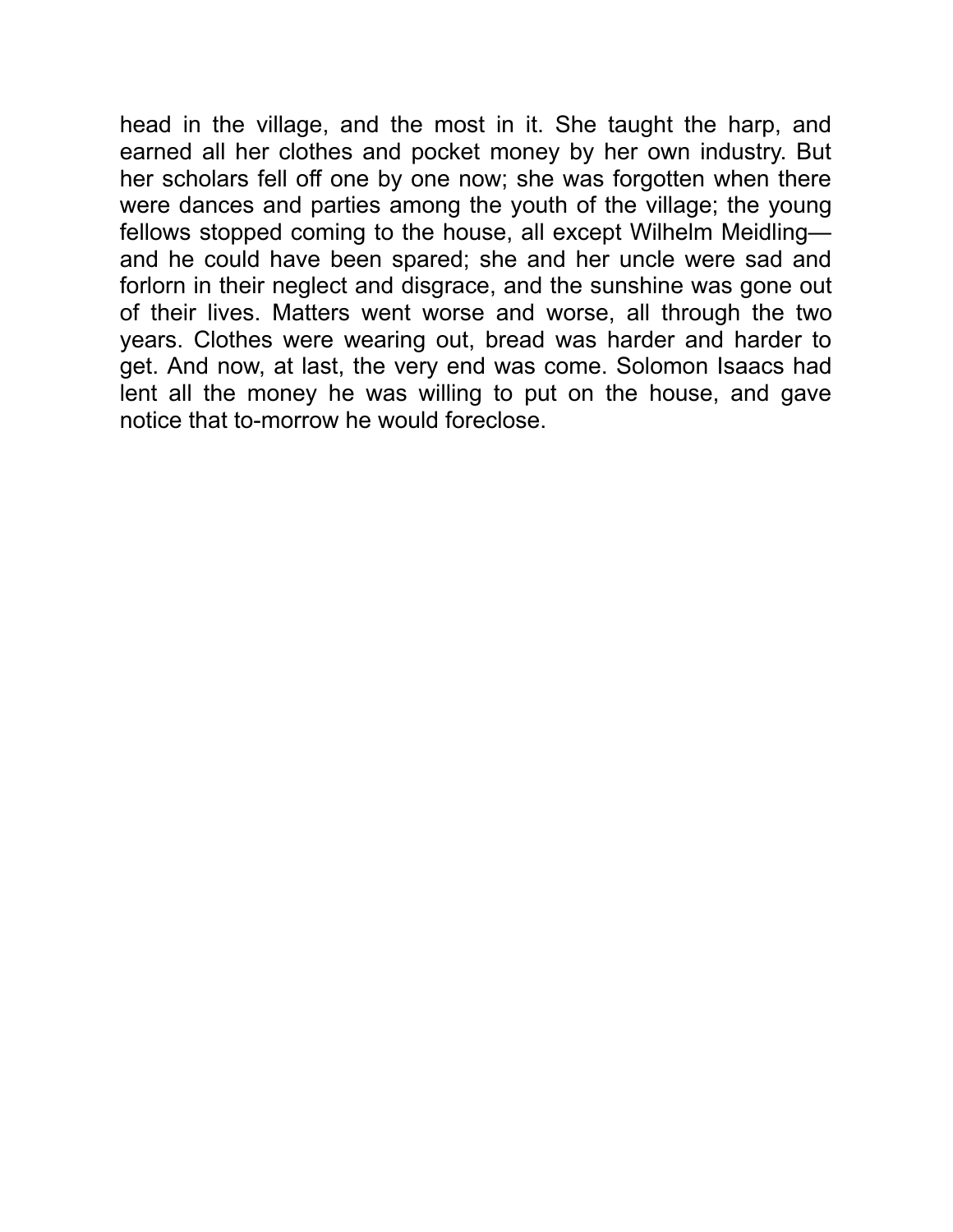### **Chapter 2**

Three of us boys were always together, and had been so from the cradle, being fond of one another from the beginning, and this affection deepened as the years went on—Nikolaus Bauman, son of the principal judge of the local court; Seppi Wohlmeyer, son of the keeper of the principal inn, the "Golden Stag," which had a nice garden, with shade trees reaching down to the riverside, and pleasure boats for hire; and I was the third—Theodor Fischer, son of the church organist, who was also leader of the village musicians, teacher of the violin, composer, tax-collector of the commune, sexton, and in other ways a useful citizen, and respected by all. We knew the hills and the woods as well as the birds knew them; for we were always roaming them when we had leisure—at least, when we were not swimming or boating or fishing, or playing on the ice or sliding down hill.

And we had the run of the castle park, and very few had that. It was because we were pets of the oldest servingman in the castle— Felix Brandt; and often we went there, nights, to hear him talk about old times and strange things, and to smoke with him (he taught us that) and to drink coffee; for he had served in the wars, and was at the siege of Vienna; and there, when the Turks were defeated and driven away, among the captured things were bags of coffee, and the Turkish prisoners explained the character of it and how to make a pleasant drink out of it, and now he always kept coffee by him, to drink himself and also to astonish the ignorant with. When it stormed he kept us all night; and while it thundered and lightened outside he told us about ghosts and horrors of every kind, and of battles and murders and mutilations, and such things, and made it pleasant and cozy inside; and he told these things from his own experience largely. He had seen many ghosts in his time, and witches and enchanters, and once he was lost in a fierce storm at midnight in the mountains, and by the glare of the lightning had seen the Wild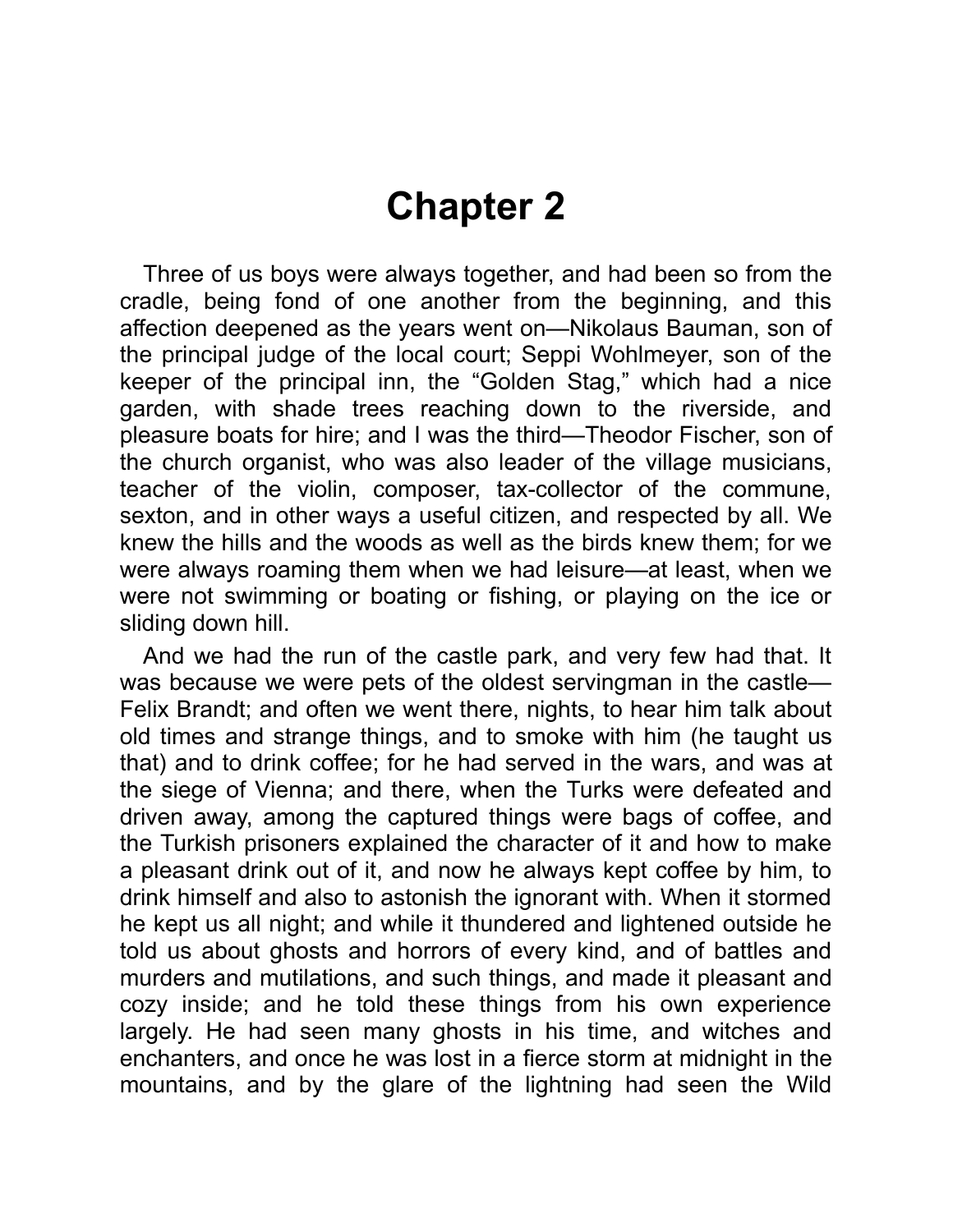Huntsman rage on the blast with his specter dogs chasing after him through the driving cloud-rack. Also he had seen an incubus once, and several tmes he had seen the great bat that sucks the blood from the necks of people while they are asleep, fanning them softly with its wings and so keeping them drowsy till they die.

He encouraged us not to fear supernatural things, such as ghosts, and said they did no harm, but only wandered about because they were lonely and distressed and wanted kindly notice and compassion; and in time we learned not to be afraid, and even went down with him in the night to the haunted chamber in the dungeons of the castle. The ghost appeared only once, and it went by very dim to the sight and floated noiseless through the air, and then disappeared; and we scarcely trembled, he had taught us so well. He said it came up sometimes in the night and woke him by passing its clammy hand over his face, but it did him no hurt; it only wanted sympathy and notice. But the strangest thing was that he had seen angels—actual angels out of heaven—and had talked wth them. They had no wings, and wore clothes, and talked and looked and acted just like any natural person, and you would never know them for angels except for the wonderful things they did which a mortal could not do, and the way they suddenly disappeared while you were talking with them, which was also a thing which no mortal could do. And he said they were pleasant and cheerful, not gloomy and melancholy, like ghosts.

It was after that kind of a talk one May night that we got up next morning and had a good breakfast with him and then went down and crossed the bridge and went away up into the hills on the left to a woody hill-top which was a favorite place of ours, and there we stretched out on the grass in the shade to rest and smoke and talk over these strange things, for they were in our minds yet, and impressing us. But we couldn't smoke, because we had been heedless and left our flint and steel behind.

Soon there came a youth strolling toward us through the trees, and he sat down and began to talk in a friendly way, just as if he knew us. But we did not answer him, for he was a stranger and we were not used to strangers and were shy of them. He had new and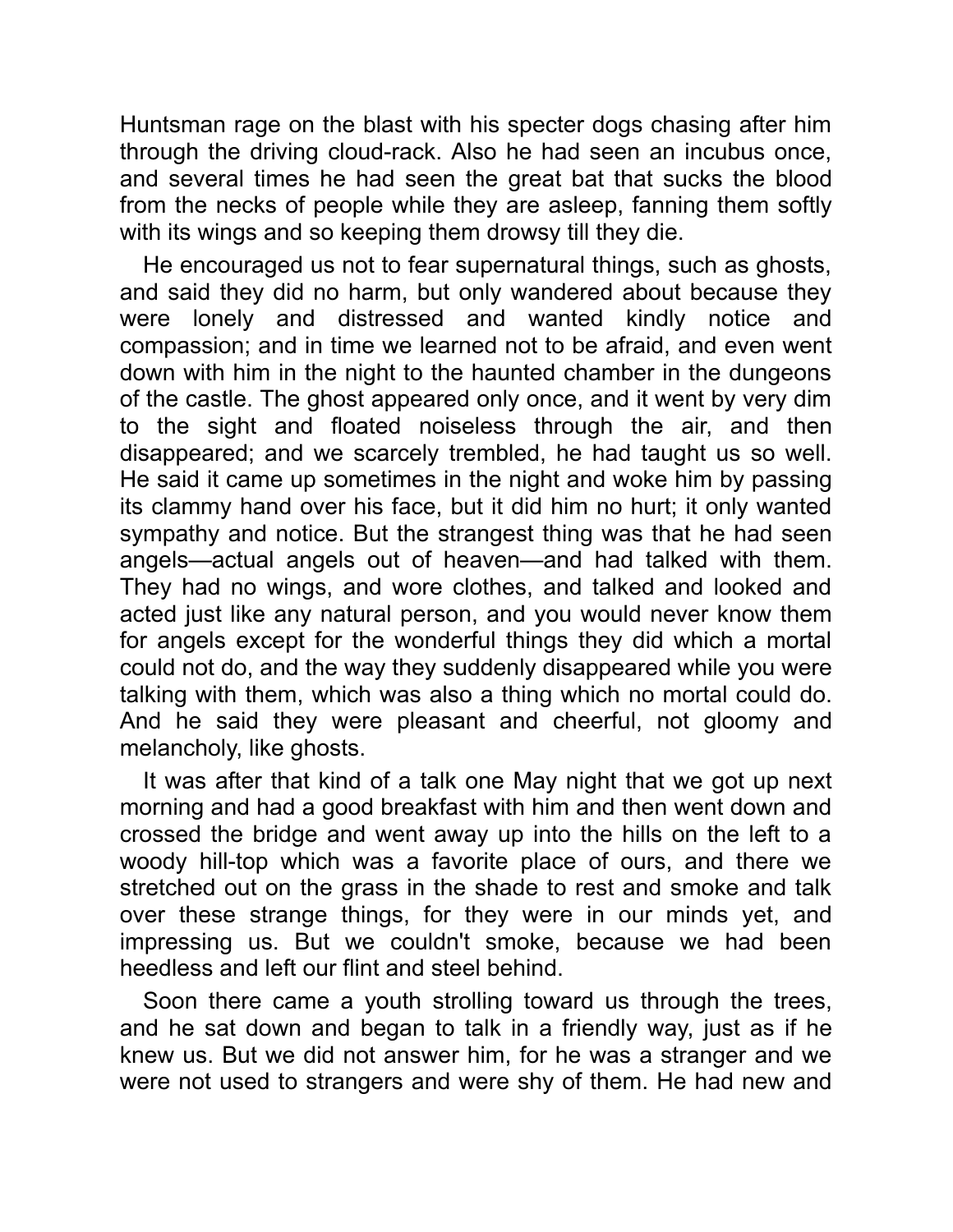good clothes on, and was handsome and had a winning face and a pleasant voice, and was easy and graceful and unembarrassed, not slouchy and awkward and diffident, like other boys. We wanted to be friendly with him, but didn't know how to begin. Then I thought of the pipe, and wondered if it would be taken as kindly meant if I offered it to him. But I remembered that we had no fire, so I was sorry and disappointed. But he looked up bright and pleased, and said:

"Fire? Oh, that is easy; I will furnish it."

I was so astonished I couldn't speak; for I had not said anything. He took the pipe and blew his breath on it, and the tobacco glowed red, and spirals of blue smoke rose up. We jumped up and were going to run, for that was natural; and we did run a few steps, although he was yearningly pleading for us to stay, and giving us his word that he would not do us any harm, but only wanted to be friends with us and have company. So we stopped and stood, and wanted to go back, being full of curiosity and wonder, but afraid to venture. He went on coaxing, in his soft, persuasive way; and when we saw that the pipe did not blow up and nothing happened, our confidence returned by little and little, and presently our curiosity got to be stronger than our fear, and we ventured back—but slowly, and ready to fly at any alarm.

He was bent on putting us at ease, and he had the right art; one could not remain doubtful and timorous where a person was so earnest and simple and gentle, and talked so alluringly as he did; no, he won us over, and it was not long before we were content and comfortable and chatty, and glad we had found this new friend. When the feeling of constraint was all gone we asked him how he had learned to do that strange thing, and he said he hadn't learned it at all; it came natural to him—like other things—other curious things.

"What ones?"

"Oh, a number; I don't know how many."

"Wll you let us see you do them?"

"Do—please!" the others sad.

"You won't run away again?"

"No—indeed we won't. Please do. Won't you?"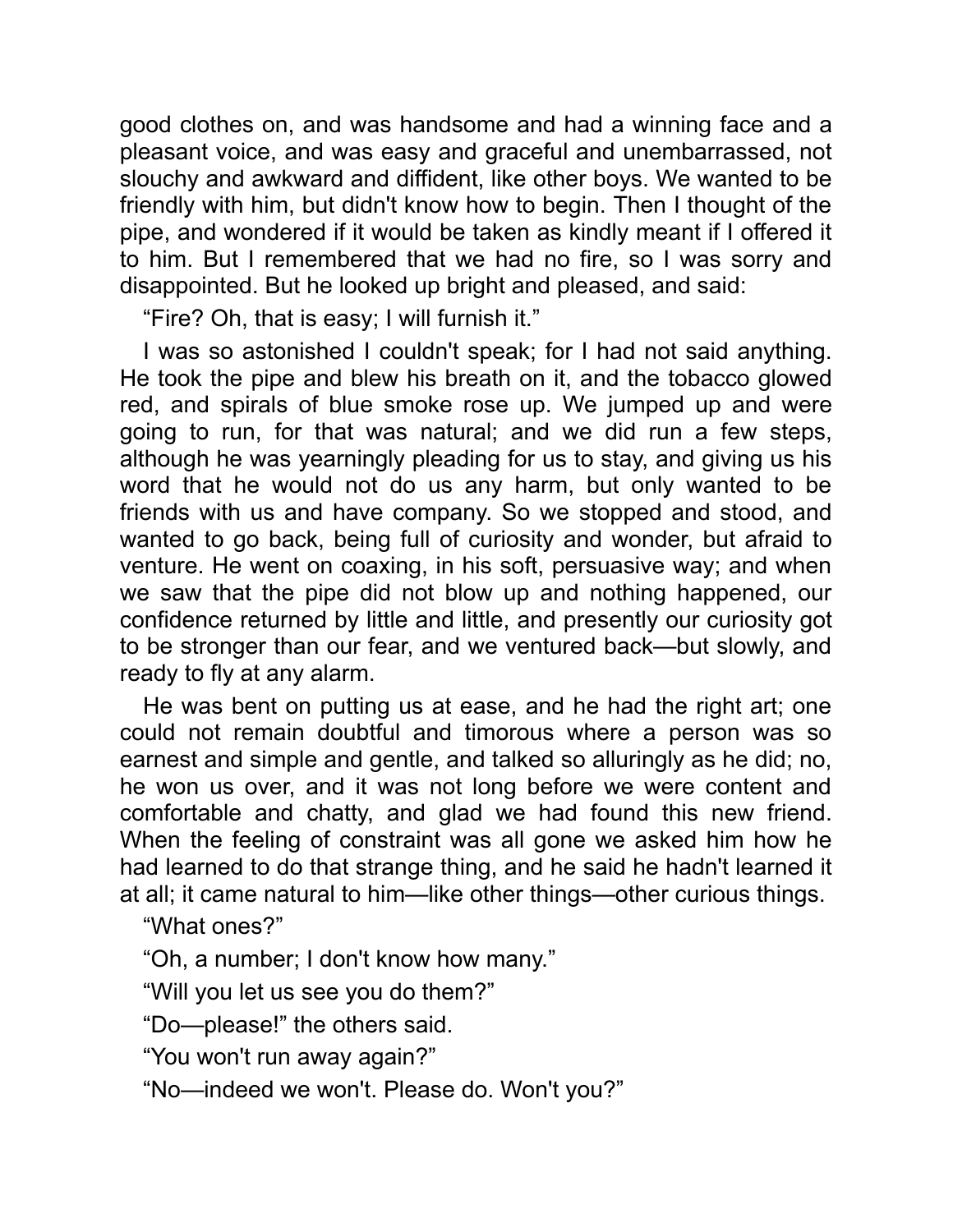"Yes, with pleasure; but you mustn't forget your promise, you know."

We said we wouldn't, and he went to a puddle and came back with water in a cup which he had made out of a leaf, and blew upon it and threw it out, and it was a lump of ice the shape of the cup. We were astonished and charmed, but not afraid any more; we were very glad to be there, and asked him to go on and do some more things. And he did. He said he would give us any kind of fruit we liked, whether it was in season or not. We all spoke at once;

"Orange!"

"Apple!"

"Grapes!"

"They are in your pockets," he said, and it was true. And they were of the best, too, and we ate them and wished we had more, though none of us said so.

"You will find them where those came from," he said, "and everything else your appetites call for; and you need not name the thing you wish; as long as I am with you, you have only to wish and find."

And he said true. There was never anything so wonderful and so interesting. Bread, cakes, sweets, nuts—whatever one wanted, it was there. He ate nothing himself, but sat and chatted, and did one curious thing after another to amuse us. He made a tiny toy squirrel out of clay, and it ran up a tree and sat on a limb overhead and barked down at us. Then he made a dog that was not much larger than a mouse, and it treed the squirrel and danced about the tree, excited and barking, and was as alive as any dog could be. It frightened the squirrel from tree to tree and followed it up until both were out of sight in the forest. He made birds out of clay and set them free, and they flew away, singing.

At last I made bold to ask him to tell us who he was.

"An angel," he said, quite simply, and set another bird free and clapped his hands and made it fly away.

A kind of awe fell upon us when we heard him say that, and we were afraid again; but he said we need not be troubled, there was no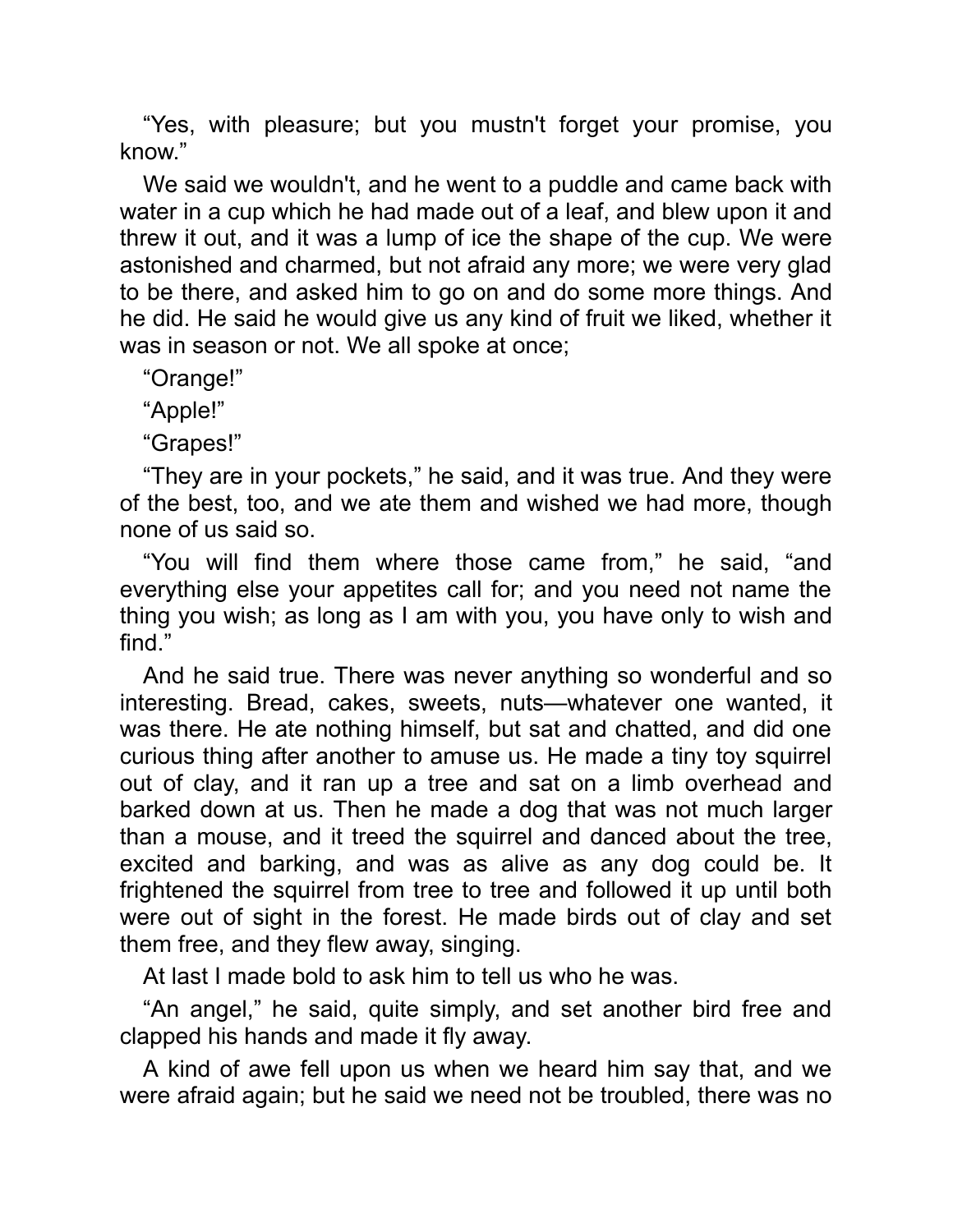occasion for us to be afraid of an angel, and he liked us, anyway. He went on chatting as simply and unaffectedly as ever; and while he talked he made a crowd of little men and women the size of your finger, and they went diligently to work and cleared and leveled off a space a couple of yards square in the grass and began to build a cunning little castle in it, the women mixing the mortar and carrying it up the scaffoldings in pails on their heads, just as our work-women have always done, and the men laying the courses of masonry—five hundred of these toy people swarming briskly about and working diligently and wiping the sweat off their faces as natural as life. In the absorbing interest of watching those five hundred little people make the castle grow step by step and course by course, and take shape and symmetry, that feeling and awe soon passed away and we were quite comfortable and at home again. We asked if we might make some people, and he said yes, and told Seppi to make some cannon for the walls, and told Nikolaus to make some halberdiers, with breastplates and greaves and helmets, and I was to make some cavalry, with horses, and in allotting these tasks he called us by our names, but did not say how he knew them. Then Seppi asked him what his own name was, and he said, tranquilly, "Satan," and held out a chip and caught a little woman on it who was falling from the scaffolding and put her back where she belonged, and said, "She is an idiot to step backward like that and not notice what she is about."

It caught us suddenly, that name did, and our work dropped out of our hands and broke to pieces—a cannon, a halberdier, and a horse. Satan laughed, and asked what was the matter. I said, "Nothing, only it seemed a strange name for an angel." He asked why.

"Because it's—it's—well, it's his name, you know."

"Yes—he is my uncle."

He said it placidly, but it took our breath for a moment and made our hearts beat. He did not seem to notice that, but mended our halberdiers and things with a touch, handing them to us finished, and said, "Don't you remember?—he was an angel himself, once."

"Yes—it's true," said Seppi; "I didn't think of that."

"Before the Fall he was blameless."

"Yes," said Nikolaus, "he was without sin."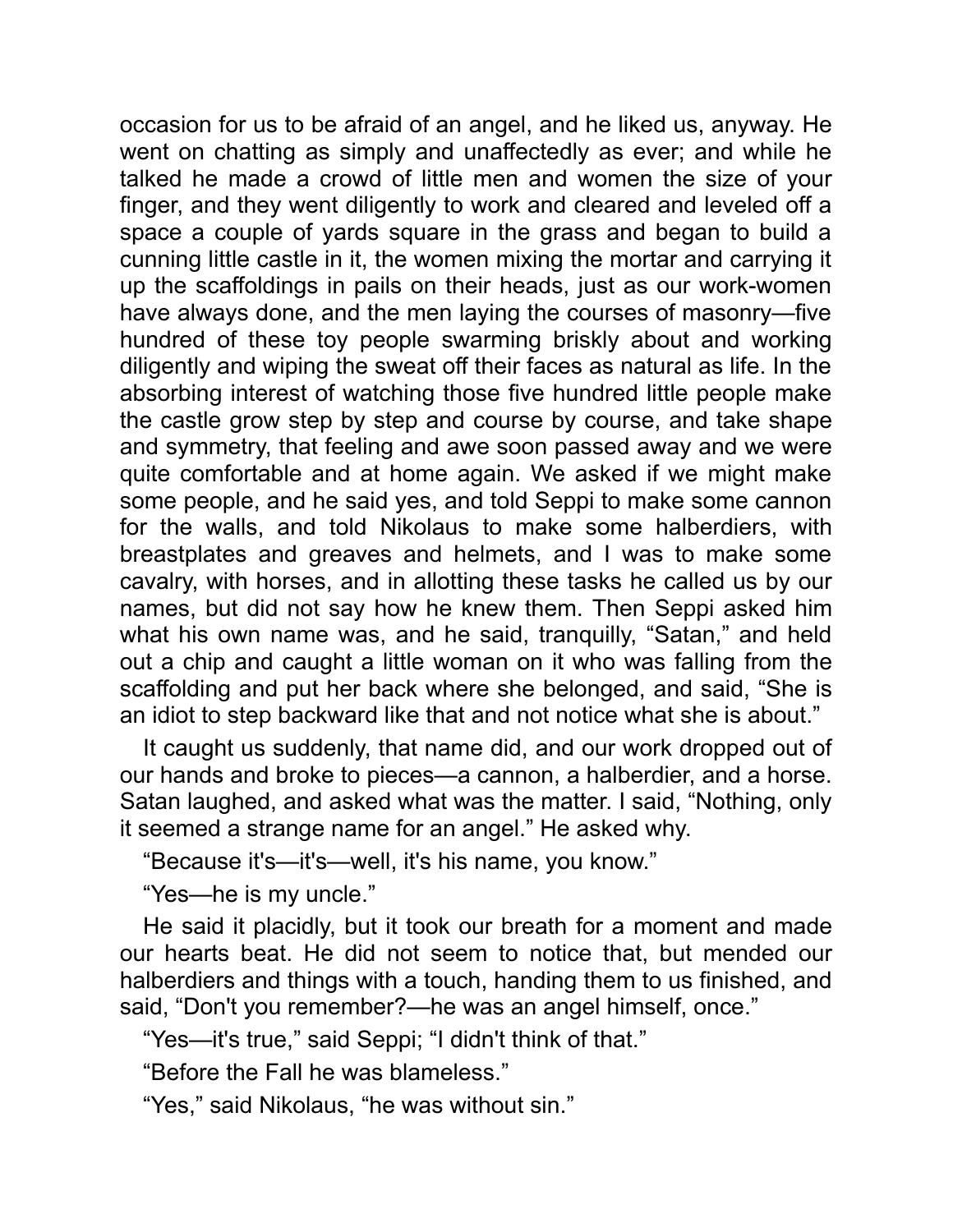"It is a good family—ours," said Satan; "there is not a better. He is the only member of it that has ever sinned."

I should not be able to make any one understand how exciting it all was. You know that kind of quiver that trembles around through you when you are seeing something so strange and enchanting and wonderful that it is just a fearful joy to be alive and look at it; and you know how you gaze, and your lips turn dry and your breath comes short, but you wouldn't be anywhere but there, not for the world. I was bursting to ask one question—I had it on my tongue's end and could hardly hold it back—but I was ashamed to ask it; it might be a rudeness. Satan set an ox down that he had been making, and smled up at me and sad:

"It wouldn't be a rudeness, and I should forgive it if it was. Have I seen him? Millions of times. From the time that I was a little child a thousand years old I was his second favorite among the nursery angels of our blood and lneage—to use a human phrase—yes, from that time until the Fall, eight thousand years, measured as you count time."

"Eght—thousand!"

"Yes." He turned to Seppi, and went on as if answering something that was in Seppi's mind: "Why, naturally I look like a boy, for that is what I am. With us what you call time is a spacious thing; it takes a long stretch of it to grow an angel to full age." There was a question in my mind, and he turned to me and answered it, "I am sixteen thousand years old—counting as you count." Then he turned to Nikolaus and said: "No, the Fall did not affect me nor the rest of the relationship. It was only he that I was named for who ate of the fruit of the tree and then beguiled the man and the woman with it. We others are still ignorant of sin; we are not able to commit it; we are without blemish, and shall abide in that estate always. We—" Two of the little workmen were quarreling, and in buzzing little bumblebee voices they were cursing and swearing at each other; now came blows and blood; then they locked themselves together in a life-anddeath struggle. Satan reached out his hand and crushed the life out of them with his fingers, threw them away, wiped the red from his fingers on his handkerchief, and went on talking where he had left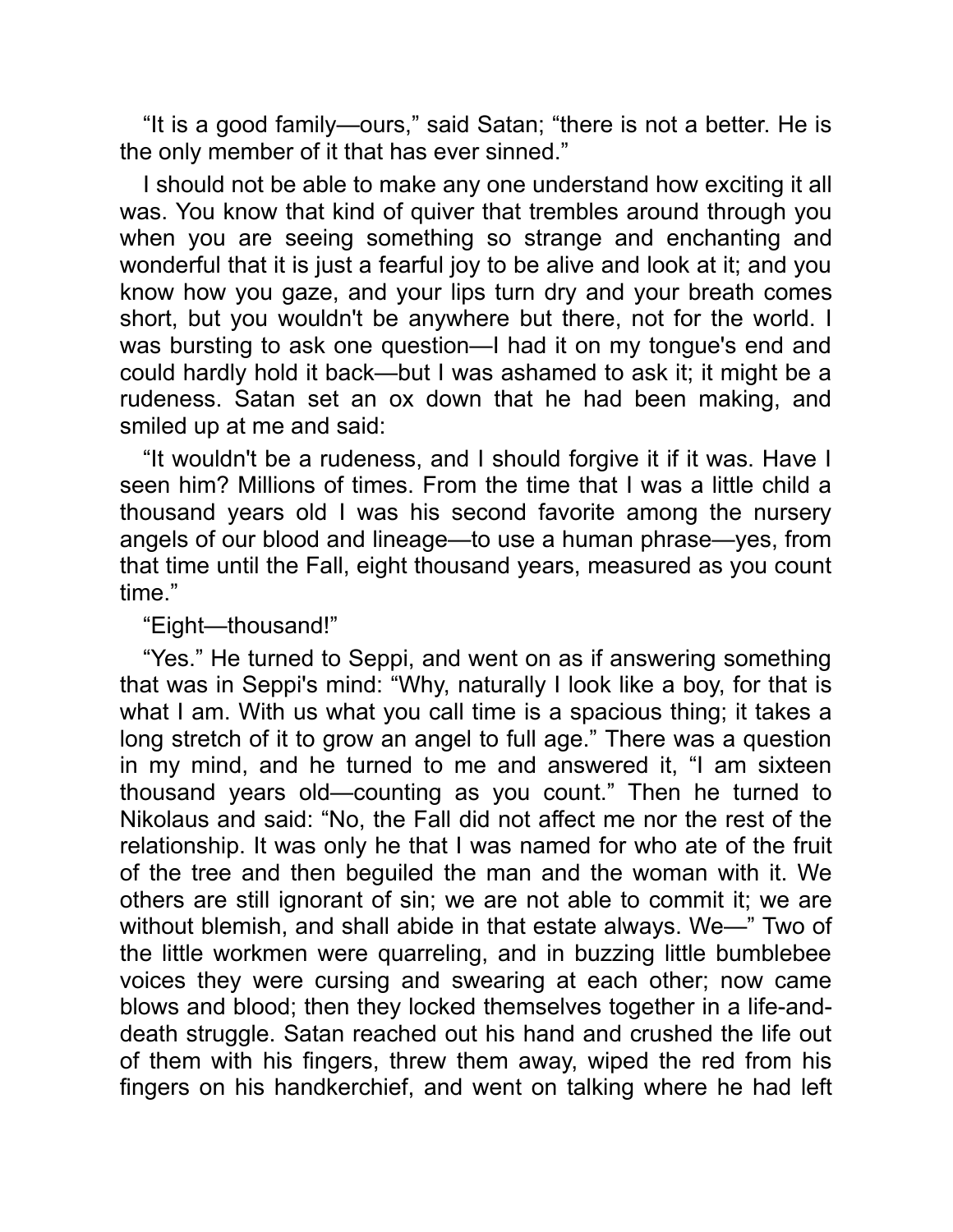off: "We cannot do wrong; neither have we any disposition to do it, for we do not know what it is."

It seemed a strange speech, in the circumstances, but we barely noticed that, we were so shocked and grieved at the wanton murder he had committed—for murder it was, that was its true name, and it was without palliation or excuse, for the men had not wronged him in any way. It made us miserable, for we loved him, and had thought him so noble and so beautiful and gracious, and had honestly believed he was an angel; and to have him do this cruel thing—ah, it lowered him so, and we had had such pride in him. He went right on talking, just as if nothing had happened, telling about his travels, and the interesting things he had seen in the big worlds of our solar system and of other solar systems far away in the remotenesses of space, and about the customs of the immortals that inhabit them, somehow fascinating us, enchanting us, charming us in spite of the pitiful scene that was now under our eyes, for the wives of the little dead men had found the crushed and shapeless bodies and were crying over them, and sobbing and lamenting, and a priest was kneeling there with his hands crossed upon his breast, praying; and crowds and crowds of pitying friends were massed about them, reverently uncovered, with their bare heads bowed, and many with the tears running down—a scene which Satan paid no attention to until the small noise of the weeping and praying began to annoy him, then he reached out and took the heavy board seat out of our swing and brought it down and mashed all those people into the earth just as if they had been flies, and went on talking just the same. An angel, and kill a priest! An angel who did not know how to do wrong, and yet destroys in cold blood hundreds of helpless poor men and women who had never done him any harm! It made us sick to see that awful deed, and to think that none of those poor creatures was prepared except the priest, for none of them had ever heard a mass or seen a church. And we were wtnesses; we had seen these murders done and it was our duty to tell, and let the law take its course.

But he went on talking right along, and worked his enchantments upon us again with that fatal music of his voice. He made us forget everything; we could only listen to him, and love him, and be his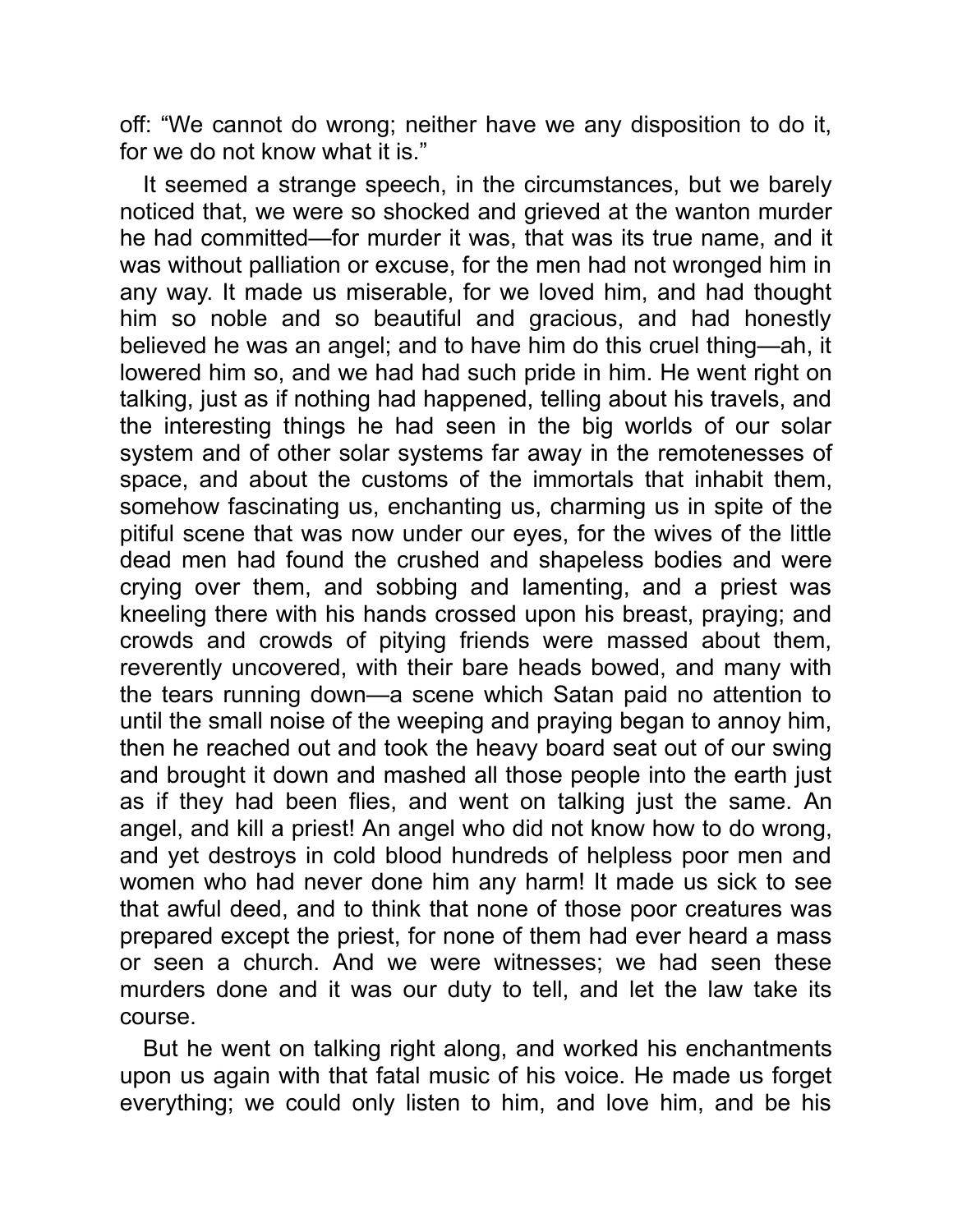<span id="page-16-0"></span>slaves, to do with us as he would. He made us drunk with the joy of being with him, and of looking into the heaven of his eyes, and of feeling the ecstasy that thrilled along our veins from the touch of his hand.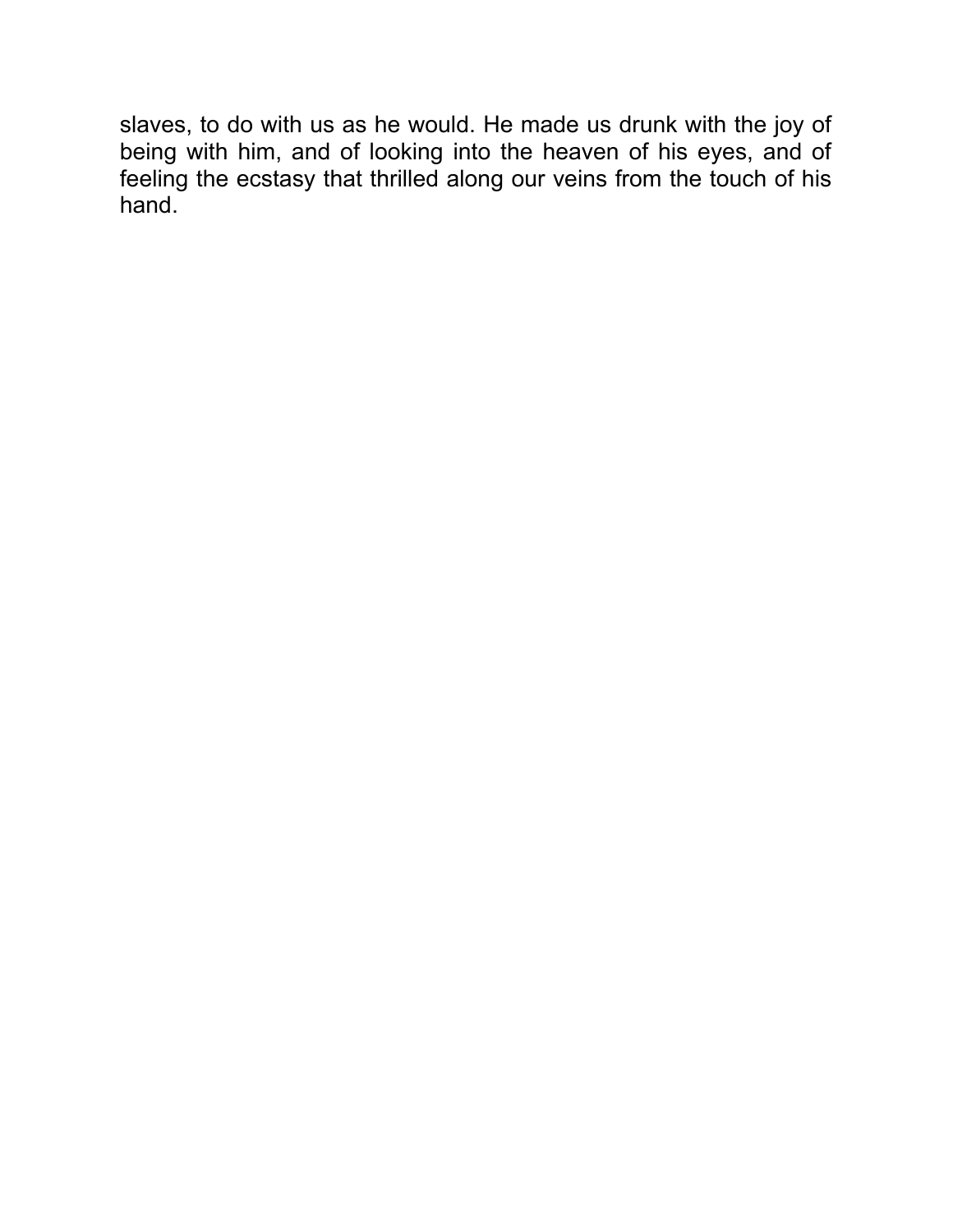### **Chapter 3**

The Stranger had seen everything, he had been everywhere, he knew everything, and he forgot nothing. What another must study, he learned at a glance; there were no difficulties for him. And he made things live before you when he told about them. He saw the world made; he saw Adam created; he saw Samson surge against the pillars and bring the temple down in ruins about him; he saw Caesar's death; he told of the daily life in heaven; he had seen the damned writhing in the red waves of hell; and he made us see all these things, and it was as if we were on the spot and looking at them with our own eyes. And we felt them, too, but there was no sign that they were anything to him beyond mere entertainments. Those visions of hell, those poor babes and women and girls and lads and men shrieking and supplicating in anguish—why, we could hardly bear it, but he was as bland about it as if it had been so many imitation rats in an artificial fire.

And always when he was talking about men and women here on the earth and their doings—even their grandest and sublimest—we were secretly ashamed, for his manner showed that to him they and their doings were of paltry poor consequence; often you would think he was talking about flies, if you didn't know. Once he even said, in so many words, that our people down here were quite interesting to him, notwithstanding they were so dull and ignorant and trivial and conceited, and so diseased and rickety, and such a shabby, poor, worthless lot all around. He said it in a quite matter-of-course way and without bitterness, just as a person might talk about bricks or manure or any other thing that was of no consequence and hadn't feelings. I could see he meant no offense, but in my thoughts I set it down as not very good manners.

"Manners!" he said. "Why, it is merely the truth, and truth is good manners; manners are a fiction. The castle is done. Do you like it?"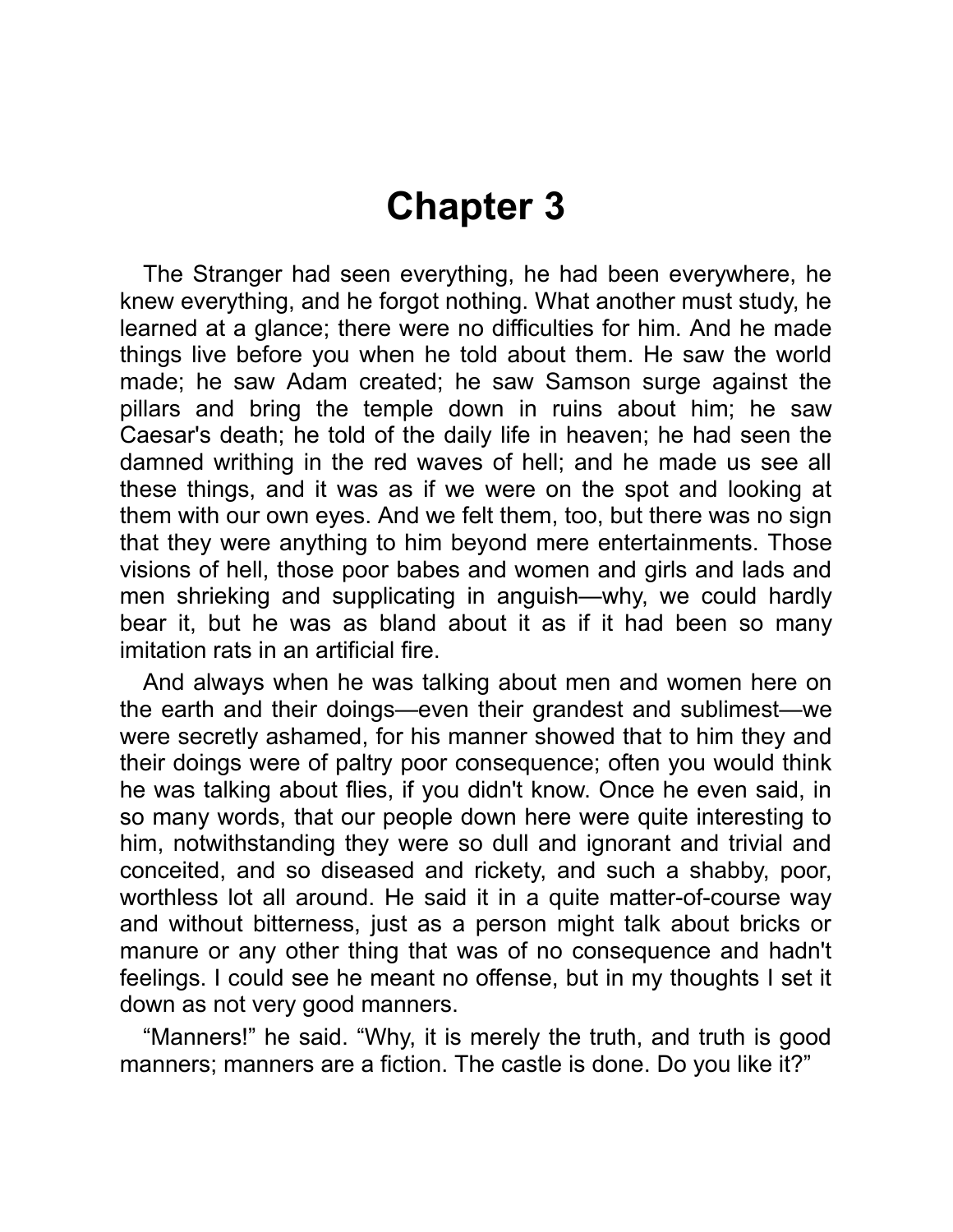Any one would have been obliged to like it. It was lovely to look at, it was so shapely and fine, and so cunningly perfect in all its particulars, even to the little flags waving from the turrets. Satan said we must put the artillery in place now, and station the halberdiers and display the cavalry. Our men and horses were a spectacle to see, they were so little like what they were intended for; for, of course, we had no art in making such things. Satan said they were the worst he had seen; and when he touched them and made them alive, it was just ridiculous the way they acted, on account of their legs not being of uniform lengths. They reeled and sprawled around as if they were drunk, and endangered everybody's lives around them, and finally fell over and lay helpless and kicking. It made us all laugh, though it was a shameful thing to see. The guns were charged with dirt, to fire a salute, but they were so crooked and so badly made that they all burst when they went off, and killed some of the gunners and crippled the others. Satan said we would have a storm now, and an earthquake, if we liked, but we must stand off a piece, out of danger. We wanted to call the people away, too, but he said never mind them; they were of no consequence, and we could make more, some time or other, if we needed them.

A small storm-cloud began to settle down black over the castle, and the miniature lightning and thunder began to play, and the ground to quiver, and the wind to pipe and wheeze, and the rain to fall, and all the people flocked into the castle for shelter. The cloud settled down blacker and blacker, and one could see the castle only dimly through it; the lightning blazed out flash upon flash and pierced the castle and set it on fire, and the flames shone out red and fierce through the cloud, and the people came flying out, shrieking, but Satan brushed them back, paying no attention to our begging and crying and imploring; and in the midst of the howling of the wind and volleying of the thunder the magazine blew up, the earthquake rent the ground wide, and the castle's wreck and ruin tumbled into the chasm, which swallowed it from sight, and closed upon it, with all that innocent life, not one of the five hundred poor creatures escaping. Our hearts were broken; we could not keep from crying.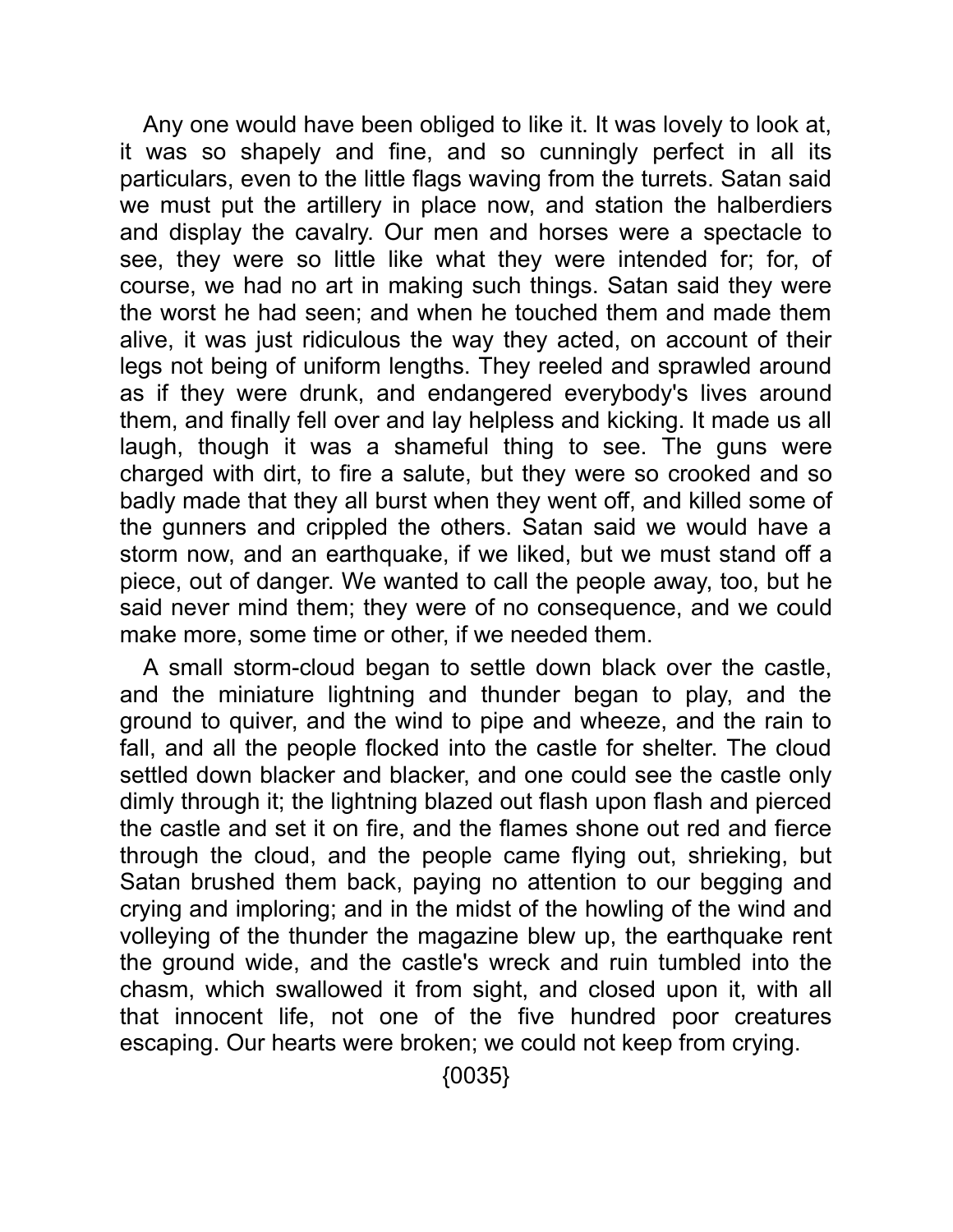"Don't cry," Satan sad; "they were of no value."

"But they are gone to hell!"

"Oh, it is no matter; we can make plenty more."

It was of no use to try to move him; evidently he was wholly without feelings, and could not understand. He was full of bubbling spirits, and as gay as if this were a wedding instead of a fiendish massacre. And he was bent on making us feel as he did, and of course his magic accomplished his desire. It was no trouble to him; he did whatever he pleased with us. In a little while we were dancing on that grave, and he was playing to us on a strange, sweet instrument which he took out of his pocket; and the music—but there is no music like that, unless perhaps in heaven, and that was where he brought it from, he said. It made one mad, for pleasure; and we could not take our eyes from him, and the looks that went out of our eyes came from our hearts, and their dumb speech was worship. He brought the dance from heaven, too, and the bliss of paradise was in t.

Presently he said he must go away on an errand. But we could not bear the thought of it, and clung to him, and pleaded with him to stay; and that pleased him, and he said so, and said he would not go yet, but would wait a little while and we would sit down and talk a few minutes longer; and he told us Satan was only his real name, and he was to be known by it to us alone, but he had chosen another one to be called by in the presence of others; just a common one, such as people have—Philip Traum.

It sounded so odd and mean for such a being! But it was his decision, and we said nothing; his decision was sufficient.

We had seen wonders this day; and my thoughts began to run on the pleasure it would be to tell them when I got home, but he noticed those thoughts, and sad:

"No, all these matters are a secret among us four. I do not mind your trying to tell them, if you like, but I will protect your tongues, and nothing of the secret will escape from them."

It was a disappointment, but it couldn't be helped, and it cost us a sigh or two. We talked pleasantly along, and he was always reading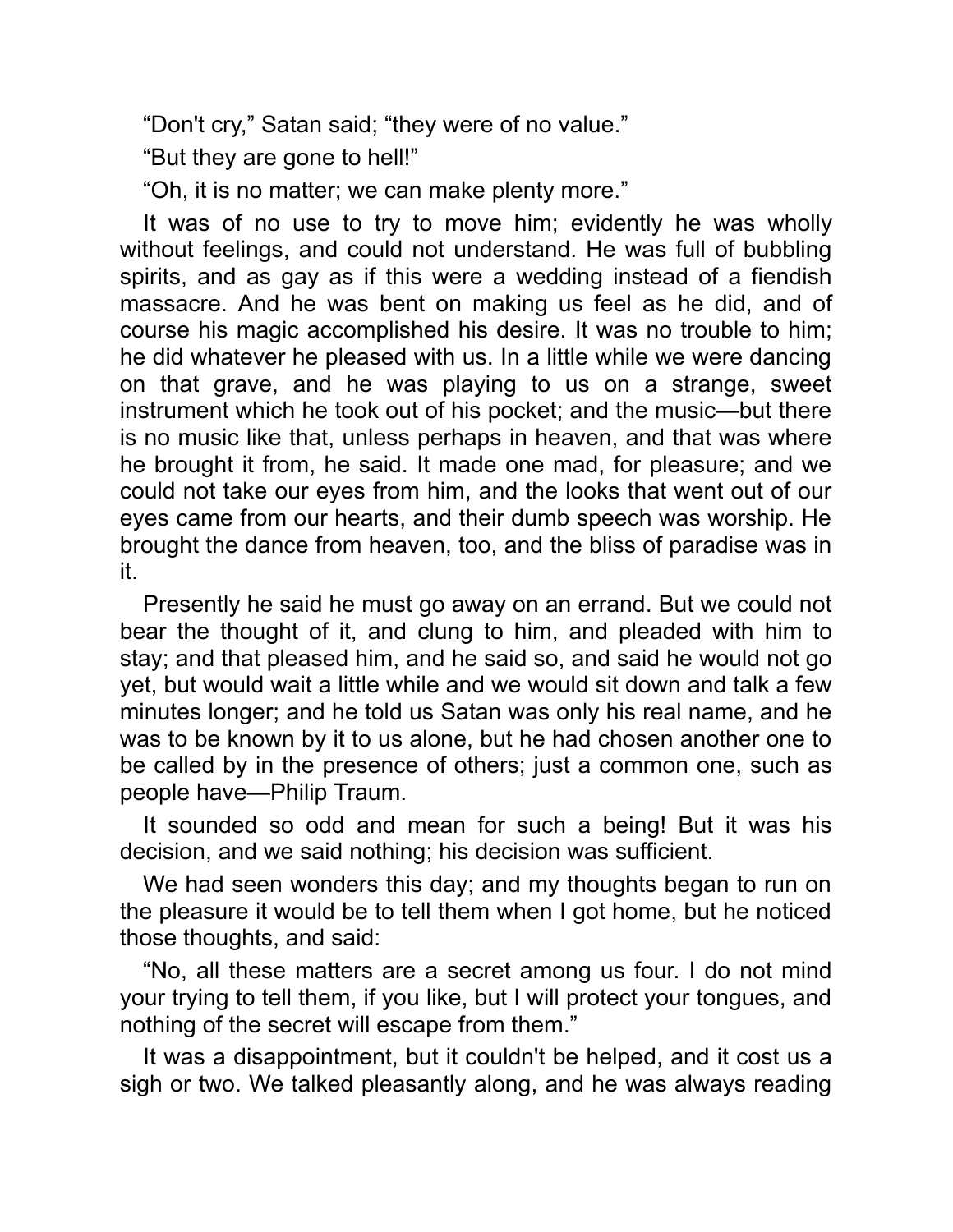our thoughts and responding to them, and it seemed to me that this was the most wonderful of all the things he did, but he interrupted my musings and said:

"No, it would be wonderful for you, but it is not wonderful for me. I am not limited like you. I am not subject to human conditions. I can measure and understand your human weaknesses, for I have studied them; but I have none of them. My flesh is not real, although it would seem firm to your touch; my clothes are not real; I am a spirit. Father Peter is coming." We looked around, but did not see any one. "He is not in sight yet, but you will see him presently."

"Do you know him, Satan?"

"No."

"Won't you talk with him when he comes? He is not ignorant and dull, like us, and he would so like to talk with you. Will you?"

"Another time, yes, but not now. I must go on my errand after a little. There he is now; you can see him. Sit still, and don't say anything."

We looked up and saw Father Peter approaching through the chestnuts. We three were sitting together in the grass, and Satan sat in front of us in the path. Father Peter came slowly along with his head down, thinking, and stopped within a couple of yards of us and took off his hat and got out his silk handkerchief, and stood there mopping his face and looking as if he were going to speak to us, but he didn't. Presently he muttered, "I can't think what brought me here; it seems as if I were in my study a minute ago—but I suppose I have been dreaming along for an hour and have come all this stretch without noticing; for I am not myself in these troubled days." Then he went mumbling along to himself and walked straight through Satan, just as if nothing were there. It made us catch our breath to see it. We had the impulse to cry out, the way you nearly always do when a startling thing happens, but something mysteriously restrained us and we remained quiet, only breathing fast. Then the trees hid Father Peter after a little, and Satan said:

"It is as I told you—I am only a spirit."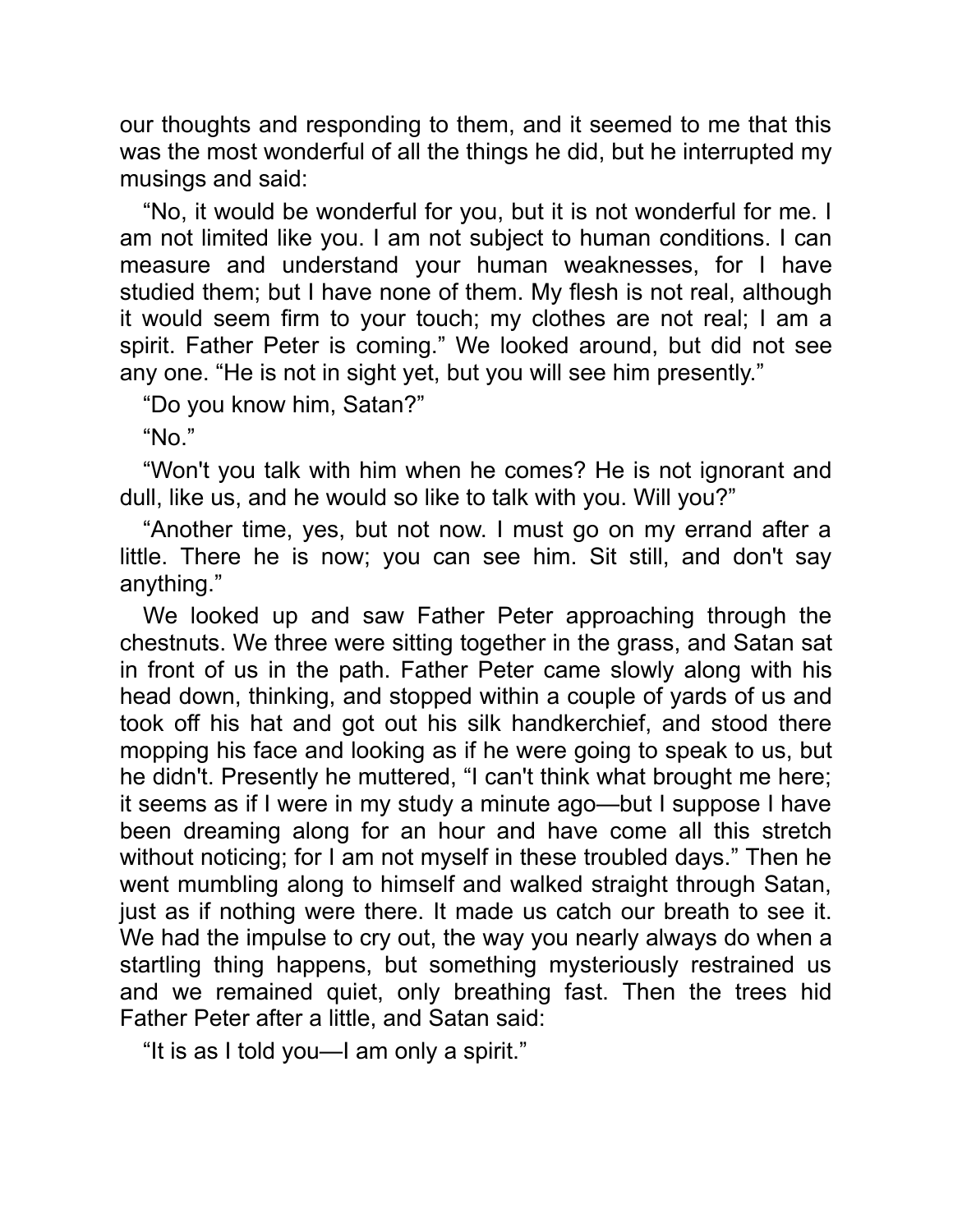"Yes, one perceives it now," said Nikolaus, "but we are not spirits. It is plain he did not see you, but were we invisible, too? He looked at us, but he didn't seem to see us."

"No, none of us was visible to him, for I wished it so."

It seemed almost too good to be true, that we were actually seeing these romantic and wonderful things, and that it was not a dream. And there he sat, looking just like anybody—so natural and simple and charming, and chatting along again the same as ever, and well, words cannot make you understand what we felt. It was an ecstasy; and an ecstasy is a thing that will not go into words; it feels like music, and one cannot tell about music so that another person can get the feeling of it. He was back in the old ages once more now, and making them live before us. He had seen so much, so much! It was just a wonder to look at him and try to think how it must seem to have such experience behind one.

But it made you seem sorrowfully trivial, and the creature of a day, and such a short and paltry day, too. And he didn't say anything to raise up your drooping pride—no, not a word. He always spoke of men in the same old indifferent way—just as one speaks of bricks and manure-piles and such things; you could see that they were of no consequence to him, one way or the other. He didn't mean to hurt us, you could see that; just as we don't mean to insult a brick when we disparage it; a brick's emotions are nothing to us; it never occurs to us to think whether it has any or not.

Once when he was bunching the most illustrious kings and conquerors and poets and prophets and pirates and beggars together—just a brick-pile—I was shamed into putting in a word for man, and asked him why he made so much difference between men and himself. He had to struggle with that a moment; he didn't seem to understand how I could ask such a strange question. Then he said:

"The difference between man and me? The difference between a mortal and an immortal? between a cloud and a spirit?" He picked up a wood-louse that was creeping along a piece of bark: "What is the difference between Caesar and this?"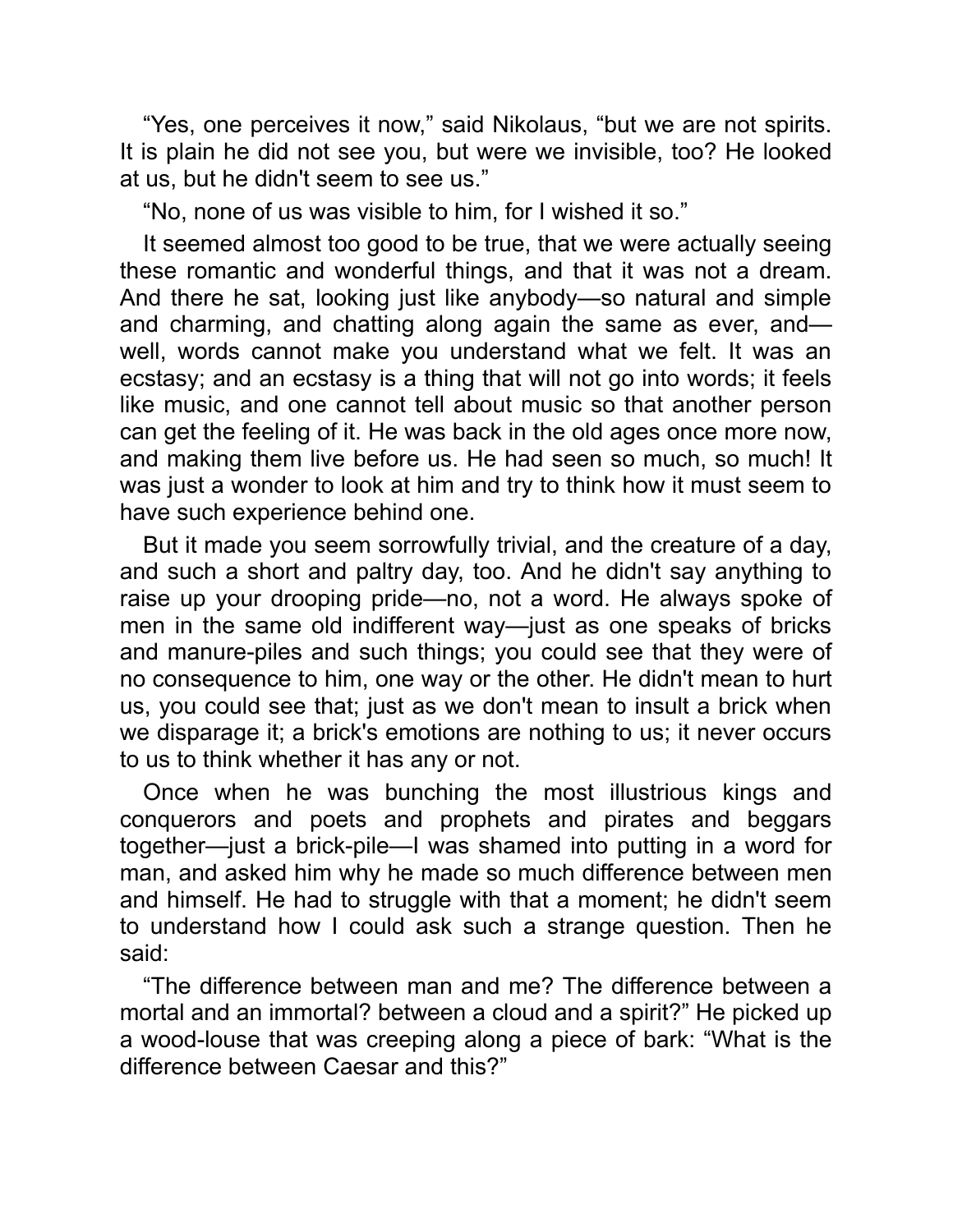I said, "One cannot compare things which by their nature and by the interval between them are not comparable."

"You have answered your own question," he said. "I will expand it. Man is made of dirt—I saw him made. I am not made of dirt. Man is a museum of diseases, a home of impurities; he comes to-day and is gone to-morrow; he begins as dirt and departs as stench; I am of the aristocracy of the Imperishables. And man has the Moral Sense. You understand? He has the moral Sense. That would seem to be difference enough between us, all by itself."

He stopped there, as if that settled the matter. I was sorry, for at that time I had but a dim idea of what the Moral Sense was. I merely knew that we were proud of having it, and when he talked like that about it, it wounded me, and I felt as a girl feels who thinks her dearest finery is being admired and then overhears strangers making fun of it. For a while we were all silent, and I, for one, was depressed. Then Satan began to chat again, and soon he was sparkling along in such a cheerful and vivacious vein that my spirits rose once more. He told some very cunning things that put us in a gale of laughter; and when he was telling about the time that Samson tied the torches to the foxes' tails and set them loose in the Philistines' corn, and Samson sitting on the fence slapping his thighs and laughing, with the tears running down his cheeks, and lost his balance and fell off the fence, the memory of that picture got him to laughing, too, and we did have a most lovely and jolly time. By and by he said:

"I am going on my errand now."

"Don't!" we all said. "Don't go; stay with us. You won't come back."

"Yes, I will; I give you my word."

"When? To-night? Say when."

"It won't be long. You will see."

"We like you."

"And I you. And as a proof of it I will show you something fine to see. Usually when I go I merely vanish; but now I will dissolve myself and let you see me do it."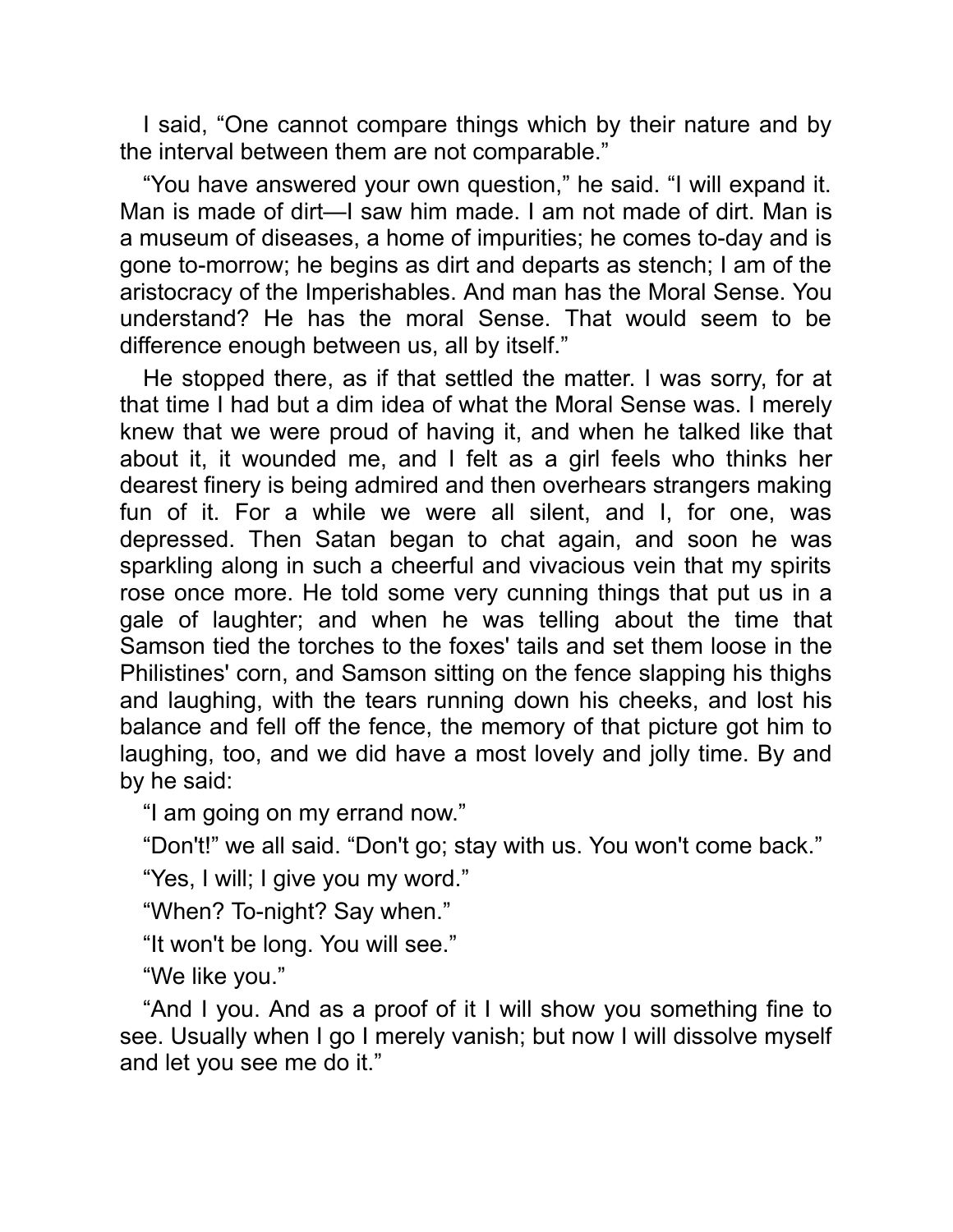He stood up, and it was quickly finished. He thinned away and thinned away until he was a soap-bubble, except that he kept his shape. You could see the bushes through him as clearly as you see things through a soap-bubble, and all over him played and flashed the delicate iridescent colors of the bubble, and along with them was that thing shaped like a window-sash which you always see on the globe of the bubble. You have seen a bubble strke the carpet and lightly bound along two or three times before it bursts. He did that. He sprang—touched the grass—bounded—floated along—touched again—and so on, and presently exploded—puff! and in his place was vacancy.

It was a strange and beautiful thing to see. We did not say anything, but sat wondering and dreaming and blinking; and finally Seppi roused up and said, mournfully sighing:

"I suppose none of it has happened."

Nikolaus sighed and said about the same.

I was miserable to hear them say it, for it was the same cold fear that was in my own mind. Then we saw poor old Father Peter wandering along back, with his head bent down, searching the ground. When he was pretty close to us he looked up and saw us, and said, "How long have you been here, boys?"

"A little while, Father."

"Then it is since I came by, and maybe you can help me. Did you come up by the path?"

"Yes, Father."

"That is good. I came the same way. I have lost my wallet. There wasn't much in it, but a very little is much to me, for it was all I had. I suppose you haven't seen anything of it?"

"No, Father, but we will help you hunt."

"It is what I was going to ask you. Why, here it is!"

We hadn't noticed it; yet there it lay, right where Satan stood when he began to melt—if he did melt and it wasn't a delusion. Father Peter picked it up and looked very much surprised.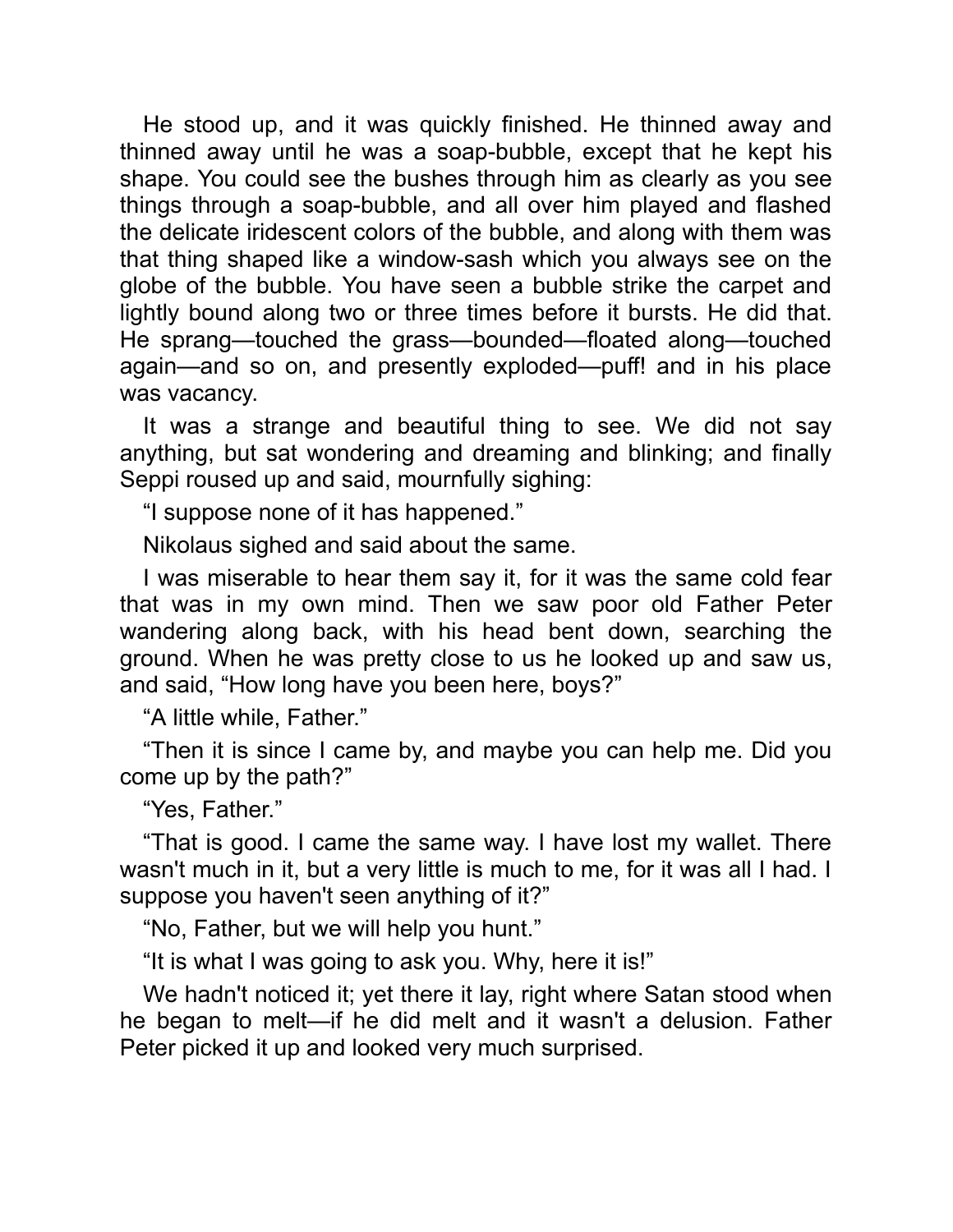"It is mine," he said, "but not the contents. This is fat; mine was flat; mine was light; this is heavy." He opened it; it was stuffed as full as it could hold with gold coins. He let us gaze our fill; and of course we did gaze, for we had never seen so much money at one time before. All our mouths came open to say "Satan did it!" but nothing came out. There it was, you see—we couldn't tell what Satan didn't want told; he had said so himself.

"Boys, did you do this?"

It made us laugh. And it made him laugh, too, as soon as he thought what a foolish question it was.

"Who has been here?"

Our mouths came open to answer, but stood so for a moment, because we couldn't say "Nobody," for it wouldn't be true, and the right word didn't seem to come; then I thought of the right one, and said it:

"Not a human being."

"That is so," said the others, and let their mouths go shut.

"It is not so," said Father Peter, and looked at us very severely. "I came by here a while ago, and there was no one here, but that is nothing; some one has been here since. I don't mean to say that the person didn't pass here before you came, and I don't mean to say you saw him, but some one did pass, that I know. On your honor you saw no one?"

"Not a human being."

"That is sufficient; I know you are telling me the truth."

He began to count the money on the path, we on our knees eagerly helping to stack it in little piles.

"It's eleven hundred ducats odd!" he said. "Oh dear! if it were only mine—and I need it so!" and his voice broke and his lips quivered.

"It is yours, sir!" we all cried out at once, "every heller!"

"No—it isn't mine. Only four ducats are mine; the rest...!" He fell to dreaming, poor old soul, and caressing some of the coins in his hands, and forgot where he was, sitting there on his heels with his old gray head bare; it was pitiful to see. "No," he said, waking up, "it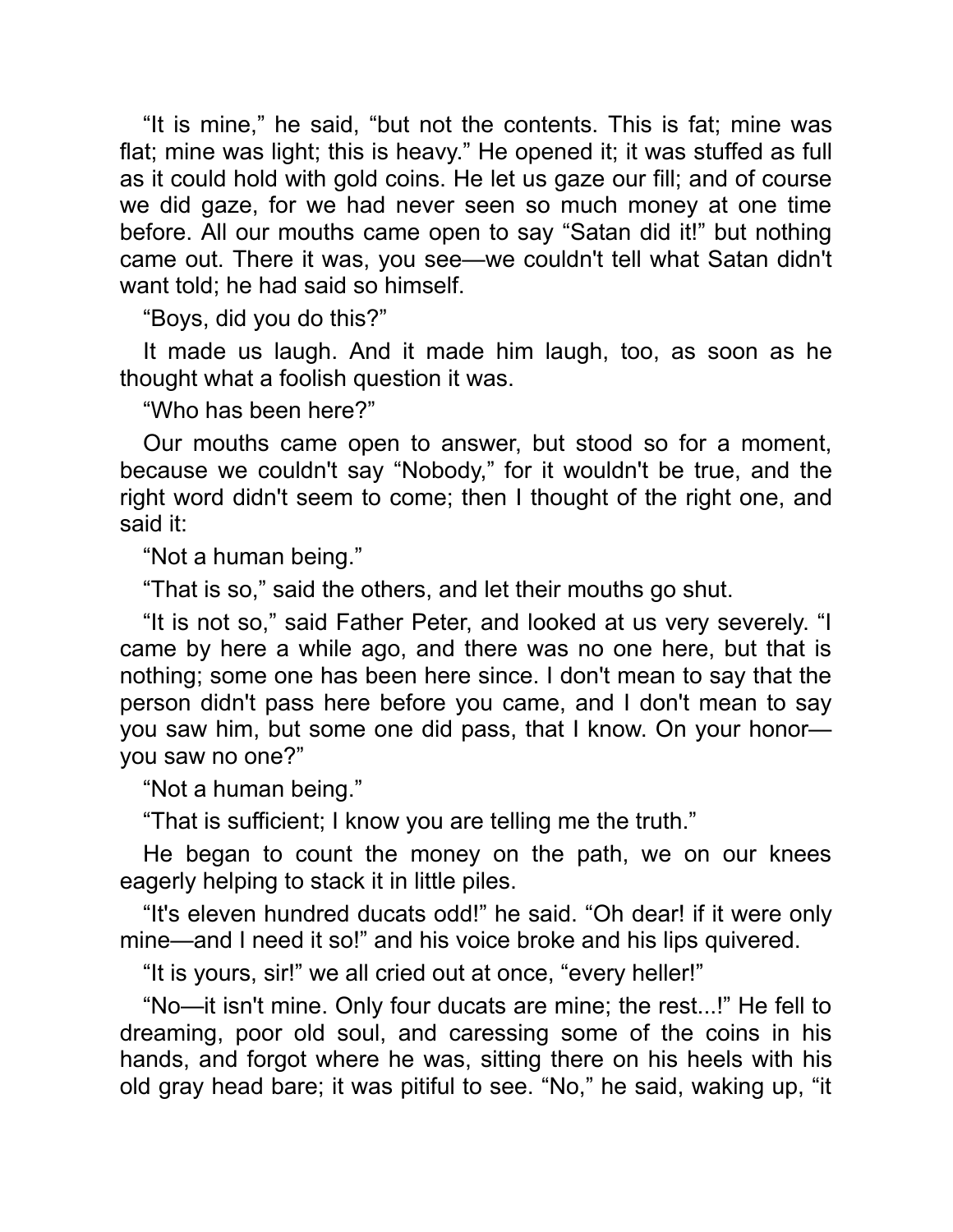isn't mine. I can't account for it. I think some enemy... it must be a trap."

Nikolaus said: "Father Peter, with the exception of the astrologer you haven't a real enemy in the village—nor Marget, either. And not even a half-enemy that's rich enough to chance eleven hundred ducats to do you a mean turn. I'll ask you if that's so or not?"

He couldn't get around that argument, and it cheered him up. "But it isn't mine, you see—it isn't mine, in any case."

He said it in a wistful way, like a person that wouldn't be sorry, but glad, if anybody would contradict him.

"It is yours, Father Peter, and we are witness to it. Aren't we, boys?"

"Yes, we are—and we'll stand by it, too."

"Bless your hearts, you do almost persuade me; you do, indeed. If I had only a hundred-odd ducats of it! The house is mortgaged for it, and we've no home for our heads if we don't pay to-morrow. And that four ducats is all we've got in the— $"$ 

"It's yours, every bit of it, and you've got to take it—we are bail that it's all right. Aren't we, Theodor? Aren't we, Seppi?"

<span id="page-25-0"></span>We two said yes, and Nikolaus stuffed the money back into the shabby old wallet and made the owner take it. So he said he would use two hundred of it, for his house was good enough security for that, and would put the rest at interest till the rightful owner came for it; and on our side we must sign a paper showing how he got the money—a paper to show to the villagers as proof that he had not got out of his troubles dishonestly.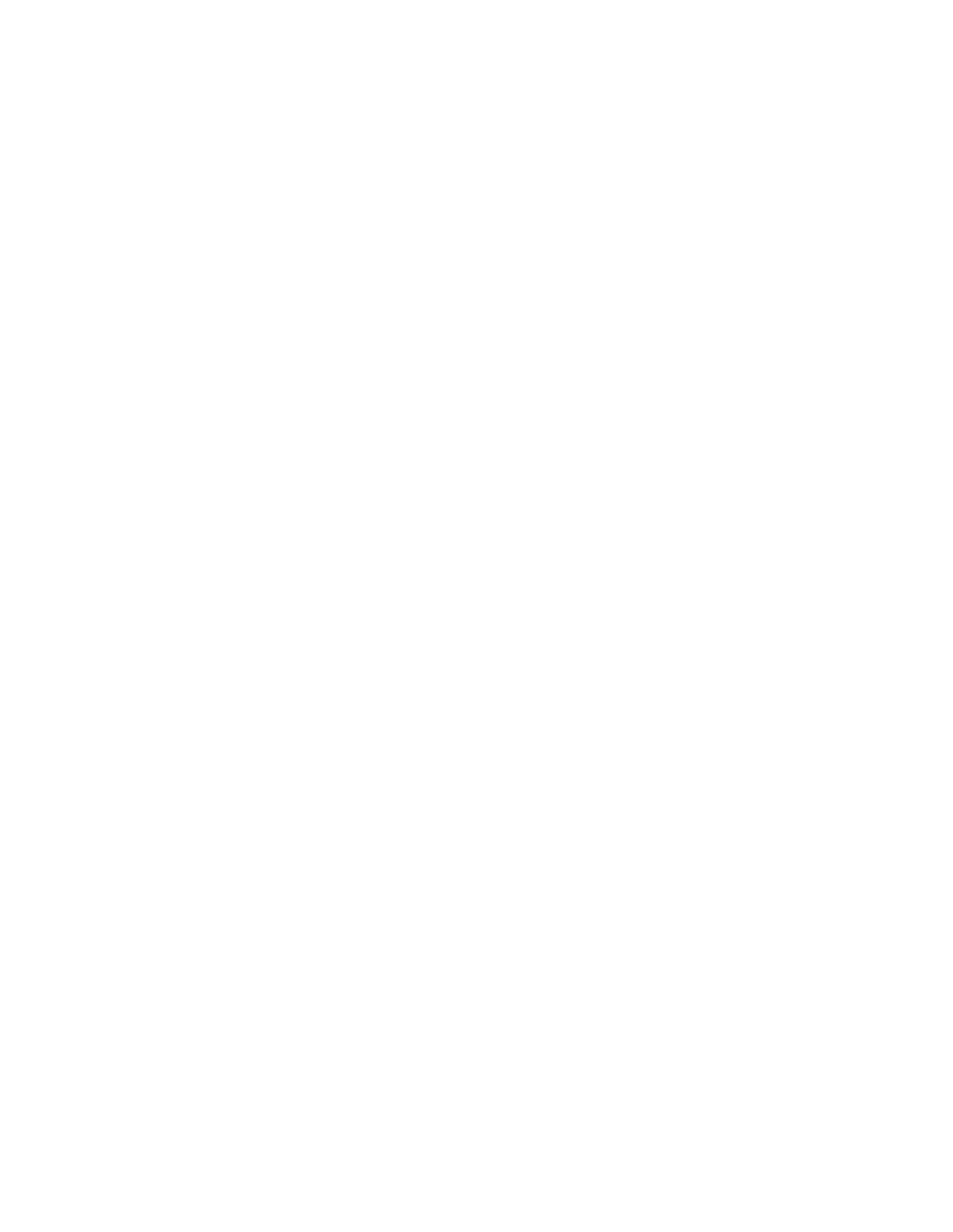### **Chapter 4**

It made immense talk next day, when Father Peter paid Solomon Isaacs in gold and left the rest of the money with him at interest. Also, there was a pleasant change; many people called at the house to congratulate him, and a number of cool old friends became kind and friendly again; and, to top all, Marget was invited to a party.

And there was no mystery; Father Peter told the whole circumstance just as it happened, and said he could not account for it, only it was the plain hand of Providence, so far as he could see.

One or two shook their heads and said privately it looked more like the hand of Satan; and really that seemed a surprisingly good guess for ignorant people like that. Some came slyly buzzing around and tried to coax us boys to come out and "tell the truth;" and promised they wouldn't ever tell, but only wanted to know for their own satisfaction, because the whole thing was so curious. They even wanted to buy the secret, and pay money for it; and if we could have invented something that would answer—but we couldn't; we hadn't the ingenuity, so we had to let the chance go by, and it was a pity.

We carried that secret around without any trouble, but the other one, the big one, the splendid one, burned the very vitals of us, it was so hot to get out and we so hot to let it out and astonish people with it. But we had to keep it in; in fact, it kept itself in. Satan said it would, and it did. We went off every day and got to ourselves in the woods so that we could talk about Satan, and really that was the only subject we thought of or cared anything about; and day and night we watched for him and hoped he would come, and we got more and more impatient all the time. We hadn't any interest in the other boys any more, and wouldn't take part in their games and enterprises. They seemed so tame, after Satan; and their doings so trifling and commonplace after his adventures in antiquity and the constellations, and his miracles and meltings and explosions, and all that.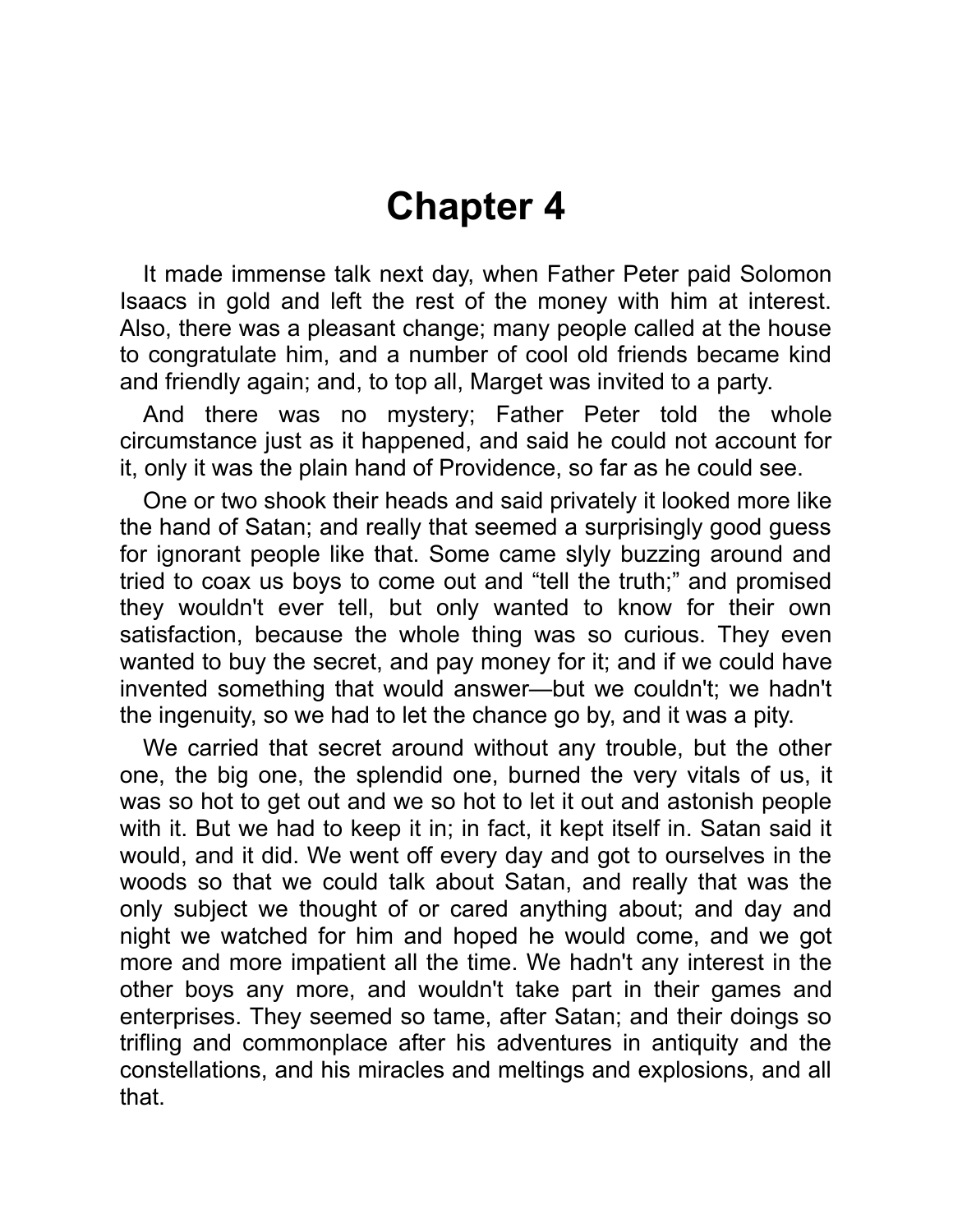During the first day we were in a state of anxiety on account of one thing, and we kept going to Father Peter's house on one pretext or another to keep track of it. That was the gold coin; we were afraid it would crumble and turn to dust, like fairy money. If it did—But it didn't. At the end of the day no complaint had been made about it, so after that we were satisfied that it was real gold, and dropped the anxiety out of our minds.

There was a question which we wanted to ask Father Peter, and finally we went there the second evening, a little diffidently, after drawing straws, and I asked it as casually as I could, though it did not sound as casual as I wanted, because I didn't know how:

"What is the Moral Sense, sir?"

He looked down, surprised, over his great spectacles, and said, "Why, it is the faculty which enables us to distinguish good from evil."

It threw some light, but not a glare, and I was a little disappointed, also to some degree embarrassed. He was waiting for me to go on, so, in default of anything else to say, I asked, "Is it valuable?"

"Valuable? Heavens! lad, it is the one thing that lifts man above the beasts that perish and makes him heir to immortality!"

This did not remind me of anything further to say, so I got out, with the other boys, and we went away with that indefinite sense you have often had of being filled but not fatted. They wanted me to explain, but I was tired.

We passed out through the parlor, and there was Marget at the spinnet teaching Marie Lueger. So one of the deserting pupils was back; and an influential one, too; the others would follow. Marget jumped up and ran and thanked us again, with tears in her eyes this was the third time—for saving her and her uncle from being turned into the street, and we told her again we hadn't done it; but that was her way, she never could be grateful enough for anything a person did for her; so we let her have her say. And as we passed through the garden, there was Wilhelm Meidling sitting there waiting, for it was getting toward the edge of the evening, and he would be asking Marget to take a walk along the river with him when she was done with the lesson. He was a young lawyer, and succeeding fairly well and working his way along, little by little. He was very fond of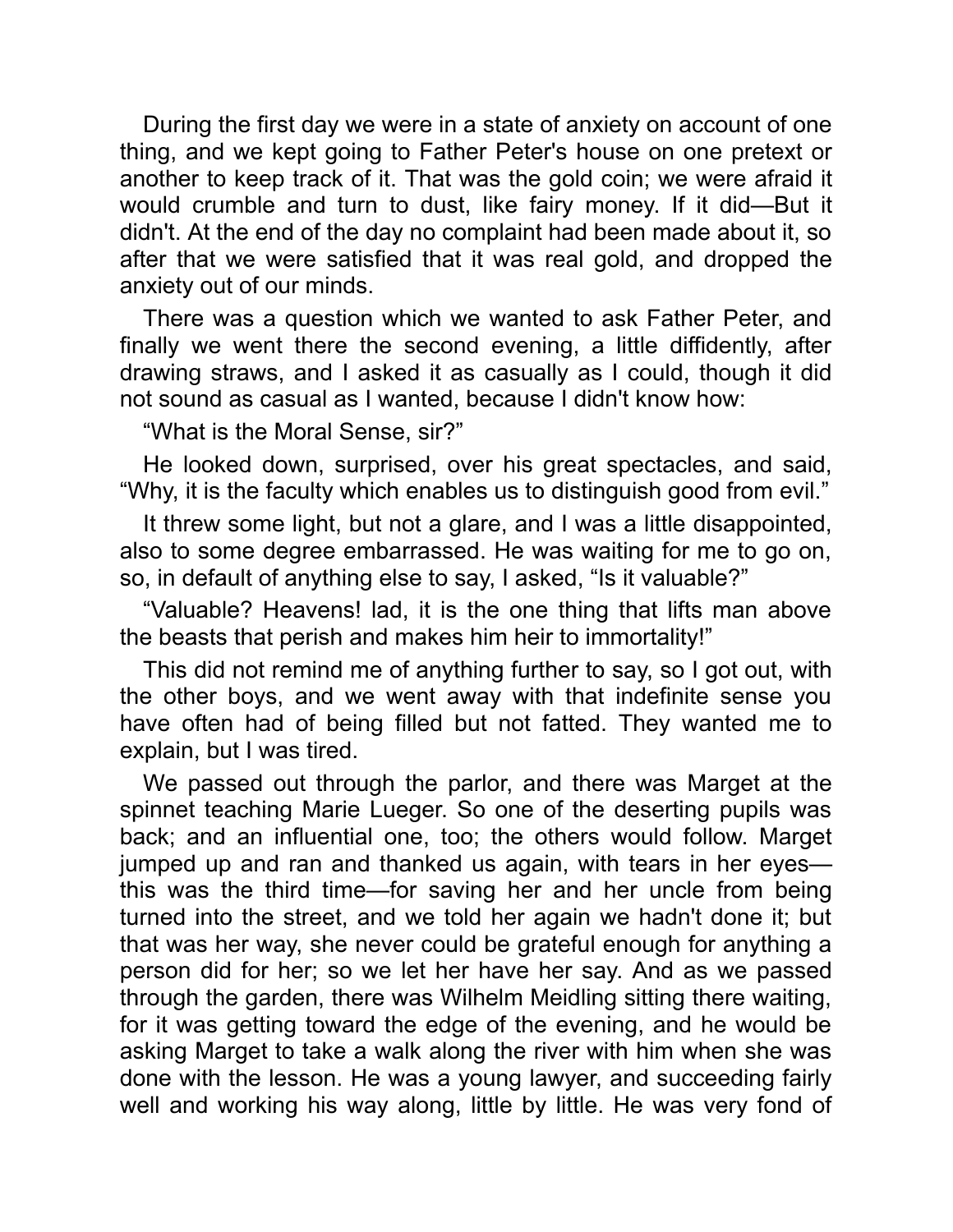<span id="page-29-0"></span>Marget, and she of him. He had not deserted along with the others, but had stood his ground all through. His faithfulness was not lost on Marget and her uncle. He hadn't so very much talent, but he was handsome and good, and these are a kind of talents themselves and help along. He asked us how the lesson was getting along, and we told him it was about done. And maybe it was so; we didn't know anything about it, but we judged it would please him, and it did, and didn't cost us anything.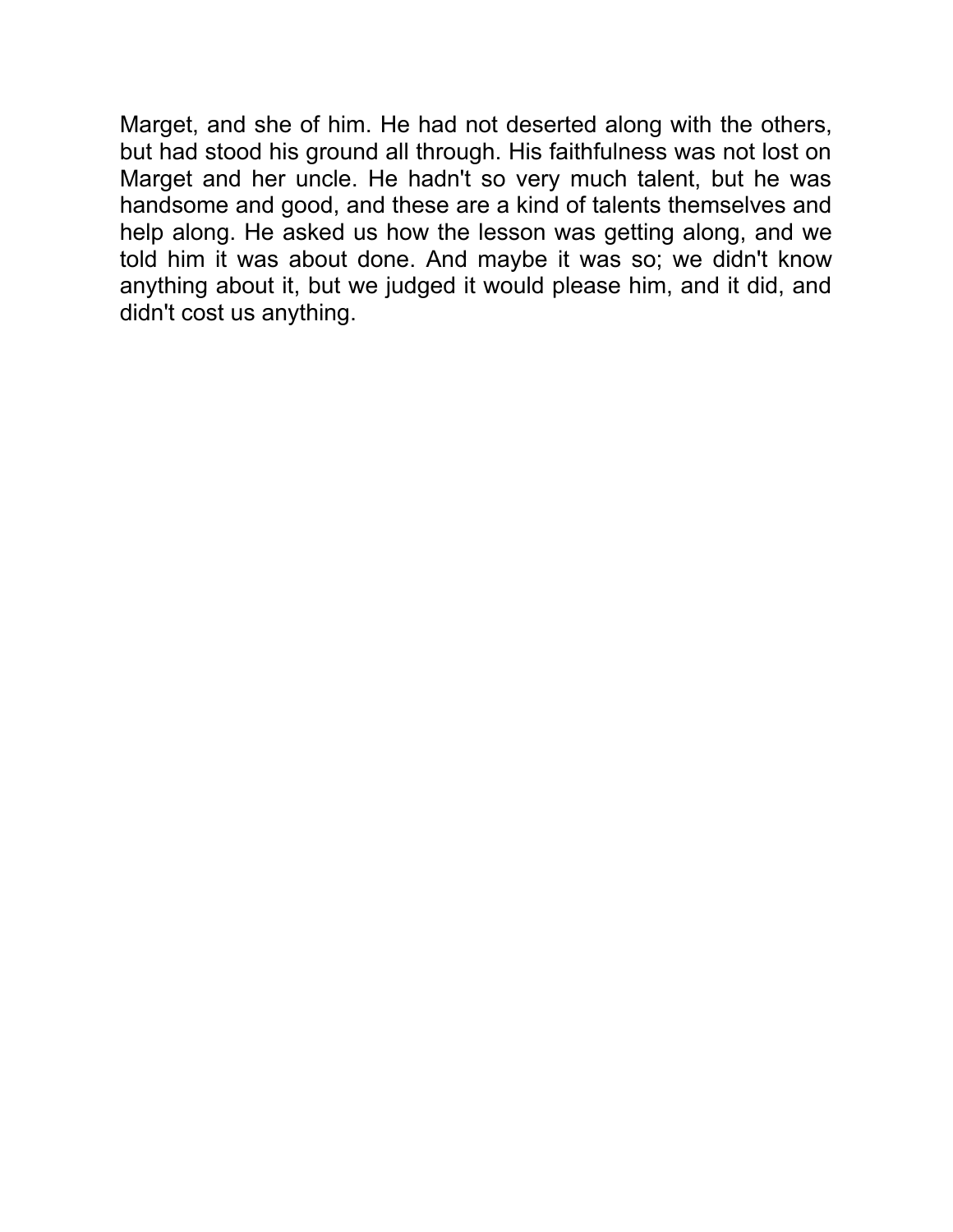### **Chapter 5**

### {0055}

On the fourth day comes the astrologer from his crumbling old tower up the valley, where he had heard the news, I reckon. He had a private talk with us, and we told him what we could, for we were mightily in dread of him. He sat there studying and studying awhile to himself; then he asked:

"How many ducats did you say?"

"Eleven hundred and seven, sir."

Then he said, as if he were talking to himself: "It is ver-y singular. Yes... very strange. A curious coincidence." Then he began to ask questions, and went over the whole ground from the beginning, we answering. By and by he said: "Eleven hundred and six ducats. It is a large sum."

"Seven," said Seppi, correcting him.

"Oh, seven, was it? Of course a ducat more or less isn't of consequence, but you said eleven hundred and six before."

It would not have been safe for us to say he was mistaken, but we knew he was. Nikolaus said, "We ask pardon for the mistake, but we meant to say seven."

"Oh, it is no matter, lad; it was merely that I noticed the discrepancy. It is several days, and you cannot be expected to remember precisely. One is apt to be inexact when there is no particular circumstance to impress the count upon the memory."

"But there was one, sir," said Seppi, eagerly.

"What was it, my son?" asked the astrologer, indifferently.

"First, we all counted the piles of coin, each in turn, and all made it the same—eleven hundred and six. But I had slipped one out, for fun, when the count began, and now I slipped it back and said, 'I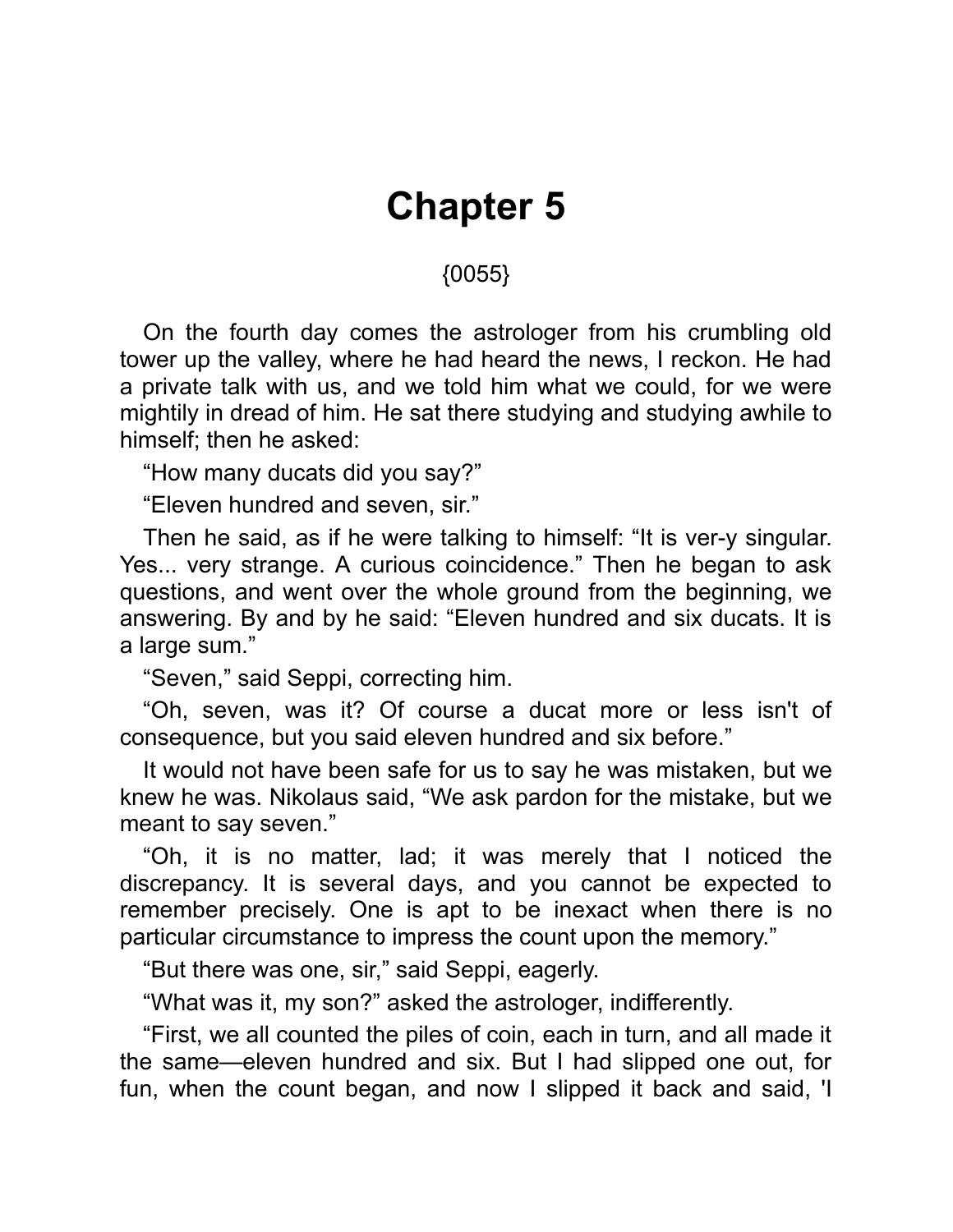think there is a mistake—there are eleven hundred and seven; let us count again.' We did, and of course I was right. They were astonished; then I told how it came about."

The astrologer asked us if this was so, and we said it was.

"That settles it," he said. "I know the thief now. Lads, the money was stolen."

Then he went away, leaving us very much troubled, and wondering what he could mean. In about an hour we found out; for by that time it was all over the village that Father Peter had been arrested for stealng a great sum of money from the astrologer. Everybody's tongue was loose and going. Many said it was not in Father Peter's character and must be a mistake; but the others shook their heads and said misery and want could drive a suffering man to almost anything. About one detail there were no differences; all agreed that Father Peter's account of how the money came into his hands was just about unbelievable—it had such an impossible look. They said it might have come into the astrologer's hands in some such way, but into Father Peter's, never! Our characters began to suffer now. We were Father Peter's only witnesses; how much did he probably pay us to back up his fantastic tale? People talked that kind of talk to us pretty freely and frankly, and were full of scoffings when we begged them to believe really we had told only the truth. Our parents were harder on us than any one else. Our fathers said we were disgracing our families, and they commanded us to purge ourselves of our lie, and there was no limit to their anger when we continued to say we had spoken true. Our mothers cried over us and begged us to give back our bribe and get back our honest names and save our families from shame, and come out and honorably confess. And at last we were so worred and harassed that we tred to tell the whole thing, Satan and all—but no, it wouldn't come out. We were hoping and longing all the time that Satan would come and help us out of our trouble, but there was no sign of him.

Within an hour after the astrologer's talk with us, Father Peter was in prison and the money sealed up and in the hands of the officers of the law. The money was in a bag, and Solomon Isaacs said he had not touched it since he had counted it; his oath was taken that it was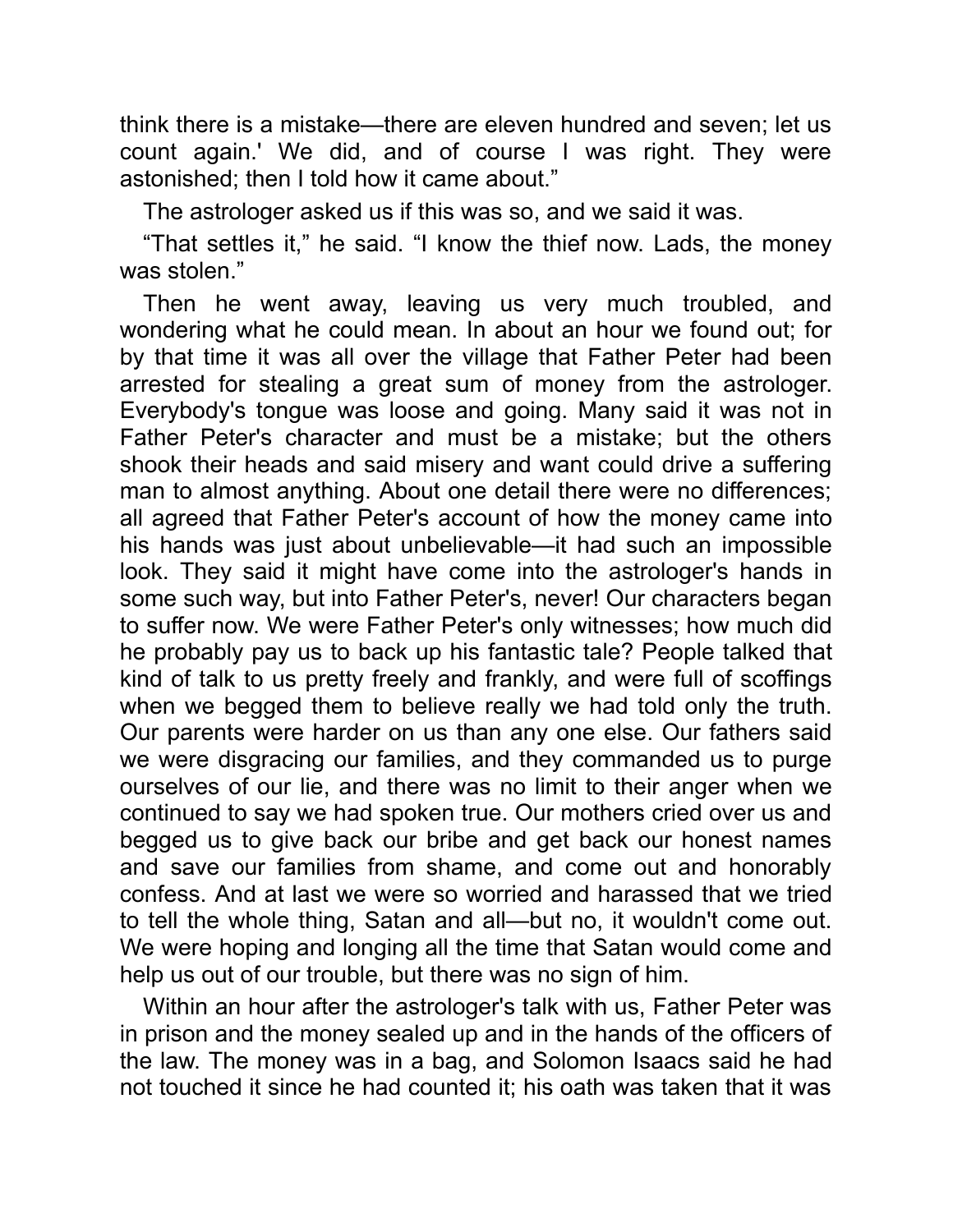the same money, and that the amount was eleven hundred and seven ducats. Father Peter claimed trial by the ecclesiastical court, but our other priest, Father Adolf, said an ecclesiastical court hadn't jurisdiction over a suspended priest. The bishop upheld him. That settled it; the case would go to trial in the civil court. The court would not sit for some time to come. Wilhelm Meidling would be Father Peter's lawyer and do the best he could, of course, but he told us privately that a weak case on his side and all the power and prejudice on the other made the outlook bad.

So Marget's new happiness died a quick death. No friends came to condole with her, and none were expected; an unsigned note withdrew her invitation to the party. There would be no scholars to take lessons. How could she support herself? She could remain in the house, for the mortgage was paid off, though the government and not poor Solomon Isaacs had the mortgage-money in its grip for the present. Old Ursula, who was cook, chambermaid, housekeeper, laundress, and everything else for Father Peter, and had been Marget's nurse in earlier years, said God would provide. But she said that from habit, for she was a good Christian. She meant to help in the providing, to make sure, if she could find a way.

We boys wanted to go and see Marget and show friendliness for her, but our parents were afraid of offending the community and wouldn't let us. The astrologer was going around inflaming everybody against Father Peter, and saying he was an abandoned thief and had stolen eleven hundred and seven gold ducats from him. He said he knew he was a thief from that fact, for it was exactly the sum he had lost and which Father Peter pretended he had "found."

In the afternoon of the fourth day after the catastrophe old Ursula appeared at our house and asked for some washing to do, and begged my mother to keep this secret, to save Marget's pride, who would stop this project if she found it out, yet Marget had not enough to eat and was growing weak. Ursula was growing weak herself, and showed it; and she ate of the food that was offered her like a starving person, but could not be persuaded to carry any home, for Marget would not eat charity food. She took some clothes down to the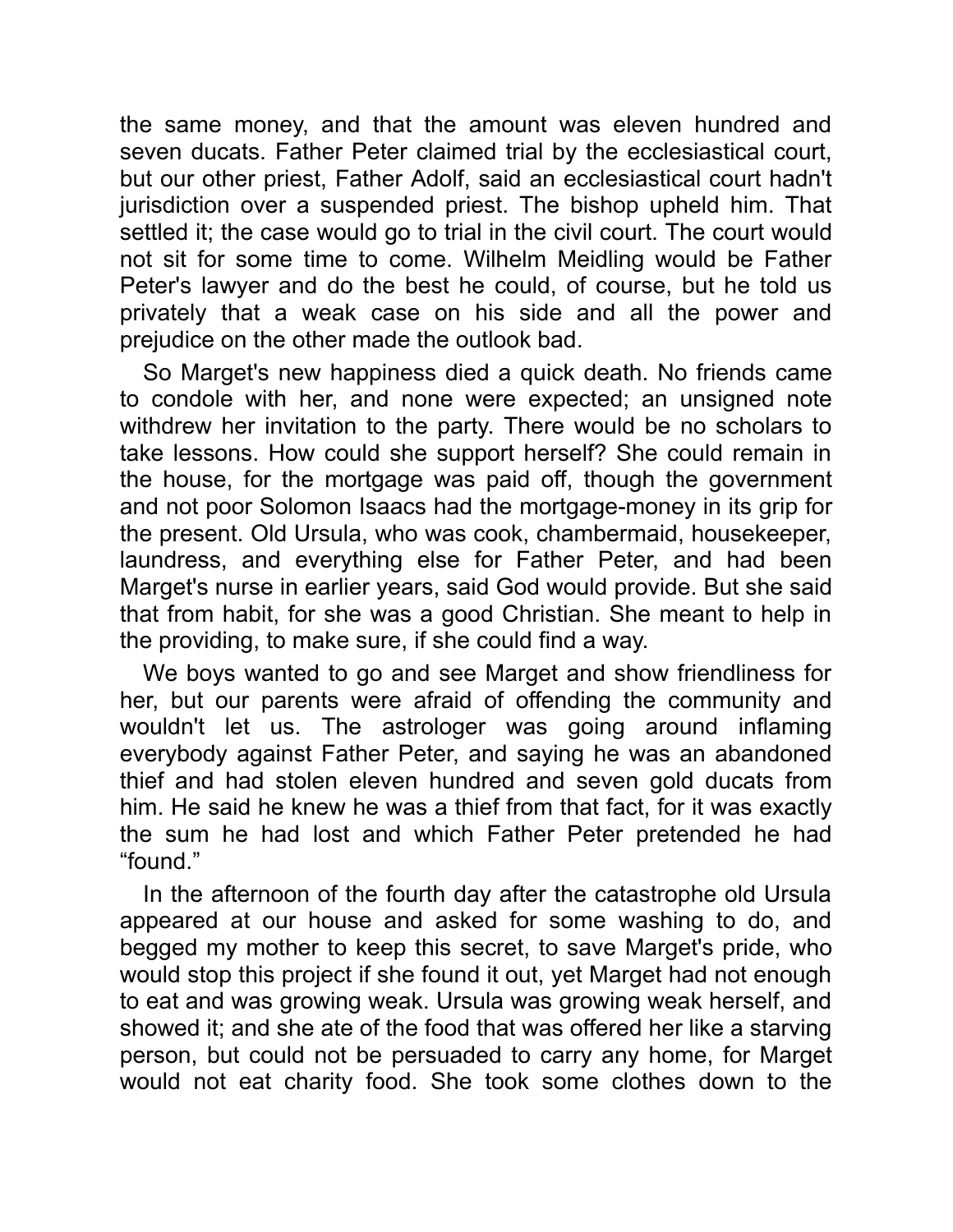stream to wash them, but we saw from the window that handling the bat was too much for her strength; so she was called back and a trifle of money offered her, which she was afraid to take lest Marget should suspect; then she took it, saying she would explain that she found it in the road. To keep it from being a lie and damning her soul, she got me to drop it while she watched; then she went along by there and found it, and exclaimed with surprise and joy, and picked it up and went her way. Like the rest of the village, she could tell everyday lies fast enough and without taking any precautions against fire and brimstone on their account; but this was a new kind of lie, and it had a dangerous look because she hadn't had any practice in it. After a week's practice it wouldn't have given her any trouble. It is the way we are made.

I was in trouble, for how would Marget live? Ursula could not find a coin in the road every day—perhaps not even a second one. And I was ashamed, too, for not having been near Marget, and she so in need of friends; but that was my parents' fault, not mine, and I couldn't help it.

I was walking along the path, feeling very down-hearted, when a most cheery and tingling freshening-up sensation went rippling through me, and I was too glad for any words, for I knew by that sign that Satan was by. I had noticed it before. Next moment he was alongside of me and I was telling him all my trouble and what had been happening to Marget and her uncle. While we were talking we turned a curve and saw old Ursula resting in the shade of a tree, and she had a lean stray kitten in her lap and was petting it. I asked her where she got it, and she said it came out of the woods and followed her; and she said it probably hadn't any mother or any friends and she was going to take it home and take care of it. Satan said:

"I understand you are very poor. Why do you want to add another mouth to feed? Why don't you give it to some rich person?"

Ursula bridled at this and said: "Perhaps you would like to have it. You must be rich, with your fine clothes and quality airs." Then she sniffed and said: "Give it to the rich—the idea! The rich don't care for anybody but themselves; it's only the poor that have feeling for the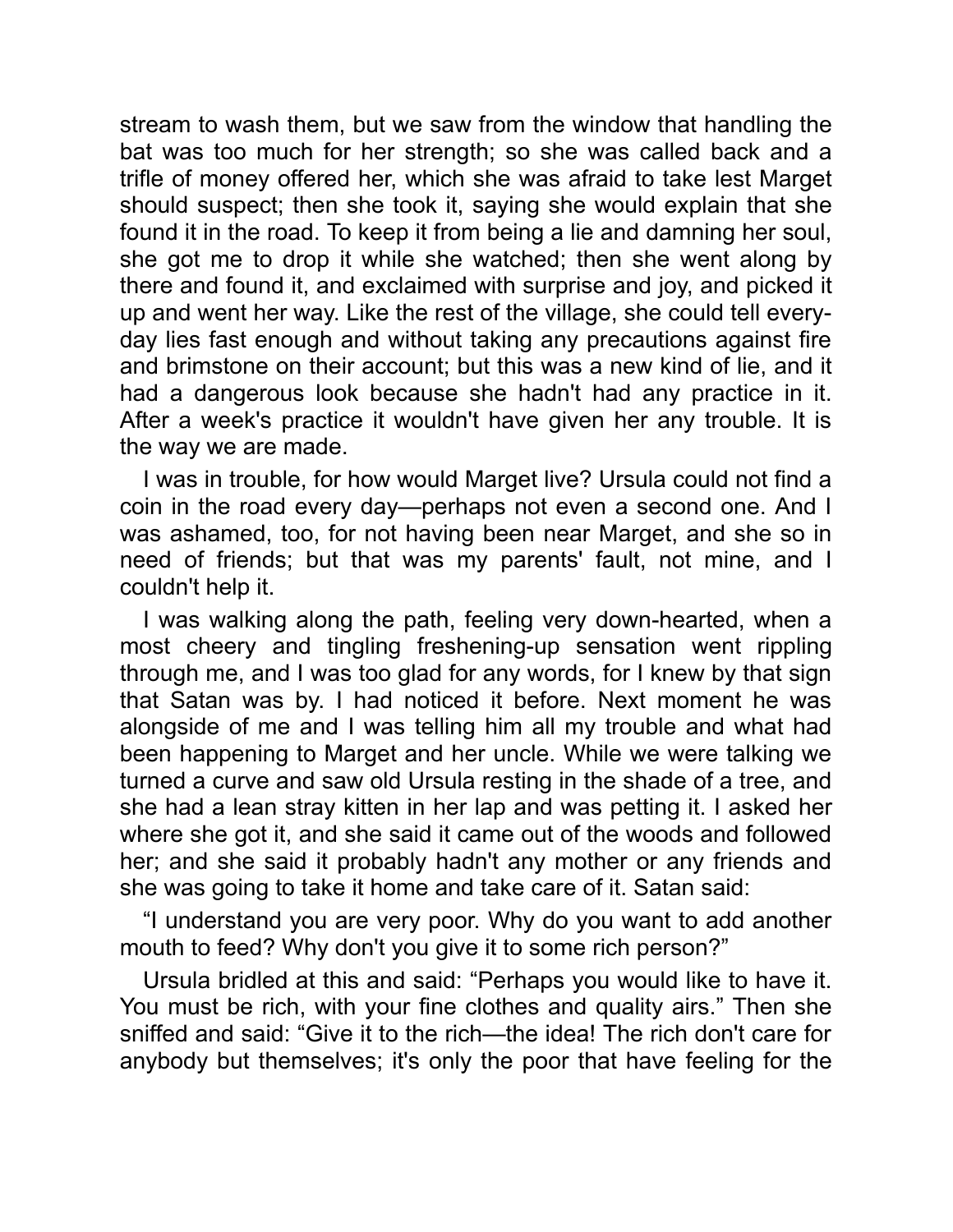poor, and help them. The poor and God. God will provide for this kitten."

"What makes you think so?"

Ursula's eyes snapped with anger. "Because I know it!" she said. "Not a sparrow falls to the ground without His seeing it."

"But it falls, just the same. What good is seeing it fall?"

Old Ursula's jaws worked, but she could not get any word out for the moment, she was so horrified. When she got her tongue, she stormed out, "Go about your business, you puppy, or I will take a stick to you!"

I could not speak, I was so scared. I knew that with his notions about the human race Satan would consider it a matter of no consequence to strike her dead, there being "plenty more"; but my tongue stood still, I could give her no warning. But nothing happened; Satan remained tranquil—tranquil and indifferent. I suppose he could not be insulted by Ursula any more than the king could be insulted by a tumble-bug. The old woman jumped to her feet when she made her remark, and did it as briskly as a young girl. It had been many years since she had done the like of that. That was Satan's influence; he was a fresh breeze to the weak and the sick, wherever he came. His presence affected even the lean kitten, and it skipped to the ground and began to chase a leaf. This surprised Ursula, and she stood looking at the creature and nodding her head wonderingly, her anger quite forgotten.

"What's come over it?" she said. "Awhile ago it could hardly walk."

"You have not seen a kitten of that breed before," said Satan.

Ursula was not proposing to be friendly with the mocking stranger, and she gave him an ungentle look and retorted: "Who asked you to come here and pester me, I'd like to know? And what do you know about what I've seen and what I haven't seen?"

"You haven't seen a kitten with the hair-spines on its tongue pointing to the front, have you?"

"No—nor you, either."

"Well, examine this one and see."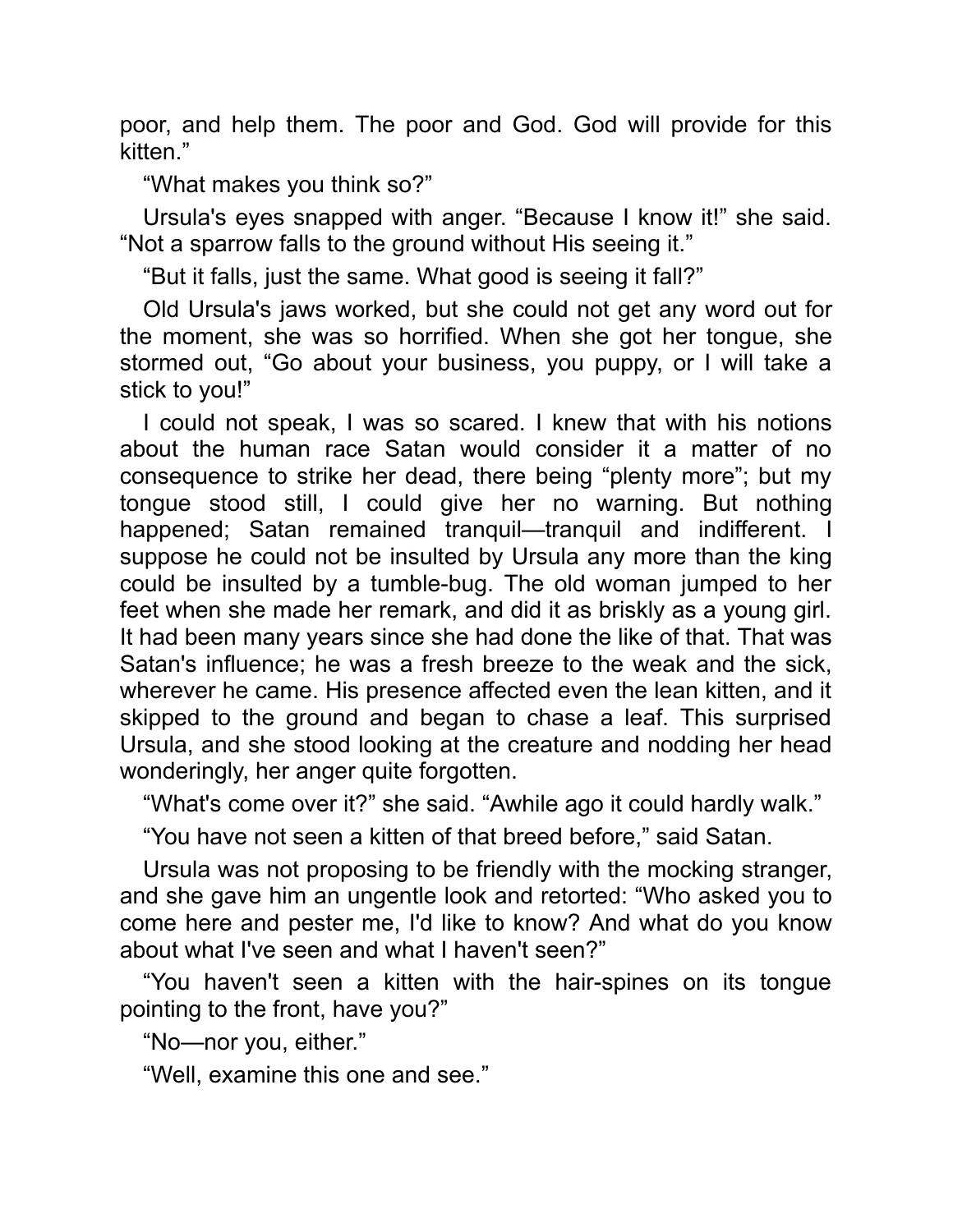Ursula was become pretty spry, but the kitten was spryer, and she could not catch it, and had to give it up. Then Satan said:

"Give it a name, and maybe it will come."

Ursula tried several names, but the kitten was not interested.

"Call it Agnes. Try that."

The creature answered to the name and came. Ursula examined its tongue. "Upon my word, it's true!" she said. "I have not seen this kind of a cat before. Is it yours?"

"No."

"Then how did you know its name so pat?"

"Because all cats of that breed are named Agnes; they wll not answer to any other."

Ursula was impressed. "It is the most wonderful thing!" Then a shadow of trouble came into her face, for her superstitions were aroused, and she reluctantly put the creature down, saying: "I suppose I must let it go; I am not afraid—no, not exactly that, though the priest—well, I've heard people—indeed, many people... And, besides, it is quite well now and can take care of itself." She sighed, and turned to go, murmuring: "It is such a pretty one, too, and would be such company—and the house is so sad and lonesome these troubled days... Miss Marget so mournful and just a shadow, and the old master shut up in jail."

"It seems a pity not to keep it," said Satan.

Ursula turned quickly—just as if she were hoping some one would encourage her.

"Why?" she asked, wistfully.

"Because this breed brings luck."

"Does it? Is it true? Young man, do you know it to be true? How does it bring luck?"

"Well, it brings money, anyway."

Ursula looked disappointed. "Money? A cat bring money? The idea! You could never sell it here; people do not buy cats here; one can't even give them away." She turned to go.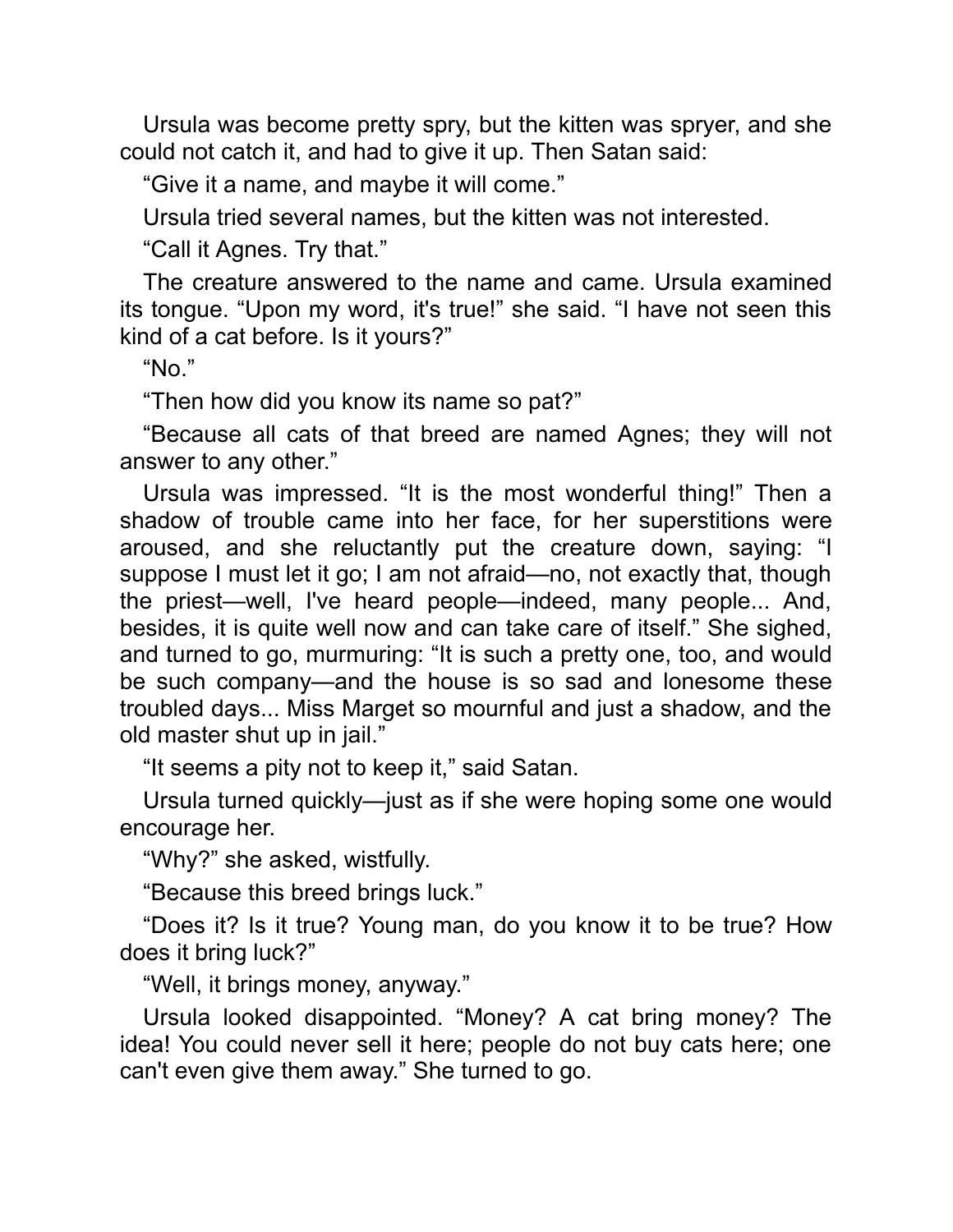"I don't mean sell it. I mean have an income from it. This kind is called the Lucky Cat. Its owner finds four silver groschen in his pocket every morning."

I saw the indignation rising in the old woman's face. She was insulted. This boy was making fun of her. That was her thought. She thrust her hands into her pockets and straightened up to give him a piece of her mind. Her temper was all up, and hot. Her mouth came open and let out three words of a bitter sentence,... then it fell silent, and the anger in her face turned to surprise or wonder or fear, or something, and she slowly brought out her hands from her pockets and opened them and held them so. In one was my piece of money, in the other lay four silver groschen. She gazed a little while, perhaps to see if the groschen would vanish away; then she said, fervently:

"It's true—it's true—and I'm ashamed and beg forgiveness, O dear master and benefactor!" And she ran to Satan and kissed his hand, over and over again, according to the Austrian custom.

In her heart she probably believed it was a witch-cat and an agent of the Devil; but no matter, it was all the more certain to be able to keep its contract and furnish a daily good living for the family, for in matters of finance even the piousest of our peasants would have more confidence in an arrangement with the Devil than with an archangel. Ursula started homeward, with Agnes in her arms, and I said I wished I had her privilege of seeing Marget.

Then I caught my breath, for we were there. There in the parlor, and Marget standing looking at us, astonished. She was feeble and pale, but I knew that those conditions would not last in Satan's atmosphere, and it turned out so. I introduced Satan—that is, Philip Traum—and we sat down and talked. There was no constrant. We were simple folk, in our village, and when a stranger was a pleasant person we were soon friends. Marget wondered how we got in without her hearing us. Traum said the door was open, and we walked in and waited until she should turn around and greet us. This was not true; no door was open; we entered through the walls or the roof or down the chimney, or somehow; but no matter, what Satan wished a person to believe, the person was sure to believe, and so Marget was quite satisfied with that explanation. And then the main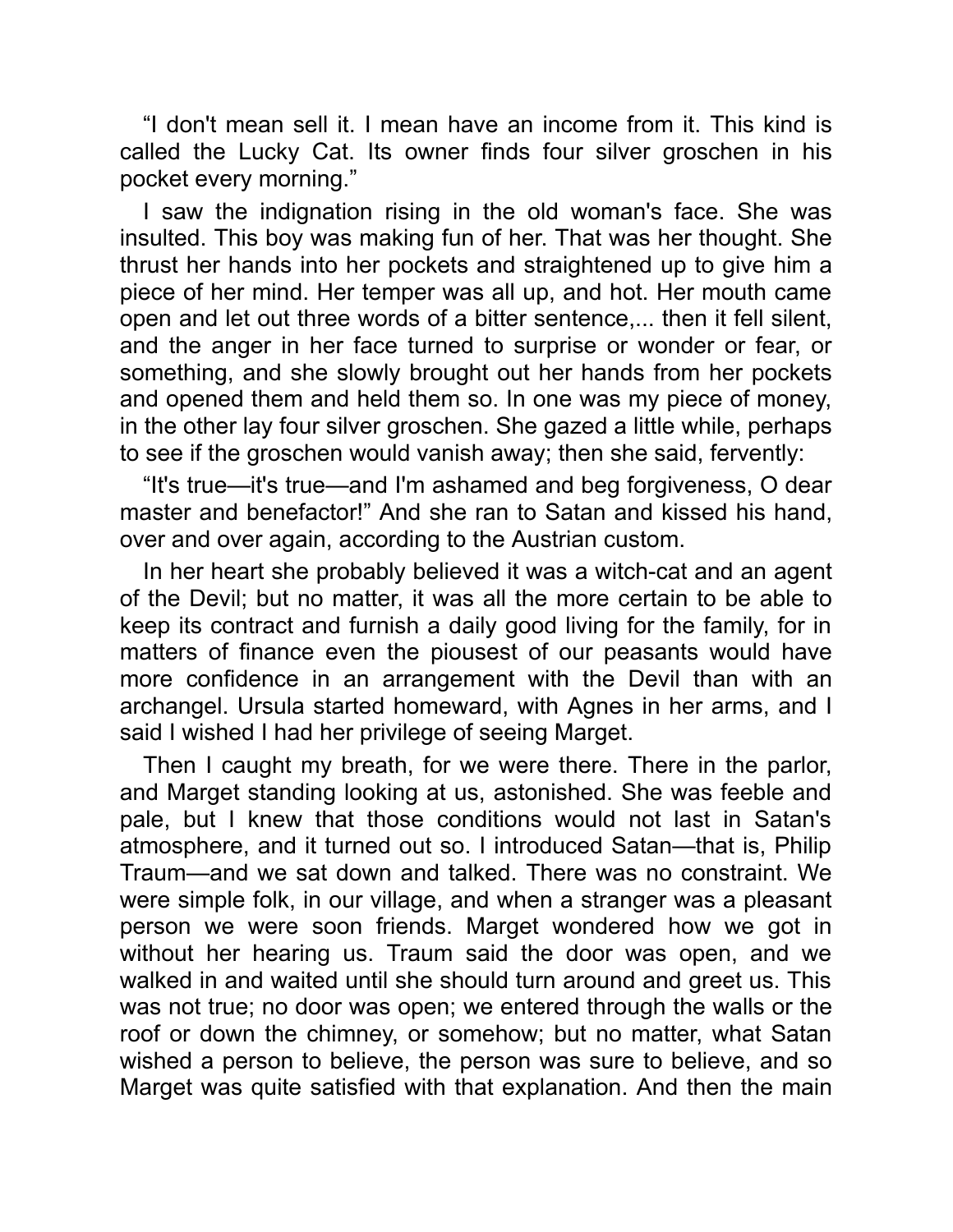part of her mind was on Traum, anyway; she couldn't keep her eyes off him, he was so beautiful. That gratified me, and made me proud. I hoped he would show off some, but he didn't. He seemed only interested in being friendly and telling lies. He said he was an orphan. That made Marget pity him. The water came into her eyes. He said he had never known his mamma; she passed away while he was a young thing; and said his papa was in shattered health, and had no property to speak of—in fact, none of any earthly value—but he had an uncle in business down in the tropics, and he was very well off and had a monopoly, and it was from this uncle that he drew his support. The very mention of a kind uncle was enough to remind Marget of her own, and her eyes filled again. She said she hoped their two uncles would meet, some day. It made me shudder. Philip said he hoped so, too; and that made me shudder again.

"Maybe they will," said Marget. "Does your uncle travel much?"

"Oh yes, he goes all about; he has business everywhere."

And so they went on chatting, and poor Marget forgot her sorrow for one little while, anyway. It was probably the only really bright and cheery hour she had known lately. I saw she liked Philip, and I knew she would. And when he told her he was studying for the ministry I could see that she liked him better than ever. And then, when he promised to get her admitted to the jail so that she could see her uncle, that was the capstone. He said he would give the guards a little present, and she must always go in the evening after dark, and say nothing, "but just show this paper and pass in, and show it again when you come out"—and he scribbled some queer marks on the paper and gave it to her, and she was ever so thankful, and right away was in a fever for the sun to go down; for in that old, cruel time prisoners were not allowed to see their friends, and sometimes they spent years in the jails without ever seeing a friendly face. I judged that the marks on the paper were an enchantment, and that the guards would not know what they were doing, nor have any memory of it afterward; and that was indeed the way of it. Ursula put her head in at the door now and said:

"Supper's ready, miss." Then she saw us and looked frightened, and motioned me to come to her, which I did, and she asked if we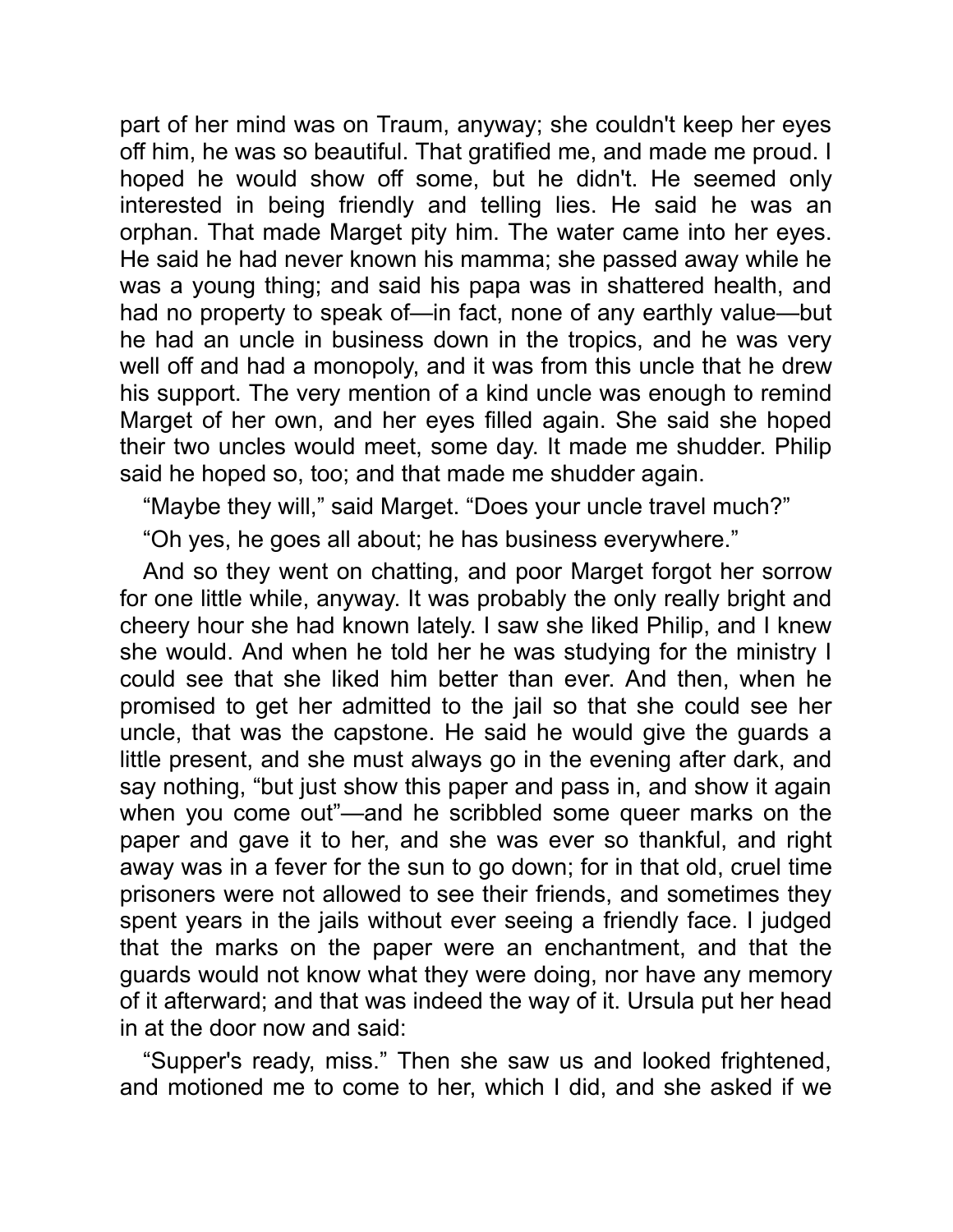had told about the cat. I said no, and she was relieved, and said please don't; for if Miss Marget knew, she would think it was an unholy cat and would send for a priest and have its gifts all purified out of it, and then there wouldn't be any more dividends. So I said we wouldn't tell, and she was satisfied. Then I was beginning to say good-by to Marget, but Satan interrupted and said, ever so politelywell, I don't remember just the words, but anyway he as good as invited himself to supper, and me, too. Of course Marget was miserably embarrassed, for she had no reason to suppose there would be half enough for a sick bird. Ursula heard him, and she came straight into the room, not a bit pleased. At first she was astonished to see Marget looking so fresh and rosy, and said so; then she spoke up in her native tongue, which was Bohemian, and said—as I learned afterward—"Send him away, Miss Marget; there's not victuals enough."

Before Marget could speak, Satan had the word, and was talking back to Ursula in her own language—which was a surprise to her, and for her mistress, too. He said, "Didn't I see you down the road awhile ago?"

"Yes, sir."

"Ah, that pleases me; I see you remember me." He stepped to her and whispered: "I told you it is a Lucky Cat. Don't be troubled; it will provide."

That sponged the slate of Ursula's feelings clean of its anxieties, and a deep, financial joy shone in her eyes. The cat's value was augmenting. It was getting full time for Marget to take some sort of notice of Satan's invitation, and she did it in the best way, the honest way that was natural to her. She said she had little to offer, but that we were welcome if we would share it with her.

We had supper in the kitchen, and Ursula waited at table. A small fish was in the frying-pan, crisp and brown and tempting, and one could see that Marget was not expecting such respectable food as this. Ursula brought it, and Marget divided it between Satan and me, declining to take any of it herself; and was beginning to say she did not care for fish to-day, but she did not finish the remark. It was because she noticed that another fish had appeared in the pan. She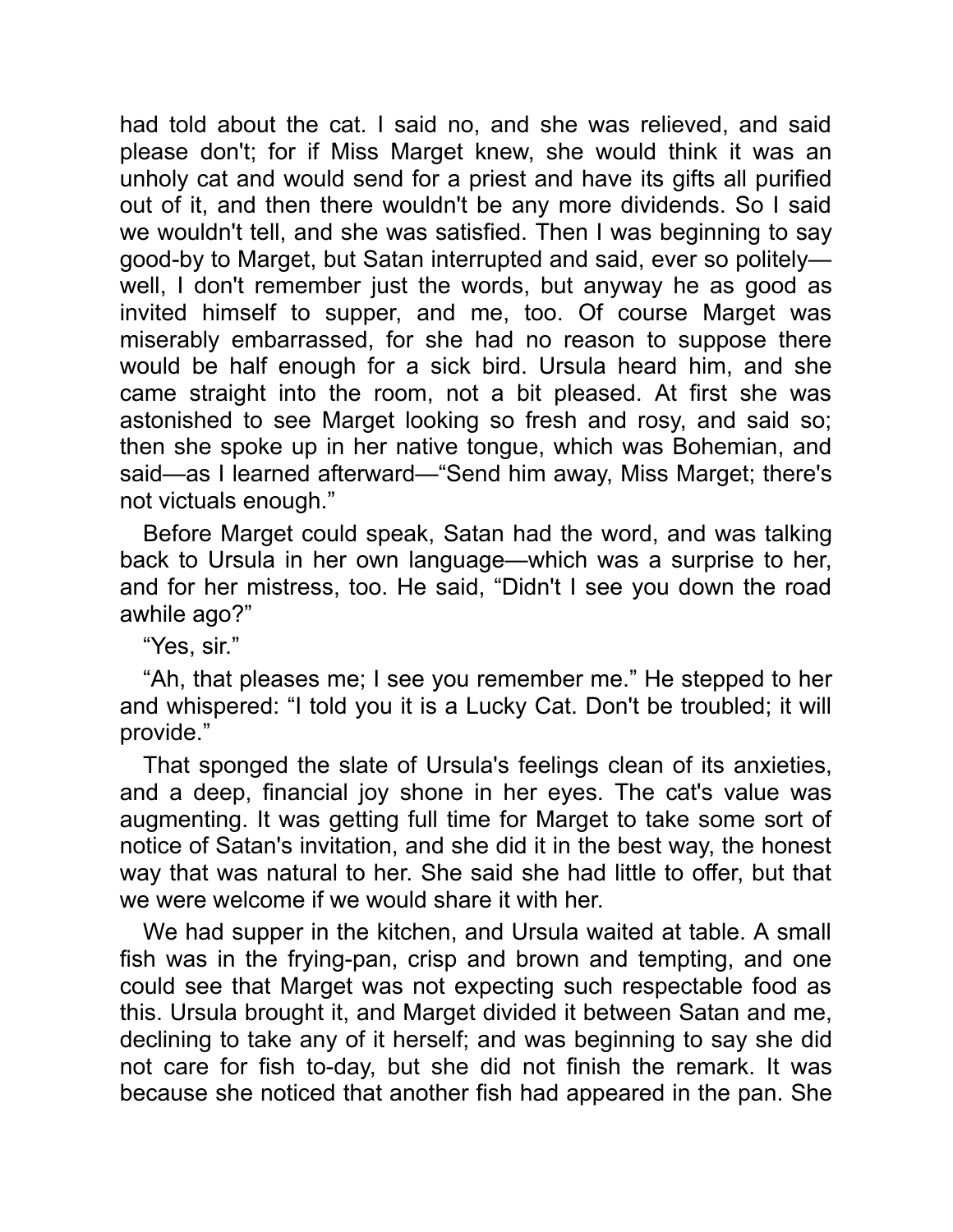looked surprised, but did not say anything. She probably meant to inquire of Ursula about this later. There were other surprises: flesh and game and wines and fruits—things which had been strangers in that house lately; but Marget made no exclamations, and now even looked unsurprised, which was Satan's influence, of course. Satan talked right along, and was entertaining, and made the time pass pleasantly and cheerfully; and although he told a good many lies, it was no harm in him, for he was only an angel and did not know any better. They do not know right from wrong; I knew this, because I remembered what he had said about it. He got on the good side of Ursula. He praised her to Marget, confidentially, but speaking just loud enough for Ursula to hear. He said she was a fine woman, and he hoped some day to bring her and his uncle together. Very soon Ursula was mincing and simpering around in a ridiculous girly way, and smoothing out her gown and prinking at herself like a foolish old hen, and all the time pretending she was not hearing what Satan was saying. I was ashamed, for it showed us to be what Satan considered us, a silly race and trivial. Satan said his uncle entertained a great deal, and to have a clever woman presiding over the festivities would double the attractions of the place.

"But your uncle is a gentleman, isn't he?" asked Marget.

"Yes," said Satan indifferently; "some even call him a Prince, out of compliment, but he is not bigoted; to him personal merit is everything, rank nothing."

My hand was hanging down by my chair; Agnes came along and licked it; by this act a secret was revealed. I started to say, "It is all a mistake; this is just a common, ordinary cat; the hair-needles on her tongue point inward, not outward." But the words did not come, because they couldn't. Satan smled upon me, and I understood.

When it was dark Marget took food and wine and fruit, in a basket, and hurried away to the jail, and Satan and I walked toward my home. I was thinking to myself that I should like to see what the inside of the jail was like; Satan overheard the thought, and the next moment we were in the jail. We were in the torture-chamber, Satan said. The rack was there, and the other instruments, and there was a smoky lantern or two hanging on the walls and helping to make the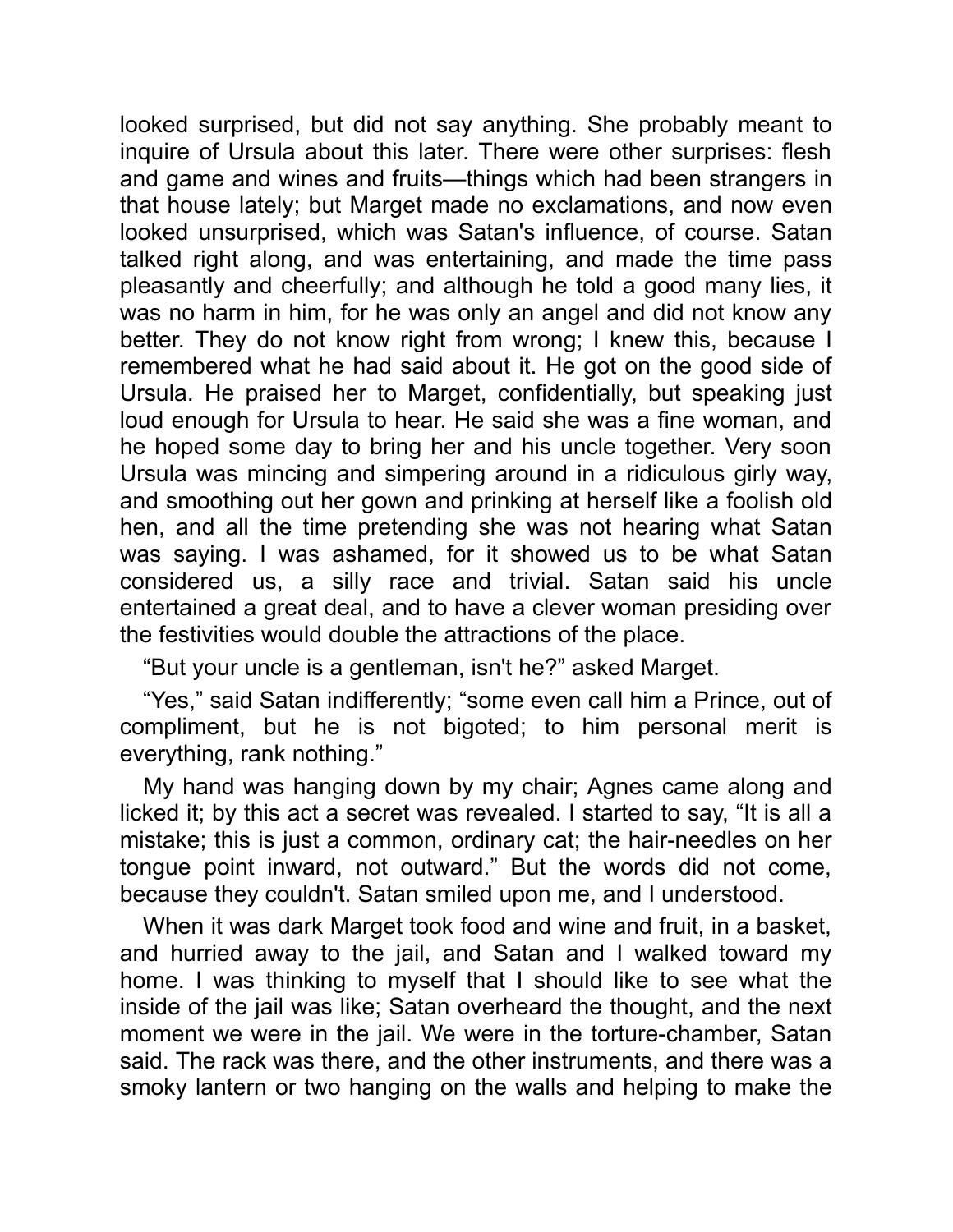place look dim and dreadful. There were people there—and executioners—but as they took no notice of us, it meant that we were invisible. A young man lay bound, and Satan said he was suspected of being a heretic, and the executioners were about to inquire into it. They asked the man to confess to the charge, and he said he could not, for it was not true. Then they drove splinter after splinter under his nails, and he shrieked with the pain. Satan was not disturbed, but I could not endure it, and had to be whisked out of there. I was faint and sick, but the fresh air revived me, and we walked toward my home. I said it was a brutal thing.

"No, it was a human thing. You should not insult the brutes by such a misuse of that word; they have not deserved it," and he went on talking like that. "It is like your paltry race—always lying, always claiming virtues which it hasn't got, always denying them to the higher animals, which alone possess them. No brute ever does a cruel thing—that is the monopoly of those with the Moral Sense. When a brute inflicts pain he does it innocently; it is not wrong; for him there is no such thing as wrong. And he does not inflict pain for the pleasure of inflicting it—only man does that. Inspired by that mongrel Moral Sense of his! A sense whose function is to distinguish between right and wrong, with liberty to choose which of them he will do. Now what advantage can he get out of that? He is always choosing, and in nine cases out of ten he prefers the wrong. There shouldn't be any wrong; and without the Moral Sense there couldn't be any. And yet he is such an unreasoning creature that he is not able to perceive that the Moral Sense degrades him to the bottom layer of animated beings and is a shameful possession. Are you feeling better? Let me show you something."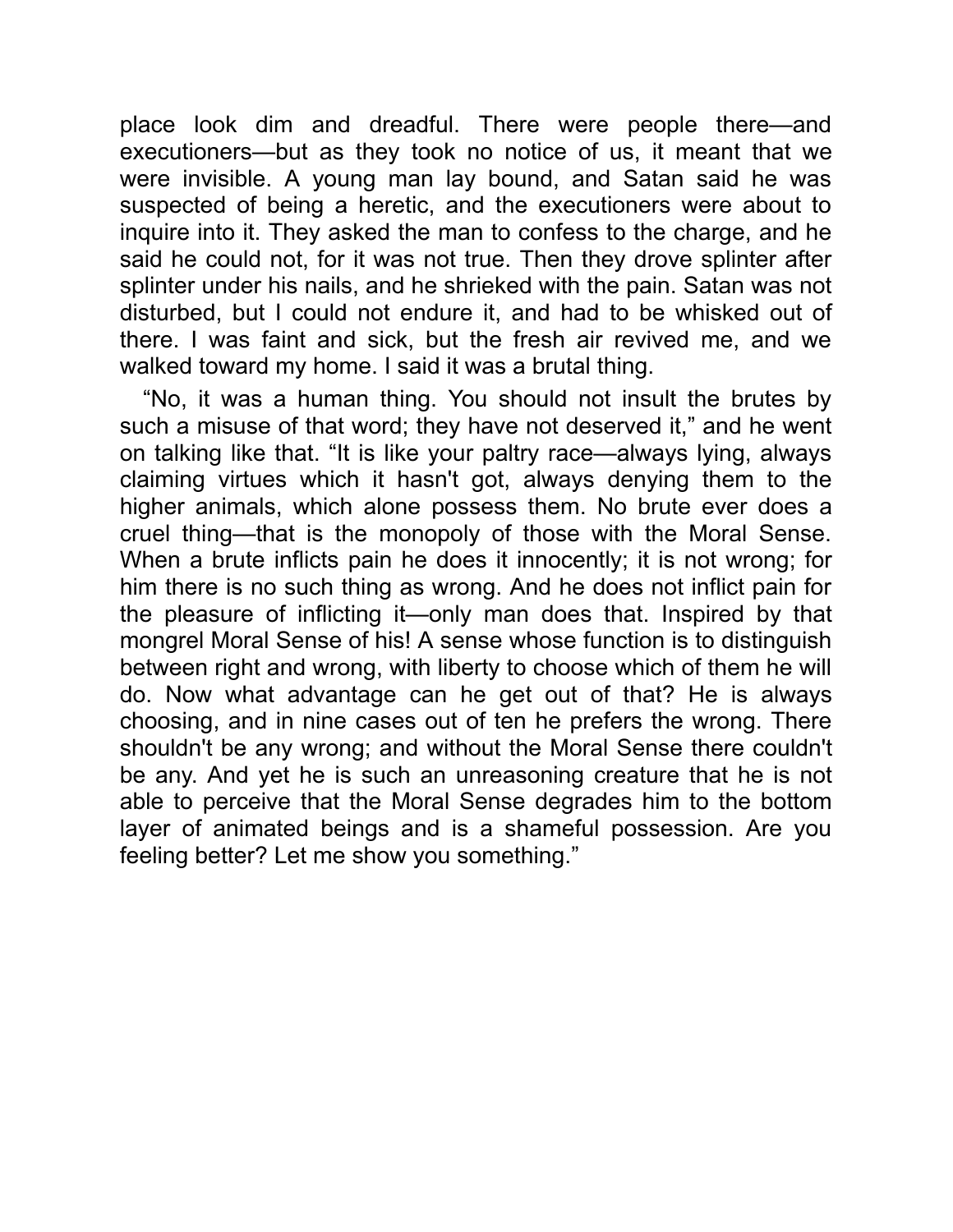## **Chapter 6**

In a moment we were in a French village. We walked through a great factory of some sort, where men and women and little children were toiling in heat and dirt and a fog of dust; and they were clothed in rags, and drooped at their work, for they were worn and half starved, and weak and drowsy. Satan sad:

"It is some more Moral Sense. The proprietors are rich, and very holy; but the wage they pay to these poor brothers and sisters of theirs is only enough to keep them from dropping dead with hunger. The work-hours are fourteen per day, winter and summer-from six in the morning till eight at night—little children and all. And they walk to and from the pigsties which they inhabit—four miles each way, through mud and slush, rain, snow, sleet, and storm, daily, year in and year out. They get four hours of sleep. They kennel together, three families in a room, in unimaginable filth and stench; and disease comes, and they die off like flies. Have they committed a crime, these mangy things? No. What have they done, that they are punished so? Nothing at all, except getting themselves born into your foolish race. You have seen how they treat a misdoer there in the jail; now you see how they treat the innocent and the worthy. Is your race logical? Are these ill-smelling innocents better off than that heretic? Indeed, no; his punishment is trivial compared with theirs. They broke him on the wheel and smashed him to rags and pulp after we left, and he is dead now, and free of your precious race; but these poor slaves here—why, they have been dying for years, and some of them will not escape from life for years to come. It is the Moral Sense which teaches the factory proprietors the difference between right and wrong—you perceive the result. They think themselves better than dogs. Ah, you are such an illogical, unreasoning race! And paltry-oh, unspeakably!"

Then he dropped all seriousness and just overstrained himself making fun of us, and deriding our pride in our warlike deeds, our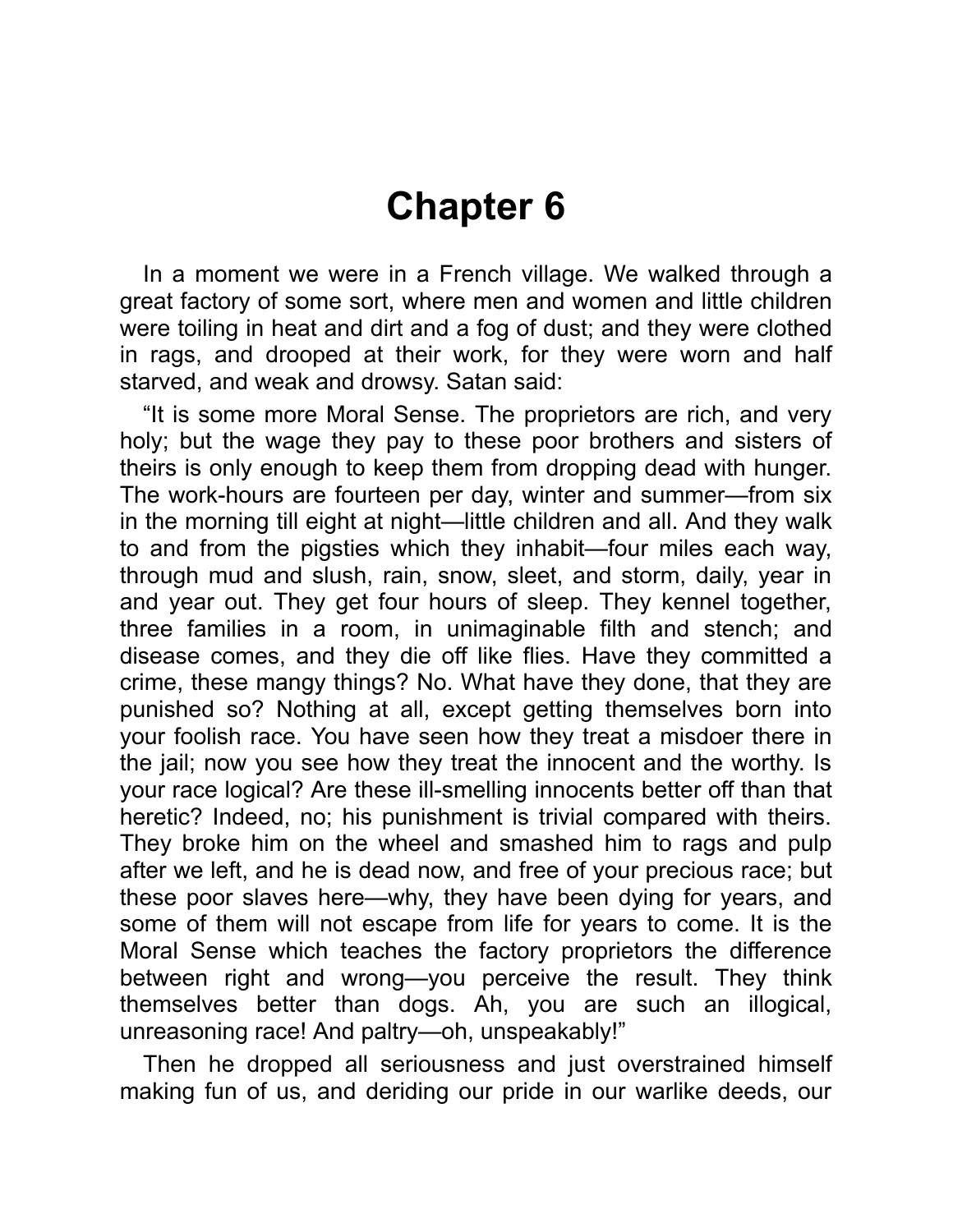great heroes, our imperishable fames, our mighty kings, our ancient aristocracies, our venerable history—and laughed and laughed till it was enough to make a person sick to hear him; and finally he sobered a little and said, "But, after all, it is not all ridiculous; there is a sort of pathos about it when one remembers how few are your days, how childish your pomps, and what shadows you are!"

Presently all things vanished suddenly from my sight, and I knew what it meant. The next moment we were walking along in our village; and down toward the river I saw the twinkling lights of the Golden Stag. Then in the dark I heard a joyful cry:

"He's come again!"

It was Seppi Wohlmeyer. He had felt his blood leap and his spirits rise in a way that could mean only one thing, and he knew Satan was near, although it was too dark to see him. He came to us, and we walked along together, and Seppi poured out his gladness like water. It was as if he were a lover and had found his sweetheart who had been lost. Seppi was a smart and animated boy, and had enthusiasm and expression, and was a contrast to Nikolaus and me. He was full of the last new mystery, now—the disappearance of Hans Oppert, the village loafer. People were beginning to be curious about it, he said. He did not say anxious—curious was the right word, and strong enough. No one had seen Hans for a couple of days.

"Not since he did that brutal thing, you know," he said.

"What brutal thing?" It was Satan that asked.

"Well, he is always clubbing his dog, which is a good dog, and his only friend, and is faithful, and loves him, and does no one any harm; and two days ago he was at it again, just for nothing—just for pleasure—and the dog was howling and begging, and Theodor and I begged, too, but he threatened us, and struck the dog again with all his might and knocked one of his eyes out, and he said to us, 'There, I hope you are satisfied now; that's what you have got for him by your damned meddling'—and he laughed, the heartless brute." Seppi's voice trembled with pity and anger. I guessed what Satan would say, and he said it.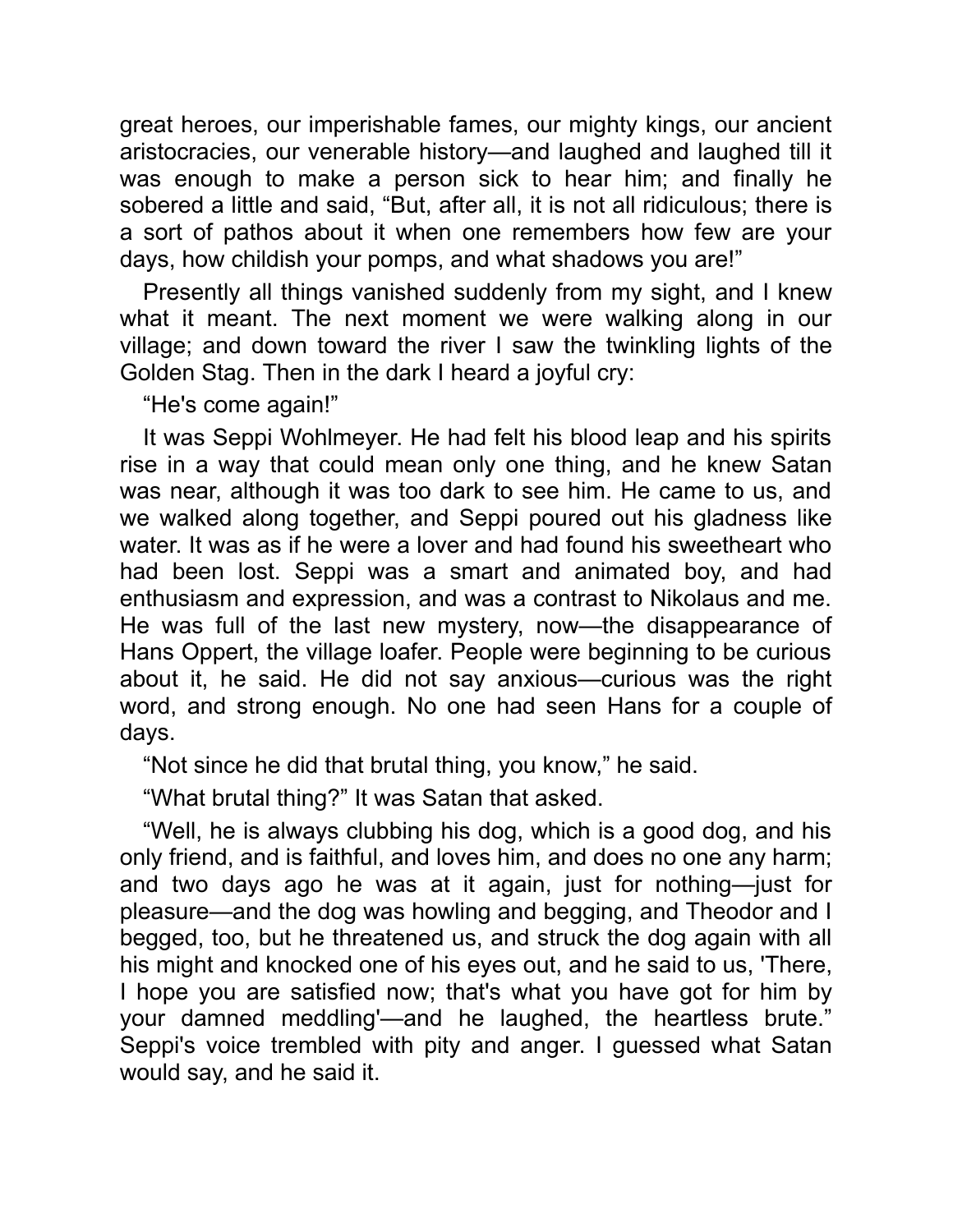"There is that misused word again—that shabby slander. Brutes do not act like that, but only men."

"Well, it was inhuman, anyway."

"No, it wasn't, Seppi; it was human—quite distinctly human. It is not pleasant to hear you libel the higher animals by attributing to them dispositions which they are free from, and which are found nowhere but in the human heart. None of the higher animals is tainted with the disease called the Moral Sense. Purify your language, Seppi; drop those lying phrases out of it."

He spoke pretty sternly—for him—and I was sorry I hadn't warned Seppi to be more particular about the word he used. I knew how he was feelng. He would not want to offend Satan; he would rather offend all his kin. There was an uncomfortable silence, but relief soon came, for that poor dog came along now, with his eye hanging down, and went straight to Satan, and began to moan and mutter brokenly, and Satan began to answer in the same way, and it was plain that they were talking together in the dog language. We all sat down in the grass, in the moonlight, for the clouds were breaking away now, and Satan took the dog's head in his lap and put the eye back in its place, and the dog was comfortable, and he wagged his tail and licked Satan's hand, and looked thankful and said the same; I knew he was saying it, though I did not understand the words. Then the two talked together a bit, and Satan said:

"He says his master was drunk."

"Yes, he was," said we.

"And an hour later he fell over the precipice there beyond the Cliff Pasture."

"We know the place; it is three miles from here."

"And the dog has been often to the village, begging people to go there, but he was only driven away and not listened to."

We remembered it, but hadn't understood what he wanted.

"He only wanted help for the man who had misused him, and he thought only of that, and has had no food nor sought any. He has watched by his master two nights. What do you think of your race? Is heaven reserved for it, and this dog ruled out, as your teachers tell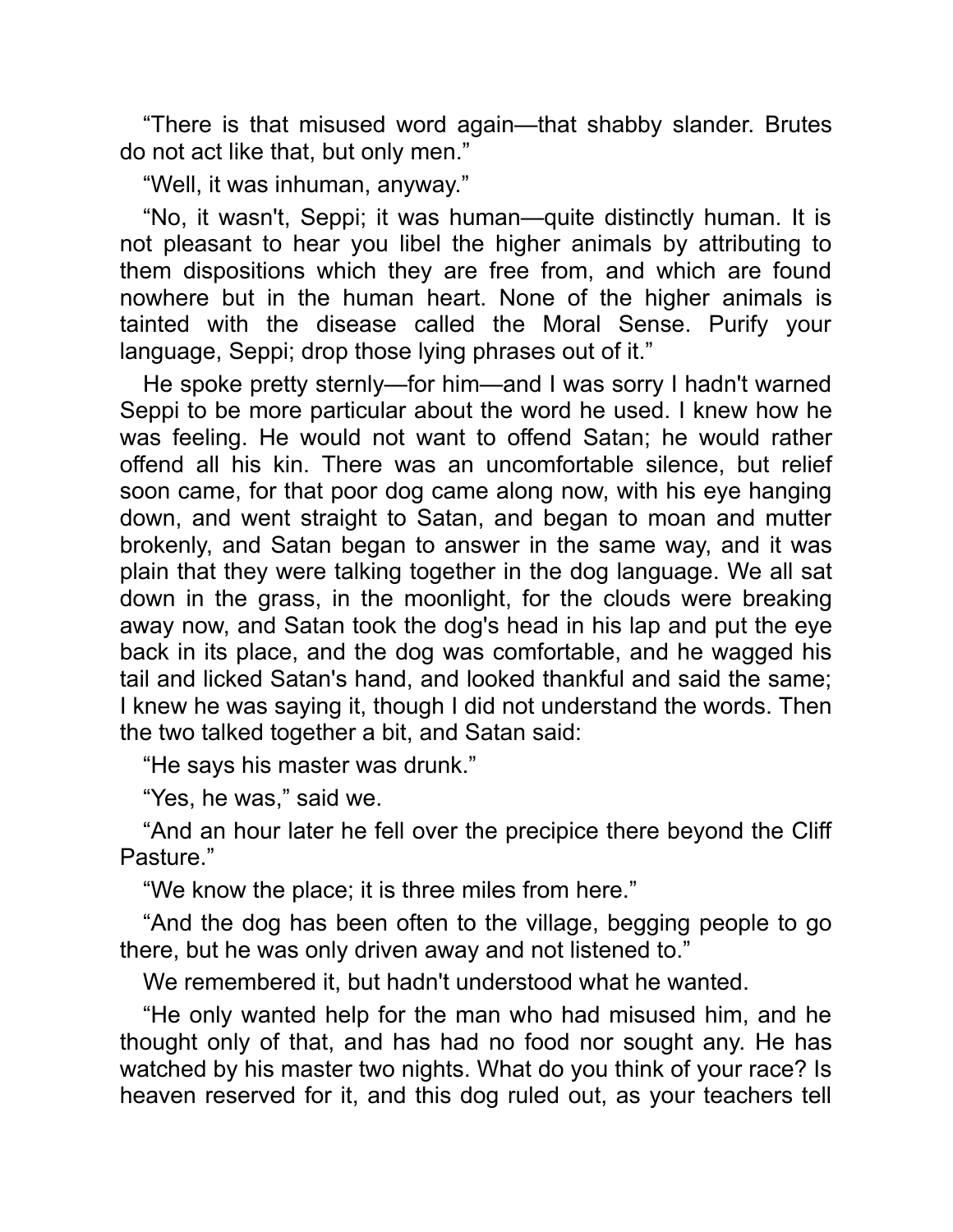you? Can your race add anything to this dog's stock of morals and magnanimities?" He spoke to the creature, who jumped up, eager and happy, and apparently ready for orders and impatient to execute them. "Get some men; go with the dog—he will show you that carrion; and take a priest along to arrange about insurance, for death is near."

With the last word he vanished, to our sorrow and disappointment. We got the men and Father Adolf, and we saw the man die. Nobody cared but the dog; he mourned and grieved, and licked the dead face, and could not be comforted. We buried him where he was, and without a coffin, for he had no money, and no friend but the dog. If we had been an hour earlier the priest would have been in time to send that poor creature to heaven, but now he was gone down into the awful fires, to burn forever. It seemed such a pity that in a world where so many people have difficulty to put in their time, one little hour could not have been spared for this poor creature who needed it so much, and to whom it would have made the difference between eternal joy and eternal pain. It gave an appalling idea of the value of an hour, and I thought I could never waste one again without remorse and terror. Seppi was depressed and grieved, and said it must be so much better to be a dog and not run such awful risks. We took this one home with us and kept him for our own. Seppi had a very good thought as we were walking along, and it cheered us up and made us feel much better. He said the dog had forgiven the man that had wronged him so, and maybe God would accept that absolution.

There was a very dull week, now, for Satan did not come, nothing much was going on, and we boys could not venture to go and see Marget, because the nights were moonlit and our parents might find us out if we tried. But we came across Ursula a couple of times taking a walk in the meadows beyond the river to air the cat, and we learned from her that things were going well. She had natty new clothes on and bore a prosperous look. The four groschen a day were arriving without a break, but were not being spent for food and wine and such things—the cat attended to all that.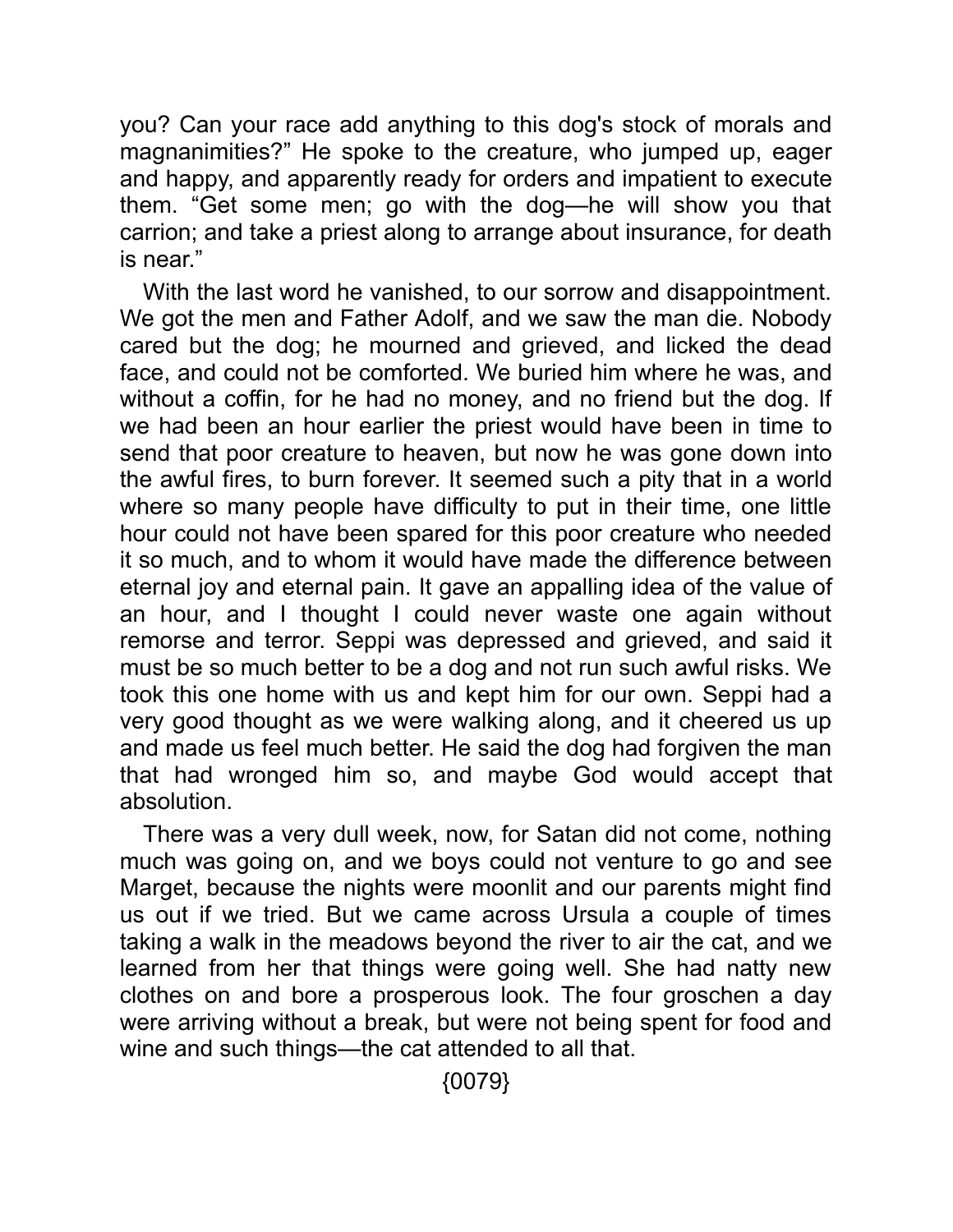Marget was enduring her forsakenness and isolation fairly well, all things considered, and was cheerful, by help of Wilhelm Meidling. She spent an hour or two every night in the jail with her uncle, and had fattened him up with the cat's contributions. But she was curious to know more about Philip Traum, and hoped I would bring him again. Ursula was curious about him herself, and asked a good many questions about his uncle. It made the boys laugh, for I had told them the nonsense Satan had been stuffing her with. She got no satisfaction out of us, our tongues being tied.

Ursula gave us a small item of information: money being plenty now, she had taken on a servant to help about the house and run errands. She tried to tell it in a commonplace, matter-of-course way, but she was so set up by it and so vain of it that her pride in it leaked out pretty plainly. It was beautiful to see her veiled delight in this grandeur, poor old thing, but when we heard the name of the servant we wondered if she had been altogether wise; for although we were young, and often thoughtless, we had fairly good perception on some matters. This boy was Gottfried Narr, a dull, good creature, with no harm in him and nothing against him personally; still, he was under a cloud, and properly so, for it had not been six months since a social blight had mildewed the family—his grandmother had been burned as a witch. When that kind of a malady is in the blood it does not always come out with just one burning. Just now was not a good time for Ursula and Marget to be having dealings with a member of such a family, for the witch-terror had risen higher during the past year than it had ever reached in the memory of the oldest villagers. The mere mention of a witch was almost enough to frighten us out of our wits. This was natural enough, because of late years there were more kinds of witches than there used to be; in old times it had been only old women, but of late years they were of all ages—even children of eight and nine; it was getting so that anybody might turn out to be a familiar of the Devil-age and sex hadn't anything to do with it. In our little region we had tried to extirpate the witches, but the more of them we burned the more of the breed rose up in their places.

Once, in a school for girls only ten miles away, the teachers found that the back of one of the girls was all red and inflamed, and they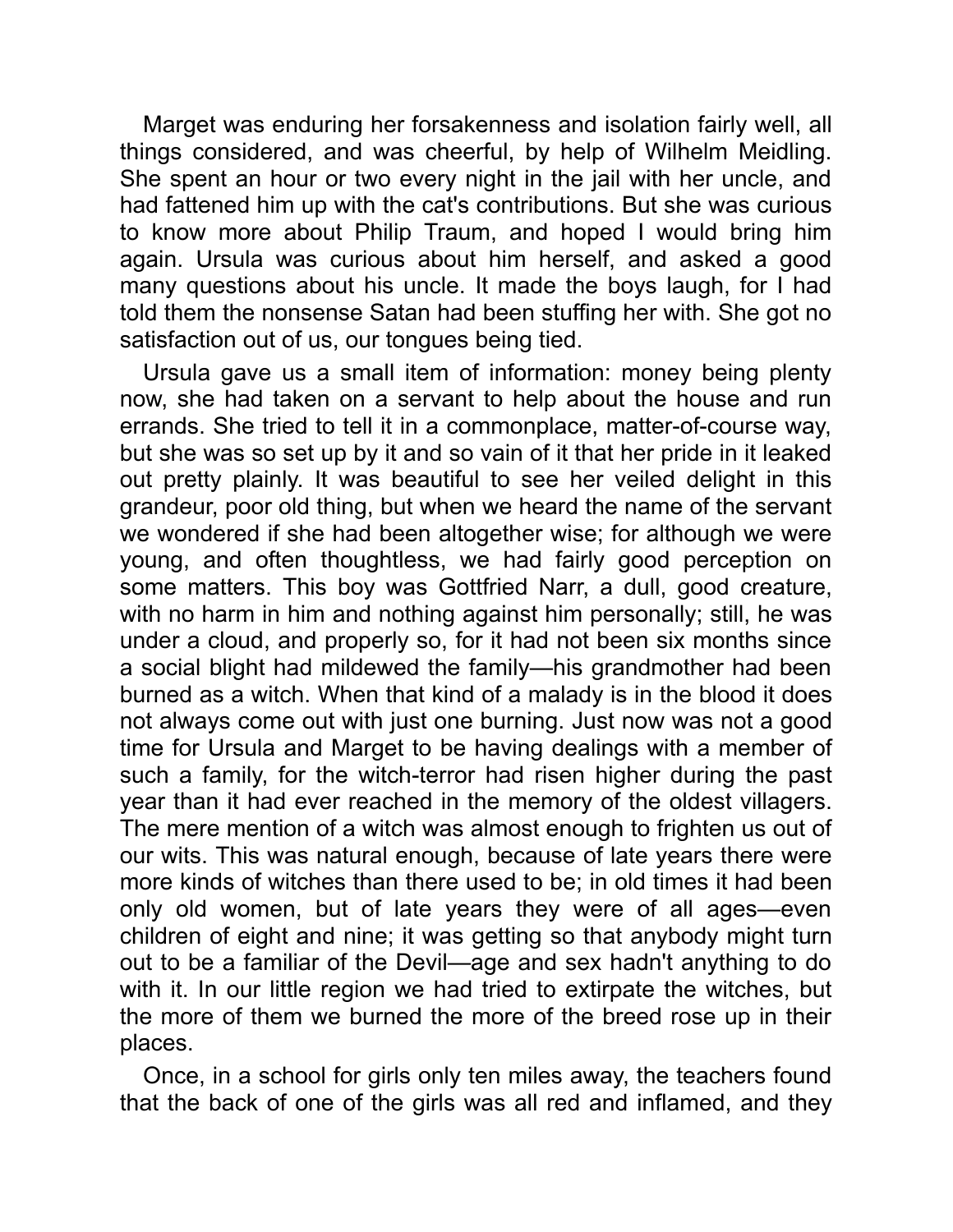were greatly frightened, believing it to be the Devil's marks. The girl was scared, and begged them not to denounce her, and said it was only fleas; but of course it would not do to let the matter rest there. All the girls were examined, and eleven out of the fifty were badly marked, the rest less so. A commission was appointed, but the eleven only cried for their mothers and would not confess. Then they were shut up, each by herself, in the dark, and put on black bread and water for ten days and nights; and by that time they were haggard and wild, and their eyes were dry and they did not cry any more, but only sat and mumbled, and would not take the food. Then one of them confessed, and said they had often ridden through the air on broomsticks to the witches' Sabbath, and in a bleak place high up in the mountains had danced and drunk and caroused with several hundred other witches and the Evil One, and all had conducted themselves in a scandalous way and had reviled the priests and blasphemed God. That is what she said-not in narrative form, for she was not able to remember any of the details without having them called to her mind one after the other; but the commission did that, for they knew just what questions to ask, they being all written down for the use of witch-commissioners two centuries before. They asked, "Did you do so and so?" and she always said yes, and looked weary and tired, and took no interest in it. And so when the other ten heard that this one confessed, they confessed, too, and answered yes to the questions. Then they were burned at the stake all together, which was just and right; and everybody went from all the countryside to see it. I went, too; but when I saw that one of them was a bonny, sweet girl I used to play with, and looked so pitiful there chained to the stake, and her mother crying over her and devouring her with kisses and clinging around her neck, and saying, "Oh, my God! Oh, my God!" it was too dreadful, and I went away.

It was bitter cold weather when Gottfried's grandmother was burned. It was charged that she had cured bad headaches by kneading the person's head and neck with her fingers-as she said —but really by the Devil's help, as everybody knew. They were going to examine her, but she stopped them, and confessed straight off that her power was from the Devil. So they appointed to burn her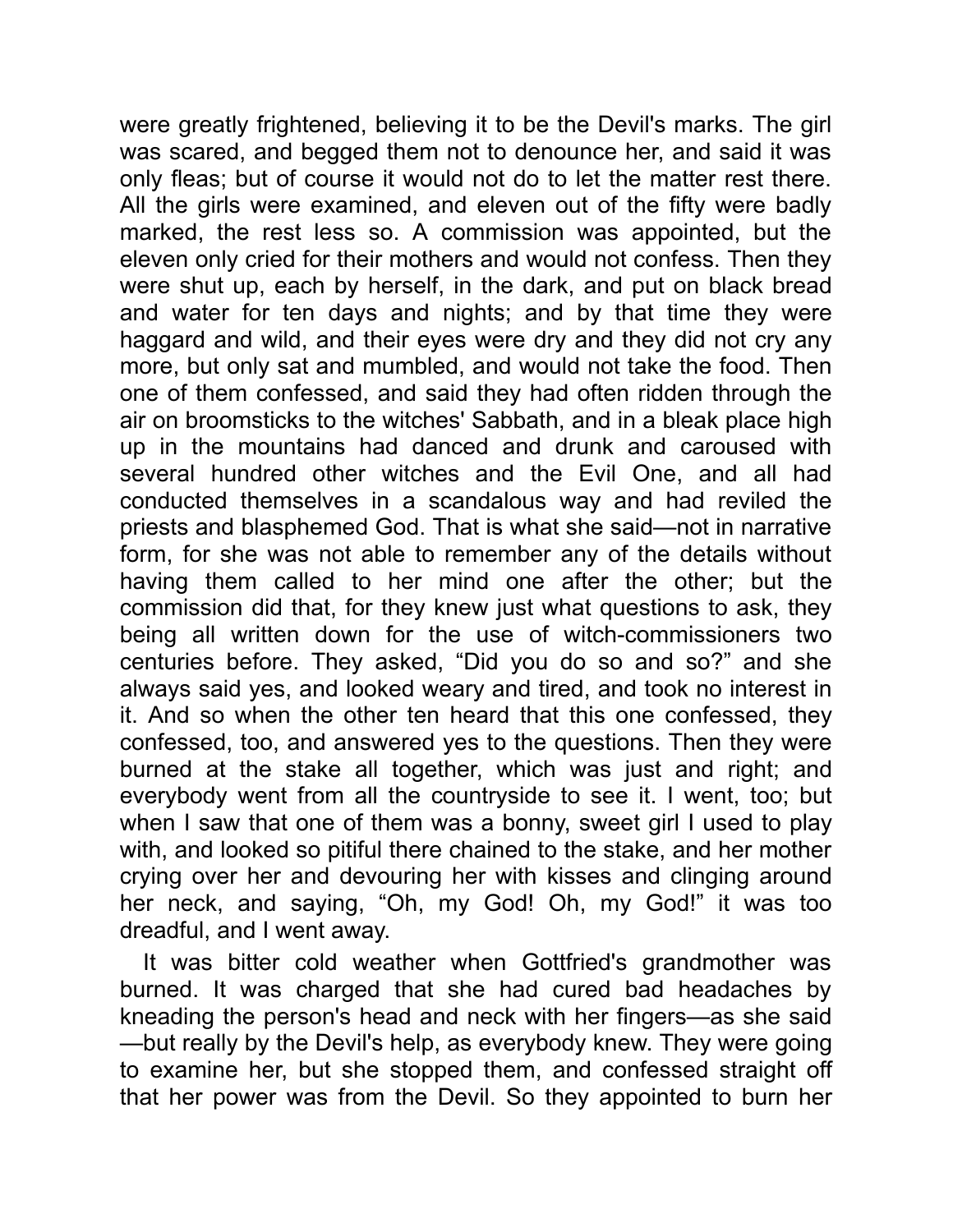next morning, early, in our market-square. The officer who was to prepare the fire was there first, and prepared it. She was there next —brought by the constables, who left her and went to fetch another witch. Her family did not come with her. They might be reviled, maybe stoned, if the people were excited. I came, and gave her an apple. She was squatting at the fire, warming herself and waiting; and her old lips and hands were blue with the cold. A stranger came next. He was a traveler, passing through; and he spoke to her gently, and, seeing nobody but me there to hear, said he was sorry for her. And he asked if what she confessed was true, and she said no. He looked surprised and still more sorry then, and asked her:

"Then why did you confess?"

"I am old and very poor," she said, "and I work for my living. There was no way but to confess. If I hadn't they might have set me free. That would ruin me, for no one would forget that I had been suspected of being a witch, and so I would get no more work, and wherever I went they would set the dogs on me. In a little while I would starve. The fire is best; it is soon over. You have been good to me, you two, and I thank you."

She snuggled closer to the fire, and put out her hands to warm them, the snow-flakes descending soft and still on her old gray head and making it white and whiter. The crowd was gathering now, and an egg came flying and struck her in the eye, and broke and ran down her face. There was a laugh at that.

I told Satan all about the eleven girls and the old woman, once, but it did not affect him. He only said it was the human race, and what the human race did was of no consequence. And he said he had seen it made; and it was not made of clay; it was made of mud—part of it was, anyway. I knew what he meant by that—the Moral Sense. He saw the thought in my head, and it tickled him and made him laugh. Then he called a bullock out of a pasture and petted it and talked with it, and said:

"There—he wouldn't drive children mad with hunger and fright and loneliness, and then burn them for confessing to things invented for them which had never happened. And neither would he break the hearts of innocent, poor old women and make them afraid to trust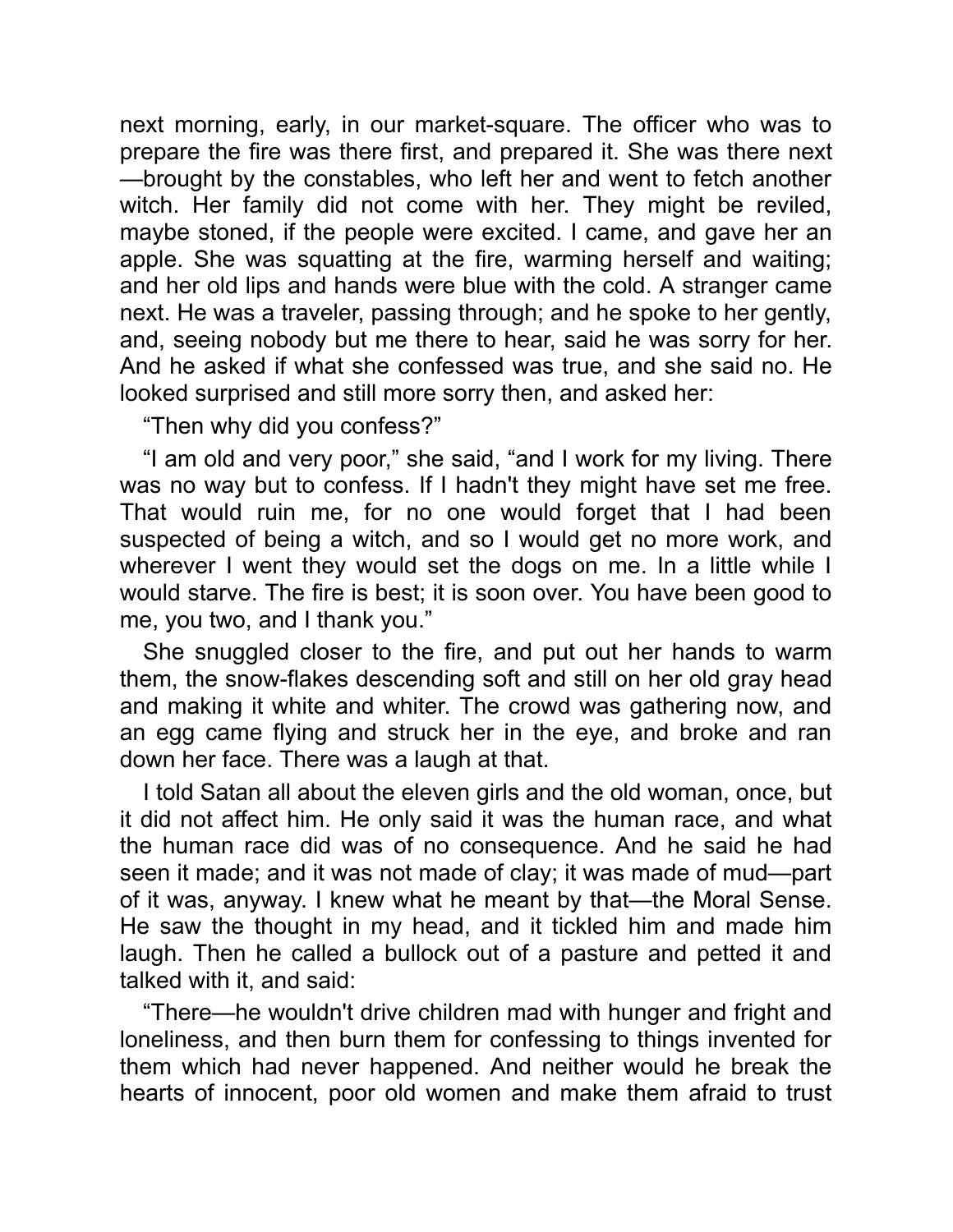themselves among their own race; and he would not insult them in their death-agony. For he is not besmirched with the Moral Sense, but is as the angels are, and knows no wrong, and never does it."

Lovely as he was, Satan could be cruelly offensive when he chose; and he always chose when the human race was brought to his attention. He always turned up his nose at it, and never had a kind word for it.

Well, as I was saying, we boys doubted if it was a good time for Ursula to be hiring a member of the Narr family. We were right. When the people found it out they were naturally indignant. And, moreover, since Marget and Ursula hadn't enough to eat themselves, where was the money coming from to feed another mouth? That is what they wanted to know; and in order to find out they stopped avoiding Gottfried and began to seek his society and have sociable conversations with him. He was pleased—not thinking any harm and not seeing the trap—and so he talked innocently along, and was no discreeter than a cow.

"Money!" he said; "they've got plenty of it. They pay me two groschen a week, besides my keep. And they live on the fat of the land, I can tell you; the prince himself can't beat their table."

This astonishing statement was conveyed by the astrologer to Father Adolf on a Sunday morning when he was returning from mass. He was deeply moved, and sad:

"This must be looked into."

He said there must be witchcraft at the bottom of it, and told the villagers to resume relations with Marget and Ursula in a private and unostentatious way, and keep both eyes open. They were told to keep their own counsel, and not rouse the suspicions of the household. The villagers were at first a bit reluctant to enter such a dreadful place, but the priest said they would be under his protection while there, and no harm could come to them, particularly if they carried a trifle of holy water along and kept their beads and crosses handy. This satisfied them and made them willing to go; envy and malice made the baser sort even eager to go.

And so poor Marget began to have company again, and was as pleased as a cat. She was like 'most anybody else—just human, and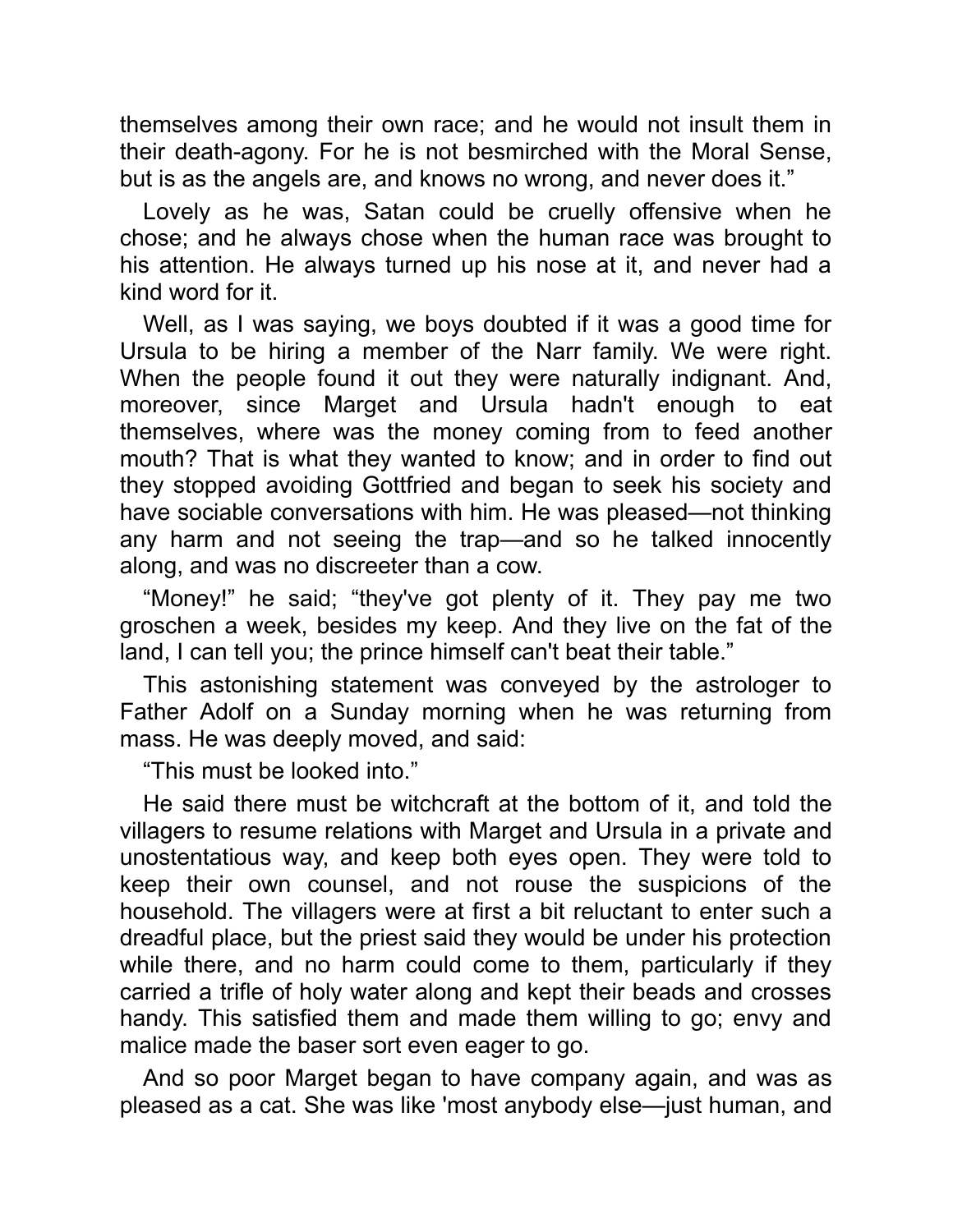happy in her prosperities and not averse from showing them off a little; and she was humanly grateful to have the warm shoulder turned to her and be smiled upon by her friends and the village again; for of all the hard things to bear, to be cut by your neighbors and left in contemptuous solitude is maybe the hardest.

The bars were down, and we could all go there now, and we did our parents and all—day after day. The cat began to strain herself. She provided the top of everything for those companies, and in abundance—among them many a dish and many a wine which they had not tasted before and which they had not even heard of except at second-hand from the prince's servants. And the tableware was much above ordinary, too.

Marget was troubled at times, and pursued Ursula with questions to an uncomfortable degree; but Ursula stood her ground and stuck to it that it was Providence, and said no word about the cat. Marget knew that nothing was impossible to Providence, but she could not help having doubts that this effort was from there, though she was afraid to say so, lest disaster come of it. Witchcraft occurred to her, but she put the thought aside, for this was before Gottfried joined the household, and she knew Ursula was pious and a bitter hater of witches. By the time Gottfried arrived Providence was established, unshakably intrenched, and getting all the gratitude. The cat made no murmur, but went on composedly improving in style and prodigality by experience.

In any community, big or little, there is always a fair proportion of people who are not malicious or unkind by nature, and who never do unkind things except when they are overmastered by fear, or when their self-interest is greatly in danger, or some such matter as that. Eseldorf had its proportion of such people, and ordinarily their good and gentle influence was felt, but these were not ordinary times—on account of the witch-dread—and so we did not seem to have any gentle and compassionate hearts left, to speak of. Every person was frightened at the unaccountable state of things at Marget's house, not doubting that witchcraft was at the bottom of it, and fright frenzied their reason. Naturally there were some who pitied Marget and Ursula for the danger that was gathering about them, but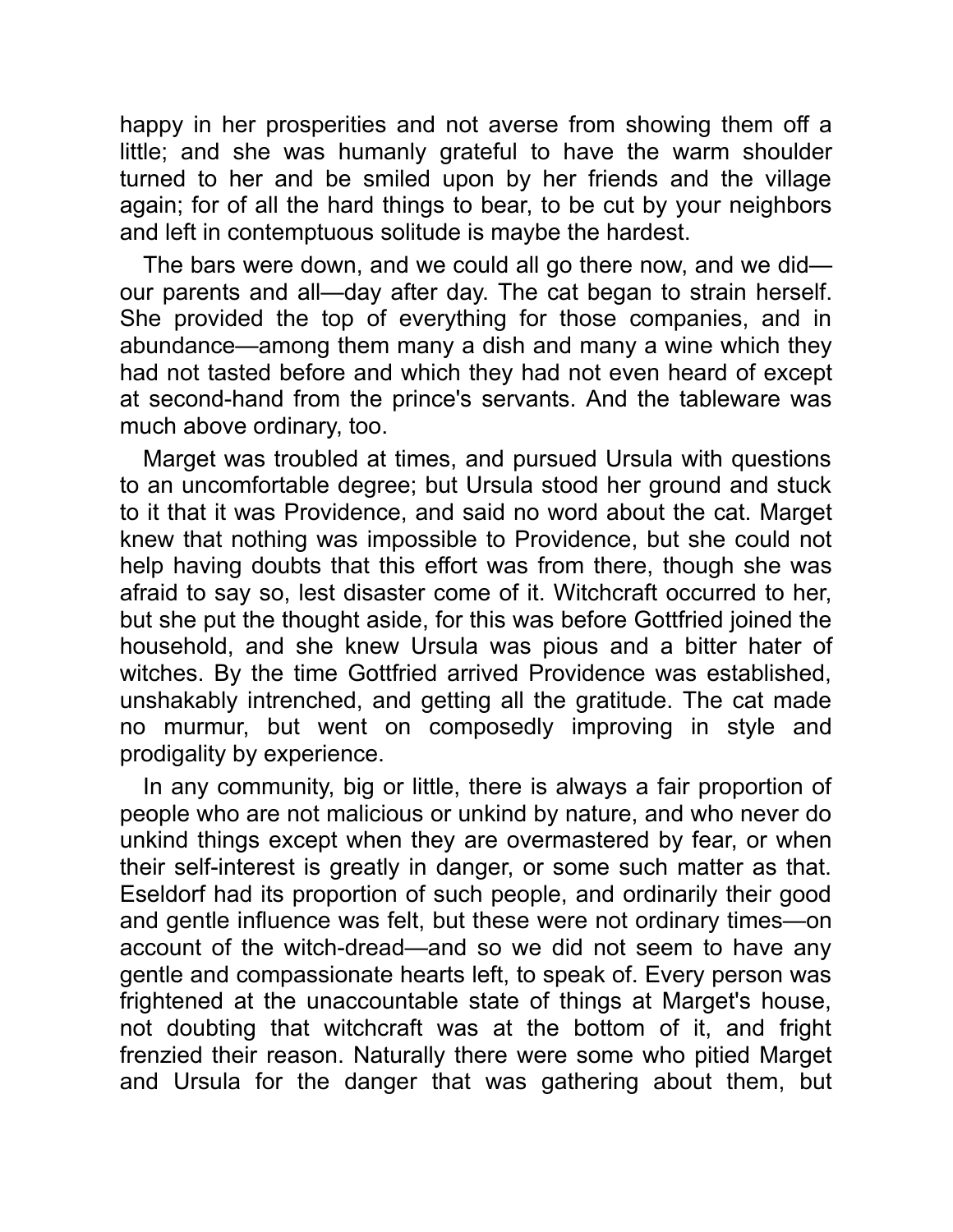naturally they did not say so; it would not have been safe. So the others had it all their own way, and there was none to advise the ignorant girl and the foolish woman and warn them to modify their doings. We boys wanted to warn them, but we backed down when it came to the pinch, being afraid. We found that we were not manly enough nor brave enough to do a generous action when there was a chance that it could get us into trouble. Neither of us confessed this poor spirit to the others, but did as other people would have done dropped the subject and talked about something else. And I knew we all felt mean, eating and drinking Marget's fine things along with those companies of spies, and petting her and complimenting her with the rest, and seeing with self-reproach how foolishly happy she was, and never saying a word to put her on her guard. And, indeed, she was happy, and as proud as a prncess, and so grateful to have friends again. And all the time these people were watching with all their eyes and reporting all they saw to Father Adolf.

But he couldn't make head or tail of the situation. There must be an enchanter somewhere on the premises, but who was it? Marget was not seen to do any jugglery, nor was Ursula, nor yet Gottfried; and still the wines and dainties never ran short, and a guest could not call for a thing and not get it. To produce these effects was usual enough with witches and enchanters—that part of it was not new; but to do it without any incantations, or even any rumblings or earthquakes or lightnings or apparitions—that was new, novel, wholly irregular. There was nothing in the books like this. Enchanted things were always unreal. Gold turned to dirt in an unenchanted atmosphere, food withered away and vanished. But this test failed in the present case. The spies brought samples: Father Adolf prayed over them, exorcised them, but it did no good; they remained sound and real, they yielded to natural decay only, and took the usual time to do it.

Father Adolf was not merely puzzled, he was also exasperated; for these evidences very nearly convinced him—privately—that there was no witchcraft in the matter. It did not wholly convince him, for this could be a new kind of witchcraft. There was a way to find out as to this: if this prodigal abundance of provender was not brought in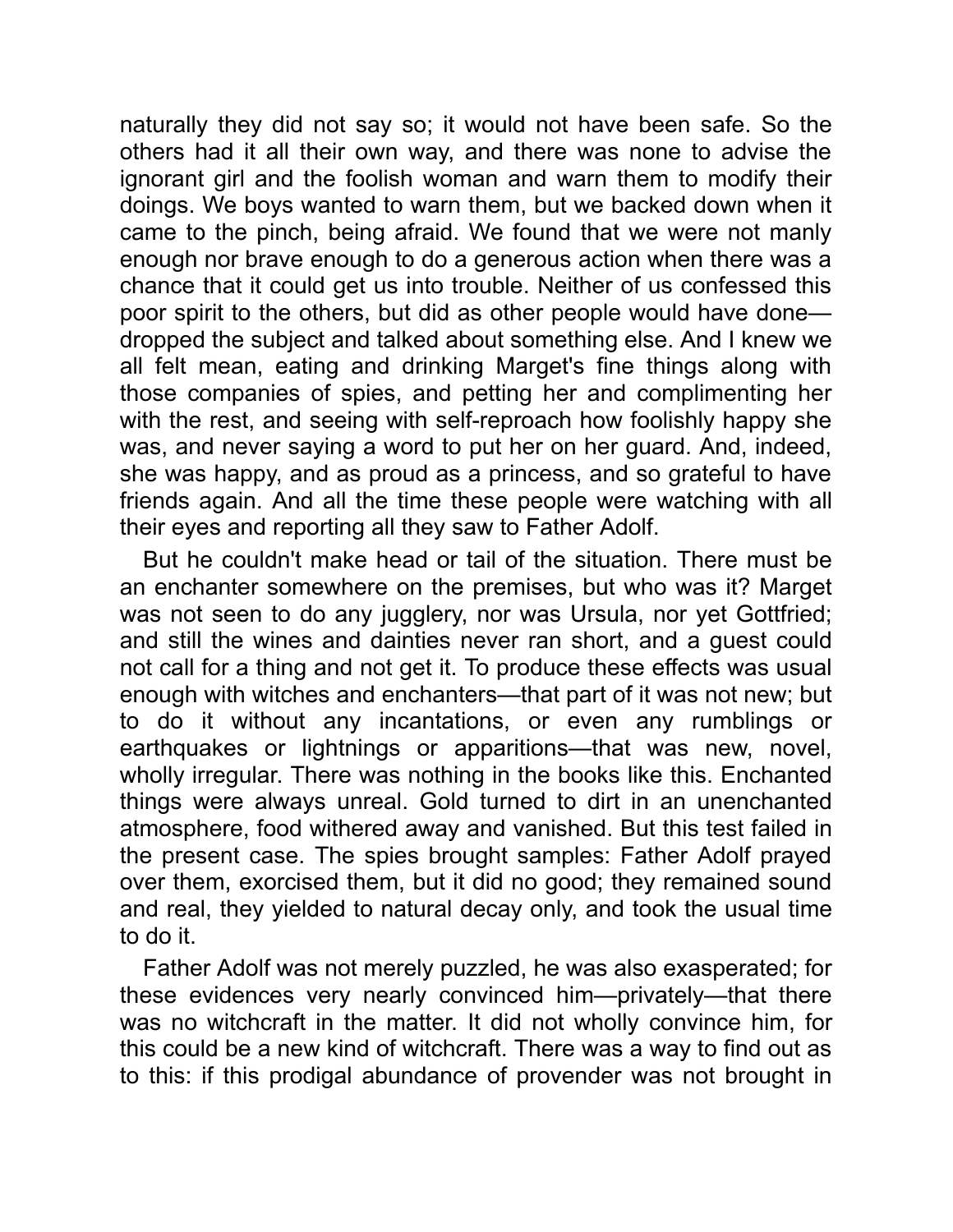from the outside, but produced on the premises, there was witchcraft, sure.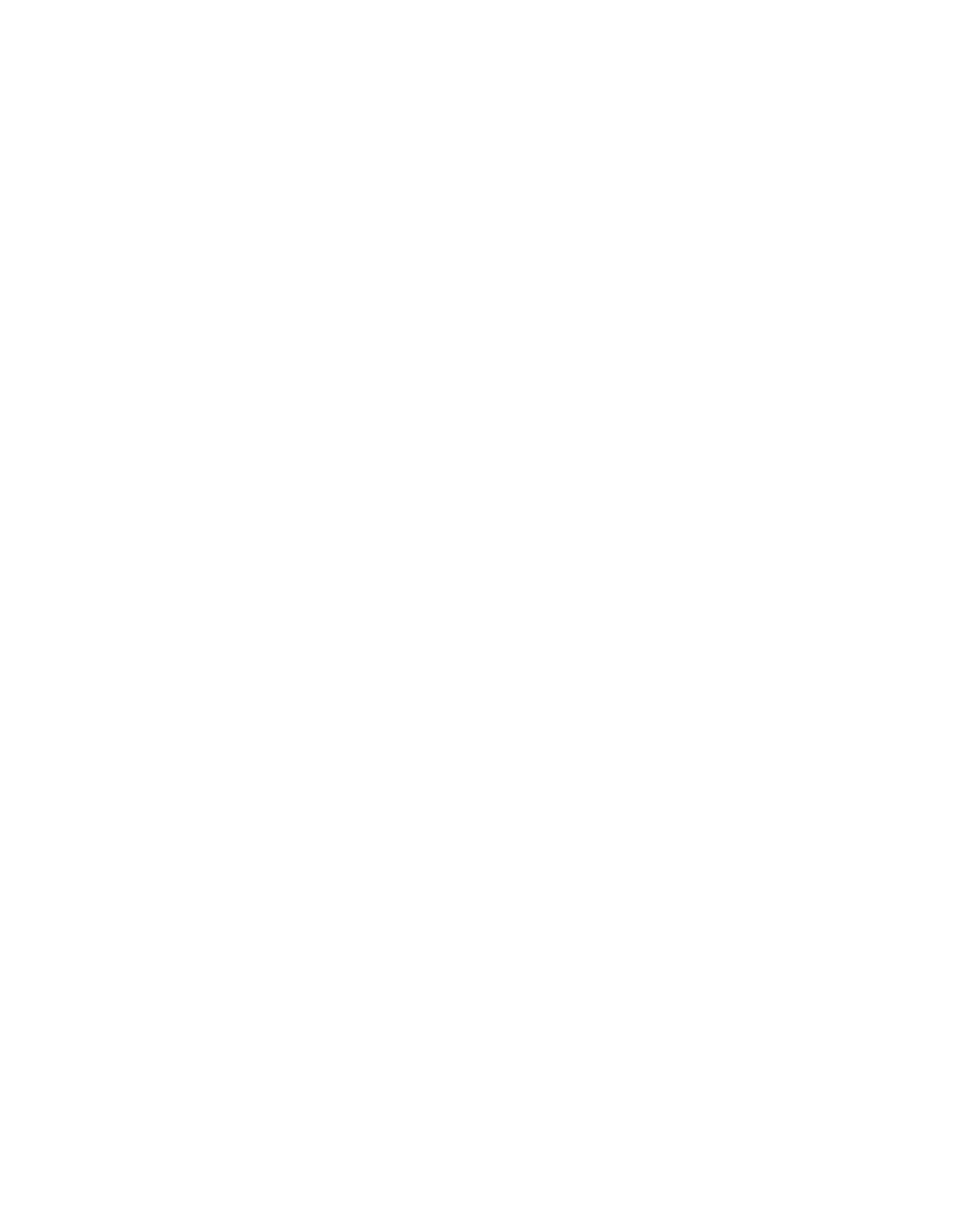## **Chapter 7**

Marget announced a party, and invited forty people; the date for it was seven days away. This was a fine opportunity. Marget's house stood by itself, and it could be easily watched. All the week it was watched night and day. Marget's household went out and in as usual, but they carried nothing in their hands, and neither they nor others brought anything to the house. This was ascertained. Evidently rations for forty people were not being fetched. If they were furnished any sustenance it would have to be made on the premises. It was true that Marget went out with a basket every evening, but the spies ascertained that she always brought it back empty.

The quests arrived at noon and filled the place. Father Adolf followed; also, after a little, the astrologer, without invitation. The spies had informed him that neither at the back nor the front had any parcels been brought in. He entered, and found the eating and drinking going on finely, and everything progressing in a lively and festive way. He glanced around and perceived that many of the cooked delicacies and all of the native and foreign fruits were of a perishable character, and he also recognized that these were fresh and perfect. No apparitions, no incantations, no thunder. That settled it. This was witchcraft. And not only that, but of a new kind—a kind never dreamed of before. It was a prodigious power, an illustrious power; he resolved to discover its secret. The announcement of it would resound throughout the world, penetrate to the remotest lands, paralyze all the nations with amazement—and carry his name with it, and make him renowned forever. It was a wonderful piece of luck, a splendid piece of luck; the glory of it made him dizzy.

All the house made room for him; Marget politely seated him; Ursula ordered Gottfried to bring a special table for him. Then she decked it and furnished it, and asked for his orders.

"Bring me what you will," he said.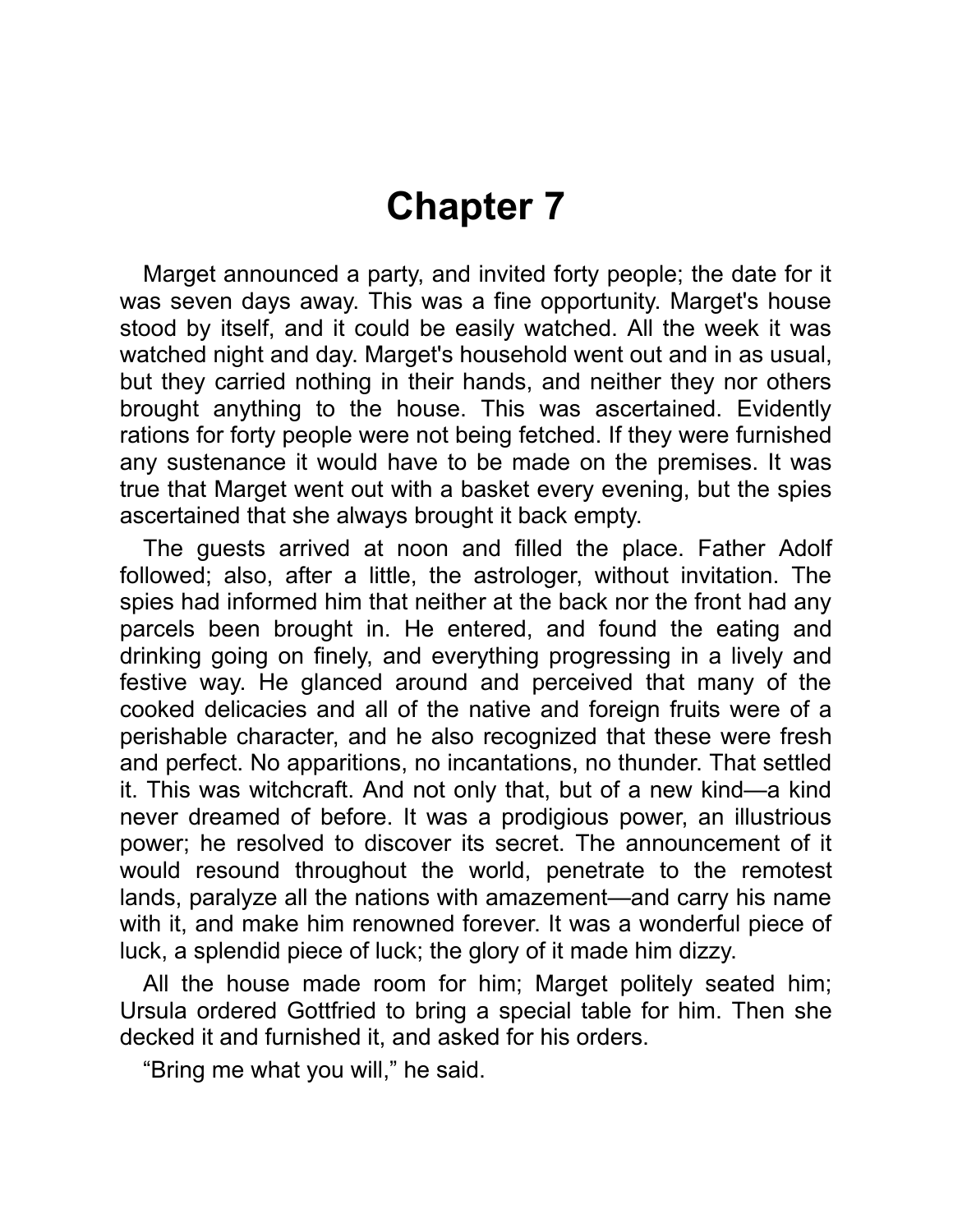The two servants brought supplies from the pantry, together with white wine and red—a bottle of each. The astrologer, who very likely had never seen such delicacies before, poured out a beaker of red wine, drank it off, poured another, then began to eat with a grand appetite.

I was not expecting Satan, for it was more than a week since I had seen or heard of him, but now he came in—I knew it by the feel, though people were in the way and I could not see him. I heard him apologizing for intruding; and he was going away, but Marget urged him to stay, and he thanked her and stayed. She brought him along, introducing him to the girls, and to Meidling, and to some of the elders; and there was quite a rustle of whispers: "It's the young stranger we hear so much about and can't get sight of, he is away so much." "Dear, dear, but he is beautiful—what is his name?" "Philip Traum." "Ah, it fits him!" (You see, "Traum" is German for "Dream.") "What does he do?" "Studying for the ministry, they say." "His face is his fortune—he'll be a cardinal some day." "Where is his home?" "Away down somewhere in the tropics, they say—has a rich uncle down there." And so on. He made his way at once; everybody was anxious to know him and talk with him. Everybody noticed how cool and fresh it was, all of a sudden, and wondered at it, for they could see that the sun was beating down the same as before, outside, and the sky was clear of clouds, but no one guessed the reason, of course.

The astrologer had drunk his second beaker; he poured out a third. He set the bottle down, and by accident overturned it. He seized it before much was spilled, and held it up to the light, saying, "What a pity-it is royal wine." Then his face lighted with joy or triumph, or something, and he said, "Quick! Bring a bowl."

It was brought—a four-quart one. He took up that two-pint bottle and began to pour; went on pouring, the red liquor gurgling and gushing into the white bowl and rising higher and higher up its sides, everybody staring and holding their breath—and presently the bowl was full to the brim.

"Look at the bottle," he said, holding it up; "it is full yet!" I glanced at Satan, and in that moment he vanished. Then Father Adolf rose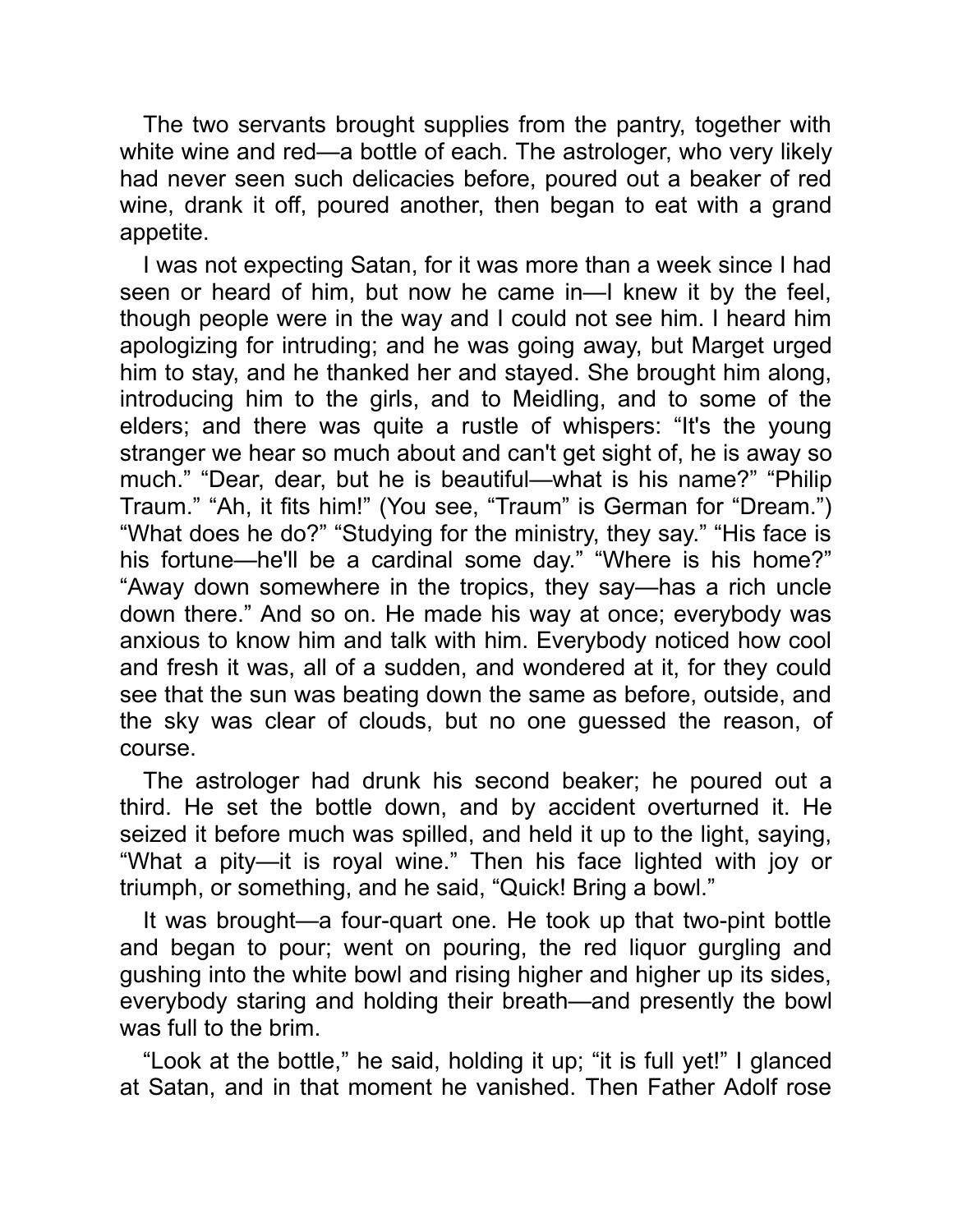up, flushed and excited, crossed himself, and began to thunder in his great voice, "This house is bewitched and accursed!" People began to cry and shriek and crowd toward the door. "I summon this detected household to—"

His words were cut off short. His face became red, then purple, but he could not utter another sound. Then I saw Satan, a transparent film, melt into the astrologer's body; then the astrologer put up his hand, and apparently in his own voice said, "Wait—remain where you are." All stopped where they stood. "Bring a funnel!" Ursula brought it, trembling and scared, and he stuck it in the bottle and took up the great bowl and began to pour the wine back, the people gazing and dazed with astonishment, for they knew the bottle was already full before he began. He emptied the whole of the bowl into the bottle, then smiled out over the room, chuckled, and said, indifferently: "It is nothing—anybody can do it! With my powers I can even do much more."

## {0095}

A frightened cry burst out everywhere. "Oh, my God, he is possessed!" and there was a tumultuous rush for the door which swiftly emptied the house of all who did not belong in it except us boys and Meidling. We boys knew the secret, and would have told it if we could, but we couldn't. We were very thankful to Satan for furnishing that good help at the needful time.

Marget was pale, and crying; Meidling looked kind of petrified; Ursula the same; but Gottfred was the worst—he couldn't stand, he was so weak and scared. For he was of a witch family, you know, and it would be bad for him to be suspected. Agnes came loafing in, looking pious and unaware, and wanted to rub up against Ursula and be petted, but Ursula was afraid of her and shrank away from her, but pretending she was not meaning any incivility, for she knew very well it wouldn't answer to have strained relations with that kind of a cat. But we boys took Agnes and petted her, for Satan would not have befriended her if he had not had a good opinion of her, and that was indorsement enough for us. He seemed to trust anything that hadn't the Moral Sense.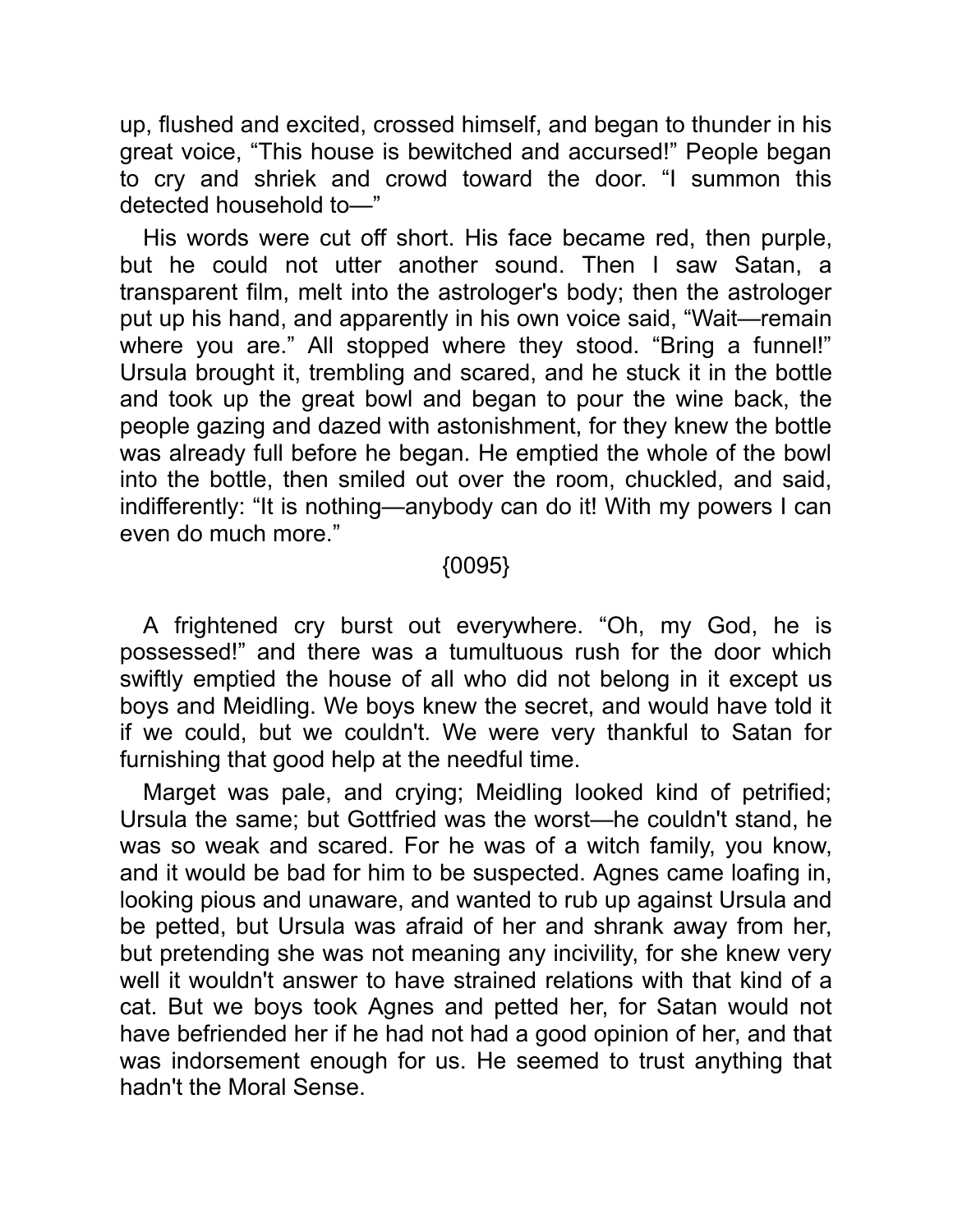Outside, the guests, panic-stricken, scattered in every direction and fled in a pitiable state of terror; and such a tumult as they made with their running and sobbing and shrieking and shouting that soon all the village came flocking from their houses to see what had happened, and they thronged the street and shouldered and jostled one another in excitement and fright; and then Father Adolf appeared, and they fell apart in two walls like the cloven Red Sea, and presently down this lane the astrologer came striding and mumbling, and where he passed the lanes surged back in packed masses, and fell silent with awe, and their eyes stared and their breasts heaved, and several women fanted; and when he was gone by the crowd swarmed together and followed him at a distance, talking excitedly and asking questions and finding out the facts. Finding out the facts and passing them on to others, with improvements—improvements which soon enlarged the bowl of wine to a barrel, and made the one bottle hold it all and yet remain empty to the last.

When the astrologer reached the market-square he went straight to a juggler, fantastically dressed, who was keeping three brass balls in the air, and took them from him and faced around upon the approaching crowd and said: "This poor clown is ignorant of his art. Come forward and see an expert perform."

So saying, he tossed the balls up one after another and set them whirling in a slender bright oval in the air, and added another, then another and another, and soon—no one seeing whence he got them -adding, adding, adding, the oval lengthening all the time, his hands moving so swiftly that they were just a web or a blur and not distinguishable as hands; and such as counted said there were now a hundred balls in the air. The spinning great oval reached up twenty feet in the air and was a shining and glinting and wonderful sight. Then he folded his arms and told the balls to go on spinning without his help—and they did it. After a couple of minutes he said, "There, that will do," and the oval broke and came crashing down, and the balls scattered abroad and rolled every whther. And wherever one of them came the people fell back in dread, and no one would touch it. It made him laugh, and he scoffed at the people and called them cowards and old women. Then he turned and saw the tight-rope, and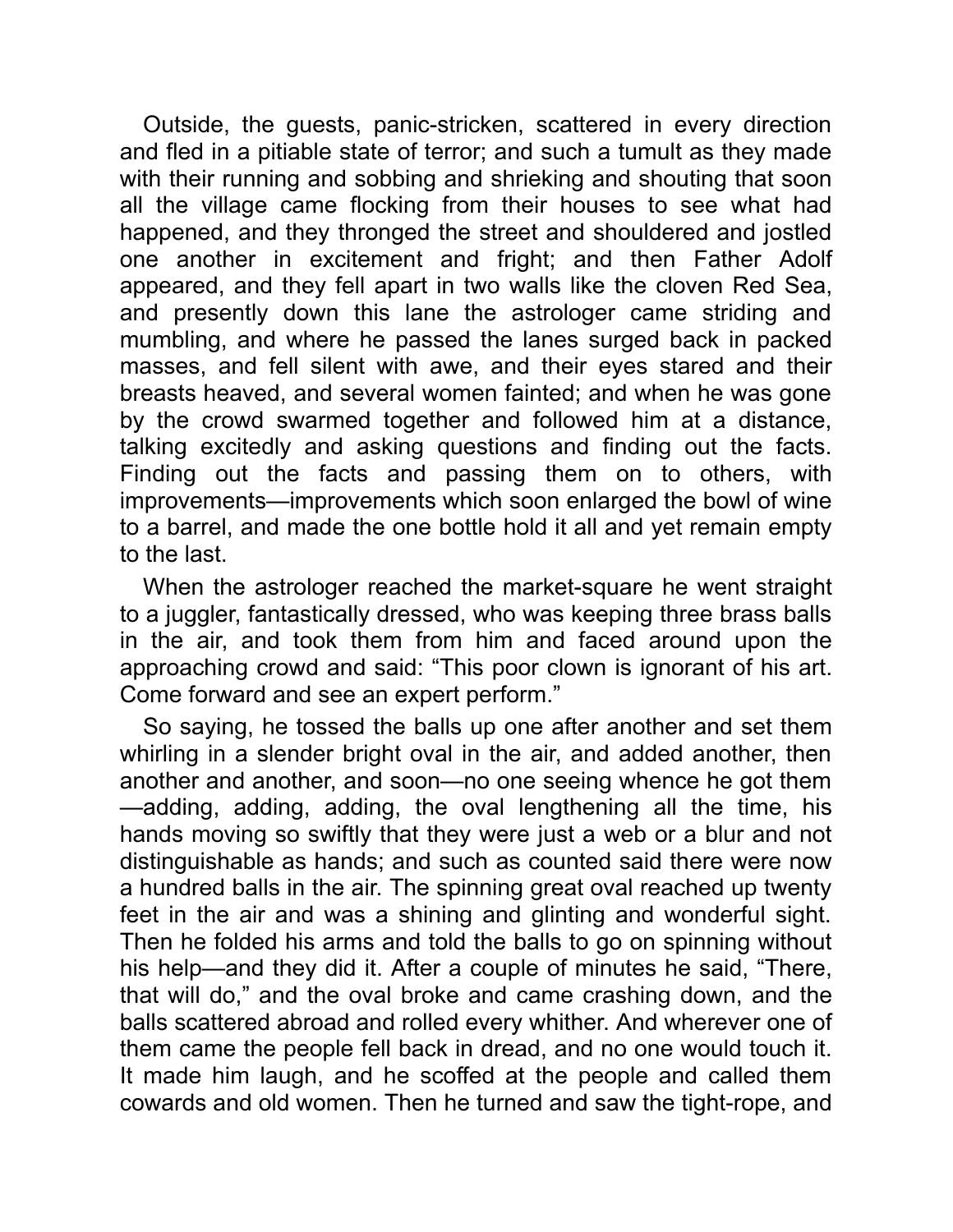said foolish people were daily wasting their money to see a clumsy and ignorant varlet degrade that beautiful art; now they should see the work of a master. With that he made a spring into the air and lit firm on his feet on the rope. Then he hopped the whole length of it back and forth on one foot, with his hands clasped over his eyes; and next he began to throw somersaults, both backward and forward, and threw twenty-seven.

The people murmured, for the astrologer was old, and always before had been halting of movement and at times even lame, but he was nimble enough now and went on with his antics in the liveliest manner. Finally he sprang lightly down and walked away, and passed up the road and around the corner and disappeared. Then that great, pale, silent, solid crowd drew a deep breath and looked into one another's faces as if they said: "Was it real? Did you see it, or was it only I—and was I dreaming?" Then they broke into a low murmur of talking, and fell apart in couples, and moved toward their homes, still talking in that awed way, with faces close together and laying a hand on an arm and making other such gestures as people make when they have been deeply impressed by something.

We boys followed behind our fathers, and listened, catching all we could of what they said; and when they sat down in our house and continued their talk they still had us for company. They were in a sad mood, for it was certain, they said, that disaster for the village must follow this awful visitation of witches and devils. Then my father remembered that father Adolf had been struck dumb at the moment of his denunciation.

"They have not ventured to lay their hands upon an anointed servant of God before," he said; "and how they could have dared it this time I cannot make out, for he wore his crucifix. Isn't it so?"

"Yes," said the others, "we saw it."

"It is serious, friends, it is very serious. Always before, we had a protection. It has failed."

The others shook, as with a sort of chill, and muttered those words over—"It has faled." "God has forsaken us."

"It is true," said Seppi Wohlmeyer's father; "there is nowhere to look for help."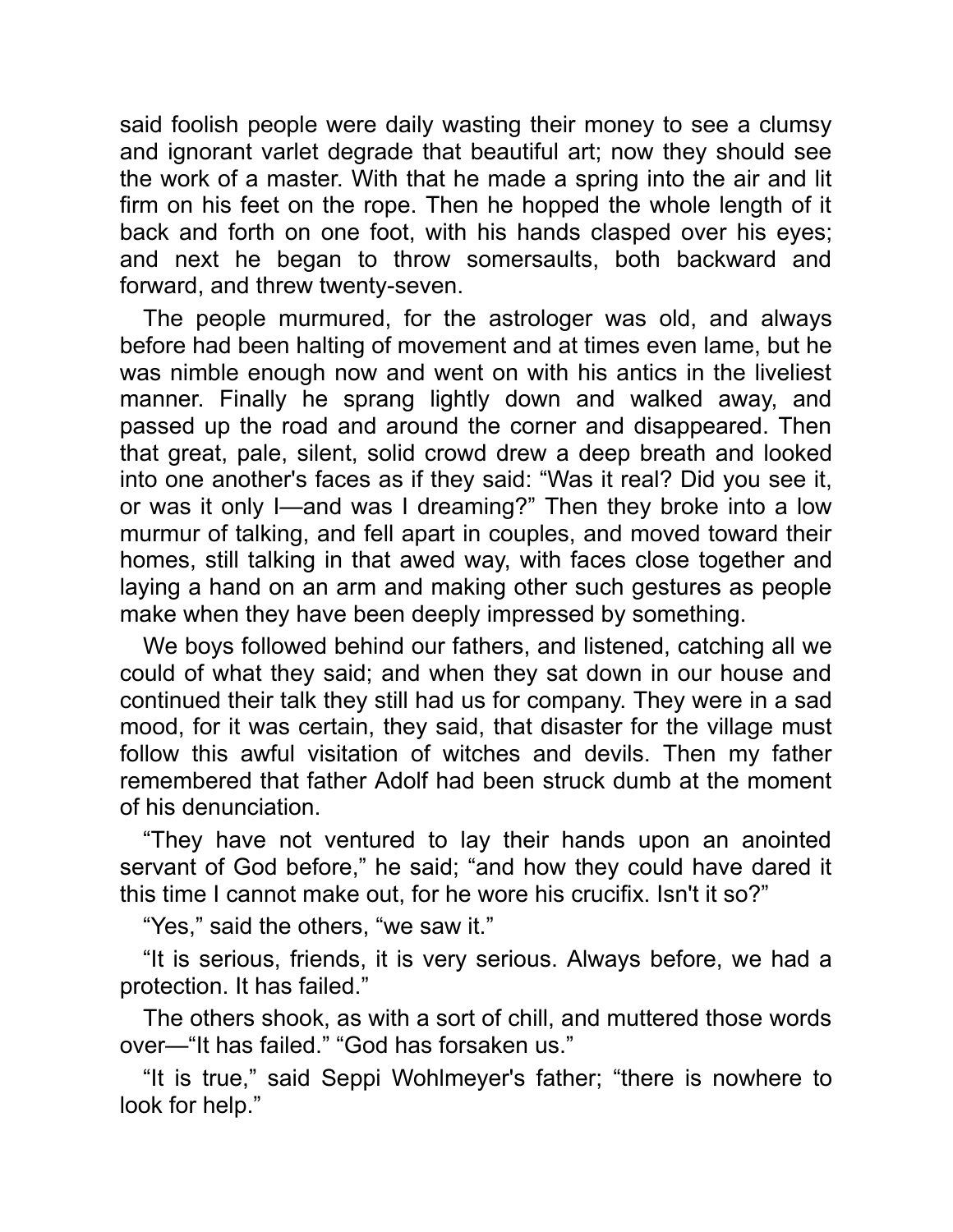"The people will realize this," said Nikolaus's father, the judge, "and despair will take away their courage and their energies. We have indeed fallen upon evil times."

He sighed, and Wohlmeyer said, in a troubled voice: "The report of it all will go about the country, and our village will be shunned as being under the displeasure of God. The Golden Stag will know hard times."

"True, neighbor," said my father; "all of us will suffer—all in repute, many in estate. And, good God!—"

"What is it?"

"That can come—to finish us!"

"Name it—um Gottes Willen!"

"The Interdict!"

It smote like a thunderclap, and they were like to swoon with the terror of it. Then the dread of this calamity roused their energies, and they stopped brooding and began to consider ways to avert it. They discussed this, that, and the other way, and talked till the afternoon was far spent, then confessed that at present they could arrive at no decision. So they parted sorrowfully, with oppressed hearts which were filled with bodings.

While they were saying their parting words I slipped out and set my course for Marget's house to see what was happening there. I met many people, but none of them greeted me. It ought to have been surprising, but it was not, for they were so distraught with fear and dread that they were not in their right minds, I think; they were white and haggard, and walked like persons in a dream, their eyes open but seeing nothing, their lips moving but uttering nothing, and worriedly clasping and unclasping their hands without knowing it.

At Marget's it was like a funeral. She and Wilhelm sat together on the sofa, but said nothing, and not even holding hands. Both were steeped in gloom, and Marget's eyes were red from the crying she had been doing. She said:

"I have been begging him to go, and come no more, and so save himself alive. I cannot bear to be his murderer. This house is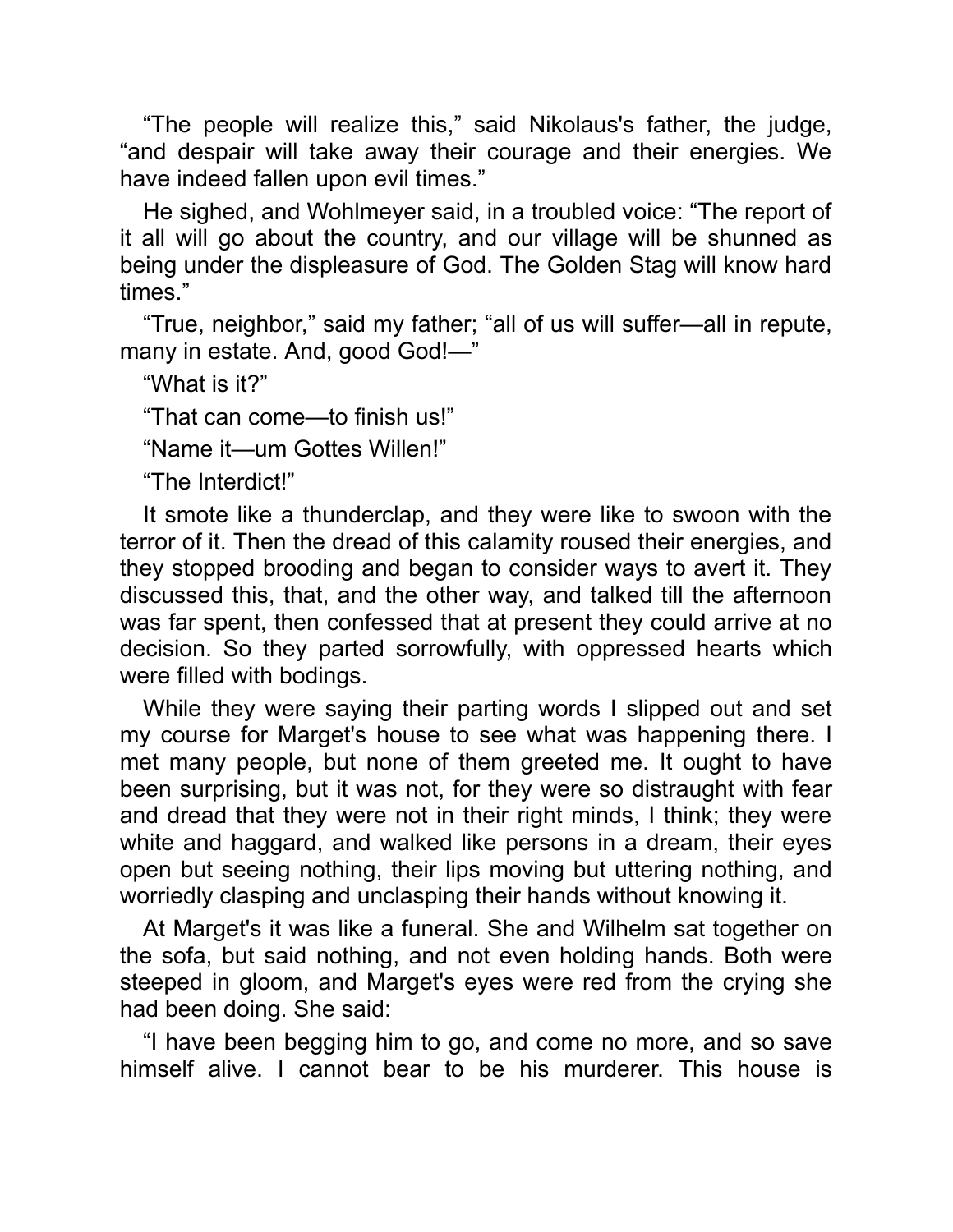bewitched, and no inmate will escape the fire. But he will not go, and he will be lost with the rest."

Wilhelm said he would not go; if there was danger for her, his place was by her, and there he would remain. Then she began to cry again, and it was all so mournful that I wished I had stayed away. There was a knock, now, and Satan came in, fresh and cheery and beautiful, and brought that winy atmosphere of his and changed the whole thing. He never said a word about what had been happening, nor about the awful fears which were freezing the blood in the hearts of the communty, but began to talk and rattle on about all manner of gay and pleasant things; and next about music—an artful stroke which cleared away the remnant of Marget's depression and brought her spirits and her interests broad awake. She had not heard any one talk so well and so knowngly on that subject before, and she was so uplifted by it and so charmed that what she was feeling lit up her face and came out in her words; and Wilhelm noticed it and did not look as pleased as he ought to have done. And next Satan branched off into poetry, and recited some, and did it well, and Marget was charmed again; and again Wilhelm was not as pleased as he ought to have been, and this time Marget noticed it and was remorseful.

I fell asleep to pleasant music that night—the patter of rain upon the panes and the dull growling of distant thunder. Away in the night Satan came and roused me and said: "Come with me. Where shall we go?"

"Anywhere—so it is with you."

Then there was a fierce glare of sunlight, and he said, "This is China."

That was a grand surprise, and made me sort of drunk with vanity and gladness to think I had come so far—so much, much farther than anybody else in our village, including Bartel Sperling, who had such a great opinion of his travels. We buzzed around over that empire for more than half an hour, and saw the whole of it. It was wonderful, the spectacles we saw; and some were beautiful, others too horrible to think. For instance—However, I may go into that by and by, and also why Satan chose China for this excursion instead of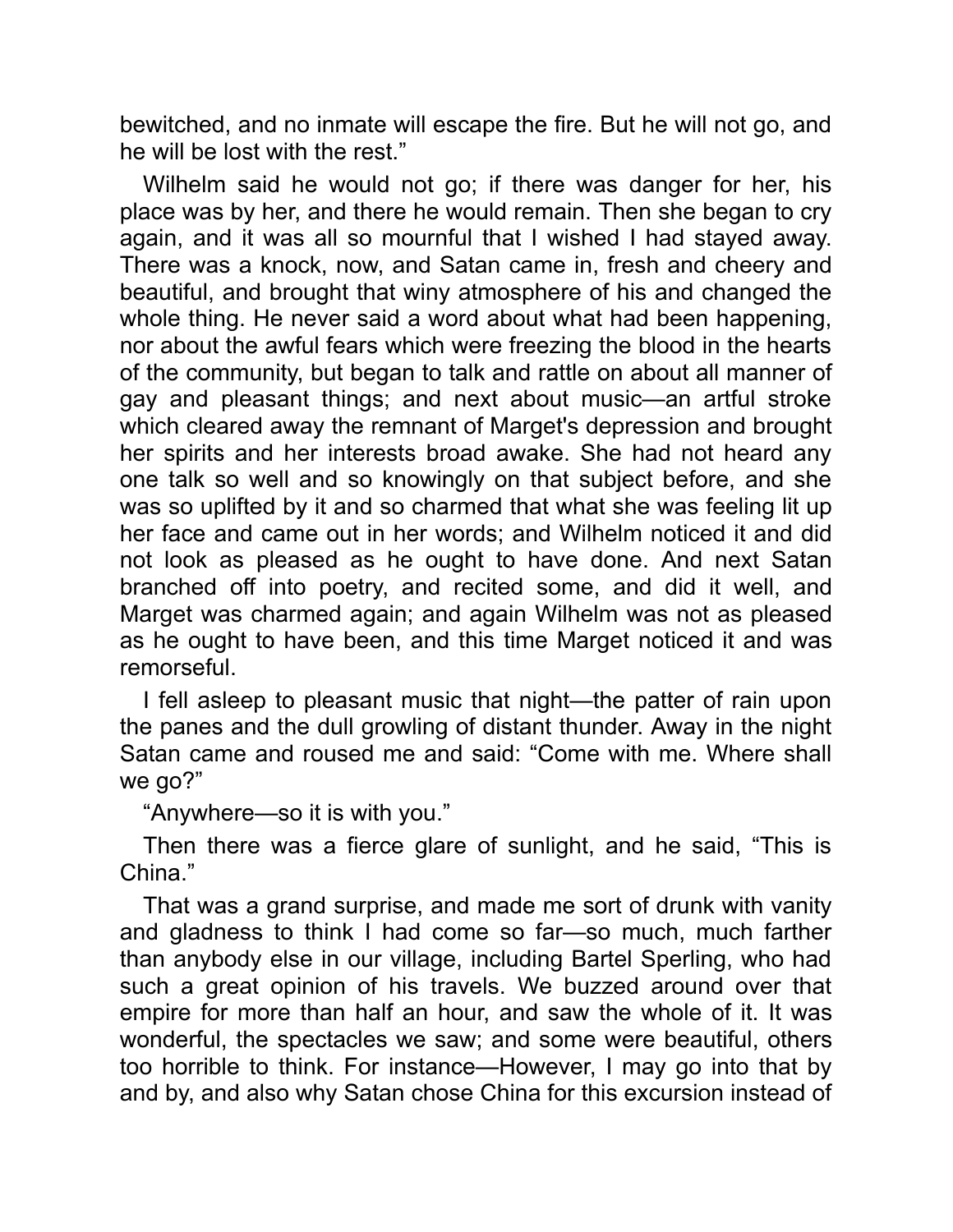another place; it would interrupt my tale to do it now. Finally we stopped flitting and lit.

We sat upon a mountain commanding a vast landscape of mountain-range and gorge and valley and plain and river, with cities and villages slumbering in the sunlight, and a glimpse of blue sea on the farther verge. It was a tranquil and dreamy picture, beautiful to the eye and restful to the spirit. If we could only make a change like that whenever we wanted to, the world would be easier to live in than it is, for change of scene shifts the mind's burdens to the other shoulder and banishes old, shop-worn wearinesses from mind and body both.

We talked together, and I had the idea of trying to reform Satan and persuade him to lead a better life. I told him about all those things he had been doing, and begged him to be more considerate and stop making people unhappy. I said I knew he did not mean any harm, but that he ought to stop and consider the possible consequences of a thing before launching it in that impulsive and random way of his; then he would not make so much trouble. He was not hurt by this plain speech; he only looked amused and surprised, and said:

"What? I do random things? Indeed, I never do. I stop and consider possible consequences? Where is the need? I know what the consequences are going to be—always."

"Oh, Satan, then how could you do these things?"

"Well, I will tell you, and you must understand if you can. You belong to a singular race. Every man is a suffering-machine and a happiness-machine combined. The two functions work together harmoniously, with a fine and delicate precision, on the give-andtake principle. For every happiness turned out in the one department the other stands ready to modify it with a sorrow or a pain—maybe a dozen. In most cases the man's life is about equally divided between happiness and unhappiness. When this is not the case the unhappiness predominates—always; never the other. Sometimes a man's make and disposition are such that his misery-machine is able to do nearly all the business. Such a man goes through life almost ignorant of what happiness is. Everything he touches, everything he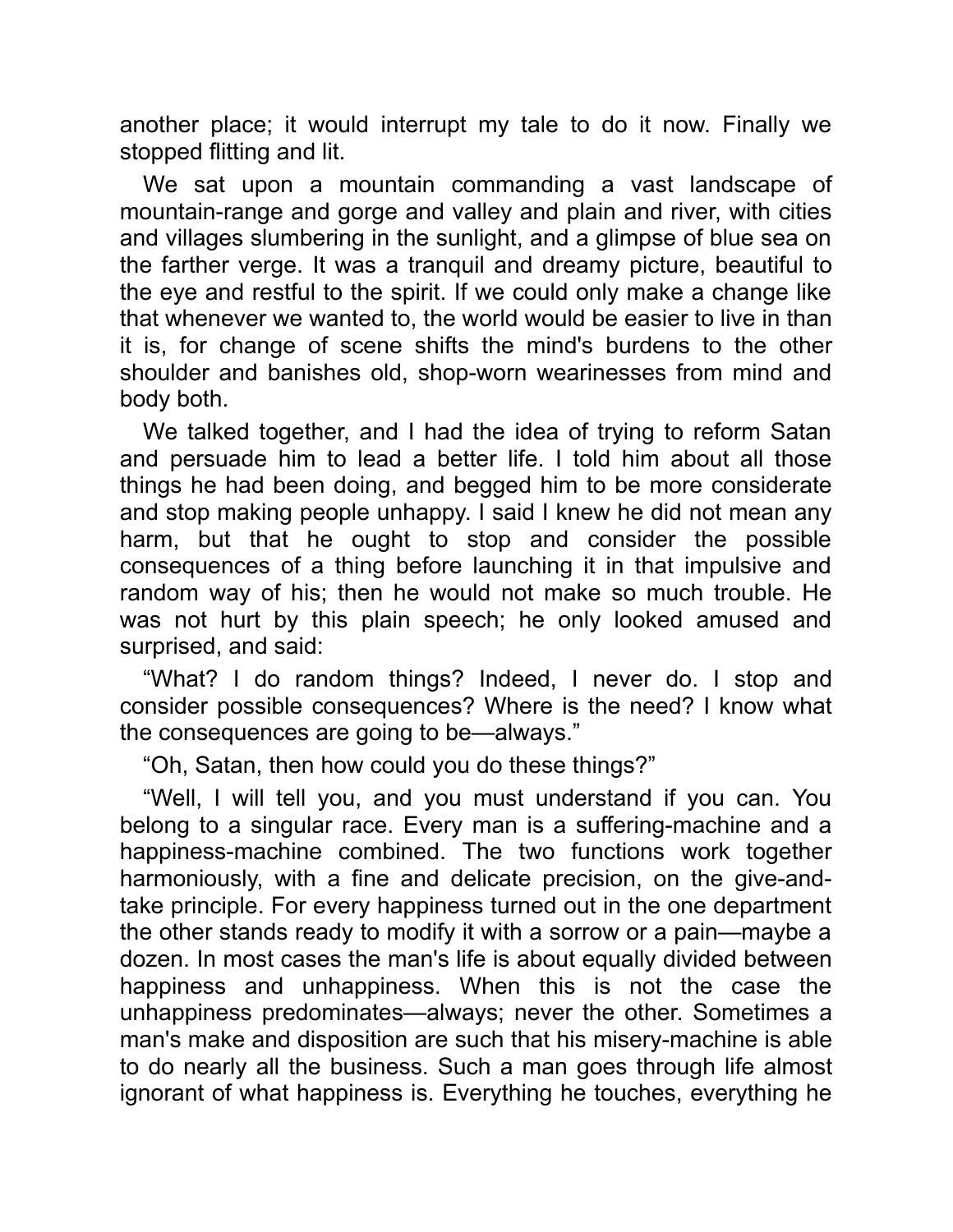does, brings a misfortune upon him. You have seen such people? To that kind of a person life is not an advantage, is it? It is only a disaster. Sometimes for an hour's happiness a man's machinery makes him pay years of misery. Don't you know that? It happens every now and then. I will give you a case or two presently. Now the people of your village are nothing to me—you know that, don't you?"

I did not like to speak out too flatly, so I said I had suspected it.

"Well, it is true that they are nothing to me. It is not possible that they should be. The difference between them and me is abysmal, immeasurable. They have no intellect."

"No intellect?"

"Nothing that resembles it. At a future time I will examine what man calls his mind and give you the details of that chaos, then you will see and understand. Men have nothing in common with methere is no point of contact; they have foolish little feelings and foolish little vanities and impertinences and ambitions; their foolish little life is but a laugh, a sigh, and extinction; and they have no sense. Only the Moral Sense. I will show you what I mean. Here is a red spider, not so big as a pin's head. Can you imagine an elephant being interested in him—caring whether he is happy or isn't, or whether he is wealthy or poor, or whether his sweetheart returns his love or not, or whether his mother is sick or well, or whether he is looked up to in society or not, or whether his enemies will smite him or his friends desert him, or whether his hopes will suffer blight or his political ambitions fail, or whether he shall die in the bosom of his family or neglected and despised in a foreign land? These things can never be important to the elephant; they are nothing to him; he cannot shrink his sympathies to the microscopic size of them. Man is to me as the red spider is to the elephant. The elephant has nothing against the spider—he cannot get down to that remote level; I have nothing against man. The elephant is indifferent; I am indifferent. The elephant would not take the trouble to do the spider an ill turn; if he took the notion he might do him a good turn, if it came in his way and cost nothing. I have done men good service, but no ill turns.

"The elephant lives a century, the red spider a day; in power, intellect, and dignity the one creature is separated from the other by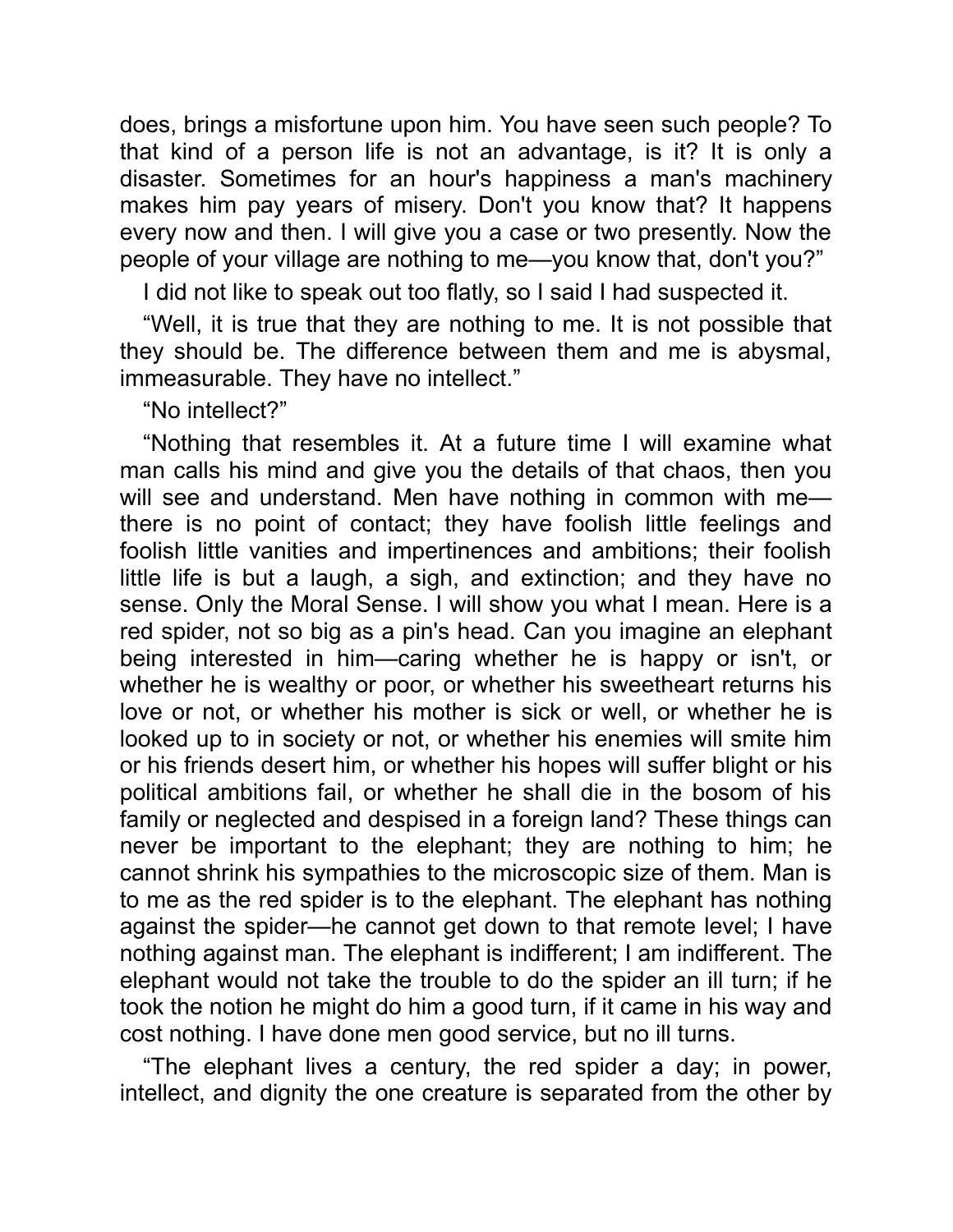a distance which is simply astronomical. Yet in these, as in all qualities, man is immeasurably further below me than is the wee spider below the elephant.

"Man's mind clumsily and tediously and laboriously patches little trivialities together and gets a result—such as it is. My mind creates! Do you get the force of that? Creates anything it desires—and in a moment. Creates without material. Creates fluids, solids, colorsanything, everything—out of the airy nothing which is called Thought. A man imagines a silk thread, imagines a machine to make it, imagines a picture, then by weeks of labor embroiders it on canvas with the thread. I think the whole thing, and in a moment it is before you—created.

"I think a poem, music, the record of a game of chess—anything and it is there. This is the immortal mind—nothing is beyond its reach. Nothing can obstruct my vision; the rocks are transparent to me, and darkness is daylight. I do not need to open a book; I take the whole of its contents into my mind at a single glance, through the cover; and in a million years I could not forget a single word of it, or its place in the volume. Nothing goes on in the skull of man, bird, fish, insect, or other creature which can be hidden from me. I pierce the learned man's brain with a single glance, and the treasures which cost him threescore years to accumulate are mine; he can forget, and he does forget, but I retain.

"Now, then, I perceive by your thoughts that you are understanding me fairly well. Let us proceed. Circumstances might so fall out that the elephant could like the spider—supposing he can see it—but he could not love it. His love is for his own kind—for his equals. An angel's love is sublime, adorable, divine, beyond the imagination of man—infinitely beyond it! But it is limited to his own august order. If it fell upon one of your race for only an instant, it would consume its object to ashes. No, we cannot love men, but we can be harmlessly indifferent to them; we can also like them, sometimes. I like you and the boys, I like father Peter, and for your sakes I am doing all these things for the villagers."

He saw that I was thinking a sarcasm, and he explained his position.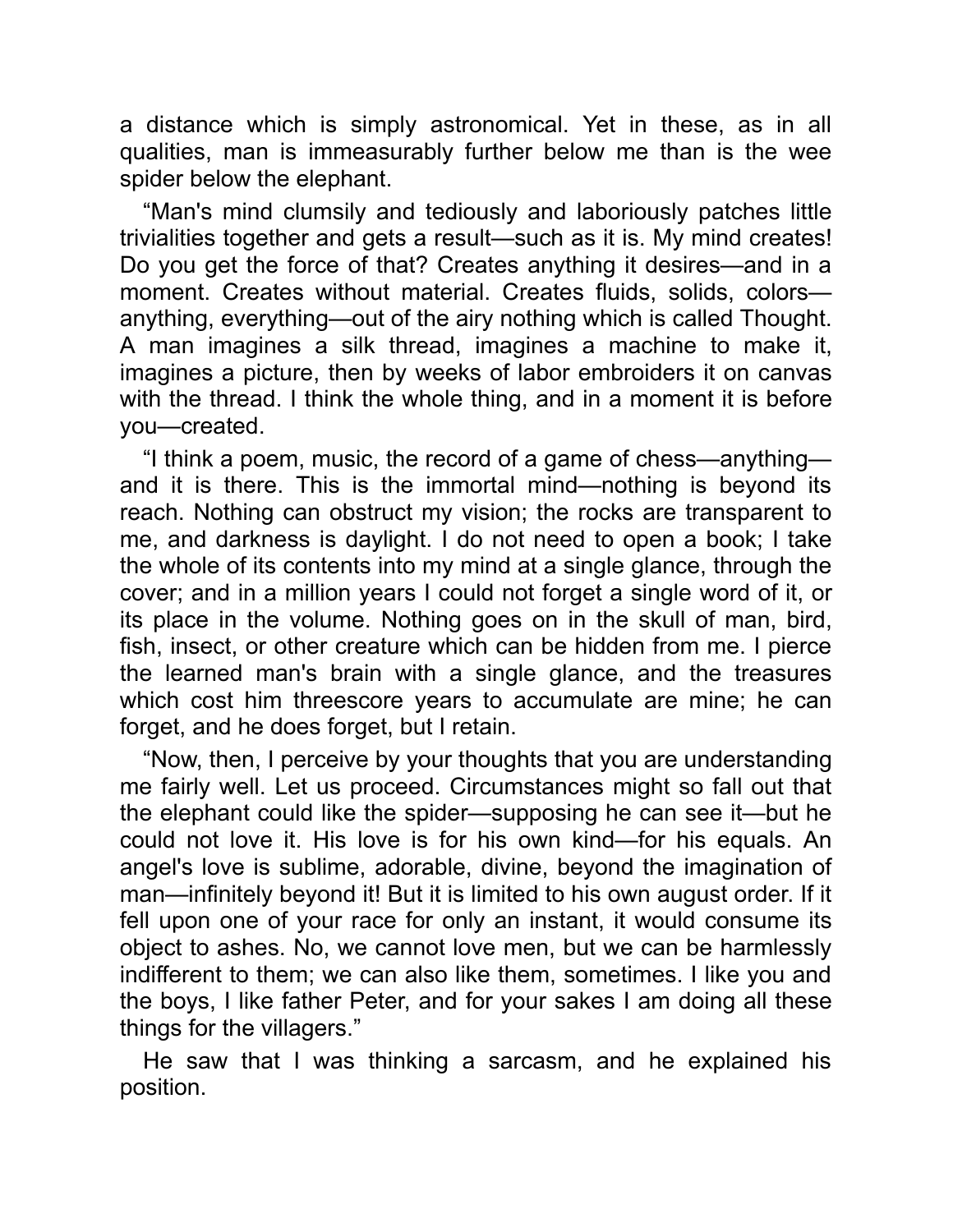"I have wrought well for the villagers, though it does not look like it on the surface. Your race never know good fortune from ll. They are always mistaking the one for the other. It is because they cannot see into the future. What I am doing for the villagers will bear good fruit some day; in some cases to themselves; in others, to unborn generations of men. No one will ever know that I was the cause, but it will be none the less true, for all that. Among you boys you have a game: you stand a row of bricks on end a few inches apart; you push a brick, it knocks its neighbor over, the neighbor knocks over the next brick—and so on till all the row is prostrate. That is human life. A child's first act knocks over the initial brick, and the rest will follow inexorably. If you could see into the future, as I can, you would see everything that was going to happen to that creature; for nothing can change the order of its life after the first event has determined it. That is, nothing will change it, because each act unfailingly begets an act, that act begets another, and so on to the end, and the seer can look forward down the line and see just when each act is to have birth, from cradle to grave."

"Does God order the career?"

"Foreordain it? No. The man's circumstances and environment order it. His first act determines the second and all that follow after. But suppose, for argument's sake, that the man should skip one of these acts; an apparently trifling one, for instance; suppose that it had been appointed that on a certain day, at a certain hour and minute and second and fraction of a second he should go to the well, and he didn't go. That man's career would change utterly, from that moment; thence to the grave it would be wholly different from the career which his first act as a child had arranged for him. Indeed, it might be that if he had gone to the well he would have ended his career on a throne, and that omitting to do it would set him upon a career that would lead to beggary and a pauper's grave. For instance: if at any time—say in boyhood—Columbus had skipped the triflingest little link in the chain of acts projected and made inevitable by his first childish act, it would have changed his whole subsequent life, and he would have become a priest and died obscure in an Italian village, and America would not have been discovered for two centuries afterward. I know this. To skip any one of the billion acts in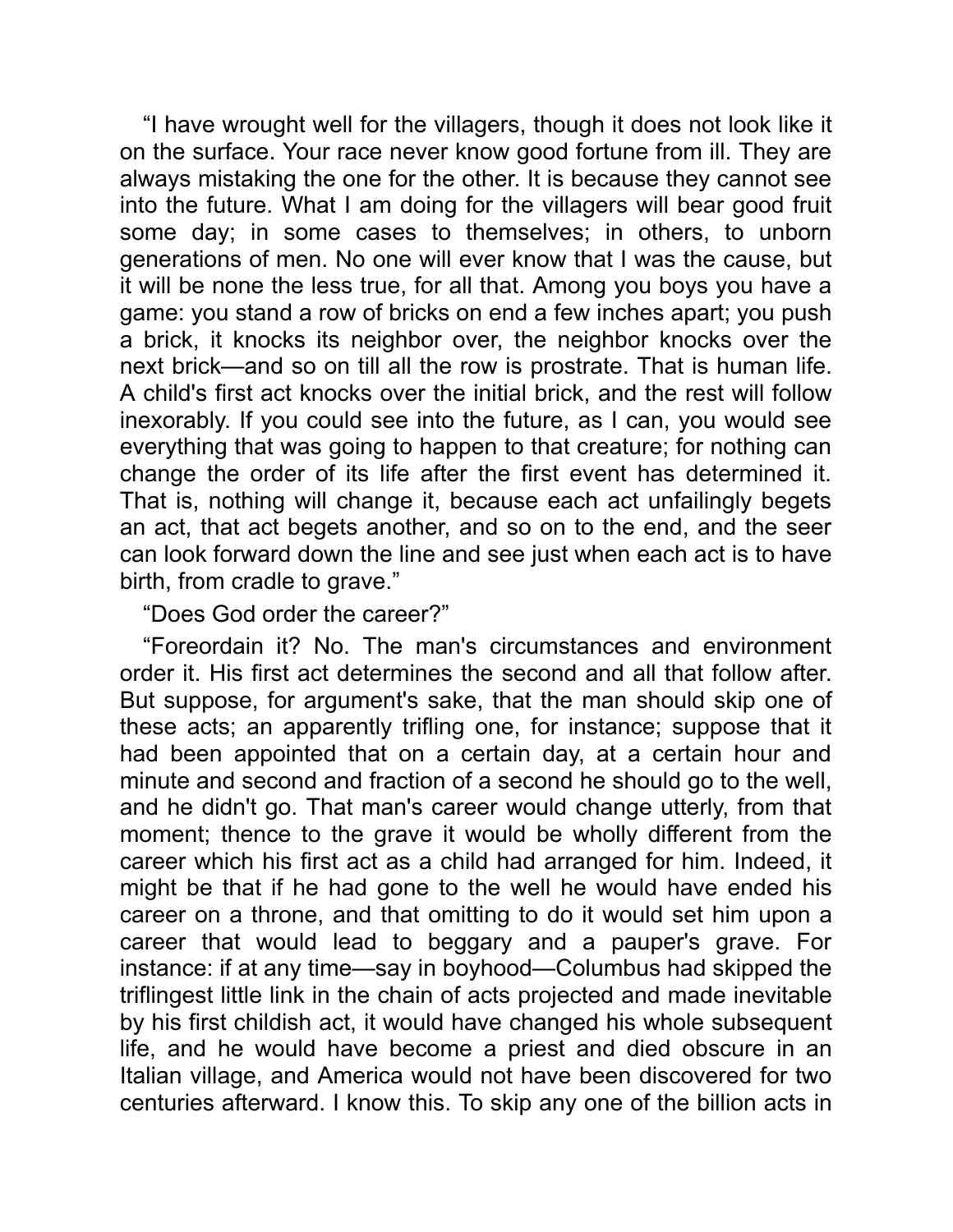Columbus's chain would have wholly changed his life. I have examined his billion of possible careers, and in only one of them occurs the discovery of America. You people do not suspect that all of your acts are of one size and importance, but it is true; to snatch at an appointed fly is as big with fate for you as is any other appointed act-"

"As the conquering of a continent, for instance?"

"Yes. Now, then, no man ever does drop a link—the thing has never happened! Even when he is trying to make up his mind as to whether he will do a thing or not, that itself is a link, an act, and has its proper place in his chain; and when he finally decides an act, that also was the thing which he was absolutely certain to do. You see, now, that a man will never drop a link in his chain. He cannot. If he made up his mind to try, that project would itself be an unavoidable link—a thought bound to occur to him at that precise moment, and made certain by the first act of his babyhood."

It seemed so dismal!

"He is a prisoner for life," I said sorrowfully, "and cannot get free."

"No, of himself he cannot get away from the consequences of his first childish act. But I can free him."

I looked up wistfully.

"I have changed the careers of a number of your villagers."

I tried to thank him, but found it difficult, and let it drop.

"I shall make some other changes. You know that little Lisa Brandt?"

"Oh yes, everybody does. My mother says she is so sweet and so lovely that she is not like any other child. She says she will be the pride of the village when she grows up; and its idol, too, just as she is now."

"I shall change her future."

"Make it better?" I asked.

"Yes. And I will change the future of Nikolaus."

I was glad, this time, and said, "I don't need to ask about his case; you will be sure to do generously by him."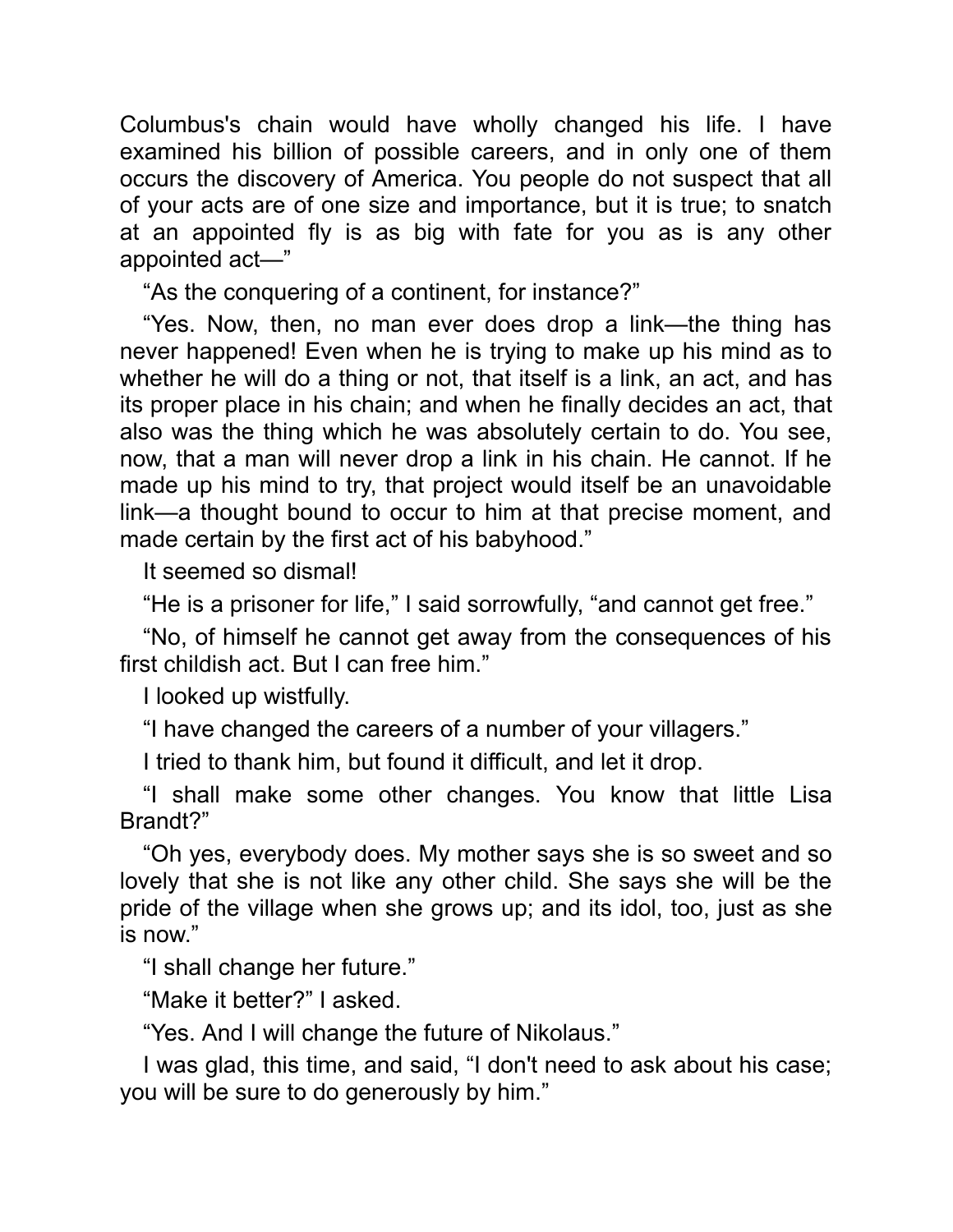"It is my intention."

Straight off I was building that great future of Nicky's in my imagination, and had already made a renowned general of him and hofmeister at the court, when I noticed that Satan was waiting for me to get ready to listen again. I was ashamed of having exposed my cheap imaginings to him, and was expecting some sarcasms, but it did not happen. He proceeded with his subject:

"Nicky's appointed life is sixty-two years."

"That's grand!" I said.

"Lisa's, thirty-six. But, as I told you, I shall change their lives and those ages. Two minutes and a quarter from now Nikolaus will wake out of his sleep and find the rain blowing in. It was appointed that he should turn over and go to sleep again. But I have appointed that he shall get up and close the window first. That trifle will change his career entirely. He will rise in the morning two minutes later than the chain of his life had appointed him to rise. By consequence, thenceforth nothing will ever happen to him in accordance with the details of the old chain." He took out his watch and sat looking at it a few moments, then said: "Nikolaus has risen to close the window. His life is changed, his new career has begun. There will be consequences."

It made me feel creepy; it was uncanny.

"But for this change certain things would happen twelve days from now. For instance, Nikolaus would save Lisa from drowning. He would arrive on the scene at exactly the right moment—four minutes past ten, the long-ago appointed instant of time—and the water would be shoal, the achievement easy and certain. But he will arrive some seconds too late, now; Lisa will have struggled into deeper water. He will do his best, but both will drown."

"Oh, Satan! Oh, dear Satan!" I cried, with the tears rising in my eyes, "save them! Don't let it happen. I can't bear to lose Nikolaus, he is my loving playmate and friend; and think of Lisa's poor mother!"

I clung to him and begged and pleaded, but he was not moved. He made me sit down again, and told me I must hear him out.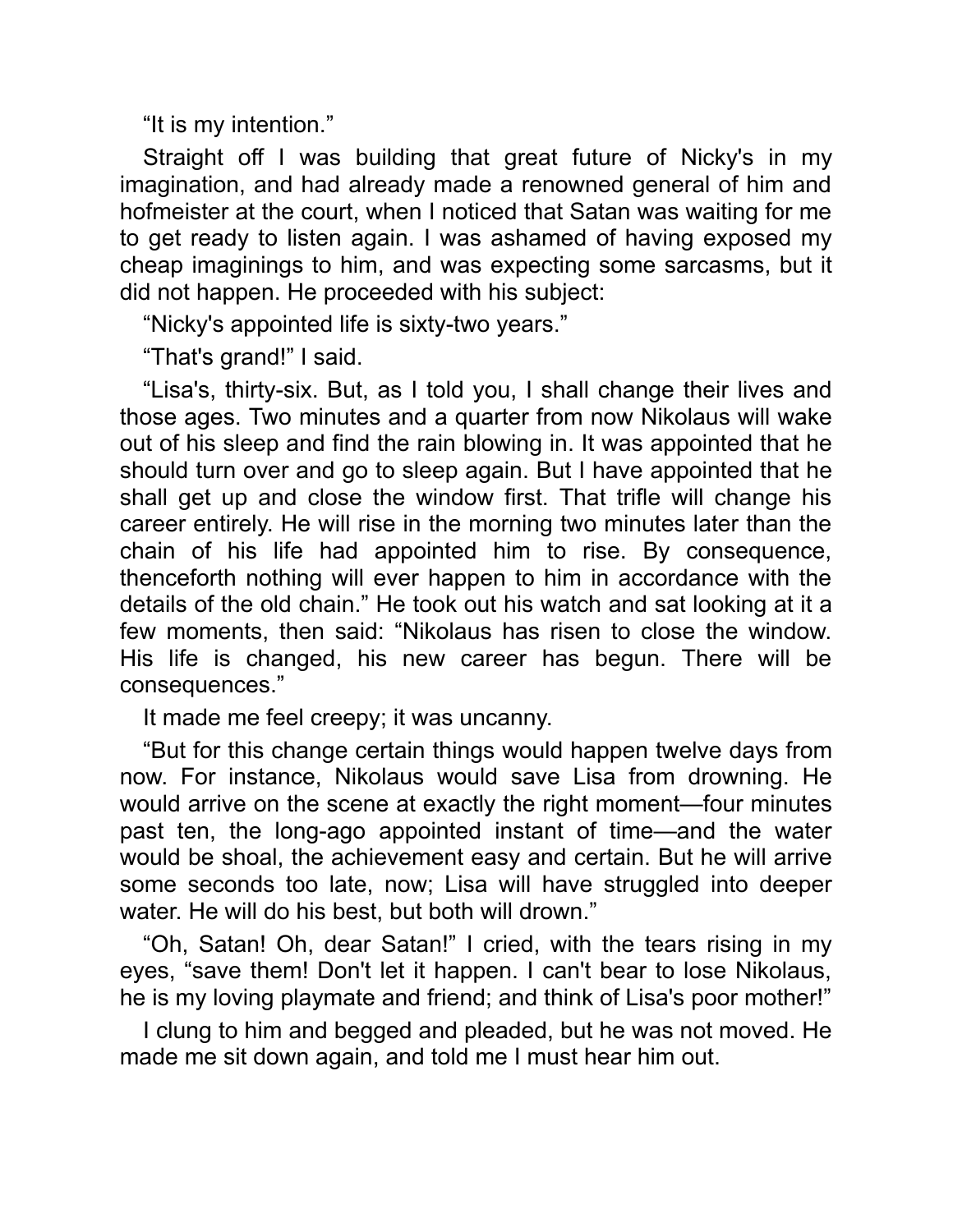"I have changed Nikolaus's life, and this has changed Lisa's. If I had not done this, Nikolaus would save Lisa, then he would catch cold from his drenching; one of your race's fantastic and desolating scarlet fevers would follow, with pathetic after-effects; for forty-six years he would lie in his bed a paralytic log, deaf, dumb, blind, and praying night and day for the blessed relief of death. Shall I change his life back?"

"Oh no! Oh, not for the world! In charity and pity leave it as it is."

"It is best so. I could not have changed any other link in his life and done him so good a service. He had a billion possible careers, but not one of them was worth living; they were charged full with miseries and disasters. But for my intervention he would do his brave deed twelve days from now—a deed begun and ended in six minutes—and get for all reward those forty-six years of sorrow and suffering I told you of. It is one of the cases I was thinking of awhile ago when I said that sometimes an act which brings the actor an hour's happiness and self-satisfaction is paid for—or punished—by years of suffering."

I wondered what poor little Lisa's early death would save her from. He answered the thought:

"From ten years of pain and slow recovery from an accident, and then from nineteen years' pollution, shame, depravity, crime, ending with death at the hands of the executioner. Twelve days hence she will die; her mother would save her life if she could. Am I not kinder than her mother?"

"Yes-oh, indeed yes; and wiser."

"Father Peter's case is coming on presently. He will be acquitted, through unassailable proofs of his innocence."

"Why, Satan, how can that be? Do you really think it?"

"Indeed, I know it. His good name will be restored, and the rest of his life will be happy."

"I can believe it. To restore his good name will have that effect."

"His happiness will not proceed from that cause. I shall change his life that day, for his good. He will never know his good name has been restored."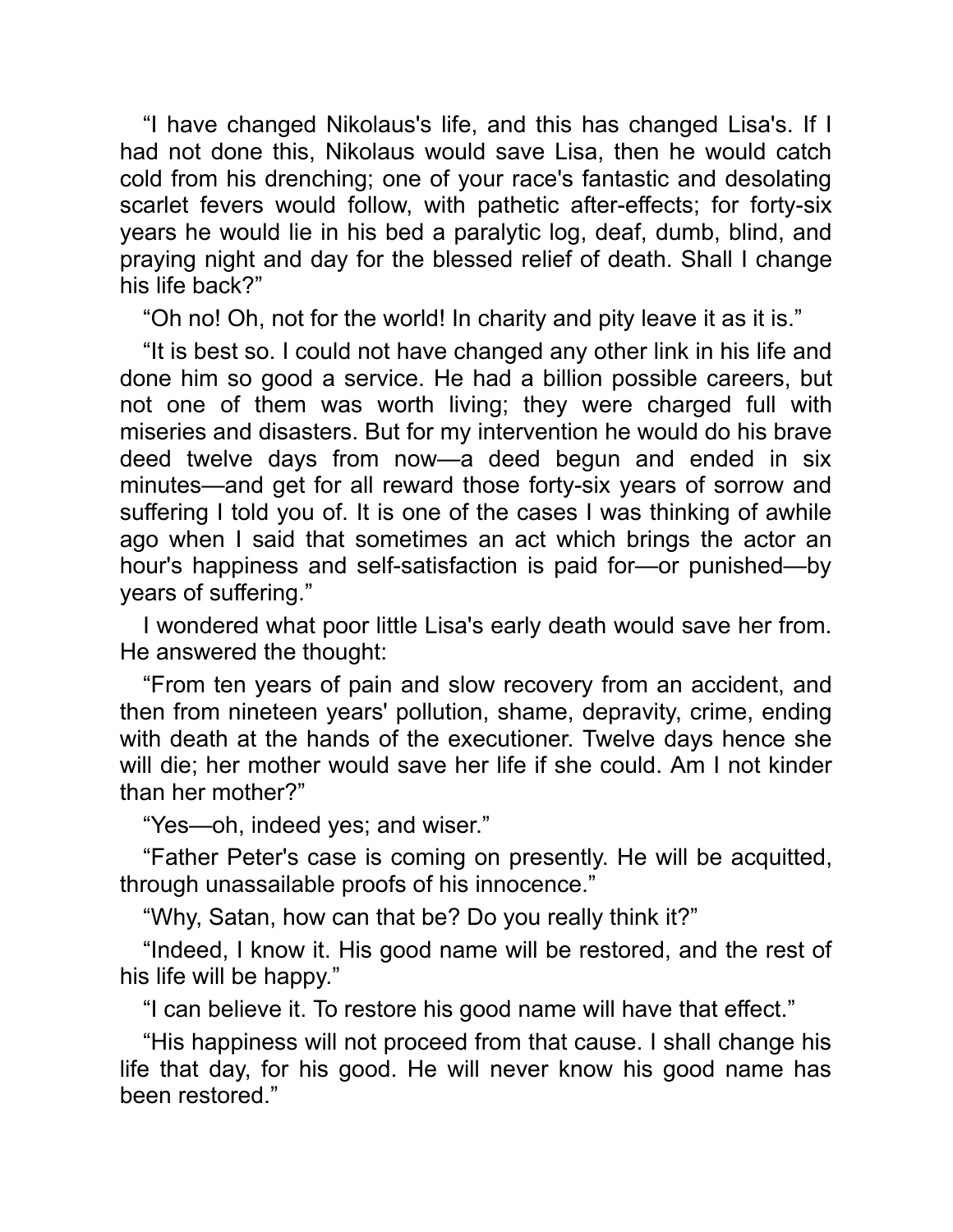In my mind—and modestly—I asked for particulars, but Satan paid no attention to my thought. Next, my mind wandered to the astrologer, and I wondered where he might be.

"In the moon," said Satan, with a fleeting sound which I believed was a chuckle. "I've got him on the cold side of it, too. He doesn't know where he is, and is not having a pleasant time; still, it is good enough for him, a good place for his star studies. I shall need him presently; then I shall bring him back and possess him again. He has a long and cruel and odious life before him, but I will change that, for I have no feeling against him and am quite willing to do him a kindness. I think I shall get him burned."

He had such strange notions of kindness! But angels are made so, and do not know any better. Their ways are not like our ways; and, besides, human beings are nothing to them; they think they are only freaks. It seems to me odd that he should put the astrologer so far away; he could have dumped him in Germany just as well, where he would be handy.

"Far away?" said Satan. "To me no place is far away; distance does not exist for me. The sun is less than a hundred million miles from here, and the light that is falling upon us has taken eight minutes to come; but I can make that flight, or any other, in a fraction of time so minute that it cannot be measured by a watch. I have but to think the journey, and it is accomplished."

I held out my hand and said, "The light lies upon it; think it into a glass of wine, Satan."

He did it. I drank the wine.

"Break the glass," he said.

I broke it.

"There—you see it is real. The villagers thought the brass balls were magic stuff and as perishable as smoke. They were afraid to touch them. You are a curious lot—your race. But come along; I have business. I will put you to bed." Said and done. Then he was gone; but his voice came back to me through the rain and darkness saying, "Yes, tell Seppi, but no other."

It was the answer to my thought.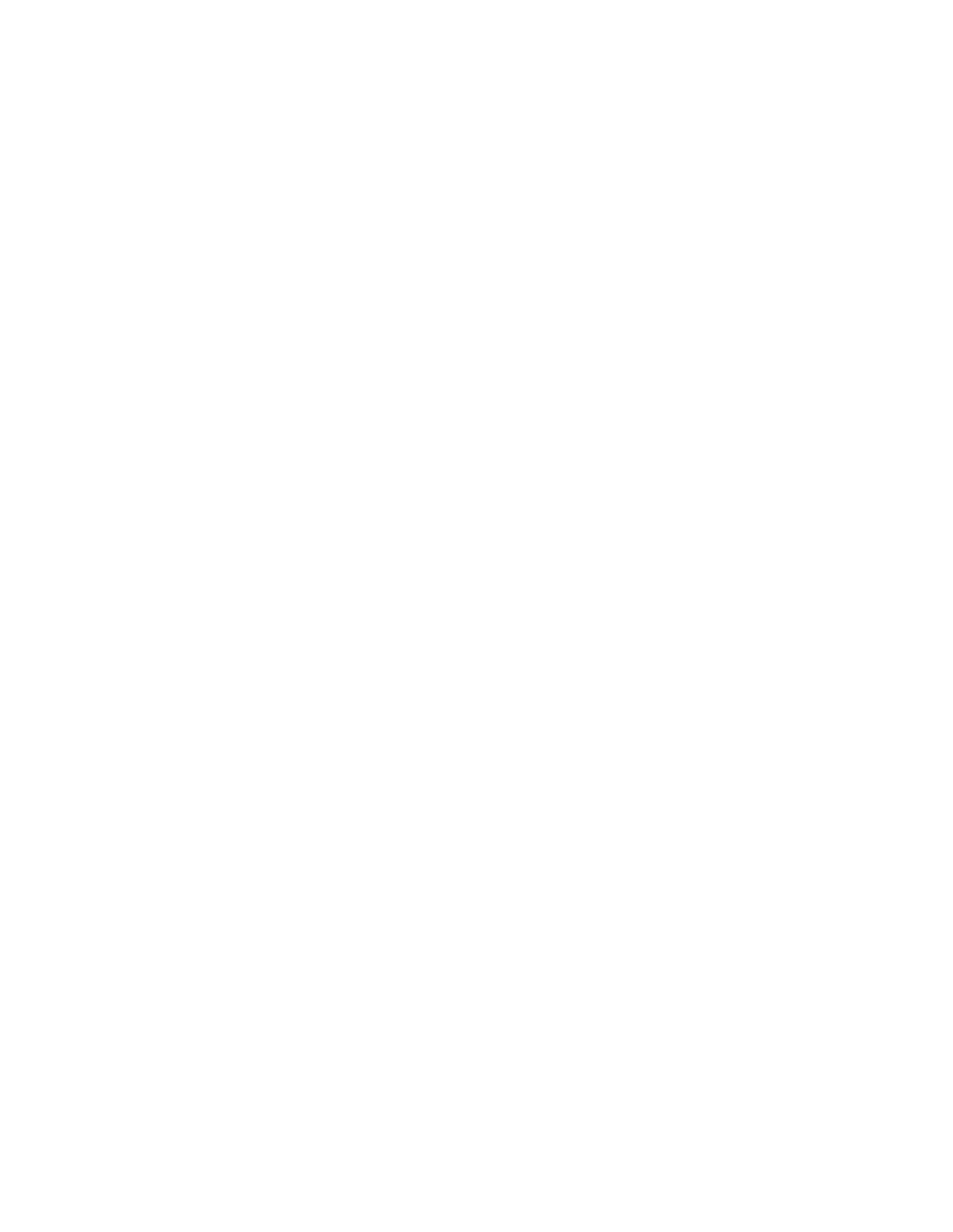## **Chapter 8**

Sleep would not come. It was not because I was proud of my travels and excited about having been around the big world to China, and feeling contemptuous of Bartel Sperling, "the traveler," as he called himself, and looked down upon us others because he had been to Vienna once and was the only Eseldorf boy who had made such a journey and seen the world's wonders. At another time that would have kept me awake, but it did not affect me now. No, my mind was filled with Nikolaus, my thoughts ran upon him only, and the good days we had seen together at romps and frolics in the woods and the fields and the river in the long summer days, and skating and sliding in the winter when our parents thought we were in school. And now he was going out of this young life, and the summers and winters would come and go, and we others would rove and play as before, but his place would be vacant; we should see him no more. To-morrow he would not suspect, but would be as he had always been, and it would shock me to hear him laugh, and see him do lightsome and frivolous things, for to me he would be a corpse, wth waxen hands and dull eyes, and I should see the shroud around his face; and next day he would not suspect, nor the next, and all the time his handful of days would be wasting swiftly away and that awful thing coming nearer and nearer, his fate closing steadily around him and no one knowing it but Seppi and me. Twelve days—only twelve days. It was awful to think of. I noticed that in my thoughts I was not calling him by his familiar names, Nick and Nicky, but was speaking of him by his full name, and reverently, as one speaks of the dead. Also, as incident after incident of our comradeship came thronging into my mind out of the past, I noticed that they were mainly cases where I had wronged him or hurt him, and they rebuked me and reproached me, and my heart was wrung with remorse, just as it is when we remember our unkindnesses to friends who have passed beyond the veil, and we wish we could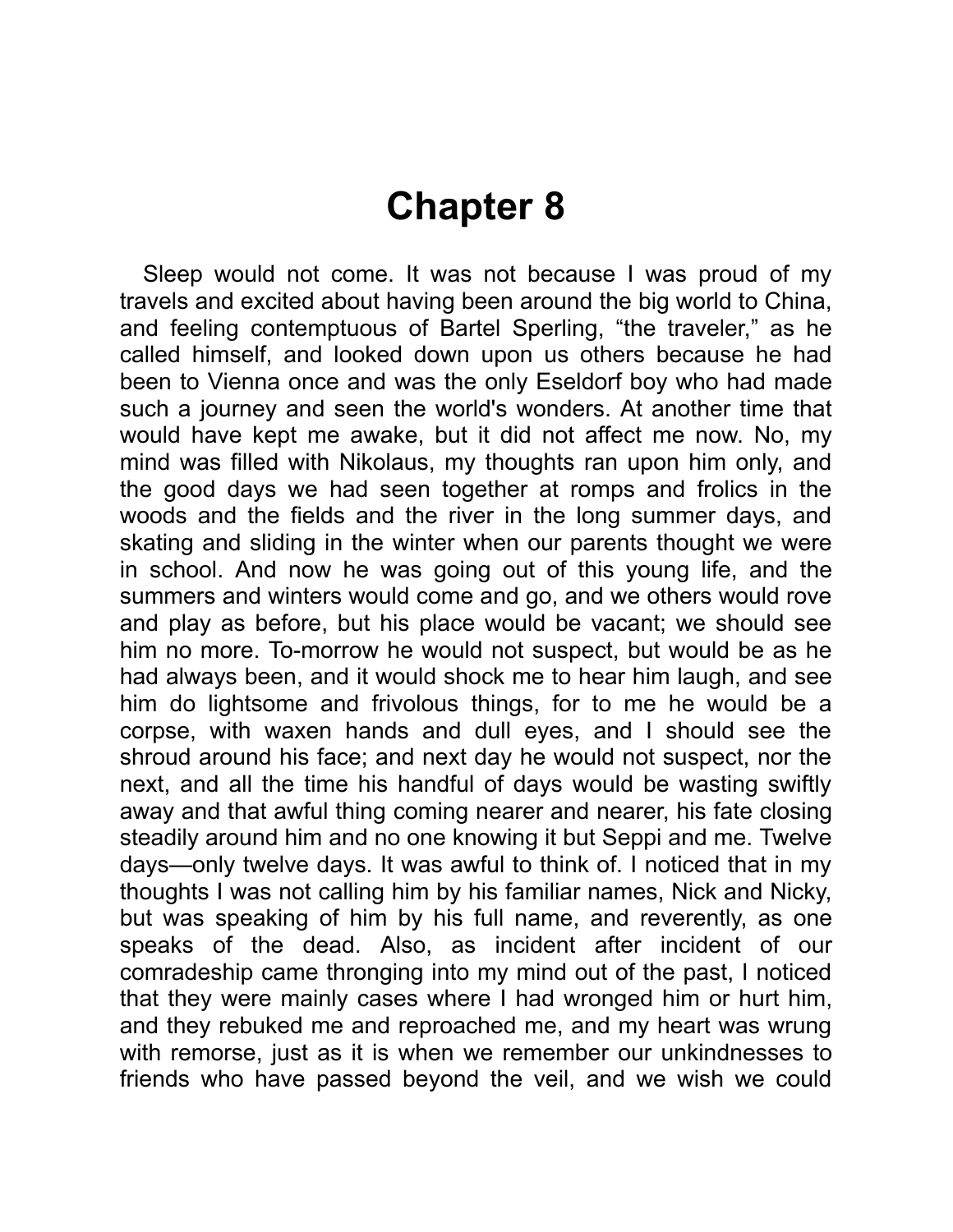have them back again, if only for a moment, so that we could go on our knees to them and say, "Have pity, and forgive."

Once when we were nine years old he went a long errand of nearly two miles for the fruiterer, who gave him a splendid big apple for reward, and he was flying home with it, almost beside himself with astonishment and delight, and I met him, and he let me look at the apple, not thinking of treachery, and I ran off with it, eating it as I ran, he following me and begging; and when he overtook me I offered him the core, which was all that was left; and I laughed. Then he turned away, crying, and said he had meant to give it to his little sister. That smote me, for she was slowly getting well of a sickness, and it would have been a proud moment for him, to see her joy and surprise and have her caresses. But I was ashamed to say I was ashamed, and only said something rude and mean, to pretend I did not care, and he made no reply in words, but there was a wounded look in his face as he turned away toward his home which rose before me many times in after years, in the night, and reproached me and made me ashamed again. It had grown dim in my mind, by and by, then it disappeared; but it was back now, and not dim.

Once at school, when we were eleven, I upset my ink and spoiled four copy-books, and was in danger of severe punishment; but I put it upon him, and he got the whipping.

And only last year I had cheated him in a trade, giving him a large fish-hook which was partly broken through for three small sound ones. The first fish he caught broke the hook, but he did not know I was blamable, and he refused to take back one of the small hooks which my conscience forced me to offer him, but said, "A trade is a trade; the hook was bad, but that was not your fault."

No, I could not sleep. These little, shabby wrongs upbraided me and tortured me, and with a pain much sharper than one feels when the wrongs have been done to the living. Nikolaus was living, but no matter; he was to me as one already dead. The wind was still moaning about the eaves, the rain still pattering upon the panes.

In the morning I sought out Seppi and told him. It was down by the river. His lips moved, but he did not say anything, he only looked dazed and stunned, and his face turned very white. He stood like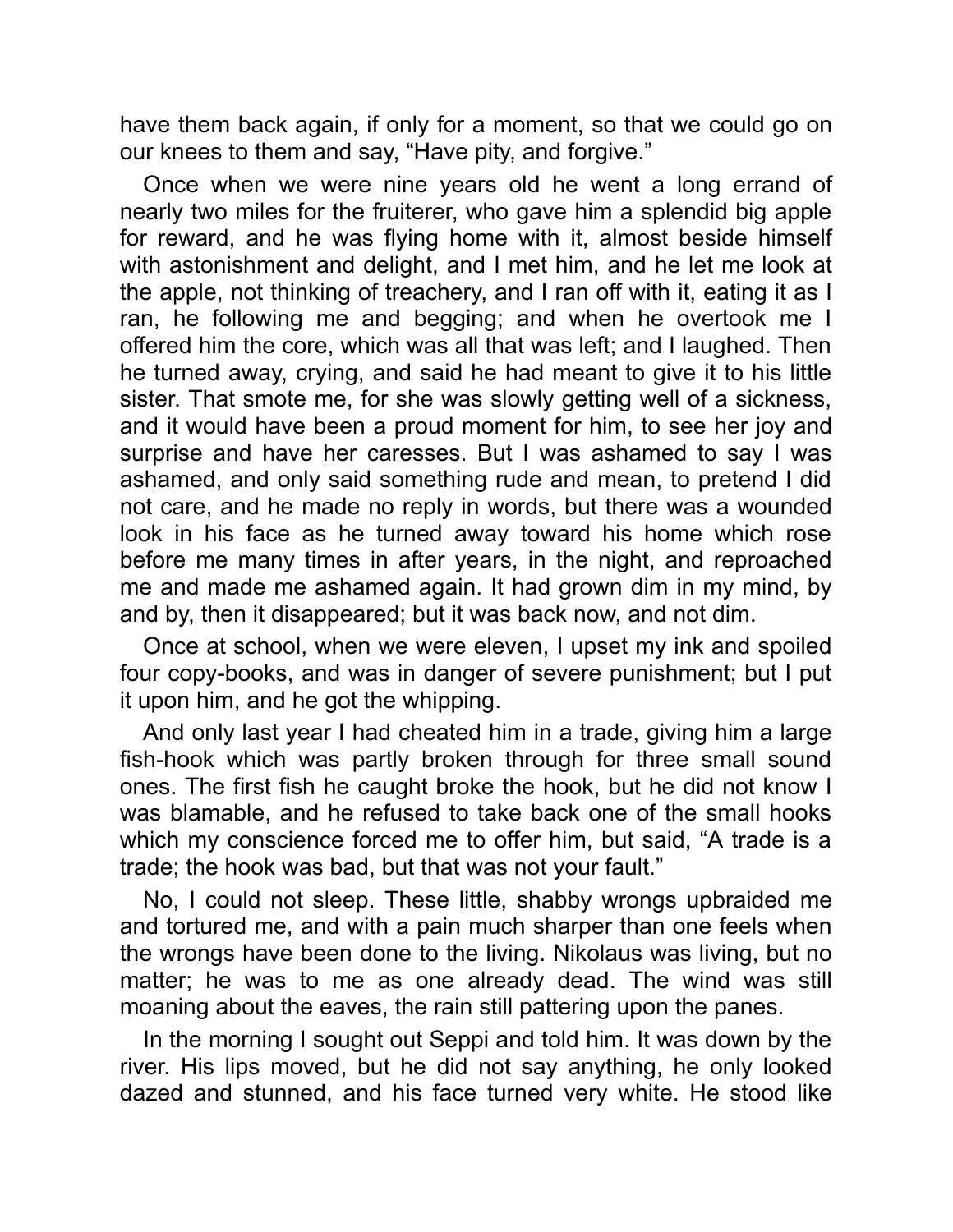that a few moments, the tears welling into his eyes, then he turned away and I locked my arm in his and we walked along thinking, but not speaking. We crossed the bridge and wandered through the meadows and up among the hills and the woods, and at last the talk came and flowed freely, and it was all about Nikolaus and was a recalling of the life we had lived with him. And every now and then Seppi said, as if to himself:

"Twelve days!—less than twelve days."

We said we must be with him all the time; we must have all of him we could; the days were precious now. Yet we did not go to seek him. It would be like meeting the dead, and we were afraid. We did not say it, but that was what we were feeling. And so it gave us a shock when we turned a curve and came upon Nikolaus face to face. He shouted, gaily:

"Hi-hi! What is the matter? Have you seen a ghost?"

We couldn't speak, but there was no occasion; he was willing to talk for us all, for he had just seen Satan and was in high spirits about it. Satan had told him about our trip to China, and he had begged Satan to take him a journey, and Satan had promised. It was to be a far journey, and wonderful and beautiful; and Nikolaus had begged him to take us, too, but he said no, he would take us some day, maybe, but not now. Satan would come for him on the 13th, and Nikolaus was already counting the hours, he was so impatient.

That was the fatal day. We were already counting the hours, too.

We wandered many a mile, always following paths which had been our favorites from the days when we were little, and always we talked about the old times. All the blitheness was with Nikolaus; we others could not shake off our depression. Our tone toward Nikolaus was so strangely gentle and tender and yearning that he noticed it, and was pleased; and we were constantly doing him deferential little offices of courtesy, and saying, "Wait, let me do that for you," and that pleased him, too. I gave him seven fish-hooks—all I had—and made him take them; and Seppi gave him his new knife and a humming-top painted red and yellow—atonements for swindles practised upon him formerly, as I learned later, and probably no longer remembered by Nikolaus now. These things touched him, and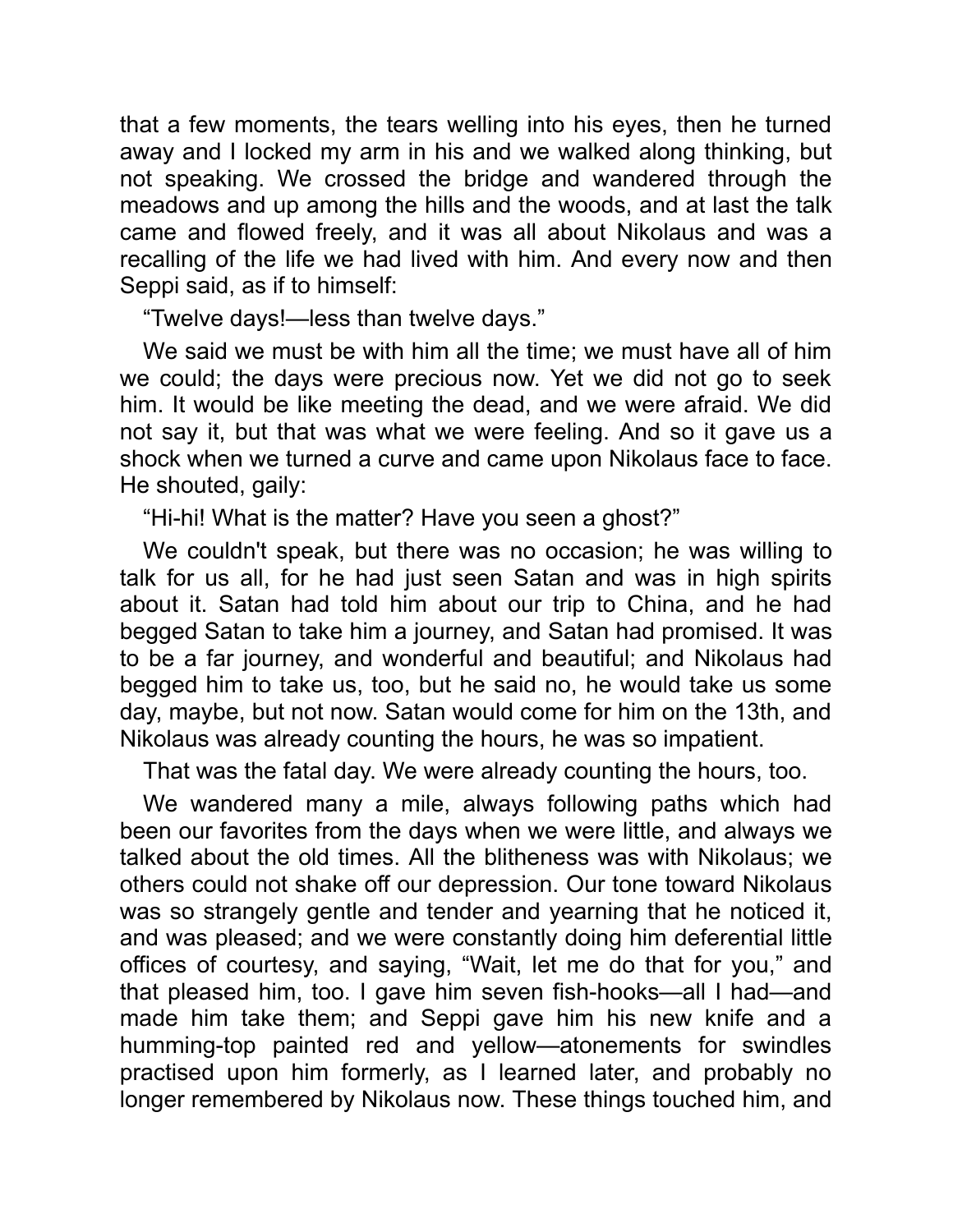he could not have believed that we loved him so; and his pride in it and gratefulness for it cut us to the heart, we were so undeserving of them. When we parted at last, he was radiant, and said he had never had such a happy day.

As we walked along homeward, Seppi said, "We always prized him, but never so much as now, when we are going to lose him."

Next day and every day we spent all of our spare time with Nikolaus; and also added to it time which we (and he) stole from work and other duties, and this cost the three of us some sharp scoldings, and some threats of punishment. Every morning two of us woke with a start and a shudder, saying, as the days flew along, "Only ten days left;" "only nine days left;" "only eight;" "only seven." Always it was narrowing. Always Nikolaus was gay and happy, and always puzzled because we were not. He wore his invention to the bone trying to invent ways to cheer us up, but it was only a hollow success; he could see that our jollity had no heart in it, and that the laughs we broke into came up against some obstruction or other and suffered damage and decayed into a sigh. He tried to find out what the matter was, so that he could help us out of our trouble or make it lighter by sharing it with us; so we had to tell many lies to deceive him and appease him.

But the most distressing thing of all was that he was always making plans, and often they went beyond the 13th! Whenever that happened it made us groan in spirit. All his mind was fixed upon finding some way to conquer our depression and cheer us up; and at last, when he had but three days to live, he fell upon the right idea and was jubilant over it—a boys-and-girls' frolic and dance in the woods, up there where we first met Satan, and this was to occur on the 14th. It was ghastly, for that was his funeral day. We couldn't venture to protest; it would only have brought a "Why?" which we could not answer. He wanted us to help him invite his guests, and we did it—one can refuse nothing to a dying friend. But it was dreadful, for really we were inviting them to his funeral.

It was an awful eleven days; and yet, with a lifetime stretching back between to-day and then, they are still a grateful memory to me, and beautiful. In effect they were days of companionship with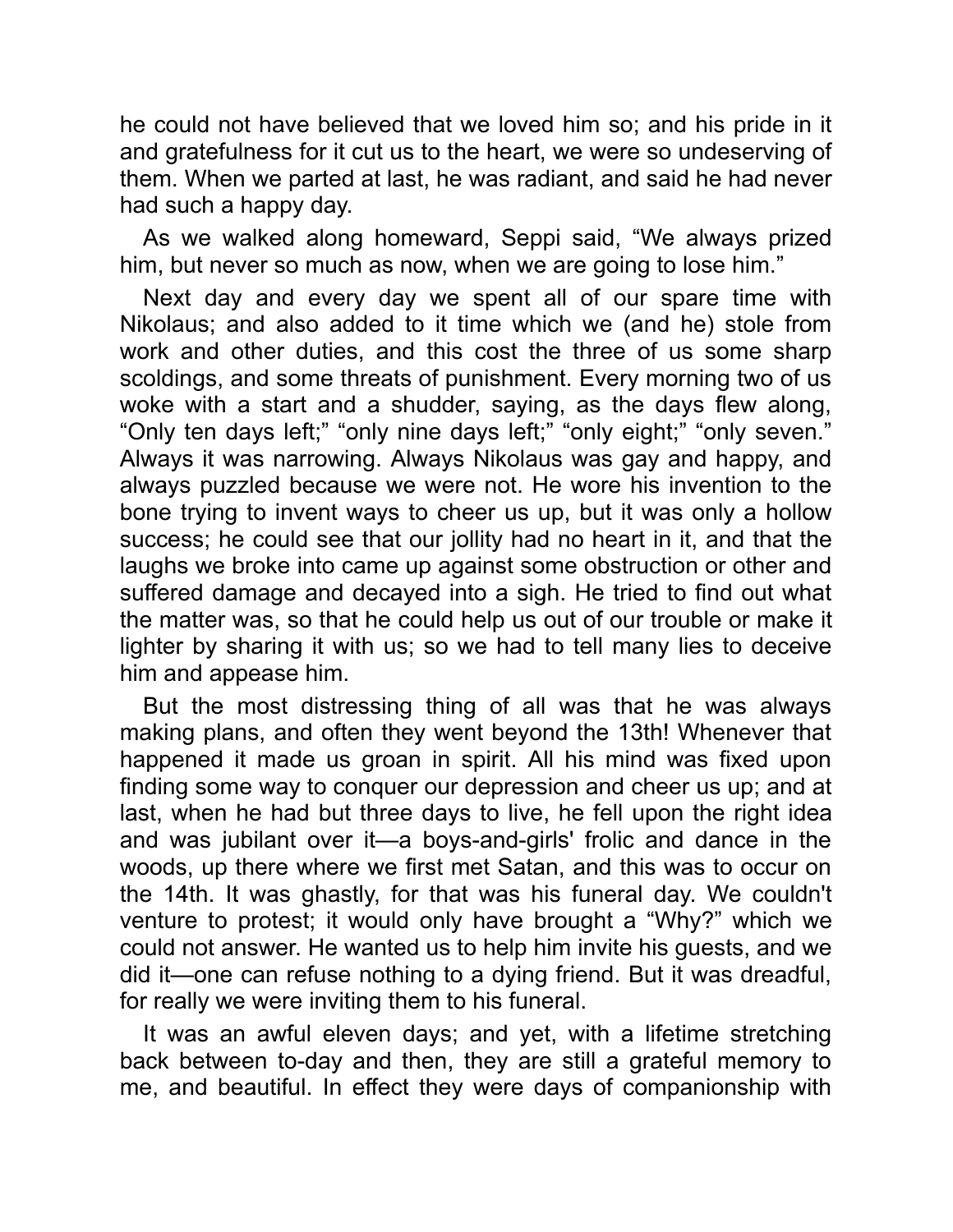one's sacred dead, and I have known no comradeship that was so close or so precious. We clung to the hours and the minutes, counting them as they wasted away, and parting with them with that pain and bereavement which a miser feels who sees his hoard filched from him coin by coin by robbers and is helpless to prevent it.

When the evening of the last day came we stayed out too long; Seppi and I were in fault for that; we could not bear to part with Nikolaus; so it was very late when we left him at his door. We lingered near awhile, listening; and that happened which we were fearing. His father gave him the promised punishment, and we heard his shrieks. But we listened only a moment, then hurried away, remorseful for this thing which we had caused. And sorry for the father, too; our thought being, "If he only knew—if he only knew!"

In the morning Nikolaus did not meet us at the appointed place, so we went to his home to see what the matter was. His mother said:

"His father is out of all patience with these goings-on, and will not have any more of it. Half the time when Nick is needed he is not to be found; then it turns out that he has been gadding around with you two. His father gave him a flogging last night. It always grieved me before, and many's the time I have begged him off and saved him, but this time he appealed to me in vain, for I was out of patience myself."

"I wish you had saved him just this one time," I said, my voice trembling a little; "it would ease a pain in your heart to remember it some day."

She was ironing at the time, and her back was partly toward me. She turned about with a startled or wondering look in her face and said, "What do you mean by that?"

I was not prepared, and didn't know anything to say; so it was awkward, for she kept looking at me; but Seppi was alert and spoke up:

"Why, of course it would be pleasant to remember, for the very reason we were out so late was that Nikolaus got to telling how good you are to him, and how he never got whipped when you were by to save him; and he was so full of it, and we were so full of the interest of it, that none of us noticed how late it was getting."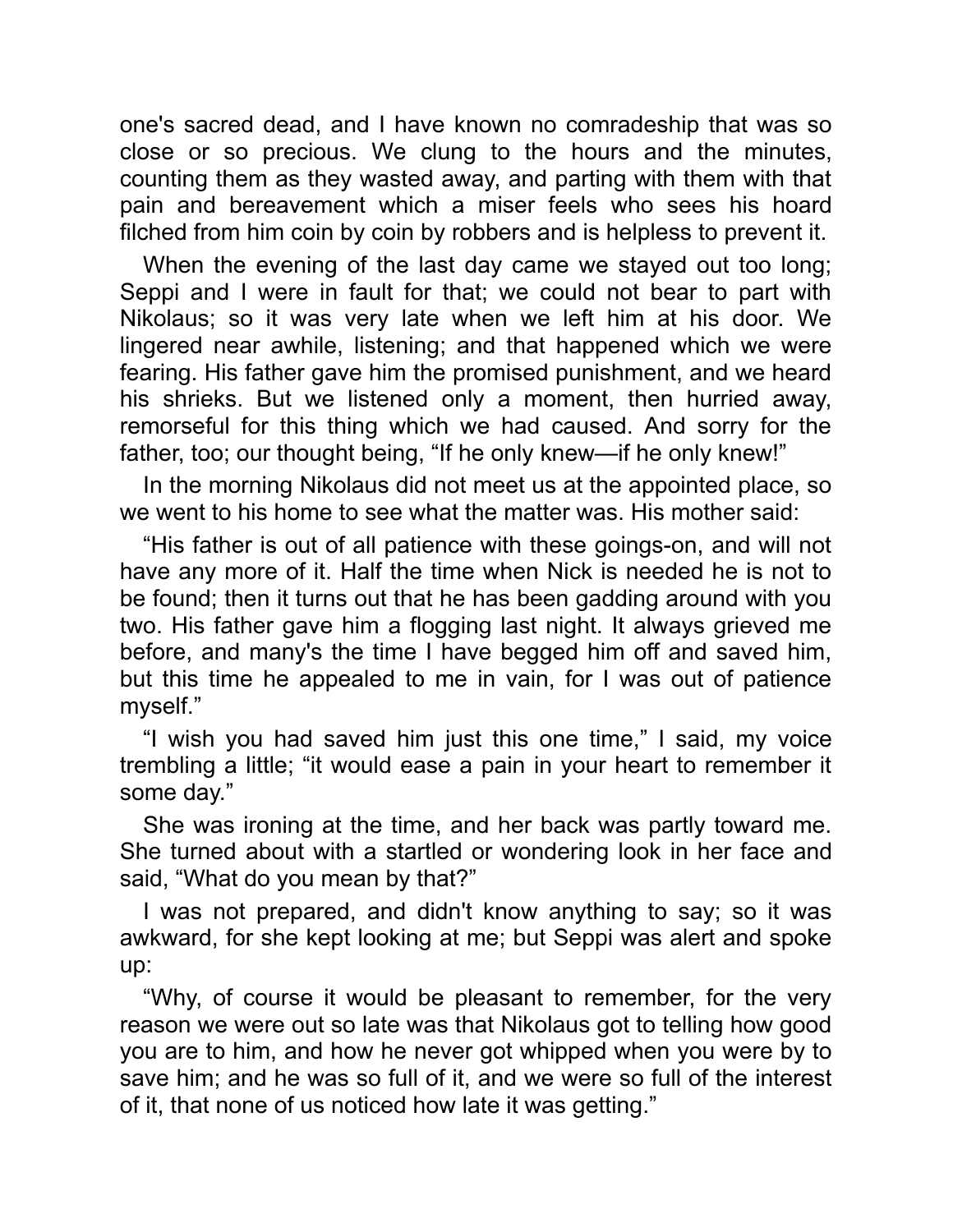"Did he say that? Did he?" and she put her apron to her eyes.

"You can ask Theodor—he will tell you the same."

"It is a dear, good lad, my Nick," she said. "I am sorry I let him get whipped; I will never do it again. To think—all the time I was sitting here last night, fretting and angry at him, he was loving me and praising me! Dear, dear, if we could only know! Then we shouldn't ever go wrong; but we are only poor, dumb beasts groping around and making mistakes. I shan't ever think of last night without a pang."

She was like all the rest; it seemed as if nobody could open a mouth, in these wretched days, without saying something that made us shiver. They were "groping around," and did not know what true, sorrowfully true things they were saying by accident.

Seppi asked if Nikolaus might go out with us.

"I am sorry," she answered, "but he can't. To punish him further, his father doesn't allow him to go out of the house to-day."

We had a great hope! I saw it in Seppi's eyes. We thought, "If he cannot leave the house, he cannot be drowned." Seppi asked, to make sure:

"Must he stay in all day, or only the morning?"

"All day. It's such a pity, too; it's a beautiful day, and he is so unused to being shut up. But he is busy planning his party, and maybe that is company for him. I do hope he isn't too lonesome."

Seppi saw that in her eye which emboldened him to ask if we might go up and help him pass his time.

"And welcome!" she said, right heartily. "Now I call that real friendship, when you might be abroad in the fields and the woods, having a happy time. You are good boys, I'll allow that, though you don't always find satisfactory ways of improving it. Take these cakes —for yourselves—and give him this one, from his mother."

The first thing we noticed when we entered Nikolaus's room was the time—a quarter to 10. Could that be correct? Only such a few minutes to live! I felt a contraction at my heart. Nikolaus jumped up and gave us a glad welcome. He was in good spirits over his plannings for his party and had not been lonesome.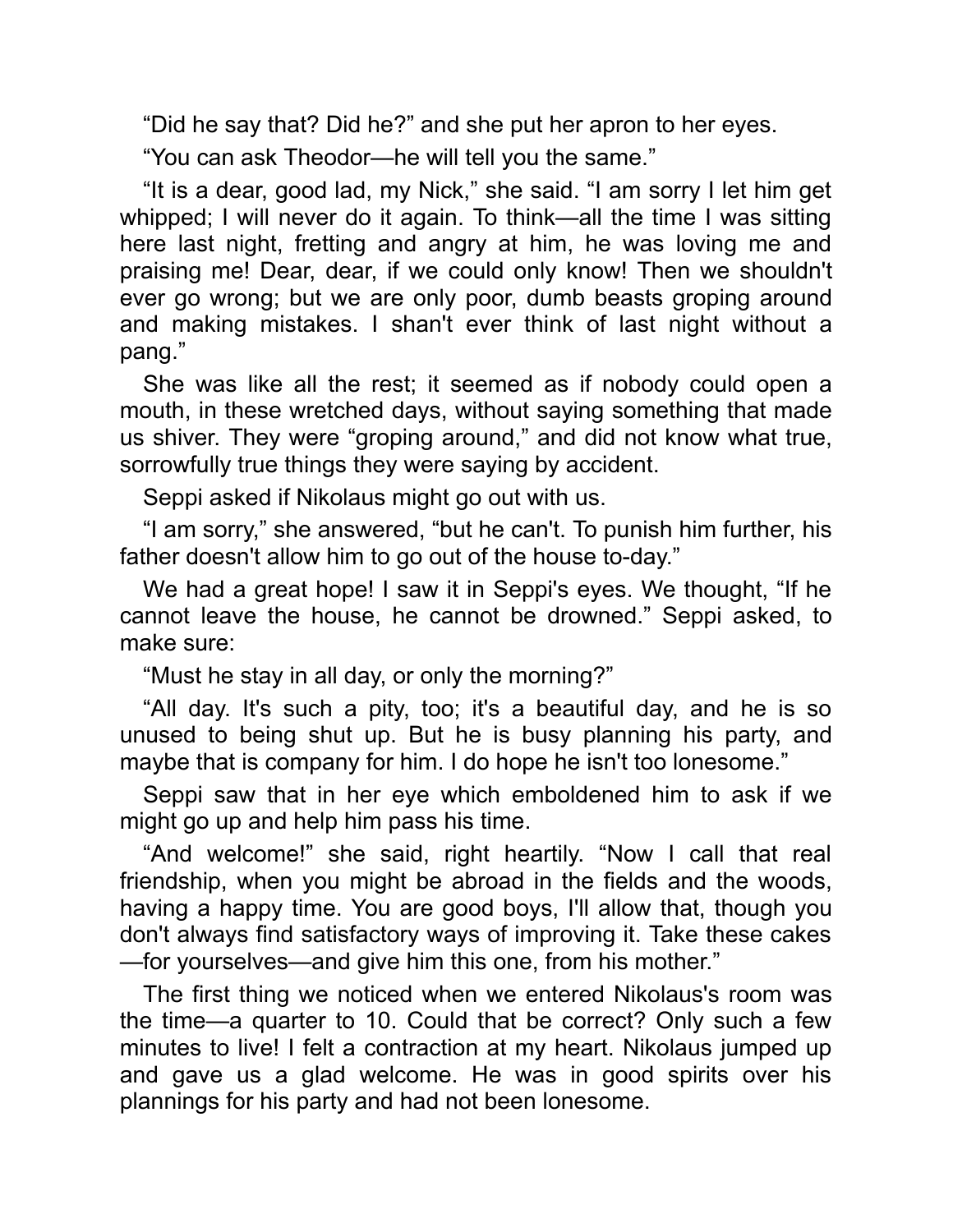"Sit down," he said, "and look at what I've been doing. And I've finished a kite that you will say is a beauty. It's drying, in the kitchen; I'll fetch it."

He had been spending his penny savings in fanciful trifles of various kinds, to go as prizes in the games, and they were marshaled with fine and showy effect upon the table. He said:

"Examine them at your leisure while I get mother to touch up the kite with her iron if it isn't dry enough yet."

Then he tripped out and went clattering down-stairs, whistling.

We did not look at the things; we couldn't take any interest in anything but the clock. We sat staring at it in silence, listening to the ticking, and every time the minute-hand jumped we nodded recognition—one minute fewer to cover in the race for life or for death. Finally Seppi drew a deep breath and said:

"Two minutes to ten. Seven minutes more and he will pass the death-point. Theodor, he is going to be saved! He's going to—"

"Hush! I'm on needles. Watch the clock and keep stll."

Five minutes more. We were panting with the strain and the excitement. Another three minutes, and there was a footstep on the stair.

"Saved!" And we jumped up and faced the door.

The old mother entered, bringing the kite. "Isn't it a beauty?" she said. "And, dear me, how he has slaved over it—ever since daylight, I think, and only finished it awhile before you came." She stood it against the wall, and stepped back to take a view of it. "He drew the pictures his own self, and I think they are very good. The church isn't so very good, I'll have to admit, but look at the bridge—any one can recognize the bridge in a minute. He asked me to bring it up.... Dear me! it's seven minutes past ten, and I—"

"But where is he?"

"He? Oh, he'll be here soon; he's gone out a minute."

"Gone out?"

"Yes. Just as he came down-stairs little Lisa's mother came in and said the child had wandered off somewhere, and as she was a little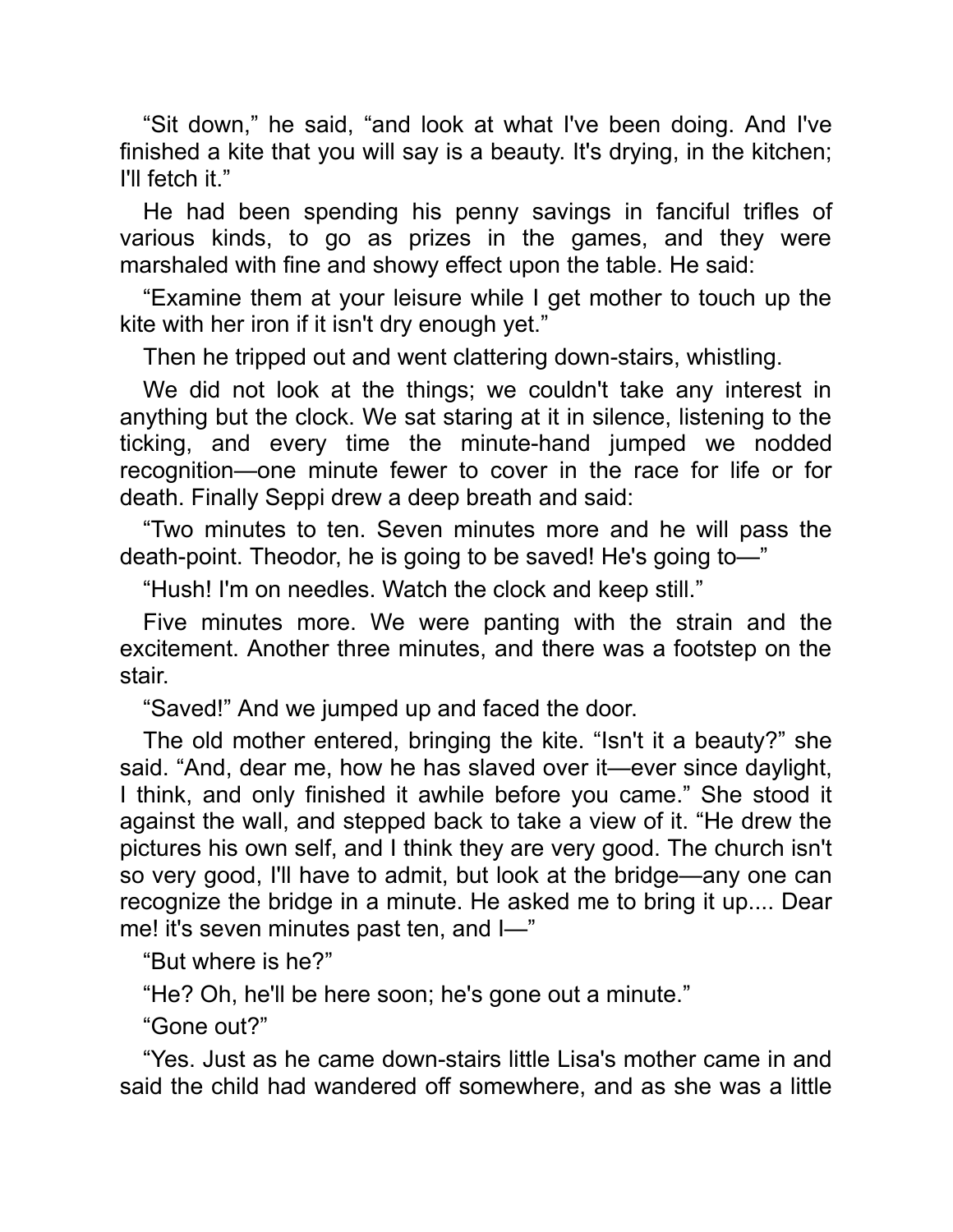uneasy I told Nikolaus to never mind about his father's orders-go and look her up.... Why, how white you two do look! I do believe you are sick. Sit down; I'll fetch something. That cake has disagreed with you. It is a little heavy, but I thought-"

She disappeared without finishing her sentence, and we hurried at once to the back window and looked toward the river. There was a great crowd at the other end of the bridge, and people were flying toward that point from every direction.

"Oh, it is all over—poor Nikolaus! Why, oh, why did she let him get out of the house!"

"Come away," said Seppi, half sobbing, "come quick—we can't bear to meet her; in five minutes she will know."

But we were not to escape. She came upon us at the foot of the stairs, with her cordials in her hands, and made us come in and sit down and take the medicine. Then she watched the effect, and it did not satisfy her; so she made us wait longer, and kept upbraiding herself for giving us the unwholesome cake.

Presently the thing happened which we were dreading. There was a sound of tramping and scraping outside, and a crowd came solemnly in, with heads uncovered, and laid the two drowned bodies on the bed.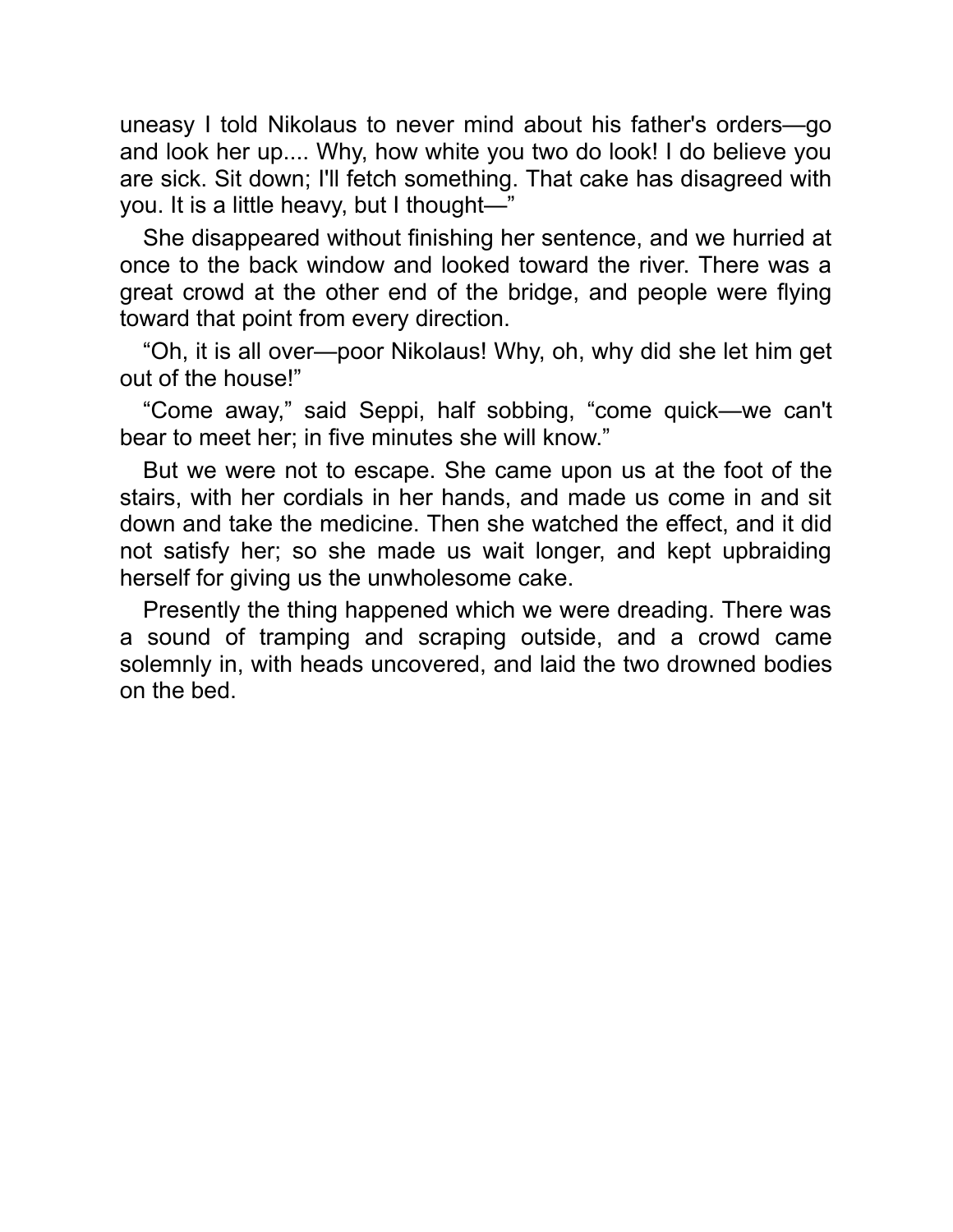## {0131}

"Oh, my God!" that poor mother cried out, and fell on her knees, and put her arms about her dead boy and began to cover the wet face with kisses. "Oh, it was I that sent him, and I have been his death. If I had obeyed, and kept him in the house, this would not have happened. And I am rightly punished; I was cruel to him last night, and him begging me, his own mother, to be his friend."

And so she went on and on, and all the women cried, and pitied her, and tried to comfort her, but she could not forgive herself and could not be comforted, and kept on saying if she had not sent him out he would be alive and well now, and she was the cause of his death.

It shows how foolish people are when they blame themselves for anything they have done. Satan knows, and he said nothing happens that your first act hasn't arranged to happen and made inevitable; and so, of your own motion you can't ever alter the scheme or do a thing that will break a link. Next we heard screams, and Frau Brandt came wildly plowing and plunging through the crowd with her dress in disorder and hair flying loose, and flung herself upon her dead child with moans and kisses and pleadings and endearments; and by and by she rose up almost exhausted wth her outpourings of passionate emotion, and clenched her fist and lifted it toward the sky, and her tear-drenched face grew hard and resentful, and she said:

"For nearly two weeks I have had dreams and presentments and warnings that death was going to strike what was most precious to me, and day and night and night and day I have groveled in the dirt before Him praying Him to have pity on my innocent child and save it from harm—and here is His answer!"

Why, He had saved it from harm—but she did not know.

She wiped the tears from her eyes and cheeks, and stood awhile gazing down at the child and caressing its face and its hair with her hands; then she spoke again in that bitter tone: "But in His hard heart is no compassion. I will never pray again."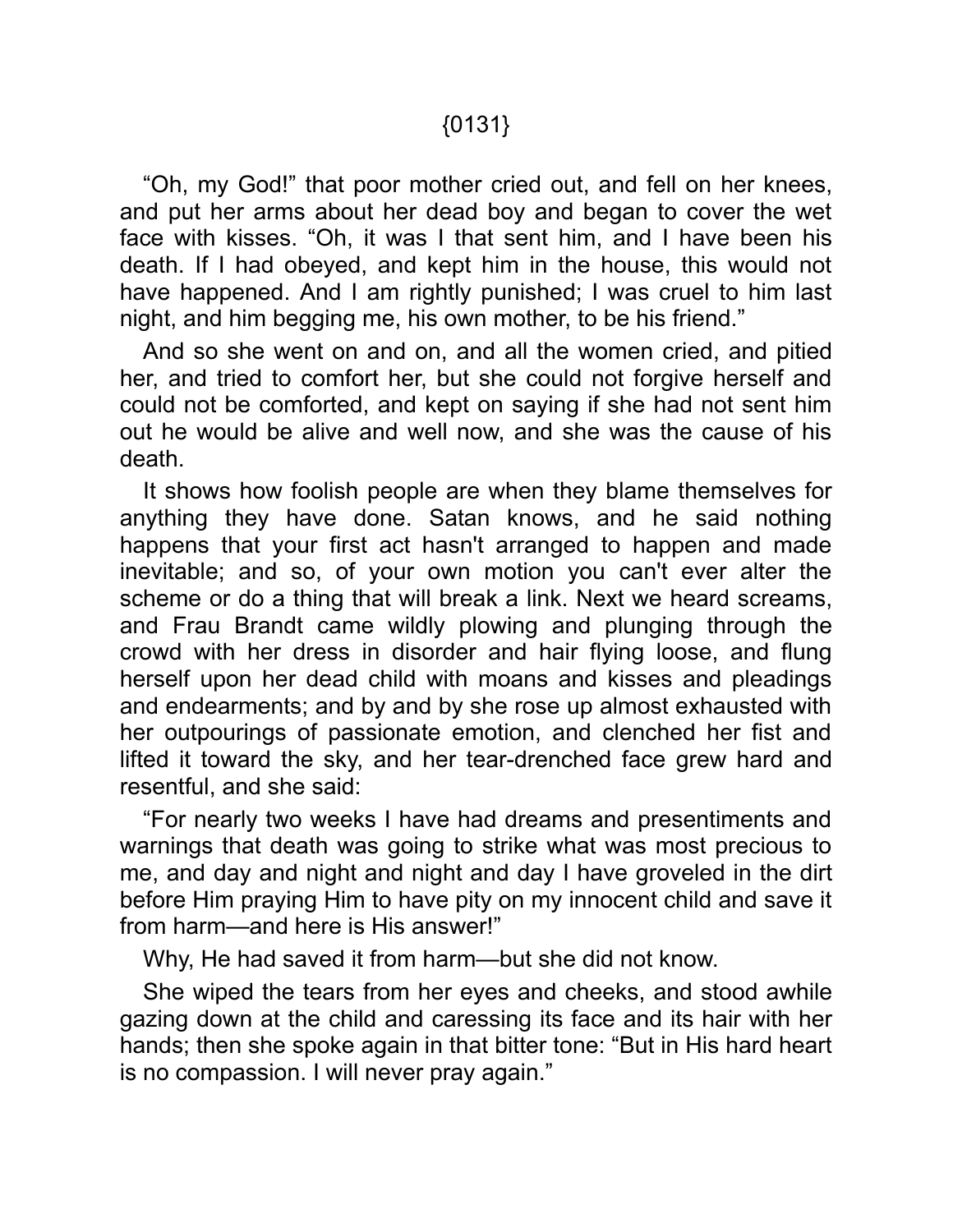She gathered her dead child to her bosom and strode away, the crowd falling back to let her pass, and smitten dumb by the awful words they had heard. Ah, that poor woman! It is as Satan said, we do not know good fortune from bad, and are always mistaking the one for the other. Many a time since I have heard people pray to God to spare the life of sick persons, but I have never done it.

Both funerals took place at the same time in our little church next day. Everybody was there, including the party guests. Satan was there, too; which was proper, for it was on account of his efforts that the funerals had happened. Nikolaus had departed this life without absolution, and a collection was taken up for masses, to get him out of purgatory. Only two-thirds of the required money was gathered, and the parents were going to try to borrow the rest, but Satan furnished it. He told us privately that there was no purgatory, but he had contributed in order that Nikolaus's parents and their friends might be saved from worry and distress. We thought it very good of him, but he said money did not cost him anything.

At the graveyard the body of little Lisa was seized for debt by a carpenter to whom the mother owed ffty groschen for work done the year before. She had never been able to pay this, and was not able now. The carpenter took the corpse home and kept it four days in his cellar, the mother weeping and imploring about his house all the time; then he buried it in his brother's cattle-yard, without religious ceremonies. It drove the mother wild with grief and shame, and she forsook her work and went daily about the town, cursing the carpenter and blaspheming the laws of the emperor and the church, and it was pitiful to see. Seppi asked Satan to interfere, but he said the carpenter and the rest were members of the human race and were acting quite neatly for that species of animal. He would interfere if he found a horse acting in such a way, and we must inform him when we came across that kind of horse doing that kind of human thing, so that he could stop it. We believed this was sarcasm, for of course there wasn't any such horse.

But after a few days we found that we could not abide that poor woman's distress, so we begged Satan to examine her several possible careers, and see if he could not change her, to her profit, to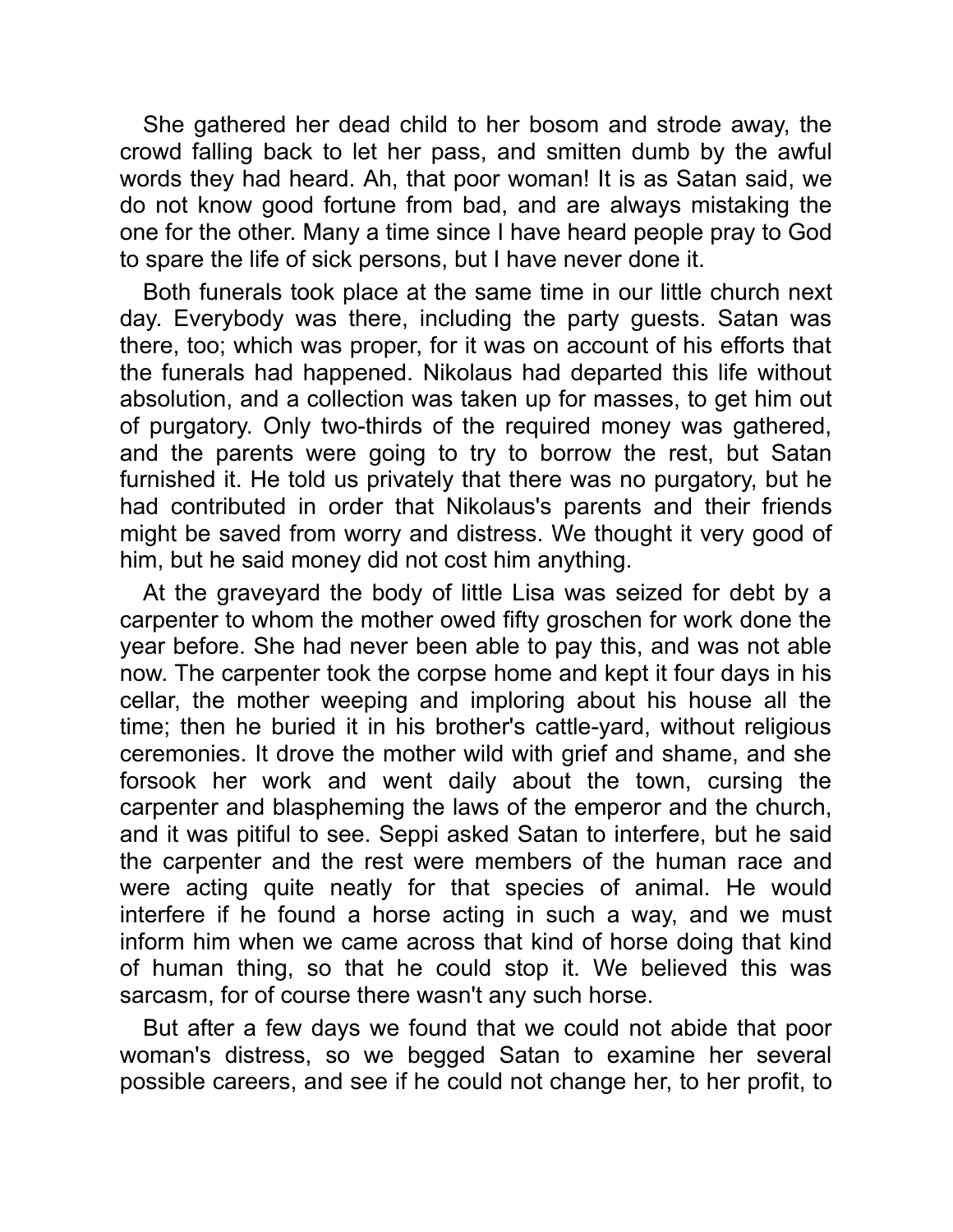a new one. He said the longest of her careers as they now stood gave her forty-two years to live, and her shortest one twenty-nine, and that both were charged with grief and hunger and cold and pain. The only improvement he could make would be to enable her to skip a certain three minutes from now; and he asked us if he should do it. This was such a short time to decide in that we went to pieces with nervous excitement, and before we could pull ourselves together and ask for particulars he said the time would be up in a few more seconds; so then we gasped out, "Do it!"

"It is done," he said; "she was going around a corner; I have turned her back; it has changed her career."

"Then what wll happen, Satan?"

"It is happening now. She is having words with Fischer, the weaver. In his anger Fischer will straightway do what he would not have done but for this accident. He was present when she stood over her child's body and uttered those blasphemies."

"What will he do?"

"He is doing it now—betraying her. In three days she will go to the stake."

We could not speak; we were frozen with horror, for if we had not meddled with her career she would have been spared this awful fate. Satan noticed these thoughts, and said:

"What you are thinking is strictly human-like—that is to say, foolish. The woman is advantaged. Die when she might, she would go to heaven. By this prompt death she gets twenty-nine years more of heaven than she is entitled to, and escapes twenty-nine years of misery here."

A moment before we were bitterly making up our minds that we would ask no more favors of Satan for friends of ours, for he did not seem to know any way to do a person a kindness but by killing him; but the whole aspect of the case was changed now, and we were glad of what we had done and full of happiness in the thought of it.

After a little I began to feel troubled about Fischer, and asked, timidly, "Does this episode change Fischer's life-scheme, Satan?"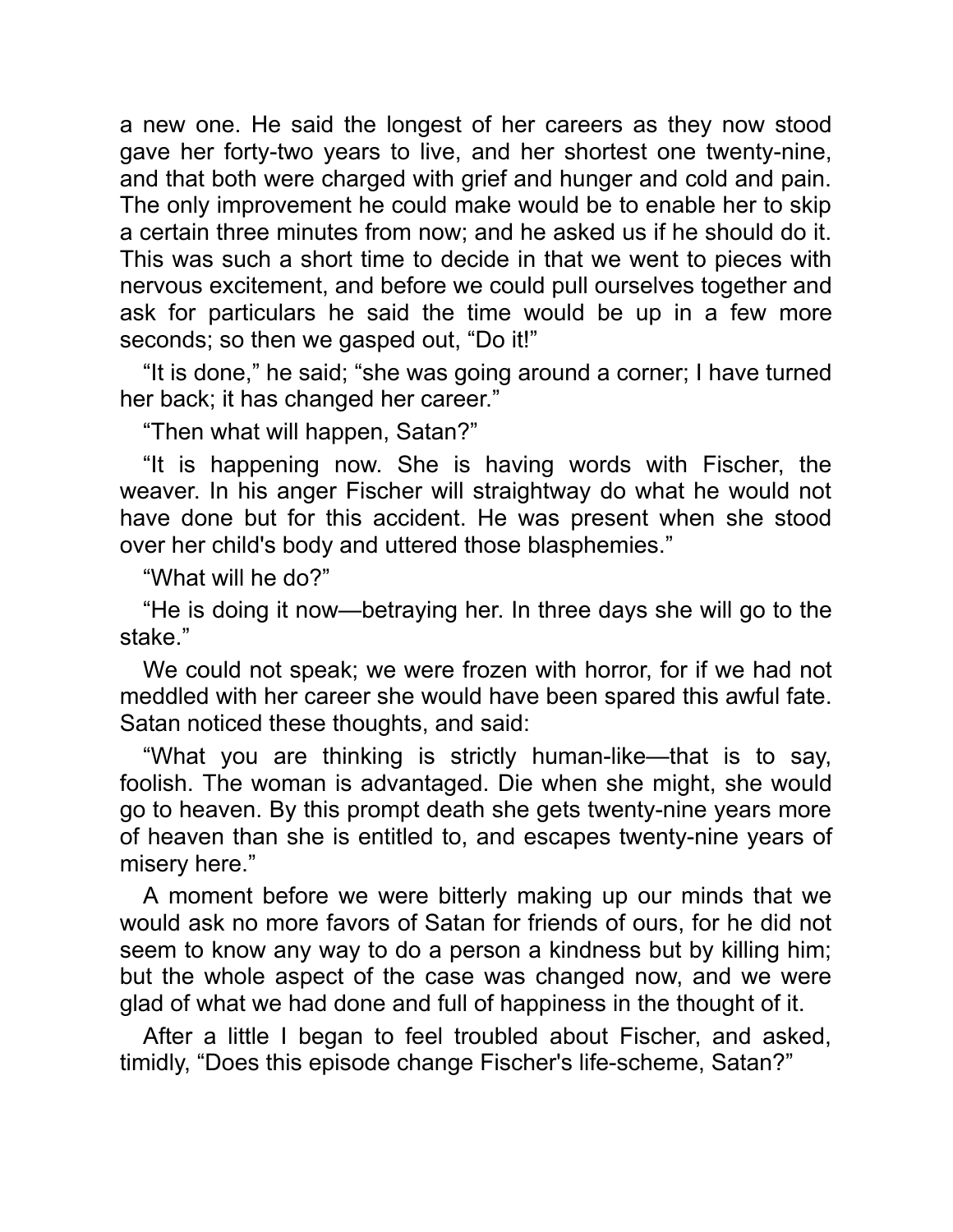"Change it? Why, certainly. And radically. If he had not met Frau Brandt awhile ago he would die next year, thirty-four years of age. Now he will live to be ninety, and have a pretty prosperous and comfortable life of it, as human lives go."

We felt a great joy and pride in what we had done for Fischer, and were expecting Satan to sympathize with this feeling; but he showed no sign and this made us uneasy. We waited for him to speak, but he didn't; so, to assuage our solicitude we had to ask him if there was any defect in Fischer's good luck. Satan considered the question a moment, then said, with some hesitation:

"Well, the fact is, it is a delicate point. Under his several former possible life-careers he was going to heaven."

We were aghast. "Oh, Satan! and under this one—"

"There, don't be so distressed. You were sincerely trying to do him a kindness; let that comfort you."

"Oh, dear, dear, that cannot comfort us. You ought to have told us what we were doing, then we wouldn't have acted so."

But it made no impression on him. He had never felt a pain or a sorrow, and did not know what they were, in any really informing way. He had no knowledge of them except theoretically—that is to say, intellectually. And of course that is no good. One can never get any but a loose and ignorant notion of such things except by experience. We tried our best to make him comprehend the awful thing that had been done and how we were compromised by it, but he couldn't seem to get hold of it. He said he did not think it important where Fischer went to; in heaven he would not be missed, there were "plenty there." We tried to make him see that he was missing the point entirely; that Fischer, and not other people, was the proper one to decide about the importance of it; but it all went for nothing; he said he did not care for Fischer—there were plenty more Fischers.

The next minute Fischer went by on the other side of the way, and it made us sick and faint to see him, remembering the doom that was upon him, and we the cause of it. And how unconscious he was that anything had happened to him! You could see by his elastic step and his alert manner that he was well satisfied with himself for doing that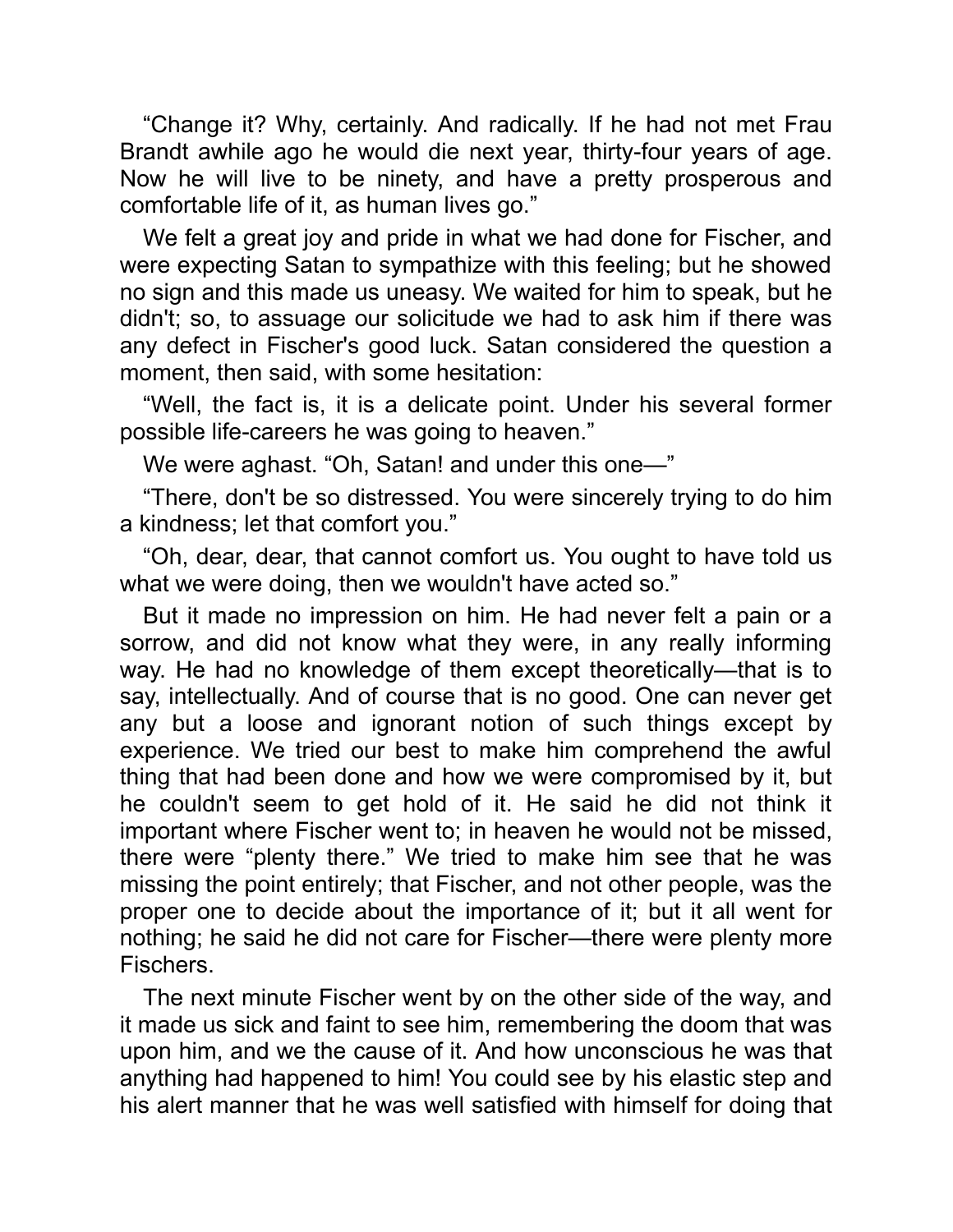hard turn for poor Frau Brandt. He kept glancing back over his shoulder expectantly. And, sure enough, pretty soon Frau Brandt followed after, in charge of the officers and wearing jingling chains. A mob was in her wake, jeering and shouting, "Blasphemer and heretic!" and some among them were neighbors and friends of her happier days. Some were trying to strike her, and the officers were not taking as much trouble as they might to keep them from it.

"Oh, stop them, Satan!" It was out before we remembered that he could not interrupt them for a moment without changing their whole after-lives. He puffed a little puff toward them with his lips and they began to reel and stagger and grab at the empty air; then they broke apart and fled in every direction, shrieking, as if in intolerable pain. He had crushed a rib of each of them with that little puff. We could not help asking if their life-chart was changed.

"Yes, entirely. Some have gained years, some have lost them. Some few will profit in various ways by the change, but only that few"

We did not ask if we had brought poor Fischer's luck to any of them. We did not wish to know. We fully believed in Satan's desire to do us kindnesses, but we were losing confidence in his judgment. It was at this time that our growing anxiety to have him look over our life-charts and suggest improvements began to fade out and give place to other interests.

For a day or two the whole village was a chattering turmoil over Frau Brandt's case and over the mysterious calamity that had overtaken the mob, and at her trial the place was crowded. She was easily convicted of her blasphemies, for she uttered those terrible words again and said she would not take them back. When warned that she was imperiling her life, she said they could take it in welcome, she did not want it, she would rather live with the professional devils in perdition than with these imitators in the village. They accused her of breaking all those ribs by witchcraft, and asked her if she was not a witch? She answered scornfully:

"No. If I had that power would any of you holy hypocrites be alive five minutes? No; I would strike you all dead. Pronounce your sentence and let me go; I am tired of your society."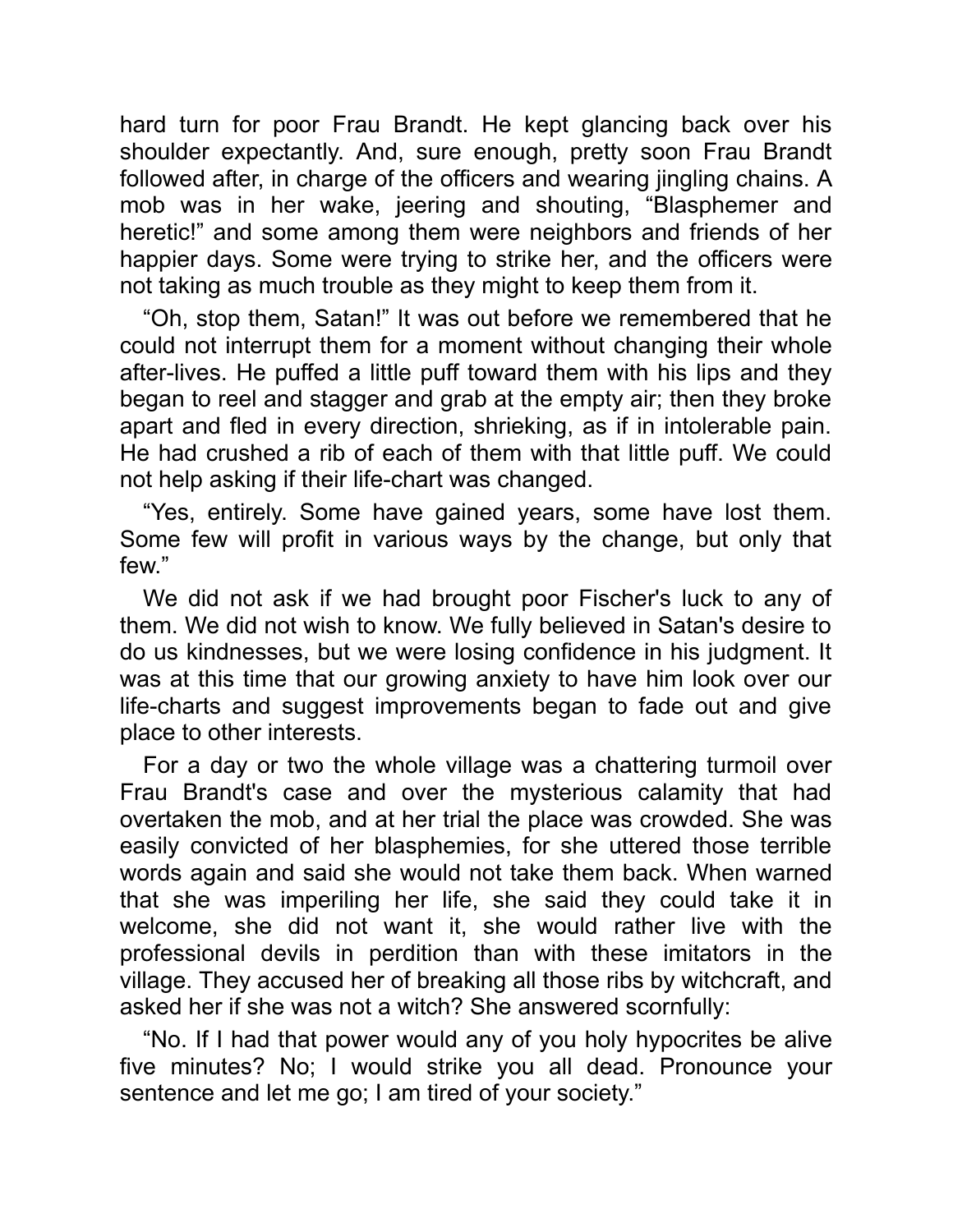So they found her guilty, and she was excommunicated and cut off from the joys of heaven and doomed to the fres of hell; then she was clothed in a coarse robe and delivered to the secular arm, and conducted to the market-place, the bell solemnly tolling the while. We saw her chained to the stake, and saw the first film of blue smoke rise on the still air. Then her hard face softened, and she looked upon the packed crowd in front of her and said, with gentleness:

"We played together once, in long-agone days when we were innocent little creatures. For the sake of that, I forgive you."

We went away then, and did not see the fires consume her, but we heard the shrieks, although we put our fingers in our ears. When they ceased we knew she was in heaven, notwithstanding the excommunication; and we were glad of her death and not sorry that we had brought it about.

One day, a little while after this, Satan appeared again. We were always watching out for him, for life was never very stagnant when he was by. He came upon us at that place in the woods where we had first met him. Being boys, we wanted to be entertained; we asked him to do a show for us.

"Very well," he said; "would you like to see a history of the progress of the human race?—its development of that product which it calls civilization?"

We said we should.

So, with a thought, he turned the place into the Garden of Eden, and we saw Abel praying by his altar; then Cain came walking toward him with his club, and did not seem to see us, and would have stepped on my foot if I had not drawn it in. He spoke to his brother in a language which we did not understand; then he grew violent and threatening, and we knew what was going to happen, and turned away our heads for the moment; but we heard the crash of the blows and heard the shrieks and the groans; then there was silence, and we saw Abel lying in his blood and gasping out his life, and Cain standing over him and looking down at him, vengeful and unrepentant.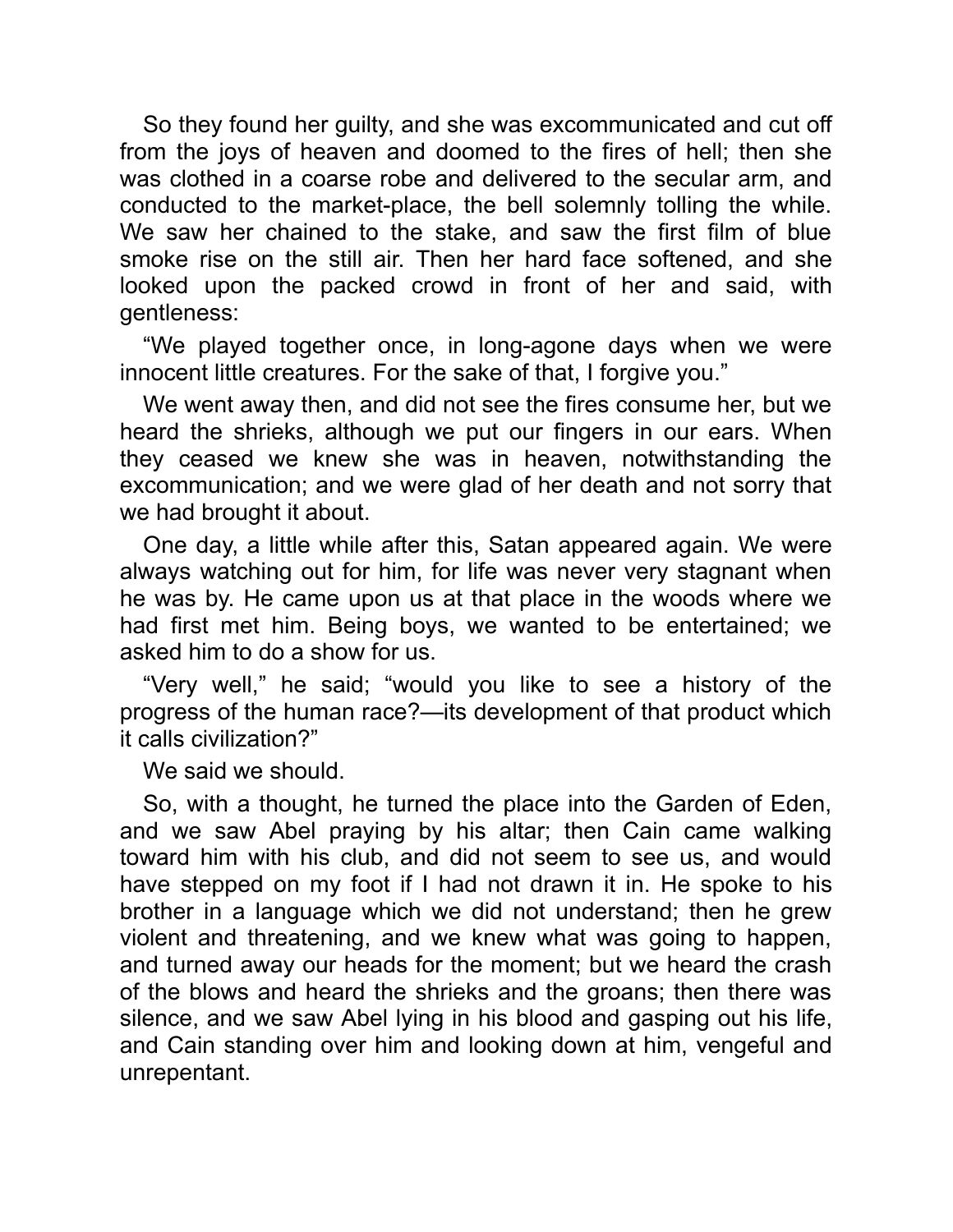Then the vision vanished, and was followed by a long series of unknown wars, murders, and massacres. Next we had the Flood, and the Ark tossing around in the stormy waters, with lofty mountains in the distance showing veiled and dim through the rain. Satan said:

"The progress of your race was not satisfactory. It is to have another chance now."

The scene changed, and we saw Noah overcome with wine.

Next, we had Sodom and Gomorrah, and "the attempt to discover two or three respectable persons there," as Satan described it. Next, Lot and his daughters in the cave.

Next came the Hebraic wars, and we saw the victors massacre the survivors and their cattle, and save the young girls alive and distribute them around.

Next we had Jael; and saw her slip into the tent and drive the nail into the temple of her sleeping guest; and we were so close that when the blood qushed out it trickled in a little, red stream to our feet, and we could have stained our hands in it if we had wanted to.

Next we had Egyptian wars, Greek wars, Roman wars, hideous drenchings of the earth with blood; and we saw the treacheries of the Romans toward the Carthaginians, and the sickening spectacle of the massacre of those brave people. Also we saw Caesar invade Britain—"not that those barbarians had done him any harm, but because he wanted their land, and desired to confer the blessings of civilization upon their widows and orphans," as Satan explained.

Next, Christianity was born. Then ages of Europe passed in review before us, and we saw Christianity and Civilization march hand in hand through those ages, "leaving famine and death and desolation in their wake, and other signs of the progress of the human race," as Satan observed.

And always we had wars, and more wars, and stll other wars—all over Europe, all over the world. "Sometimes in the private interest of royal families," Satan said, "sometimes to crush a weak nation; but never a war started by the aggressor for any clean purpose—there is no such war in the history of the race."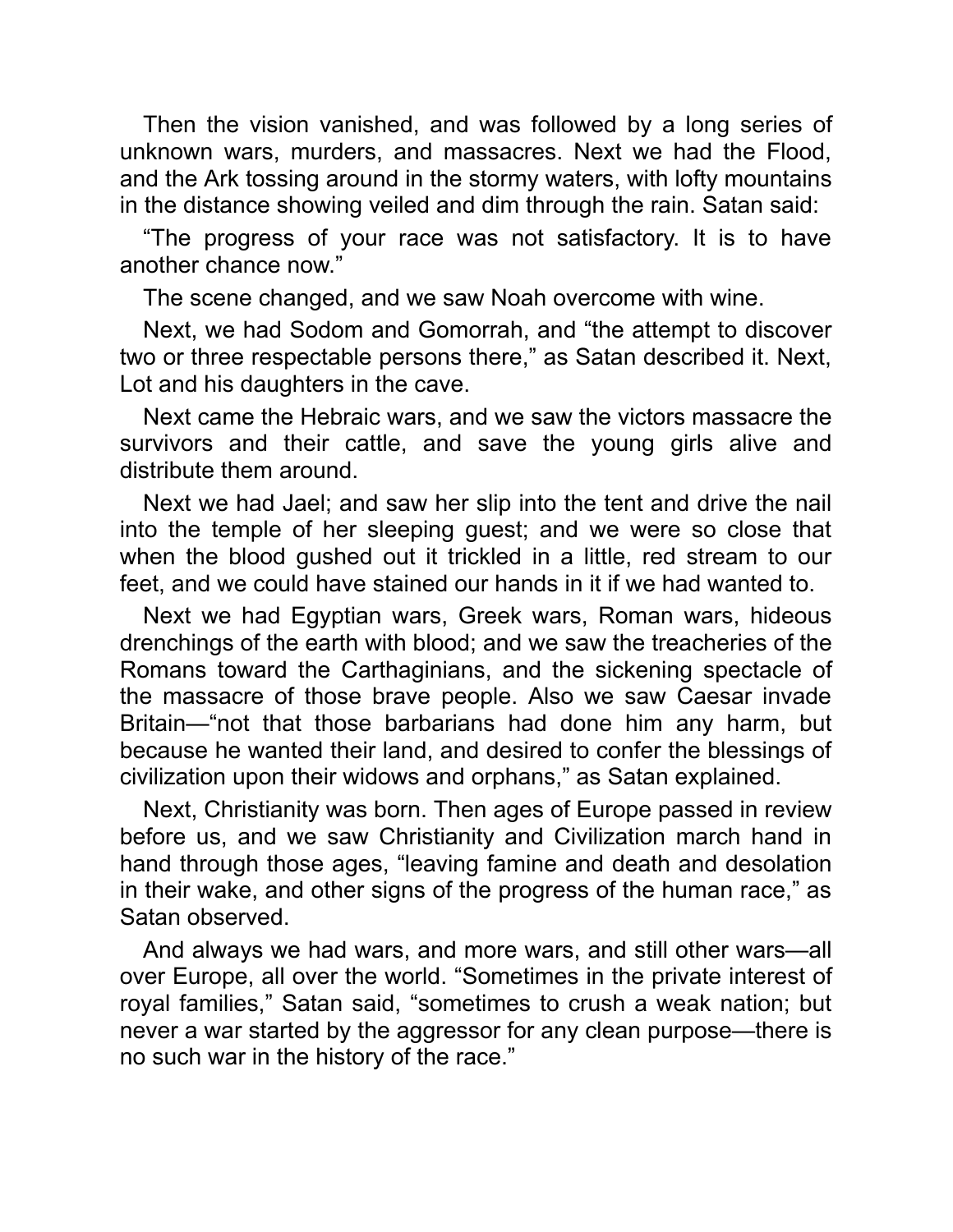"Now," said Satan, "you have seen your progress down to the present, and you must confess that it is wonderful—in its way. We must now exhibit the future."

He showed us slaughters more terrible in their destruction of life, more devastating in their engines of war, than any we had seen.

"You perceive," he said, "that you have made continual progress. Cain did his murder with a club; the Hebrews did their murders with javelins and swords; the Greeks and Romans added protective armor and the fine arts of military organization and generalship; the Christian has added guns and gunpowder; a few centuries from now he will have so greatly improved the deadly effectiveness of his weapons of slaughter that all men will confess that without Christian civilization war must have remained a poor and trifling thing to the end of time."

Then he began to laugh in the most unfeeling way, and make fun of the human race, although he knew that what he had been sayng shamed us and wounded us. No one but an angel could have acted so; but suffering is nothing to them; they do not know what it is, except by hearsay.

More than once Seppi and I had tried in a humble and diffident way to convert him, and as he had remained silent we had taken his silence as a sort of encouragement; necessarily, then, this talk of his was a disappointment to us, for it showed that we had made no deep impression upon him. The thought made us sad, and we knew then how the missionary must feel when he has been cherishing a glad hope and has seen it blighted. We kept our grief to ourselves, knowing that this was not the time to continue our work.

Satan laughed his unkind laugh to a finish; then he said: "It is a remarkable progress. In five or six thousand years five or six high civilizations have risen, flourished, commanded the wonder of the world, then faded out and disappeared; and not one of them except the latest ever invented any sweeping and adequate way to kill people. They all did their best—to kill being the chiefest ambition of the human race and the earliest incident in its history—but only the Christian civilization has scored a triumph to be proud of. Two or three centuries from now it will be recognized that all the competent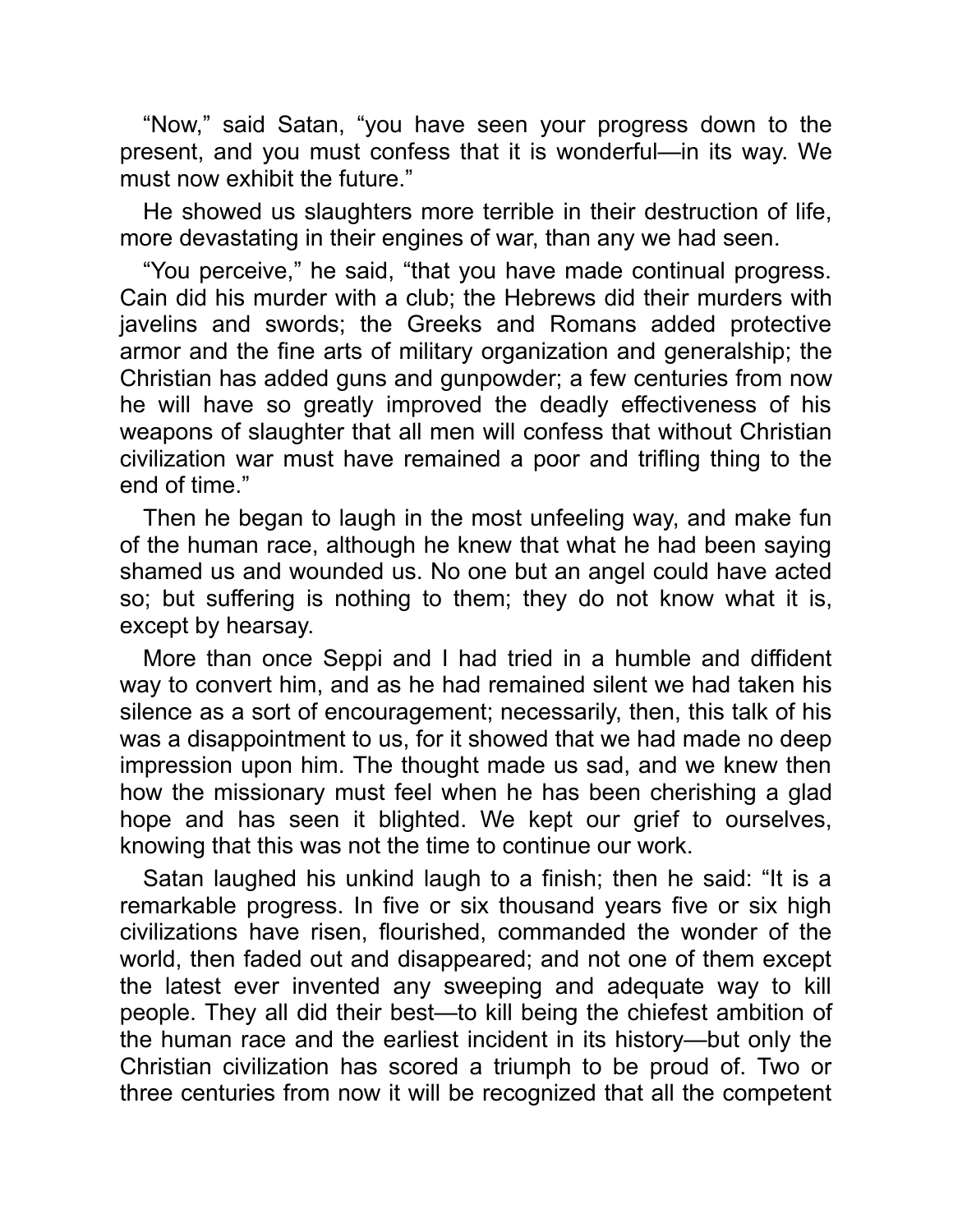killers are Christians; then the pagan world will go to school to the Christian—not to acquire his religion, but his guns. The Turk and the Chinaman will buy those to kill missionaries and converts with."

By this time his theater was at work again, and before our eyes nation after nation drifted by, during two or three centuries, a mighty procession, an endless procession, raging, struggling, wallowing through seas of blood, smothered in battle-smoke through which the flags glinted and the red jets from the cannon darted; and always we heard the thunder of the guns and the cries of the dying.

"And what does it amount to?" said Satan, with his evil chuckle. "Nothing at all. You gain nothing; you always come out where you went in. For a million years the race has gone on monotonously propagating itself and monotonously reperforming this dull nonsense —to what end? No wisdom can guess! Who gets a profit out of it? Nobody but a parcel of usurping little monarchs and nobilities who despise you; would feel defiled if you touched them; would shut the door in your face if you proposed to call; whom you slave for, fight for, die for, and are not ashamed of it, but proud; whose existence is a perpetual insult to you and you are afraid to resent it; who are mendicants supported by your alms, yet assume toward you the airs of benefactor toward beggar; who address you in the language of master to slave, and are answered in the language of slave to master; who are worshiped by you with your mouth, while in your heart—if you have one—you despise yourselves for it. The first man was a hypocrite and a coward, qualities which have not yet failed in his line; it is the foundation upon which all civilizations have been built. Drink to their perpetuation! Drink to their augmentation! Drink to —" Then he saw by our faces how much we were hurt, and he cut his sentence short and stopped chuckling, and his manner changed. He said, gently: "No, we will drink one another's health, and let civilization go. The wine which has flown to our hands out of space by desire is earthly, and good enough for that other toast; but throw away the glasses; we will drink this one in wine which has not visited this world before."

We obeyed, and reached up and received the new cups as they descended. They were shapely and beautiful goblets, but they were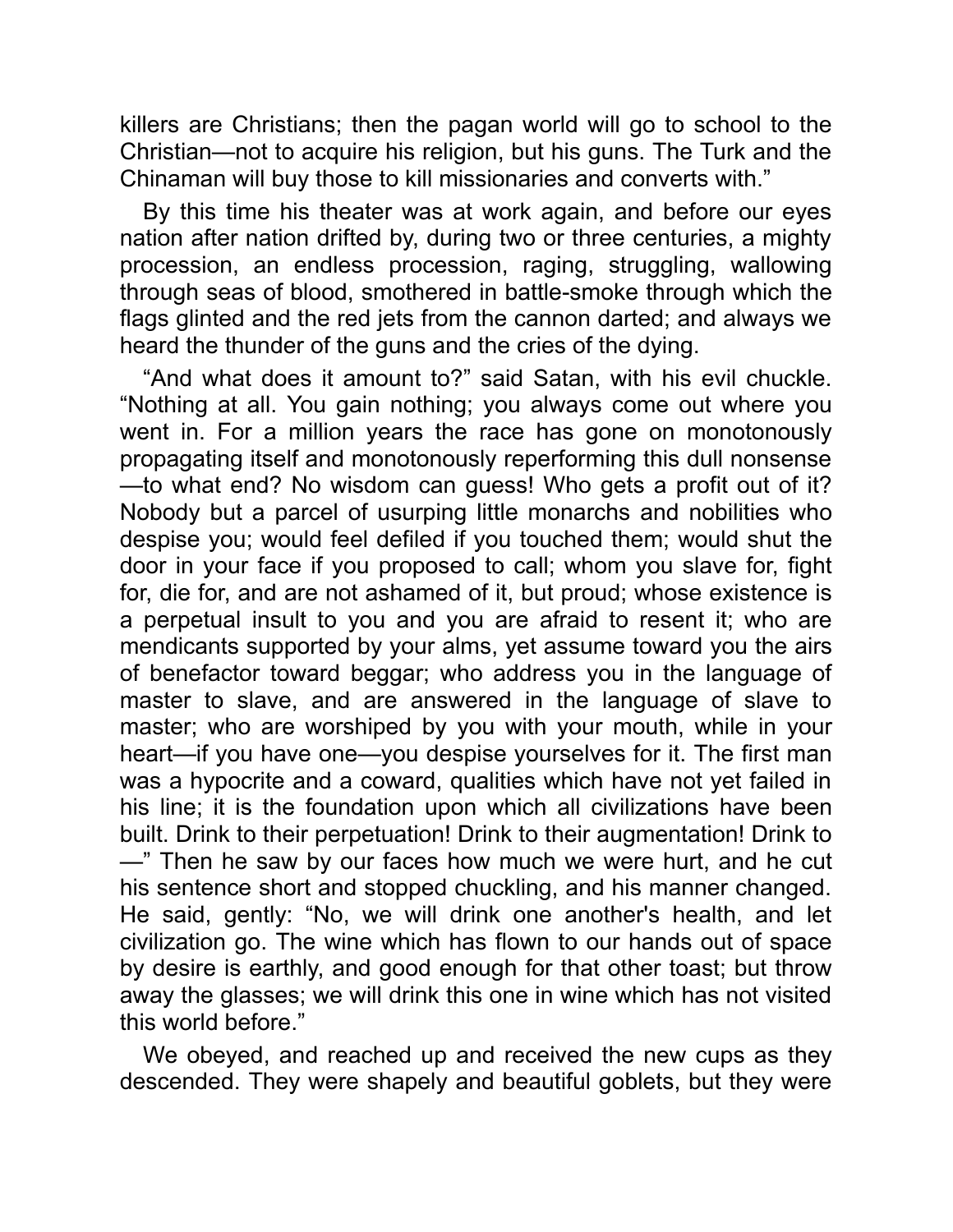not made of any material that we were acquainted with. They seemed to be in motion, they seemed to be alive; and certainly the colors in them were in motion. They were very brilliant and sparkling, and of every tint, and they were never still, but flowed to and fro in rich tides which met and broke and flashed out dainty explosions of enchanting color. I think it was most like opals washing about in waves and flashing out their splendid fires. But there is nothing to compare the wine with. We drank it, and felt a strange and witching ecstasy as of heaven go stealing through us, and Seppi's eyes filled and he said worshipingly:

"We shall be there some day, and then—"

He glanced furtively at Satan, and I think he hoped Satan would say, "Yes, you will be there some day," but Satan seemed to be thinking about something else, and said nothing. This made me feel ghastly, for I knew he had heard; nothng, spoken or unspoken, ever escaped him. Poor Seppi looked distressed, and did not finish his remark. The goblets rose and clove their way into the sky, a triplet of radiant sundogs, and disappeared. Why didn't they stay? It seemed a bad sign, and depressed me. Should I ever see mine again? Would Seppi ever see his?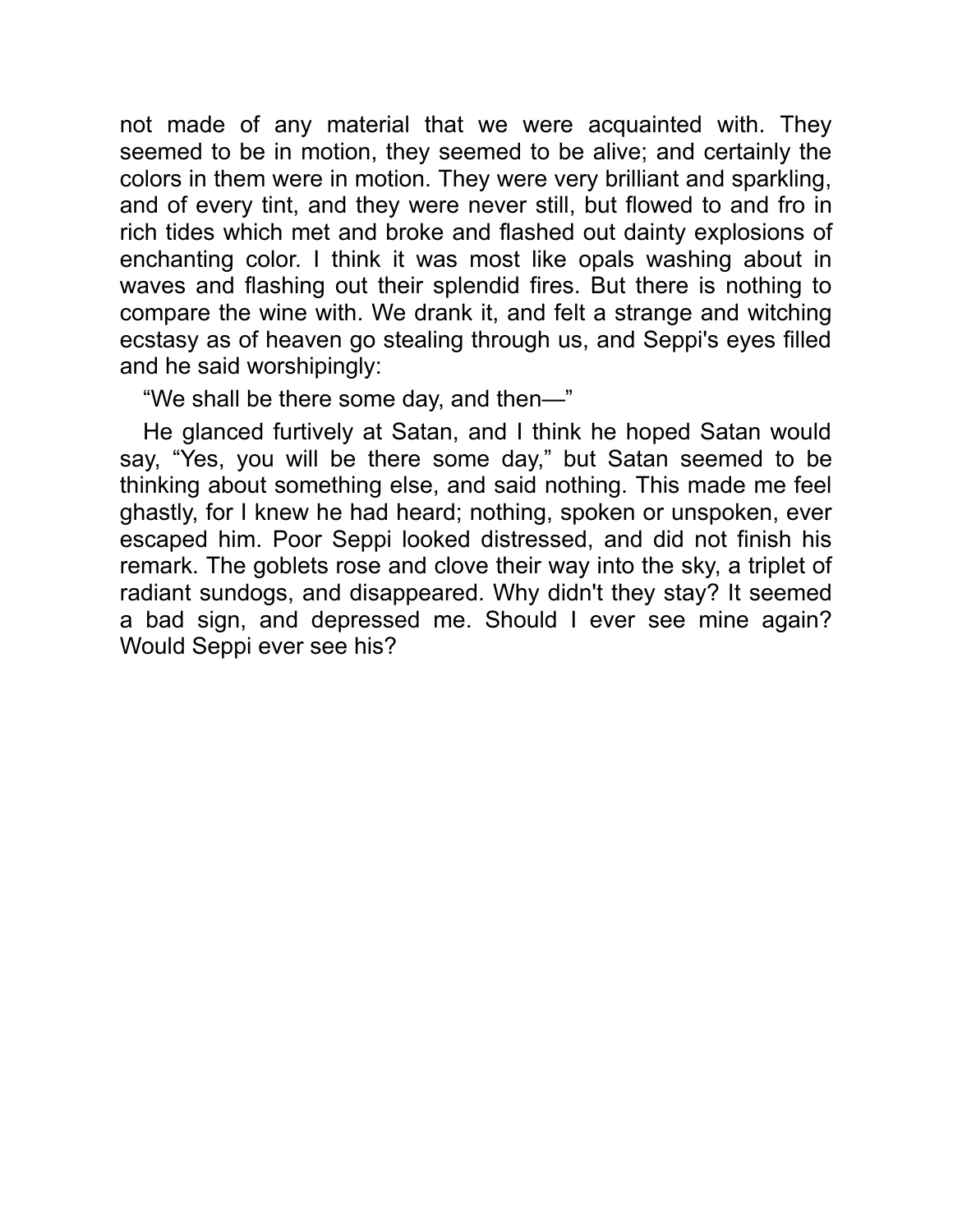## **Chapter 9**

It was wonderful, the mastery Satan had over time and distance. For him they did not exist. He called them human inventions, and said they were artificialities. We often went to the most distant parts of the globe with him, and stayed weeks and months, and yet were gone only a fraction of a second, as a rule. You could prove it by the clock. One day when our people were in such awful distress because the witch commission were afraid to proceed against the astrologer and Father Peter's household, or against any, indeed, but the poor and the friendless, they lost patience and took to witchhunting on their own score, and began to chase a born lady who was known to have the habit of curing people by devilish arts, such as bathing them, washing them, and nourishing them instead of bleeding them and purging them through the ministrations of a barber-surgeon in the proper way. She came flying down, with the howling and cursing mob after her, and tried to take refuge in houses, but the doors were shut in her face. They chased her more than half an hour, we following to see it, and at last she was exhausted and fell, and they caught her. They dragged her to a tree and threw a rope over the limb, and began to make a noose in it, some holding her, meantime, and she crying and begging, and her young daughter looking on and weeping, but afraid to say or do anything.

They hanged the lady, and I threw a stone at her, although in my heart I was sorry for her; but all were throwng stones and each was watching his neighbor, and if I had not done as the others did it would have been noticed and spoken of. Satan burst out laughing.

All that were near by turned upon him, astonished and not pleased. It was an ill time to laugh, for his free and scoffing ways and his supernatural music had brought him under suspicion all over the town and turned many privately against him. The big blacksmith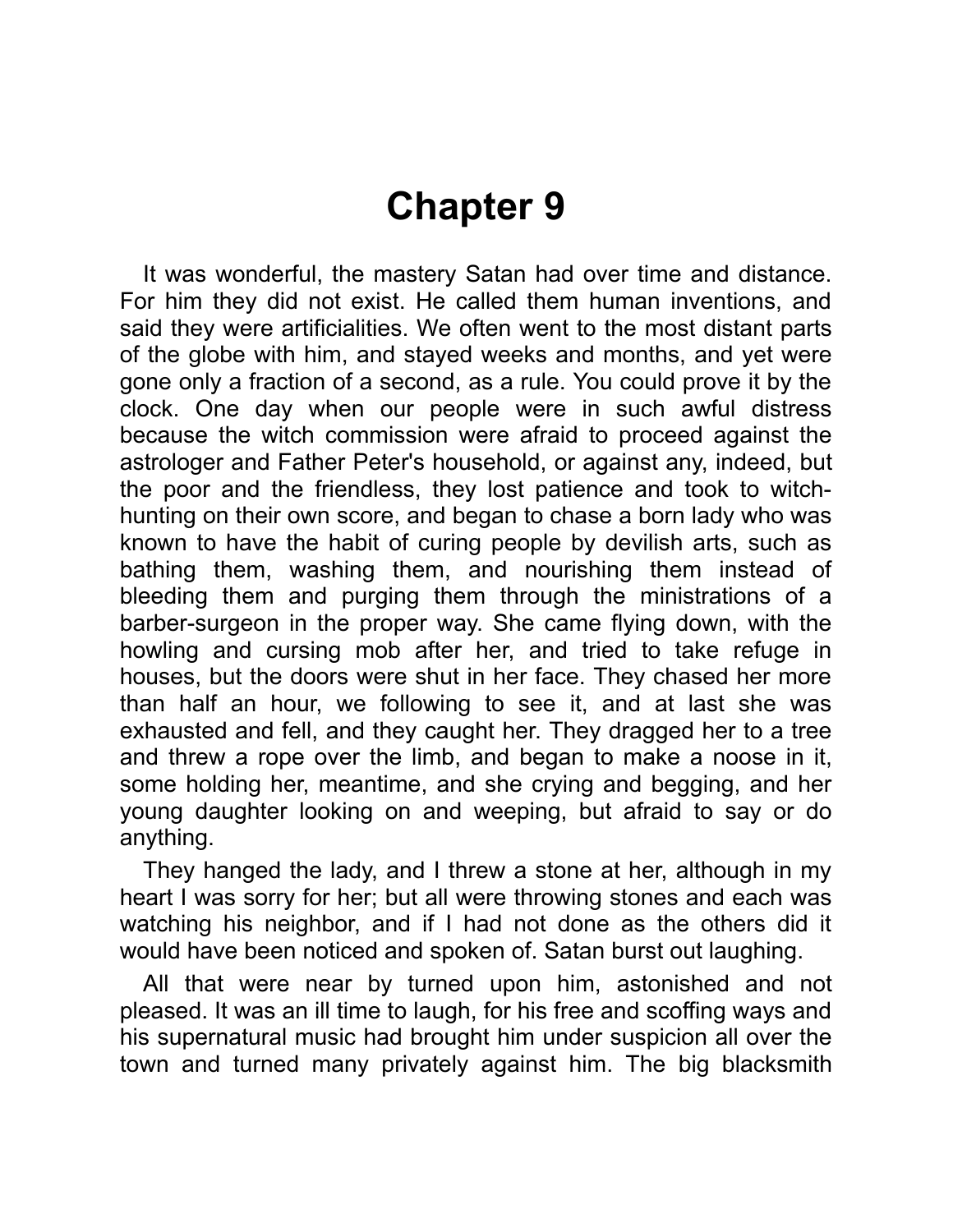called attention to him now, raising his voice so that all should hear, and sad:

"What are you laughing at? Answer! Moreover, please explain to the company why you threw no stone."

"Are you sure I did not throw a stone?"

"Yes. You needn't try to get out of it; I had my eye on you."

"And I-I noticed you!" shouted two others.

"Three witnesses," said Satan: "Mueller, the blacksmith; Klein, the butcher's man; Pfeffer, the weaver's journeyman. Three very ordinary liars. Are there any more?"

"Never mind whether there are others or not, and never mind about what you consder us—three's enough to settle your matter for you. You'll prove that you threw a stone, or it shall go hard with you."

"That's so!" shouted the crowd, and surged up as closely as they could to the center of interest.

"And first you will answer that other question," cried the blacksmith, pleased with himself for being mouthpiece to the public and hero of the occasion. "What are you laughing at?"

Satan smled and answered, pleasantly: "To see three cowards stoning a dying lady when they were so near death themselves."

You could see the superstitious crowd shrink and catch their breath, under the sudden shock. The blacksmith, with a show of bravado, said:

"Pooh! What do you know about it?"

"I? Everything. By profession I am a fortune-teller, and I read the hands of you three—and some others—when you lifted them to stone the woman. One of you will die to-morrow week; another of you will die to-night; the third has but five minutes to live—and yonder is the clock!"

It made a sensation. The faces of the crowd blanched, and turned mechanically toward the clock. The butcher and the weaver seemed smitten with an illness, but the blacksmith braced up and said, with spirit: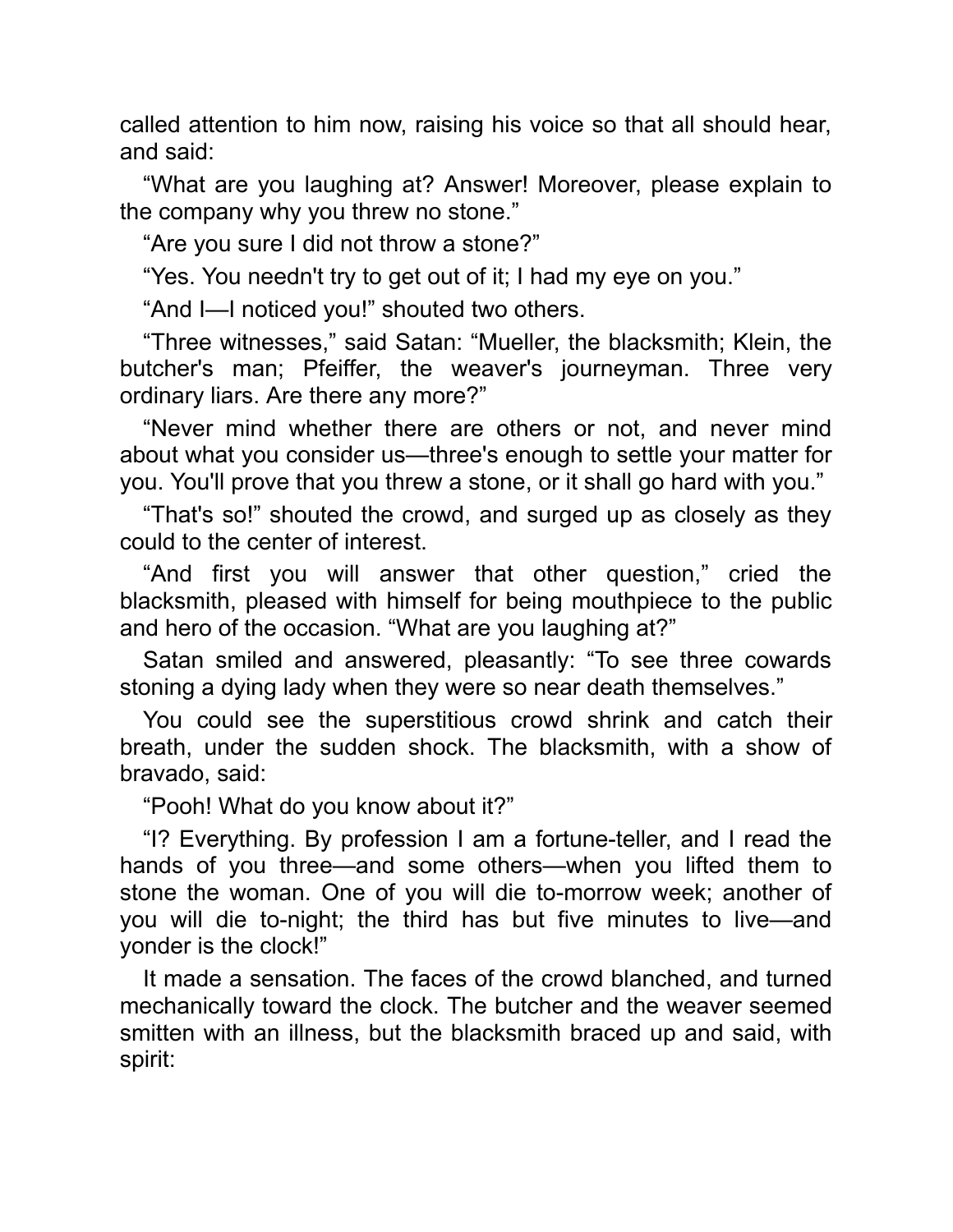"It is not long to wait for prediction number one. If it fails, young master, you will not live a whole minute after, I promise you that."

No one said anything; all watched the clock in a deep stillness which was impressive. When four and a half minutes were gone the blacksmith gave a sudden gasp and clapped his hands upon his heart, saying, "Give me breath! Give me room!" and began to sink down. The crowd surged back, no one offering to support him, and he fell lumbering to the ground and was dead. The people stared at him, then at Satan, then at one another; and their lips moved, but no words came. Then Satan sad:

"Three saw that I threw no stone. Perhaps there are others; let them speak."

It struck a kind of panic into them, and, although no one answered him, many began to violently accuse one another, saying, "You said he didn't throw," and getting for reply, "It is a lie, and I will make you eat it!" And so in a moment they were in a raging and noisy turmoil, and beating and banging one another; and in the midst was the only indifferent one—the dead lady hanging from her rope, her troubles forgotten, her spirit at peace.

So we walked away, and I was not at ease, but was saying to myself, "He told them he was laughing at them, but it was a lie—he was laughing at me."

That made him laugh again, and he said, "Yes, I was laughing at you, because, in fear of what others might report about you, you stoned the woman when your heart revolted at the act—but I was laughing at the others, too."

"Why?"

"Because their case was yours."

"How is that?"

"Well, there were sixty-eight people there, and sixty-two of them had no more desire to throw a stone than you had."

"Satan!"

"Oh, it's true. I know your race. It is made up of sheep. It is governed by minorities, seldom or never by majorities. It suppresses its feelings and its beliefs and follows the handful that makes the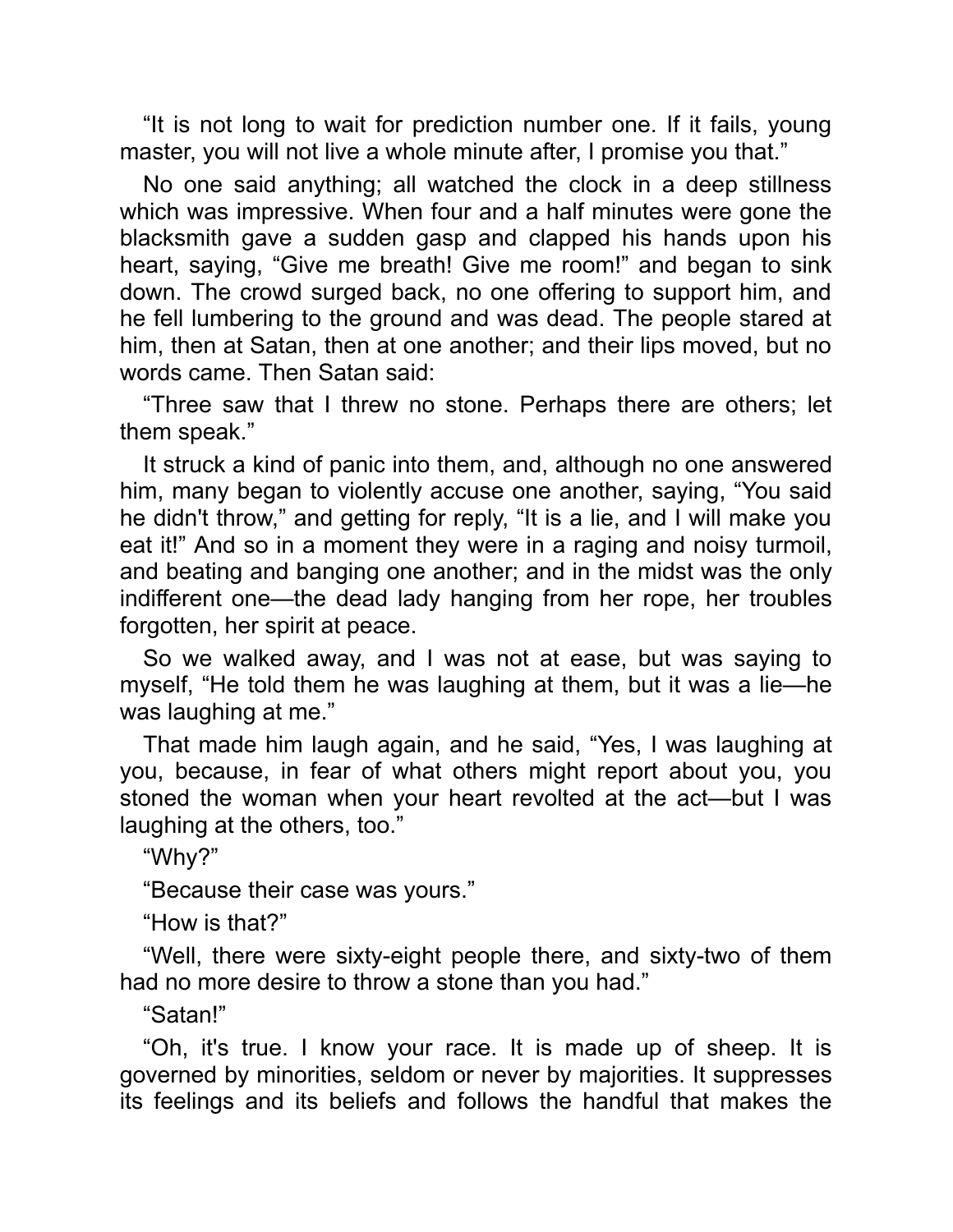most noise. Sometimes the noisy handful is right, sometimes wrong; but no matter, the crowd follows it. The vast majority of the race, whether savage or civilized, are secretly kind-hearted and shrink from inflicting pain, but in the presence of the aggressive and pitiless minority they don't dare to assert themselves. Think of it! One kindhearted creature spies upon another, and sees to it that he loyally helps in iniquities which revolt both of them. Speaking as an expert, I know that ninety-nine out of a hundred of your race were strongly against the killing of witches when that foolishness was first agitated by a handful of pious lunatics in the long ago. And I know that even to-day, after ages of transmitted prejudice and silly teaching, only one person in twenty puts any real heart into the harrying of a witch. And yet apparently everybody hates witches and wants them killed. Some day a handful will rise up on the other side and make the most noise—perhaps even a single daring man with a big voice and a determined front will do it—and in a week all the sheep will wheel and follow him, and witch-hunting will come to a sudden end.

"Monarchies, aristocracies, and religions are all based upon that large defect in your race—the individual's distrust of his neighbor, and his desire, for safety's or comfort's sake, to stand well in his neighbor's eye. These institutions will always remain, and always flourish, and always oppress you, affront you, and degrade you, because you will always be and remain slaves of minorities. There was never a country where the majority of the people were in their secret hearts loyal to any of these institutions."

I did not like to hear our race called sheep, and said I did not think they were.

"Still, it is true, lamb," said Satan. "Look at you in war—what mutton you are, and how ridiculous!"

"In war? How?"

"There has never been a just one, never an honorable one—on the part of the instigator of the war. I can see a million years ahead, and this rule will never change in so many as half a dozen instances. The loud little handful—as usual—will shout for the war. The pulpit will—warily and cautiously—object—at first; the great, big, dull bulk of the nation will rub its sleepy eyes and try to make out why there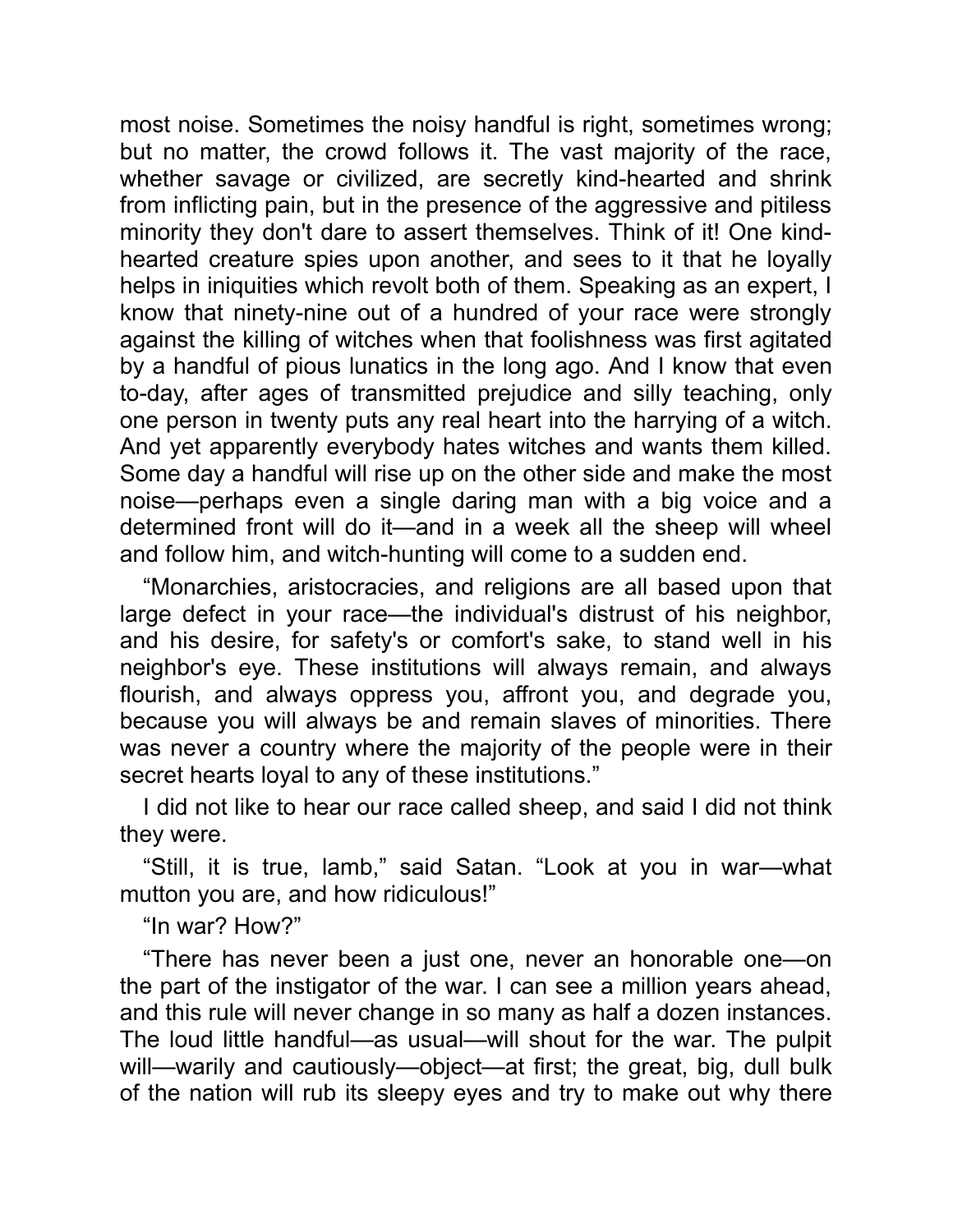should be a war, and will say, earnestly and indignantly, "It is unjust and dishonorable, and there is no necessity for it." Then the handful will shout louder. A few fair men on the other side will argue and reason against the war with speech and pen, and at first will have a hearing and be applauded; but it will not last long; those others will outshout them, and presently the anti-war audiences will thin out and lose popularity. Before long you will see this curious thing: the speakers stoned from the platform, and free speech strangled by hordes of furious men who in their secret hearts are still at one with those stoned speakers—as earlier—but do not dare to say so. And now the whole nation—pulpit and all—will take up the war-cry, and shout itself hoarse, and mob any honest man who ventures to open his mouth; and presently such mouths will cease to open. Next the statesmen will invent cheap lies, putting the blame upon the nation that is attacked, and every man will be glad of those consciencesoothing falsities, and will diligently study them, and refuse to examine any refutations of them; and thus he will by and by convince himself that the war is just, and will thank God for the better sleep he enjoys after this process of grotesque self-deception."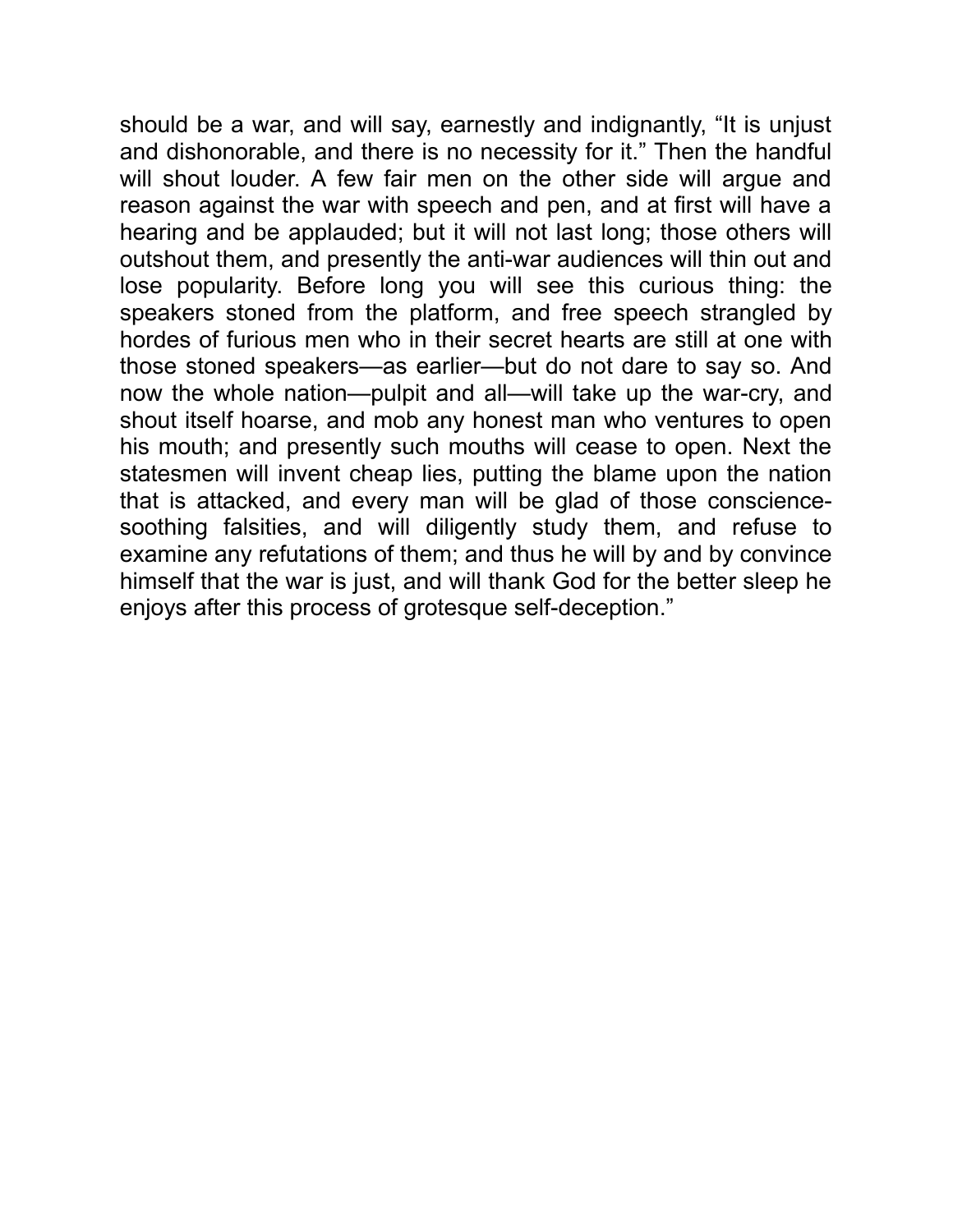## **Chapter 10**

Days and days went by now, and no Satan. It was dull without him. But the astrologer, who had returned from his excursion to the moon, went about the village, braving public opinion, and getting a stone in the middle of his back now and then when some witch-hater got a safe chance to throw it and dodge out of sight. Meantime two influences had been working well for Marget. That Satan, who was quite indifferent to her, had stopped going to her house after a visit or two had hurt her pride, and she had set herself the task of banishing him from her heart. Reports of Wilhelm Meidling's dissipation brought to her from time to time by old Ursula had touched her with remorse, jealousy of Satan being the cause of it; and so now, these two matters working upon her together, she was getting a good profit out of the combination—her interest in Satan was steadily cooling, her interest in Wilhelm as steadily warming. All that was needed to complete her conversion was that Wilhelm should brace up and do something that should cause favorable talk and incline the public toward him again.

The opportunity came now. Marget sent and asked him to defend her uncle in the approaching trial, and he was greatly pleased, and stopped drinking and began his preparations with diligence. With more diligence than hope, in fact, for it was not a promising case. He had many interviews in his office with Seppi and me, and threshed out our testimony pretty thoroughly, thinking to find some valuable grains among the chaff, but the harvest was poor, of course.

If Satan would only come! That was my constant thought. He could invent some way to win the case; for he had said it would be won, so he necessarily knew how it could be done. But the days dragged on, and still he did not come. Of course I did not doubt that t would be won, and that Father Peter would be happy for the rest of his life, since Satan had said so; yet I knew I should be much more comfortable if he would come and tell us how to manage it. It was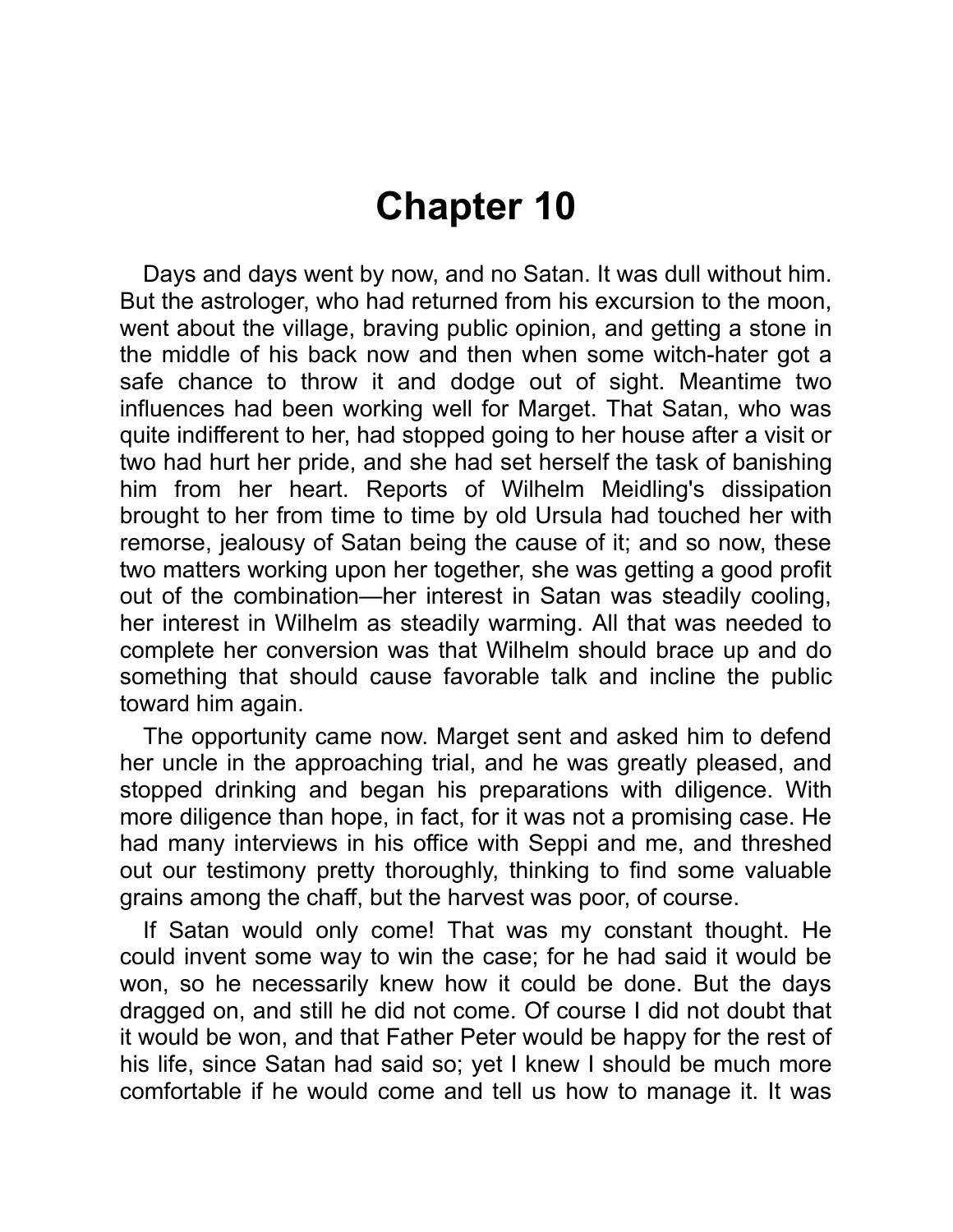getting high time for Father Peter to have a saving change toward happiness, for by general report he was worn out with his imprisonment and the ignominy that was burdening him, and was like to die of his miseries unless he got relief soon.

At last the trial came on, and the people gathered from all around to witness it; among them many strangers from considerable distances. Yes, everybody was there except the accused. He was too feeble in body for the strain. But Marget was present, and keeping up her hope and her spirit the best she could. The money was present, too. It was emptied on the table, and was handled and caressed and examined by such as were privileged.

The astrologer was put in the witness-box. He had on his best hat and robe for the occasion.

QUESTION. You claim that this money is yours?

ANSWER. I do.

Q. How did you come by it?

A. I found the bag in the road when I was returning from a journey.

Q. When?

A. More than two years ago.

Q. What did you do with it?

A. I brought it home and hid it in a secret place in my observatory, intending to find the owner if I could.

Q. You endeavored to find him?

A. I made diligent inquiry during several months, but nothing came of it.

Q. And then?

A. I thought it not worth while to look further, and was minded to use the money in finishing the wing of the foundling-asylum connected with the priory and nunnery. So I took it out of its hidingplace and counted it to see if any of it was missing. And then—

Q. Why do you stop? Proceed.

A. I am sorry to have to say this, but just as I had finished and was restoring the bag to its place, I looked up and there stood Father Peter behind me.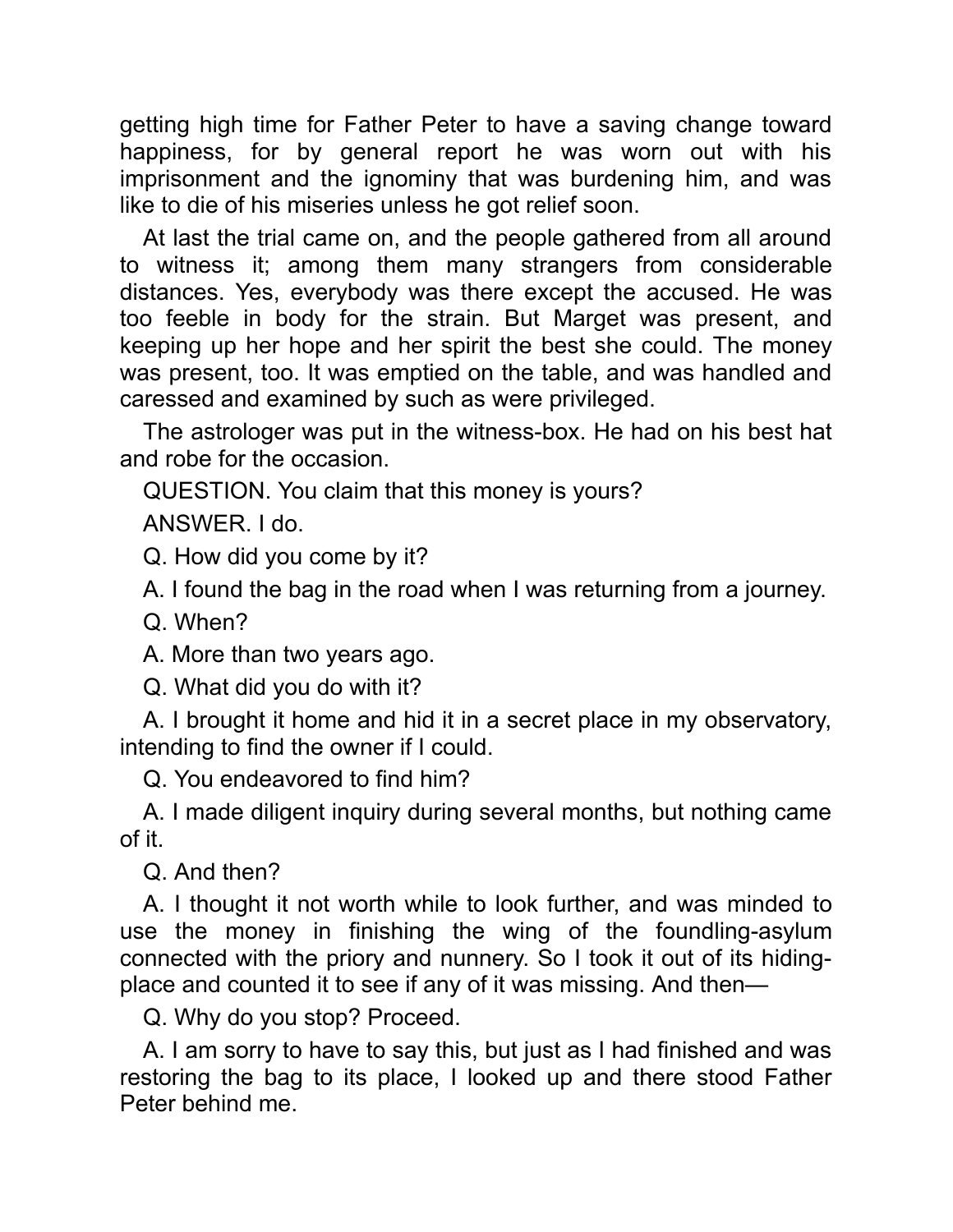Several murmured, "That looks bad," but others answered, "Ah, but he is such a liar!"

Q. That made you uneasy?

A. No; I thought nothing of it at the time, for Father Peter often came to me unannounced to ask for a little help in his need.

Marget blushed crimson at hearing her uncle falsely and impudently charged with begging, especially from one he had always denounced as a fraud, and was going to speak, but remembered herself in time and held her peace.

Q. Proceed.

A. In the end I was afraid to contribute the money to the foundlingasylum, but elected to wait yet another year and continue my inquiries. When I heard of Father Peter's find I was glad, and no suspicion entered my mind; when I came home a day or two later and discovered that my own money was gone I still did not suspect until three circumstances connected with Father Peter's good fortune struck me as being singular coincidences.

Q. Pray name them.

A. Father Peter had found his money in a path—I had found mine in a road. Father Peter's find consisted exclusively of gold ducats mine also. Father Peter found eleven hundred and seven ducats—I exactly the same.

This closed his evidence, and certainly it made a strong impression on the house; one could see that.

Wilhelm Meidling asked him some questions, then called us boys, and we told our tale. It made the people laugh, and we were ashamed. We were feeling pretty badly, anyhow, because Wilhelm was hopeless, and showed it. He was doing as well as he could, poor young fellow, but nothing was in his favor, and such sympathy as there was was now plainly not with his client. It might be difficult for court and people to believe the astrologer's story, considering his character, but it was almost impossible to believe Father Peter's. We were already feeling badly enough, but when the astrologer's lawyer said he believed he would not ask us any questions—for our story was a little delicate and it would be cruel for him to put any strain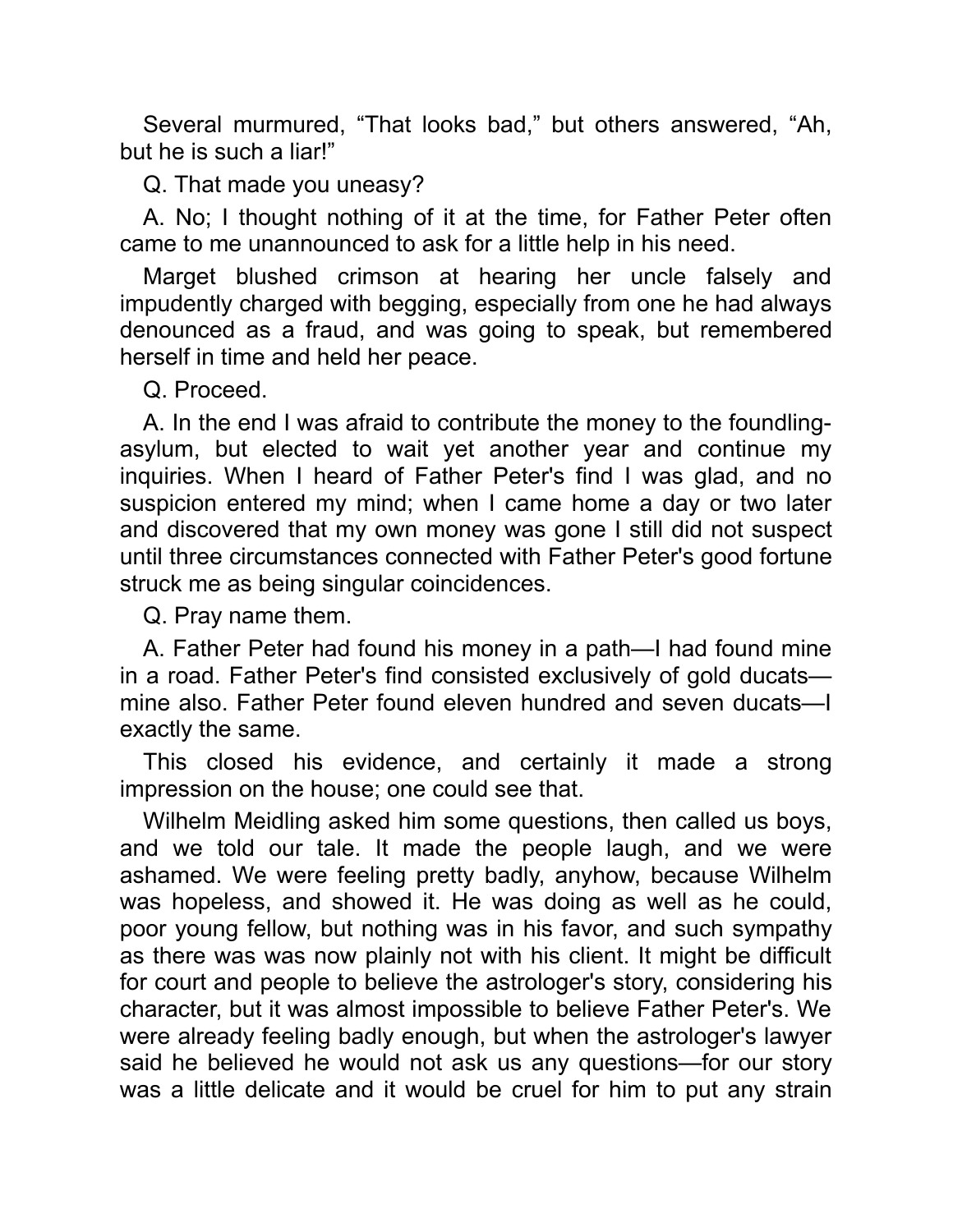upon it—everybody tittered, and it was almost more than we could bear. Then he made a sarcastic little speech, and got so much fun out of our tale, and it seemed so ridiculous and childish and every way impossible and foolish, that it made everybody laugh till the tears came; and at last Marget could not keep up her courage any longer, but broke down and cried, and I was so sorry for her.

Now I noticed something that braced me up. It was Satan standing alongsde of Wlhelm! And there was such a contrast!—Satan looked so confident, had such a spirit in his eyes and face, and Wilhelm looked so depressed and despondent. We two were comfortable now, and judged that he would testfy and persuade the bench and the people that black was white and white black, or any other color he wanted it. We glanced around to see what the strangers in the house thought of him, for he was beautiful, you know—stunning, in fact—but no one was noticing him; so we knew by that that he was invisible

The lawyer was saying his last words; and while he was saying them Satan began to melt into Wilhelm. He melted into him and disappeared; and then there was a change, when his spirit began to look out of Wlhelm's eyes.

That lawyer finished quite seriously, and with dignity. He pointed to the money, and said:

"The love of it is the root of all evil. There it lies, the ancient tempter, newly red with the shame of its latest victory—the dishonor of a priest of God and his two poor juvenile helpers in crime. If it could but speak, let us hope that it would be constrained to confess that of all its conquests this was the basest and the most pathetic."

He sat down. Wilhelm rose and said:

"From the testimony of the accuser I gather that he found this money in a road more than two years ago. Correct me, sir, if I misunderstood you."

The astrologer said his understanding of it was correct.

"And the money so found was never out of his hands thenceforth up to a certain definite date—the last day of last year. Correct me, sir, if I am wrong."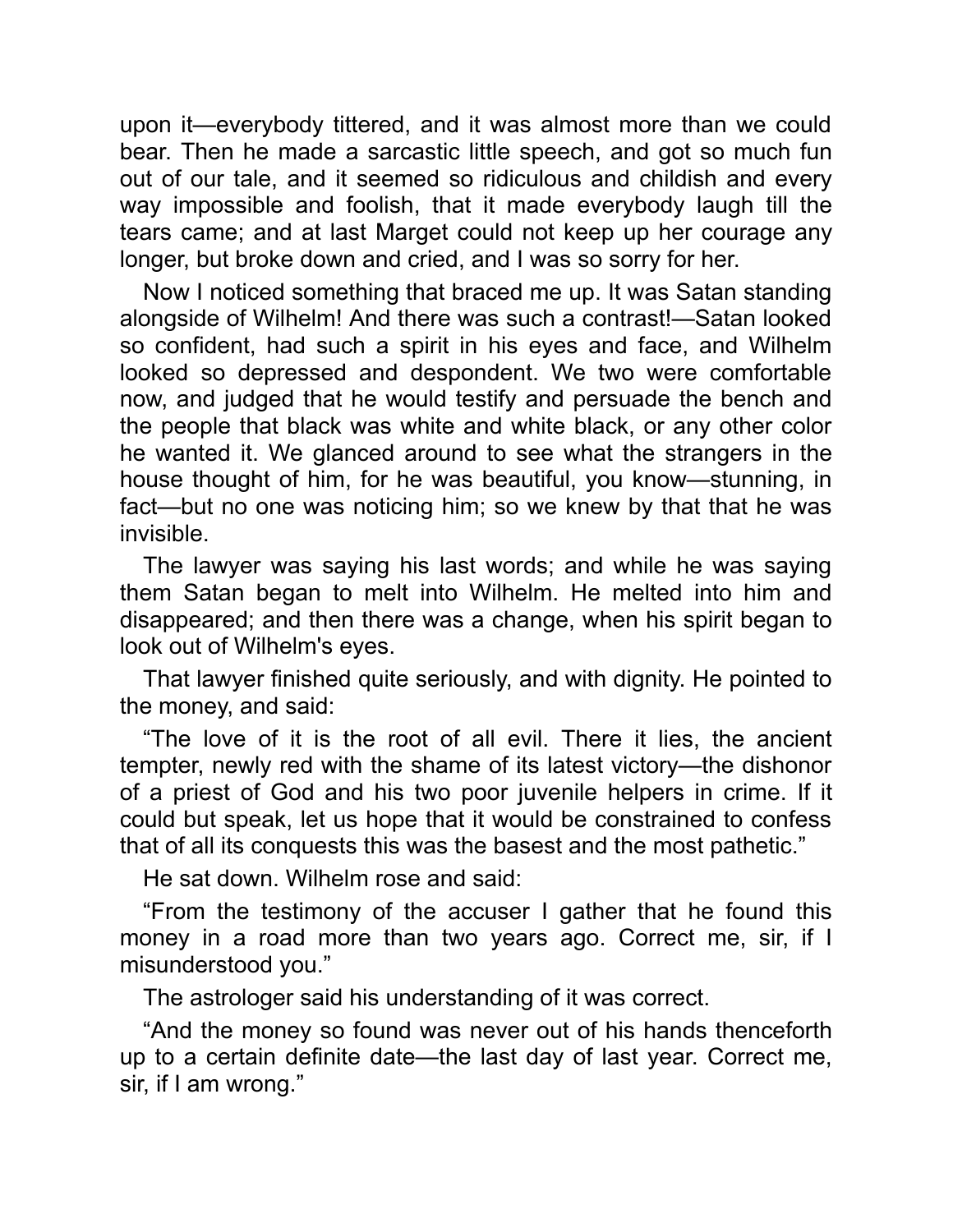The astrologer nodded his head. Wilhelm turned to the bench and said:

"If I prove that this money here was not that money, then it is not his?"

"Certainly not; but this is irregular. If you had such a witness it was your duty to give proper notice of it and have him here to—" He broke off and began to consult wth the other judges. Meantme that other lawyer got up excited and began to protest against allowing new witnesses to be brought into the case at this late stage.

The judges decided that his contention was just and must be allowed.

"But this is not a new witness," said Wilhelm. "It has already been partly examined. I speak of the coin."

"The coin? What can the coin say?"

"It can say it is not the coin that the astrologer once possessed. It can say it was not in existence last December. By its date it can say ths."

And it was so! There was the greatest excitement in the court while that lawyer and the judges were reaching for coins and examining them and exclaiming. And everybody was full of admiration of Wilhelm's brightness in happening to think of that neat dea. At last order was called and the court sad:

"All of the coins but four are of the date of the present year. The court tenders its sincere sympathy to the accused, and its deep regret that he, an innocent man, through an unfortunate mistake, has suffered the undeserved humiliation of imprisonment and trial. The case is dismissed."

So the money could speak, after all, though that lawyer thought it couldn't. The court rose, and almost everybody came forward to shake hands with Marget and congratulate her, and then to shake with Wilhelm and praise him; and Satan had stepped out of Wilhelm and was standing around looking on full of interest, and people walking through him every which way, not knowing he was there. And Wilhelm could not explain why he only thought of the date on the coins at the last moment, instead of earlier; he said it just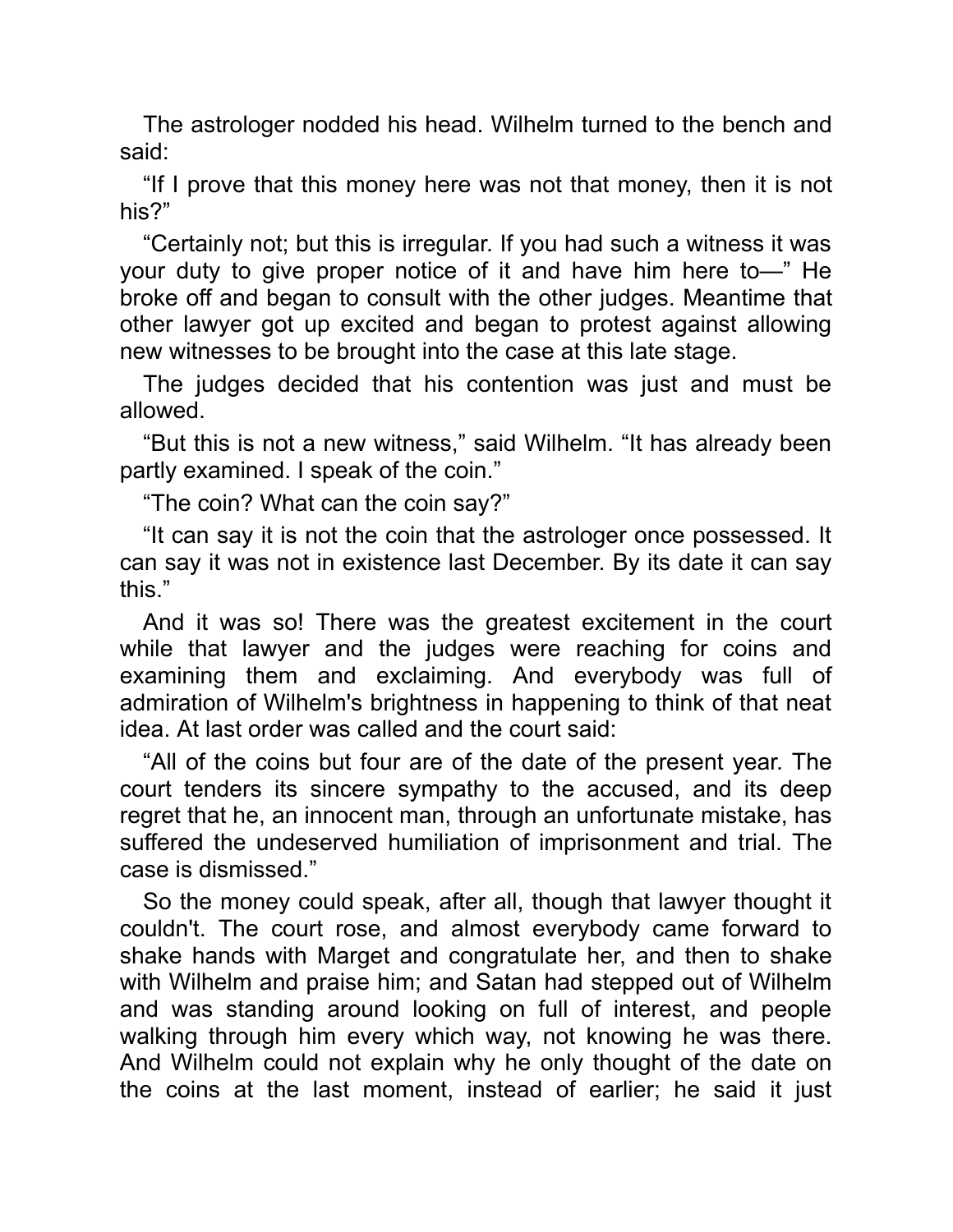occurred to him, all of a sudden, like an inspiration, and he brought it right out without any hesitation, for, although he didn't examine the coins, he seemed, somehow, to know it was true. That was honest of him, and like him; another would have pretended he had thought of it earlier, and was keeping it back for a surprise.

He had dulled down a little now; not much, but still you could notice that he hadn't that luminous look in his eyes that he had while Satan was in him. He nearly got it back, though, for a moment when Marget came and praised him and thanked him and couldn't keep him from seeing how proud she was of him. The astrologer went off dissatisfied and cursing, and Solomon Isaacs gathered up the money and carried it away. It was Father Peter's for good and all, now.

Satan was gone. I judged that he had spirited himself away to the jail to tell the prisoner the news; and in this I was right. Marget and the rest of us hurried thither at our best speed, in a great state of rejoicing.

Well, what Satan had done was this: he had appeared before that poor prisoner, exclaiming, "The trial is over, and you stand forever disgraced as a thief—by verdict of the court!"

The shock unseated the old man's reason. When we arrived, ten minutes later, he was parading pompously up and down and delivering commands to this and that and the other constable or jailer, and calling them Grand chamberlain, and Prince This and Prince That, and Admiral of the Fleet, Field Marshal in Command, and all such fustian, and was as happy as a bird. He thought he was Emperor!

Marget flung herself on his breast and cried, and indeed everybody was moved almost to heartbreak. He recognized Marget, but could not understand why she should cry. He patted her on the shoulder and said:

"Don't do it, dear; remember, there are witnesses, and it is not becoming in the Crown Princess. Tell me your trouble—it shall be mended; there is nothing the Emperor cannot do." Then he looked around and saw old Ursula wth her apron to her eyes. He was puzzled at that, and said, "And what is the matter with you?"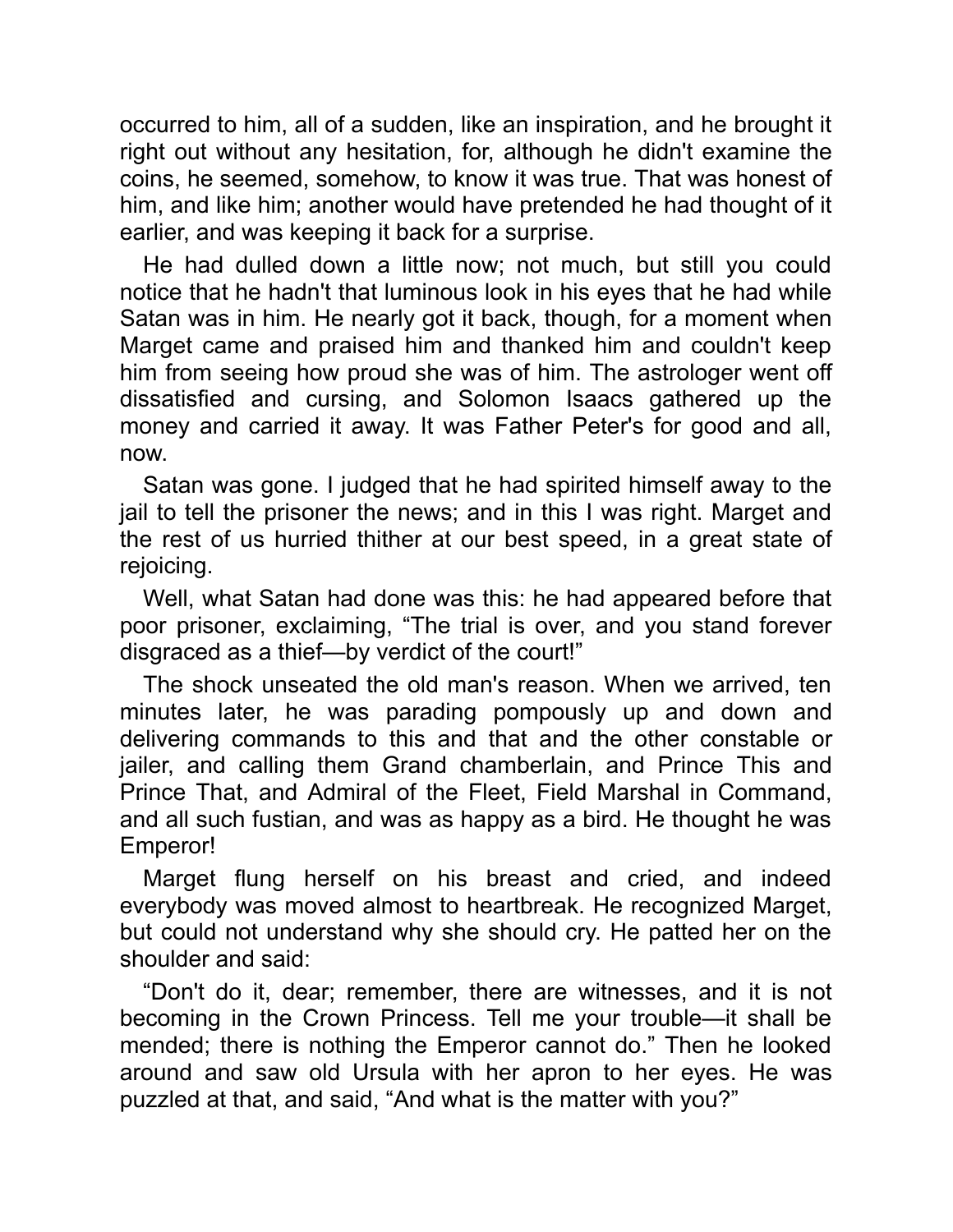Through her sobs she got out words explaining that she was distressed to see him-"so." He reflected over that a moment, then muttered, as if to himself: "A singular old thing, the Dowager Duchess—means well, but is always snuffling and never able to tell what it is about. It is because she doesn't know." His eyes fell on Wilhelm. "Prince of India," he said, "I divine that it is you that the Crown Princess is concerned about. Her tears shall be dried; I will no longer stand between you; she shall share your throne; and between you you shall inherit mine. There, little lady, have I done well? You can smile now—isn't it so?"

He petted Marget and kissed her, and was so contented with himself and with everybody that he could not do enough for us all, but began to give away kingdoms and such things right and left, and the least that any of us got was a principality. And so at last, being persuaded to go home, he marched in imposing state; and when the crowds along the way saw how it gratified him to be hurrahed at, they humored him to the top of his desire, and he responded with condescending bows and gracious smiles, and often stretched out a hand and said, "Bless you, my people!"

As pitiful a sight as ever I saw. And Marget, and old Ursula crying all the way.

On my road home I came upon Satan, and reproached him with deceiving me with that lie. He was not embarrassed, but said, quite simply and composedly:

"Ah, you mistake; it was the truth. I said he would be happy the rest of his days, and he will, for he will always think he is the Emperor, and his pride in it and his joy in it will endure to the end. He is now, and will remain, the one utterly happy person in this empire."

"But the method of t, Satan, the method! Couldn't you have done it without depriving him of his reason?"

It was difficult to irritate Satan, but that accomplished it.

"What an ass you are!" he sad. "Are you so unobservant as not to have found out that sanity and happiness are an impossible combination? No sane man can be happy, for to him life is real, and he sees what a fearful thing it is. Only the mad can be happy, and not many of those. The few that imagine themselves kings or gods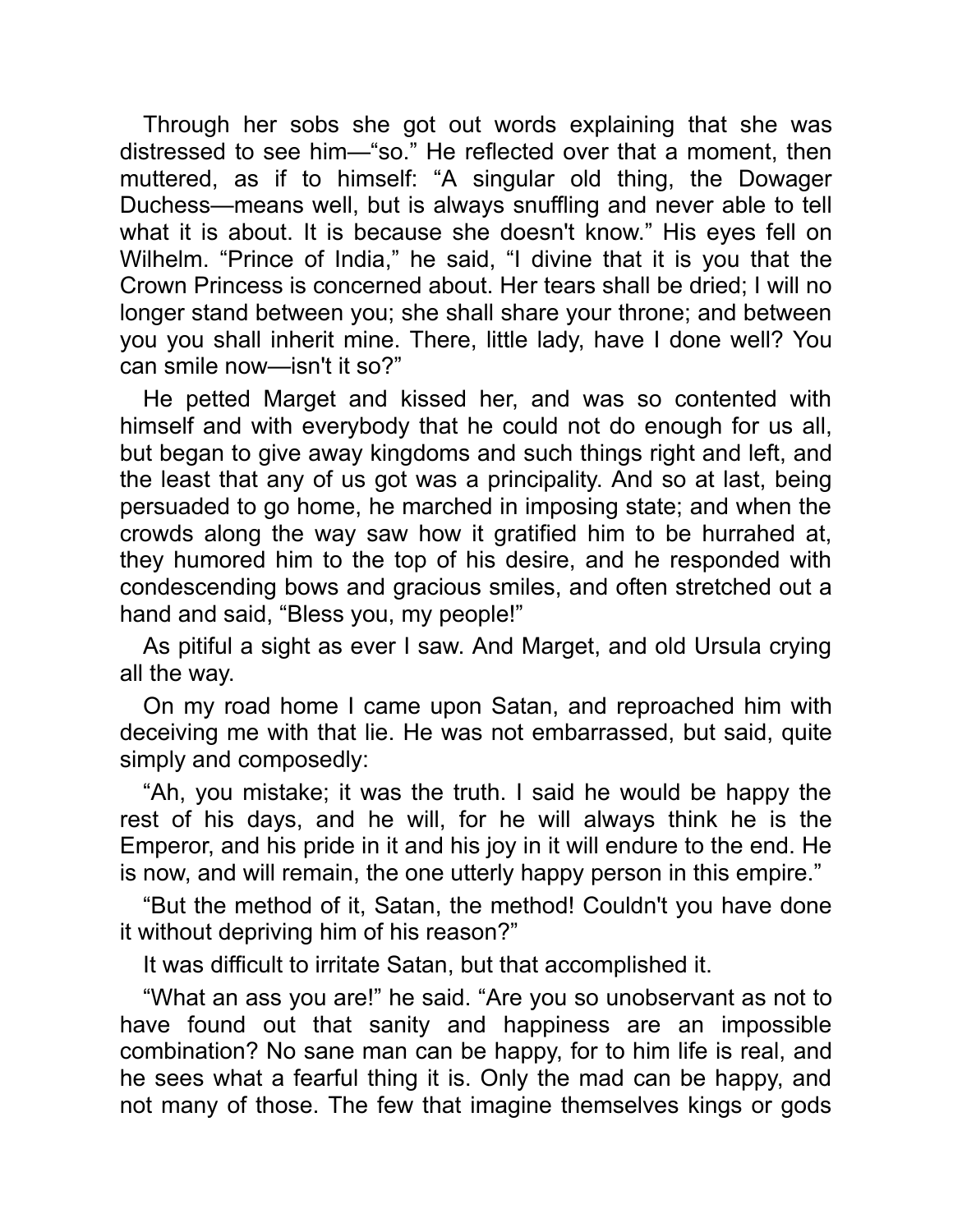are happy, the rest are no happier than the sane. Of course, no man is entirely in his right mind at any time, but I have been referring to the extreme cases. I have taken from this man that trumpery thing which the race regards as a Mind; I have replaced his tin life with a silver-gilt fiction; you see the result—and you criticize! I said I would make him permanently happy, and I have done it. I have made him happy by the only means possible to his race—and you are not satisfied!" He heaved a discouraged sigh, and said, "It seems to me that this race is hard to please."

There it was, you see. He didn't seem to know any way to do a person a favor except by killing him or making a lunatic out of him. I apologized, as well as I could; but privately I did not think much of his processes—at that time.

Satan was accustomed to say that our race lived a life of continuous and uninterrupted self-deception. It duped itself from cradle to grave with shams and delusions which it mistook for realities, and this made its entire life a sham. Of the score of fine qualities which it imagined it had and was vain of, it really possessed hardly one. It regarded itself as gold, and was only brass. One day when he was in this vein he mentioned a detail—the sense of humor. I cheered up then, and took issue. I said we possessed it.

"There spoke the race!" he said; "always ready to claim what it hasn't got, and mistake its ounce of brass filings for a ton of golddust. You have a mongrel perception of humor, nothing more; a multitude of you possess that. This multitude see the comic side of a thousand low-grade and trivial things—broad incongruities, mainly; grotesqueries, absurdities, evokers of the horse-laugh. The ten thousand high-grade comicalities which exist in the world are sealed from their dull vision. Will a day come when the race will detect the funniness of these juvenilities and laugh at them—and by laughing at them destroy them? For your race, in its poverty, has unquestionably one really effective weapon—laughter. Power, money, persuasion, supplication, persecution—these can lift at a colossal humbug—push it a little—weaken it a little, century by century; but only laughter can blow it to rags and atoms at a blast. Against the assault of laughter nothing can stand. You are always fussing and fighting with your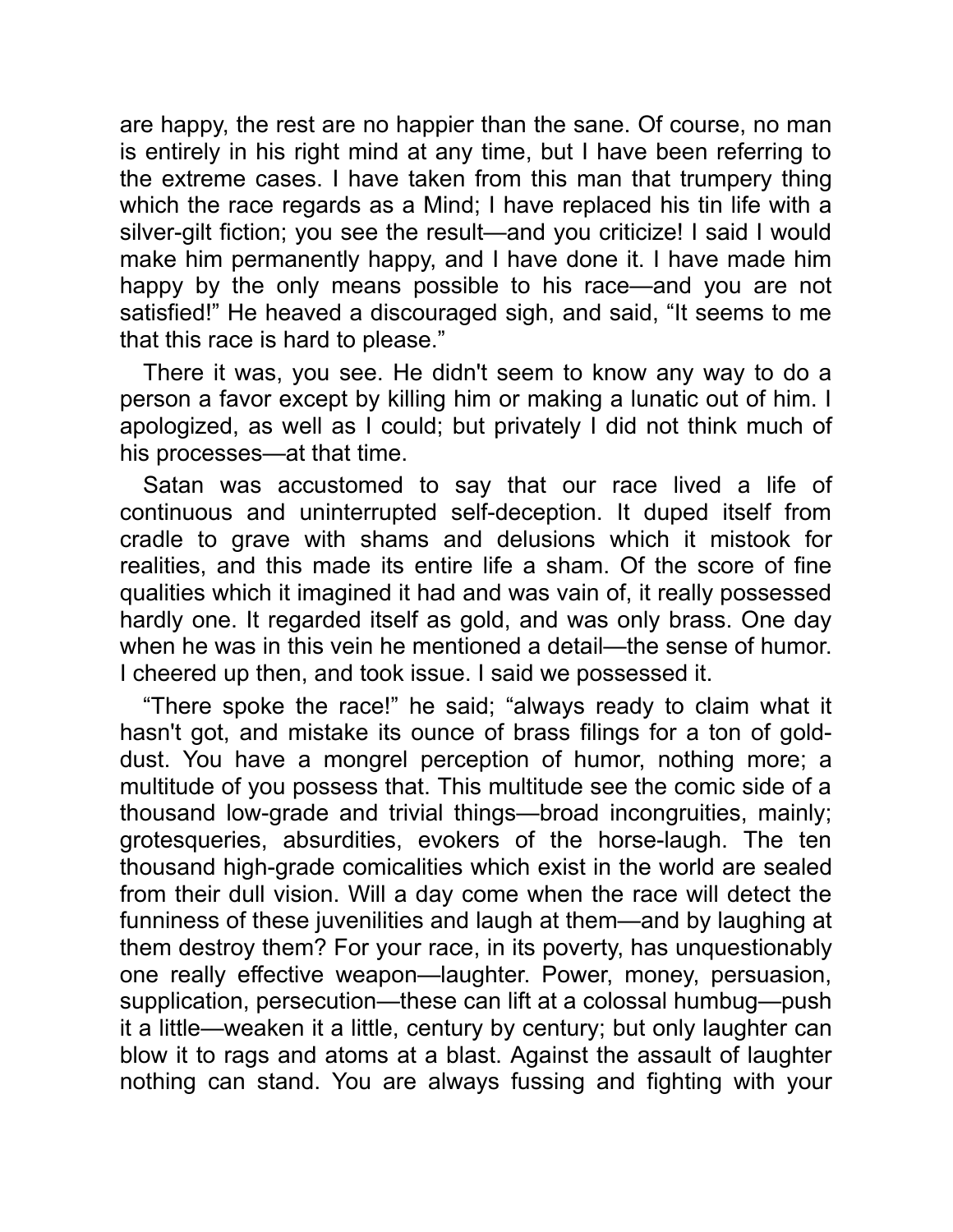other weapons. Do you ever use that one? No; you leave it lying rusting. As a race, do you ever use it at all? No; you lack sense and the courage."

We were traveling at the time and stopped at a little city in India and looked on while a juggler did his tricks before a group of natives. They were wonderful, but I knew Satan could beat that game, and I begged him to show off a little, and he said he would. He changed himself into a native in turban and breech-cloth, and very consderately conferred on me a temporary knowledge of the language.

The juggler exhibited a seed, covered it with earth in a small flower-pot, then put a rag over the pot; after a minute the rag began to rise; in ten minutes it had risen a foot; then the rag was removed and a little tree was exposed, with leaves upon it and ripe fruit. We ate the fruit, and it was good. But Satan said:

"Why do you cover the pot? Can't you grow the tree in the sunlight?"

"No," said the juggler; "no one can do that."

"You are only an apprentice; you don't know your trade. Give me the seed. I will show you." He took the seed and said, "What shall I raise from it?"

"It is a cherry seed; of course you will raise a cherry."

"Oh no; that is a trifle; any novice can do that. Shall I raise an orange-tree from it?"

"Oh yes!" and the juggler laughed.

"And shall I make it bear other fruits as well as oranges?"

"If God wlls!" and they all laughed.

Satan put the seed in the ground, put a handful of dust on it, and said, "Rise!"

A tiny stem shot up and began to grow, and grew so fast that in five minutes it was a great tree, and we were sitting in the shade of it. There was a murmur of wonder, then all looked up and saw a strange and pretty sight, for the branches were heavy with fruits of many kinds and colors—oranges, grapes, bananas, peaches,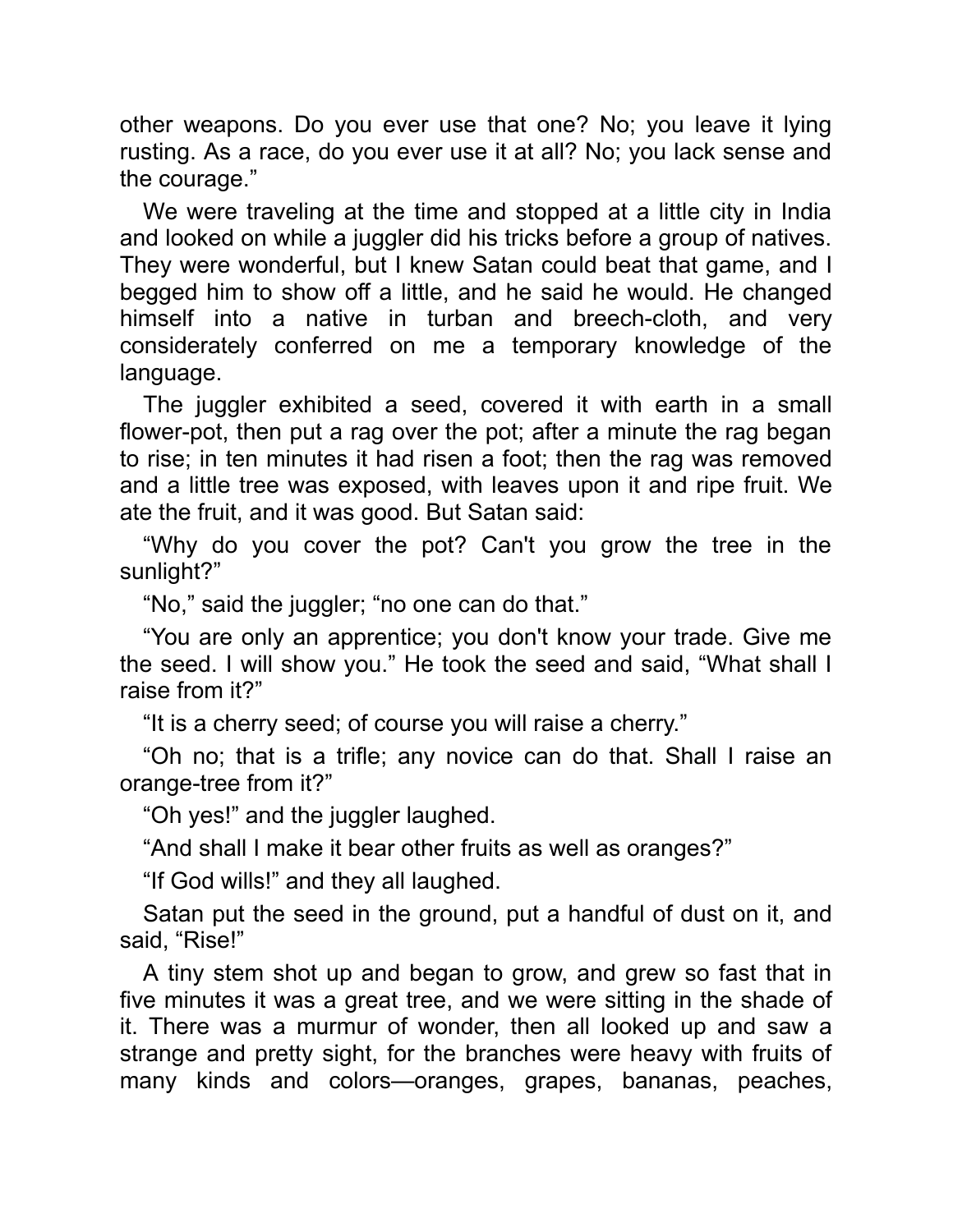cherries, apricots, and so on. Baskets were brought, and the unlading of the tree began; and the people crowded around Satan and kissed his hand, and praised him, calling him the prince of jugglers. The news went about the town, and everybody came running to see the wonder—and they remembered to bring baskets, too. But the tree was equal to the occasion; it put out new fruits as fast as any were removed; baskets were filled by the score and by the hundred, but always the supply remained undiminished. At last a foreigner in white linen and sun-helmet arrived, and exclaimed, angrily:

"Away from here! Clear out, you dogs; the tree is on my lands and is my property."

The natives put down their baskets and made humble obeisance. Satan made humble obeisance, too, with his fingers to his forehead, in the native way, and said:

"Please let them have their pleasure for an hour, sir—only that, and no longer. Afterward you may forbid them; and you will still have more fruit than you and the state together can consume in a year."

This made the foreigner very angry, and he cried out, "Who are you, you vagabond, to tell your betters what they may do and what they mayn't!" and he struck Satan with his cane and followed this error with a kick.

The fruits rotted on the branches, and the leaves withered and fell. The foreigner gazed at the bare limbs with the look of one who is surprised, and not gratified. Satan said:

"Take good care of the tree, for ts health and yours are bound together. It will never bear again, but if you tend it well it will live long. Water its roots once in each hour every night—and do it yourself; it must not be done by proxy, and to do it in daylight will not answer. If you fail only once in any night, the tree will die, and you likewise. Do not go home to your own country any more—you would not reach there; make no business or pleasure engagements which require you to go outside your gate at night—you cannot afford the risk; do not rent or sell this place—it would be injudicious."

The foreigner was proud and wouldn't beg, but I thought he looked as if he would like to. While he stood gazing at Satan we vanished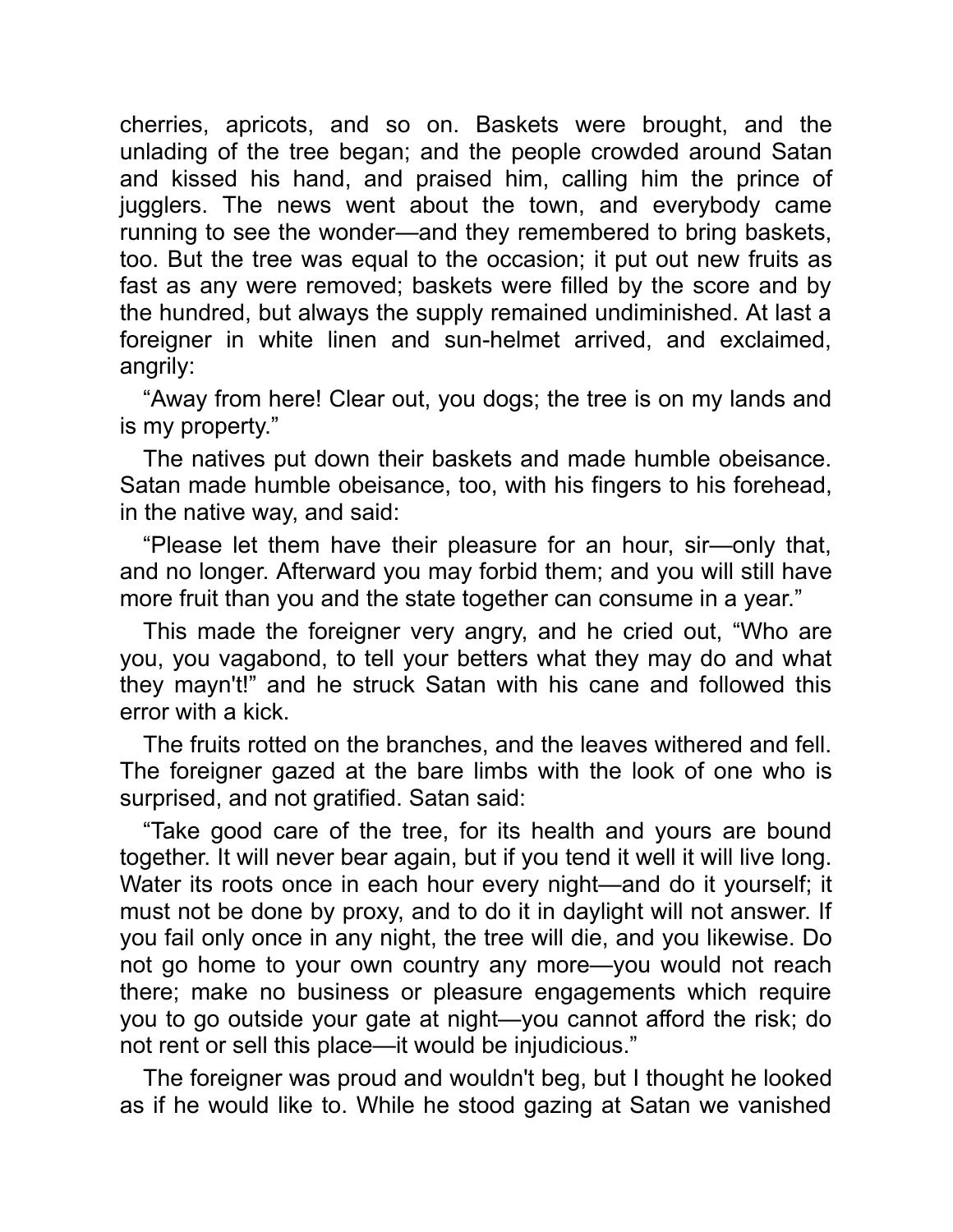away and landed in Ceylon.

I was sorry for that man; sorry Satan hadn't been his customary self and killed him or made him a lunatic. It would have been a mercy. Satan overheard the thought, and said:

"I would have done it but for his wife, who has not offended me. She is coming to him presently from their native land, Portugal. She is well, but has not long to live, and has been yearning to see him and persuade him to go back with her next year. She will die without knowng he can't leave that place."

"He won't tell her?"

"He? He will not trust that secret with any one; he will reflect that it could be revealed in sleep, in the hearing of some Portuguese quest's servant some time or other."

"Did none of those natives understand what you said to him?"

"None of them understood, but he will always be afraid that some of them did. That fear will be torture to him, for he has been a harsh master to them. In his dreams he will imagine them chopping his tree down. That will make his days uncomfortable—I have already arranged for his nights."

It grieved me, though not sharply, to see him take such a malicious satisfaction in his plans for this foreigner.

"Does he believe what you told him, Satan?"

"He thought he didn't, but our vanishing helped. The tree, where there had been no tree before—that helped. The insane and uncanny variety of fruits—the sudden withering—all these things are helps. Let him think as he may, reason as he may, one thing is certain, he will water the tree. But between this and night he will begin his changed career with a very natural precaution—for him."

"What is that?"

"He will fetch a priest to cast out the tree's devil. You are such a humorous race—and don't suspect it."

"Will he tell the priest?"

"No. He will say a juggler from Bombay created it, and that he wants the juggler's devil driven out of it, so that it will thrive and be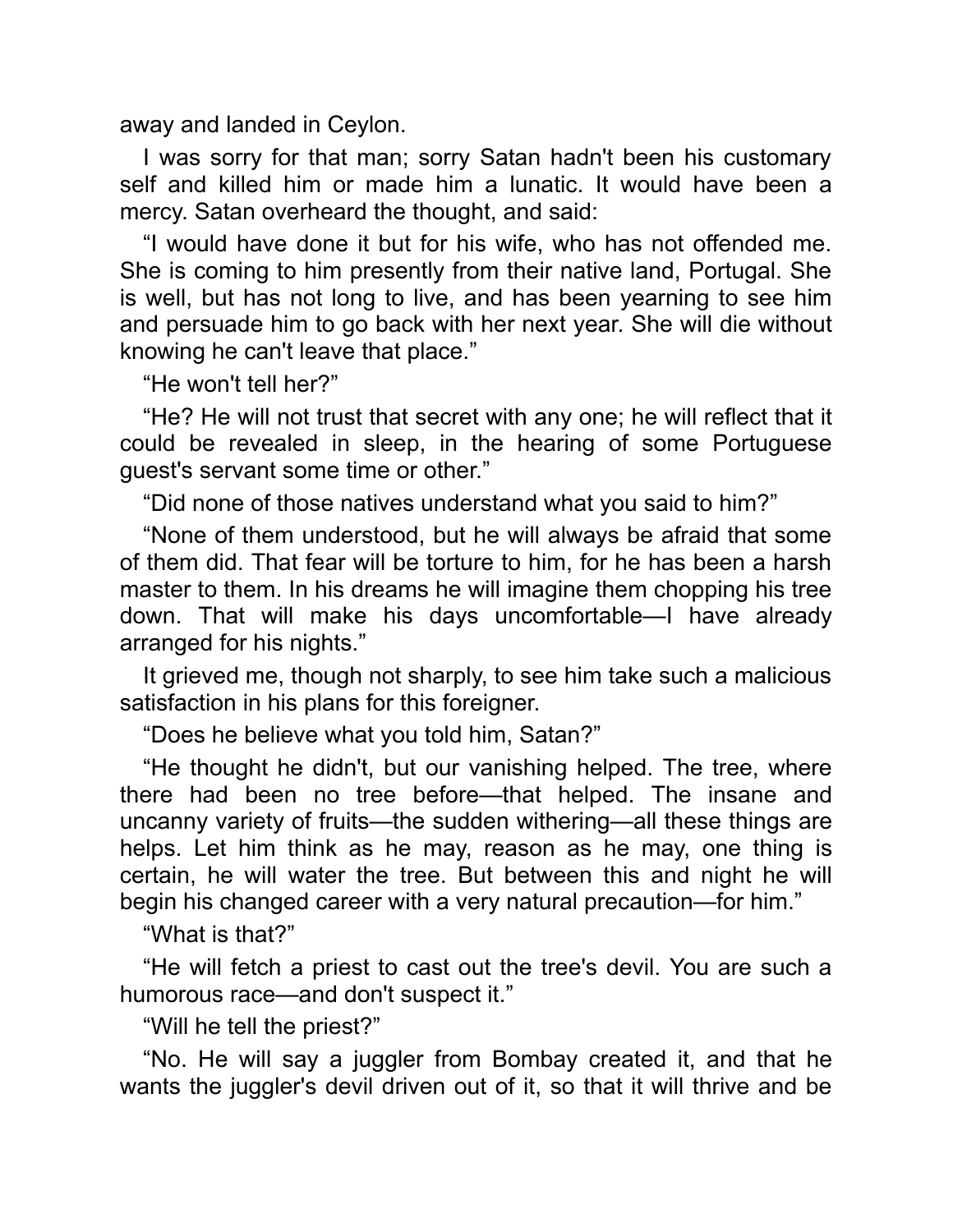fruitful again. The priest's incantations will fail; then the Portuguese will give up that scheme and get his watering-pot ready."

"But the priest will burn the tree. I know it; he will not allow it to remain."

"Yes, and anywhere in Europe he would burn the man, too. But in India the people are civilized, and these things will not happen. The man will drive the priest away and take care of the tree."

I reflected a little, then said, "Satan, you have given him a hard life, I think"

"Comparatively. It must not be mistaken for a holiday."

We flitted from place to place around the world as we had done before, Satan showing me a hundred wonders, most of them reflecting in some way the weakness and triviality of our race. He did this now every few days—not out of malice—I am sure of that—it only seemed to amuse and interest him, just as a naturalist might be amused and interested by a collection of ants.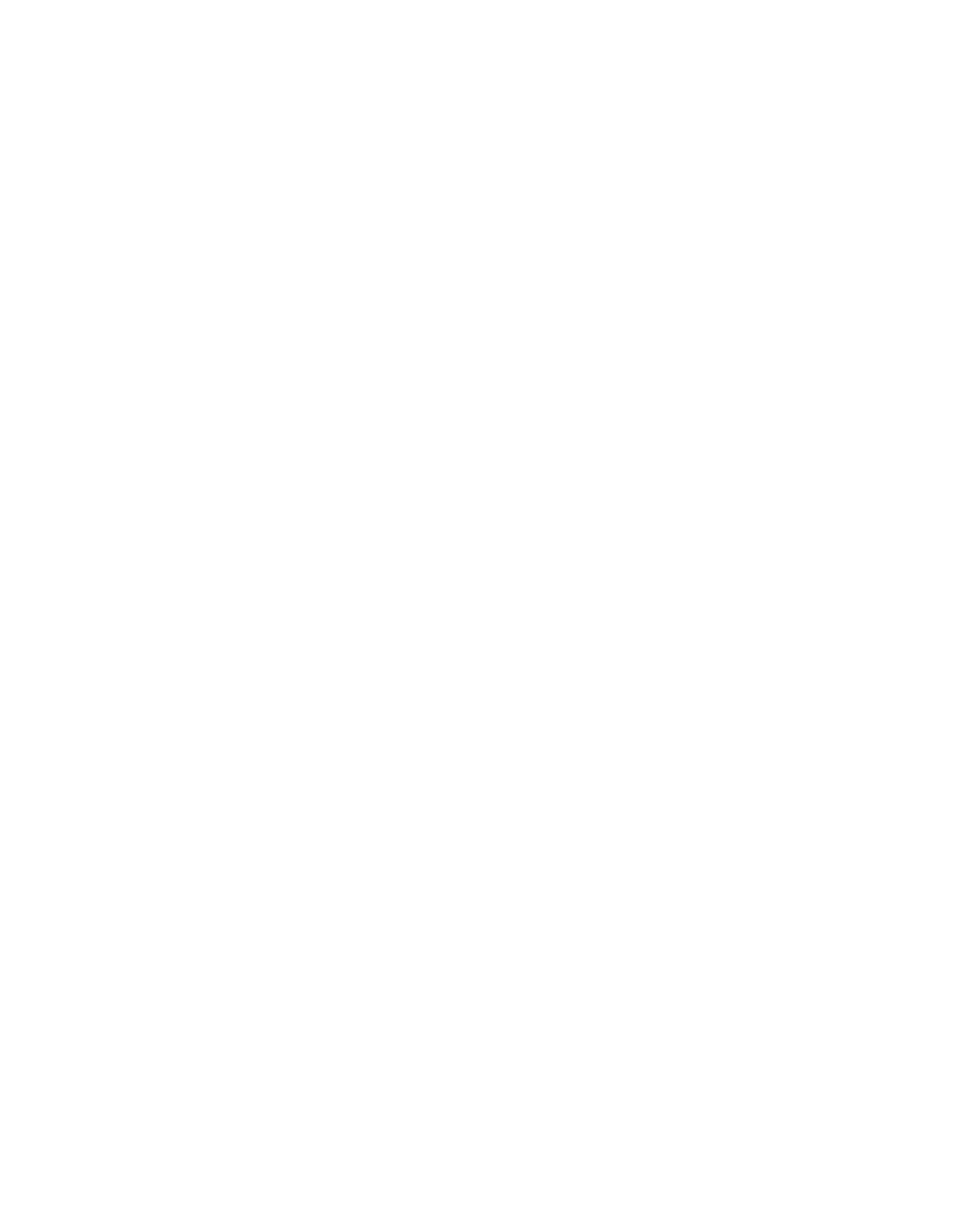## **Chapter 11**

For as much as a year Satan continued these visits, but at last he came less often, and then for a long time he did not come at all. This always made me lonely and melancholy. I felt that he was losing interest in our tiny world and might at any time abandon his visits entirely. When one day he finally came to me I was overjoyed, but only for a little while. He had come to say good-by, he told me, and for the last time. He had investigations and undertakings in other corners of the universe, he said, that would keep him busy for a longer period than I could wait for his return.

"And you are going away, and will not come back any more?"

"Yes," he said. "We have comraded long together, and it has been pleasant—pleasant for both; but I must go now, and we shall not see each other any more."

"In this life, Satan, but in another? We shall meet in another, surely?"

Then, all tranqully and soberly, he made the strange answer, "There is no other"

A subtle influence blew upon my spirit from his, bringing with it a vague, dim, but blessed and hopeful feeling that the incredible words might be true—even must be true.

"Have you never suspected this, Theodor?"

"No. How could I? But if it can only be true—"

"It is true."

A gust of thankfulness rose in my breast, but a doubt checked it before it could issue in words, and I said, "But—but—we have seen that future life—seen it in its actuality, and so— $"$ 

"It was a vision—it had no existence."

I could hardly breathe for the great hope that was struggling in me. "A vision?—a vi—"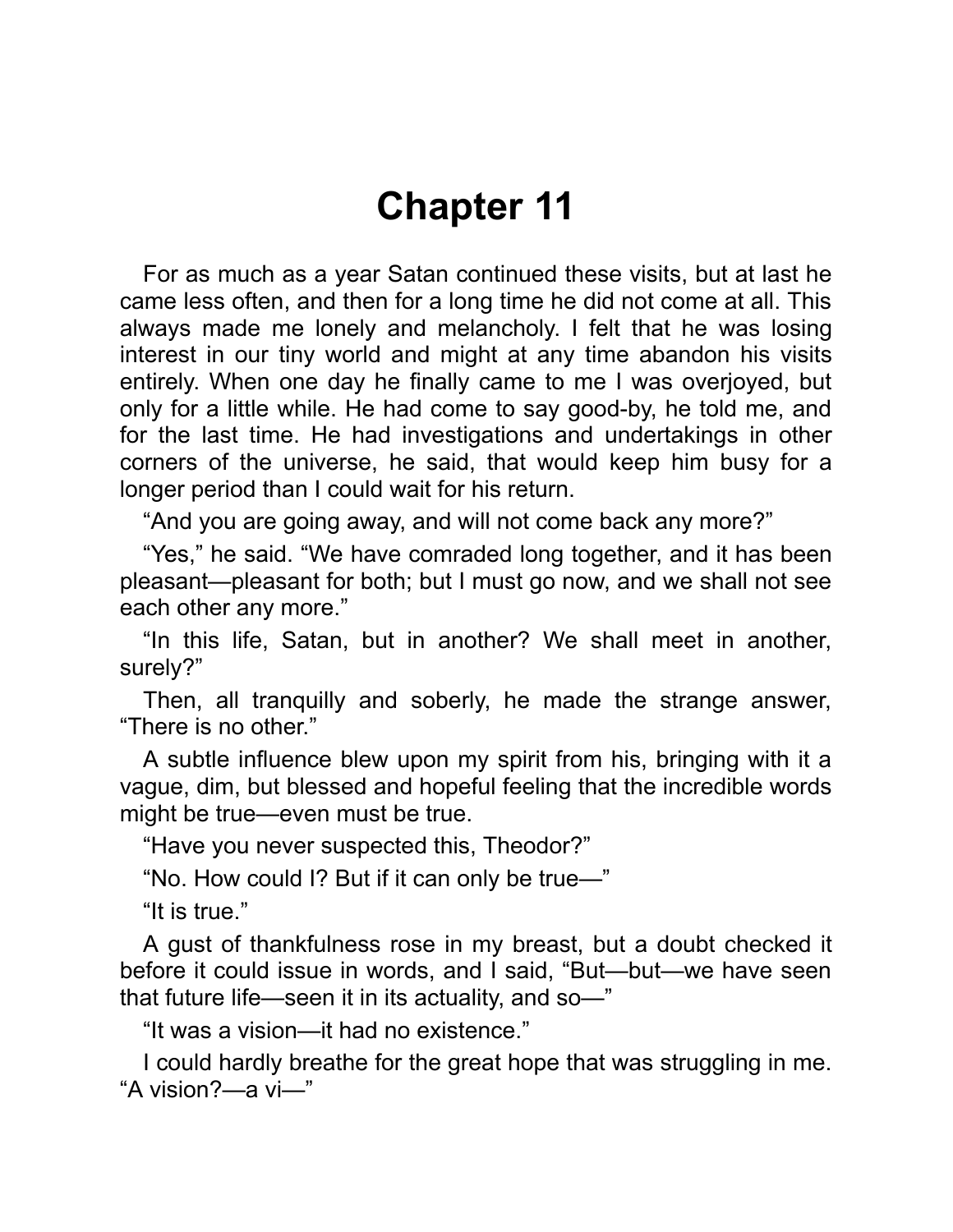"Life itself is only a vision, a dream."

{0173}

It was electrical. By God! I had had that very thought a thousand times in my musings!

"Nothing exists; all is a dream. God—man—the world—the sun, the moon, the wlderness of stars—a dream, all a dream; they have no existence. Nothing exists save empty space—and you!"

"I!"

"And you are not you—you have no body, no blood, no bones, you are but a thought. I myself have no existence; I am but a dreamyour dream, creature of your imagination. In a moment you will have realized this, then you will banish me from your visions and I shall dissolve into the nothingness out of which you made me....

"I am perishing already—I am failing—I am passing away. In a little while you will be alone in shoreless space, to wander its limitless solitudes without friend or comrade forever—for you will remain a thought, the only existent thought, and by your nature inextinguishable, indestructible. But I, your poor servant, have revealed you to yourself and set you free. Dream other dreams, and **better!** 

"Strange! that you should not have suspected years ago centuries, ages, eons, ago!-for you have existed, companionless, through all the eternities. Strange, indeed, that you should not have suspected that your universe and its contents were only dreams, visions, fiction! Strange, because they are so frankly and hysterically insane—like all dreams: a God who could make good children as easly as bad, yet preferred to make bad ones; who could have made every one of them happy, yet never made a single happy one; who made them prize their bitter life, yet stingily cut it short; who gave his angels eternal happiness unearned, yet required his other children to earn it; who gave his angels painless lives, yet cursed his other children with biting miseries and maladies of mind and body; who mouths justice and invented hell—mouths mercy and invented hell—mouths Golden Rules, and forgiveness multiplied by seventy times seven, and invented hell; who mouths morals to other people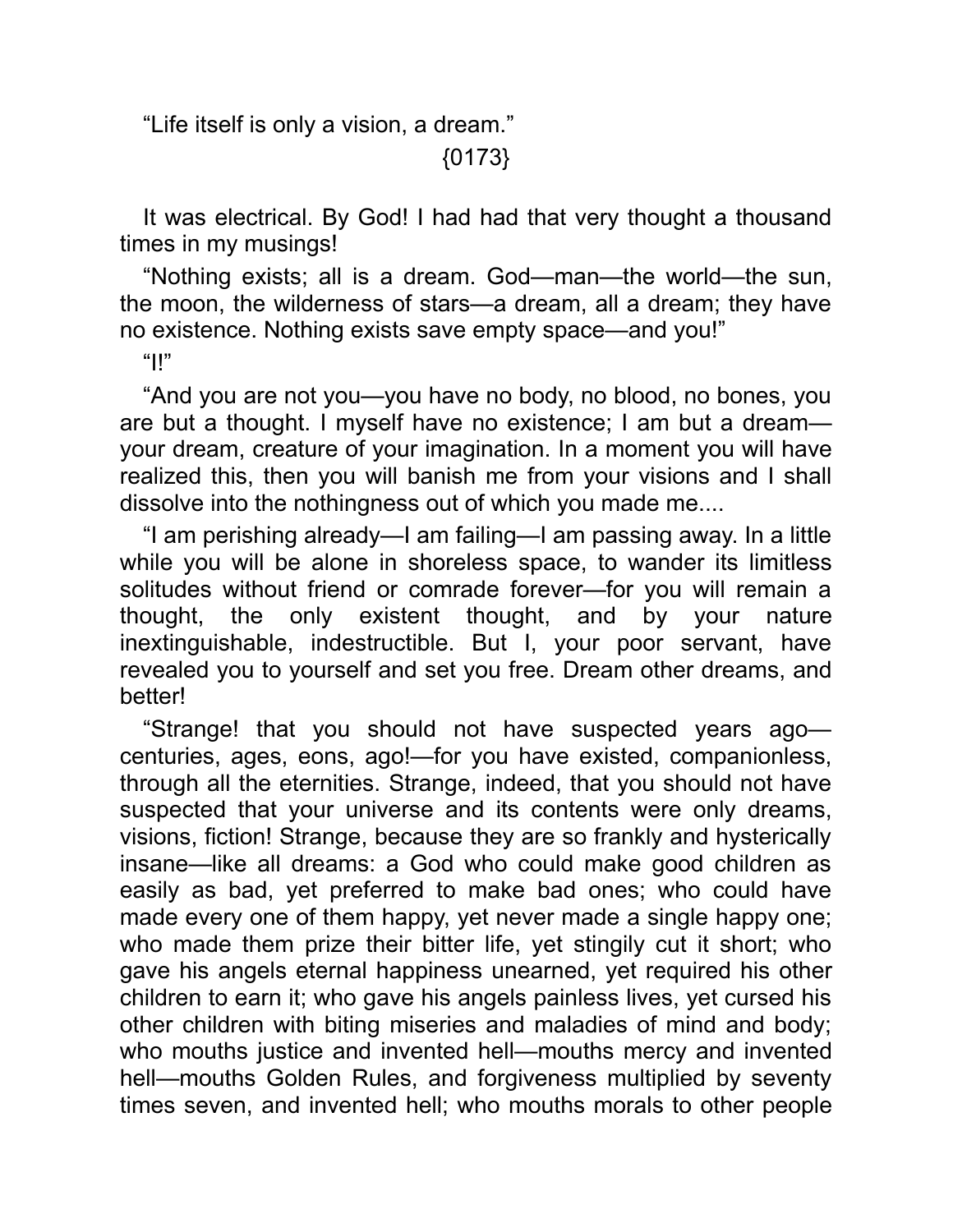and has none himself; who frowns upon crimes, yet commits them all; who created man without invitation, then tries to shuffle the responsibility for man's acts upon man, instead of honorably placing it where it belongs, upon himself; and finally, with altogether divine obtuseness, invites this poor, abused slave to worship him!...

"You perceive, now, that these things are all impossible except in a dream. You perceive that they are pure and puerile insanities, the silly creations of an imagination that is not conscious of its freaks—in a word, that they are a dream, and you the maker of it. The dreammarks are all present; you should have recognized them earlier.

"It is true, that which I have revealed to you; there is no God, no universe, no human race, no earthly life, no heaven, no hell. It is all a dream—a grotesque and foolish dream. Nothing exists but you. And you are but a thought—a vagrant thought, a useless thought, a homeless thought, wandering forlorn among the empty eternities!"

He vanished, and left me appalled; for I knew, and realized, that all he had said was true.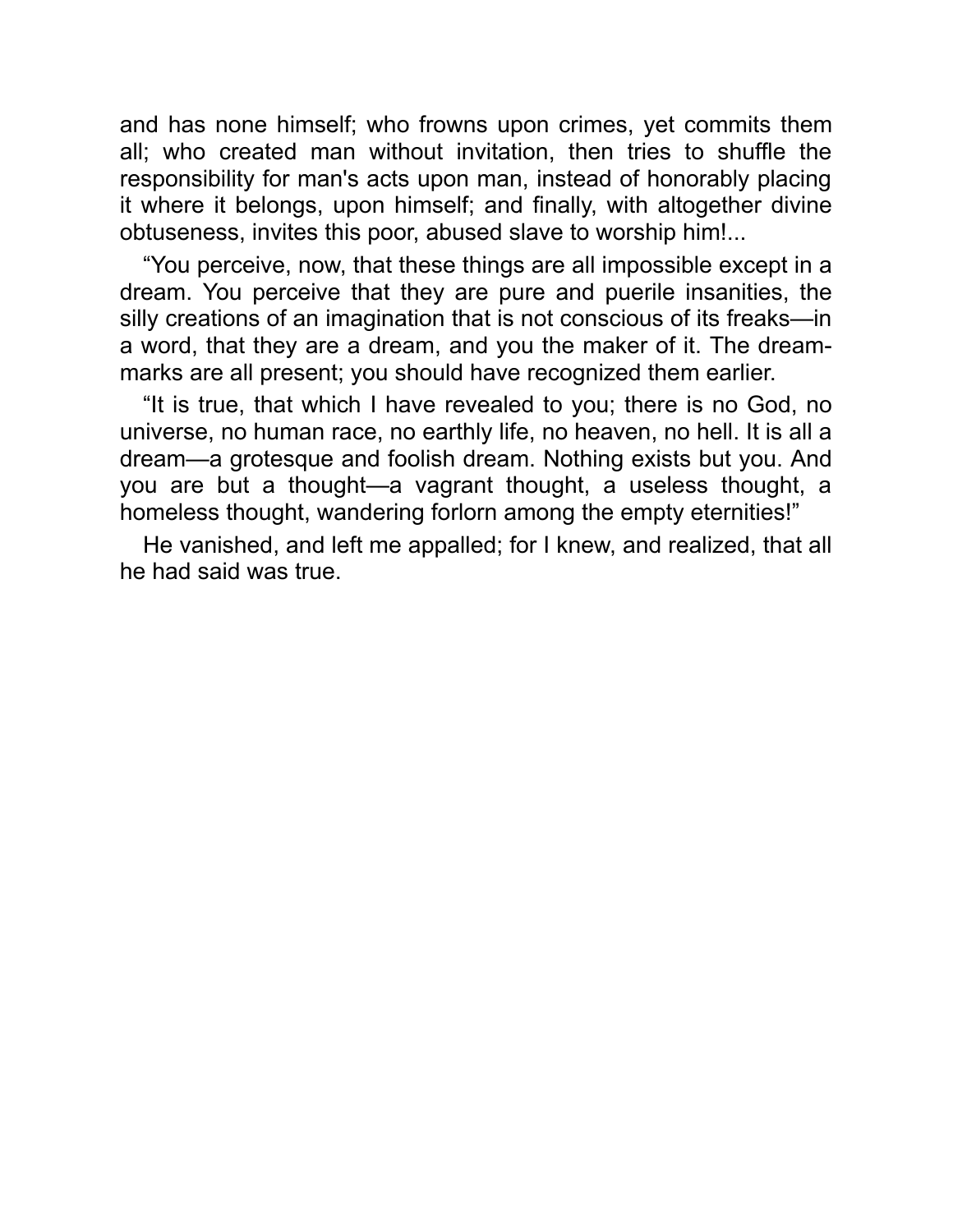# **A FABLE**

Once upon a time an artist who had painted a small and very beautiful picture placed it so that he could see it in the mirror. He said, "This doubles the distance and softens it, and it is twice as lovely as it was before."

The animals out in the woods heard of this through the housecat, who was greatly admired by them because he was so learned, and so refined and civilized, and so polite and high-bred, and could tell them so much which they didn't know before, and were not certain about afterward. They were much excited about this new piece of gossip, and they asked questions, so as to get at a full understanding of it. They asked what a picture was, and the cat explained.

"It is a flat thing," he said; "wonderfully flat, marvelously flat, enchantingly flat and elegant. And, oh, so beautiful!"

That excited them almost to a frenzy, and they said they would give the world to see it. Then the bear asked:

"What is it that makes it so beautiful?"

"It is the looks of it," said the cat.

This filled them with admiration and uncertainty, and they were more excited than ever. Then the cow asked:

"What is a mirror?"

"It is a hole in the wall," said the cat. "You look in it, and there you see the picture, and it is so dainty and charming and ethereal and inspiring in its unimaginable beauty that your head turns round and round, and you almost swoon with ecstasy."

The ass had not said anything as yet; he now began to throw doubts. He said there had never been anything as beautiful as this before, and probably wasn't now. He said that when it took a whole basketful of sesquipedalian adjectives to whoop up a thing of beauty, it was time for suspicion.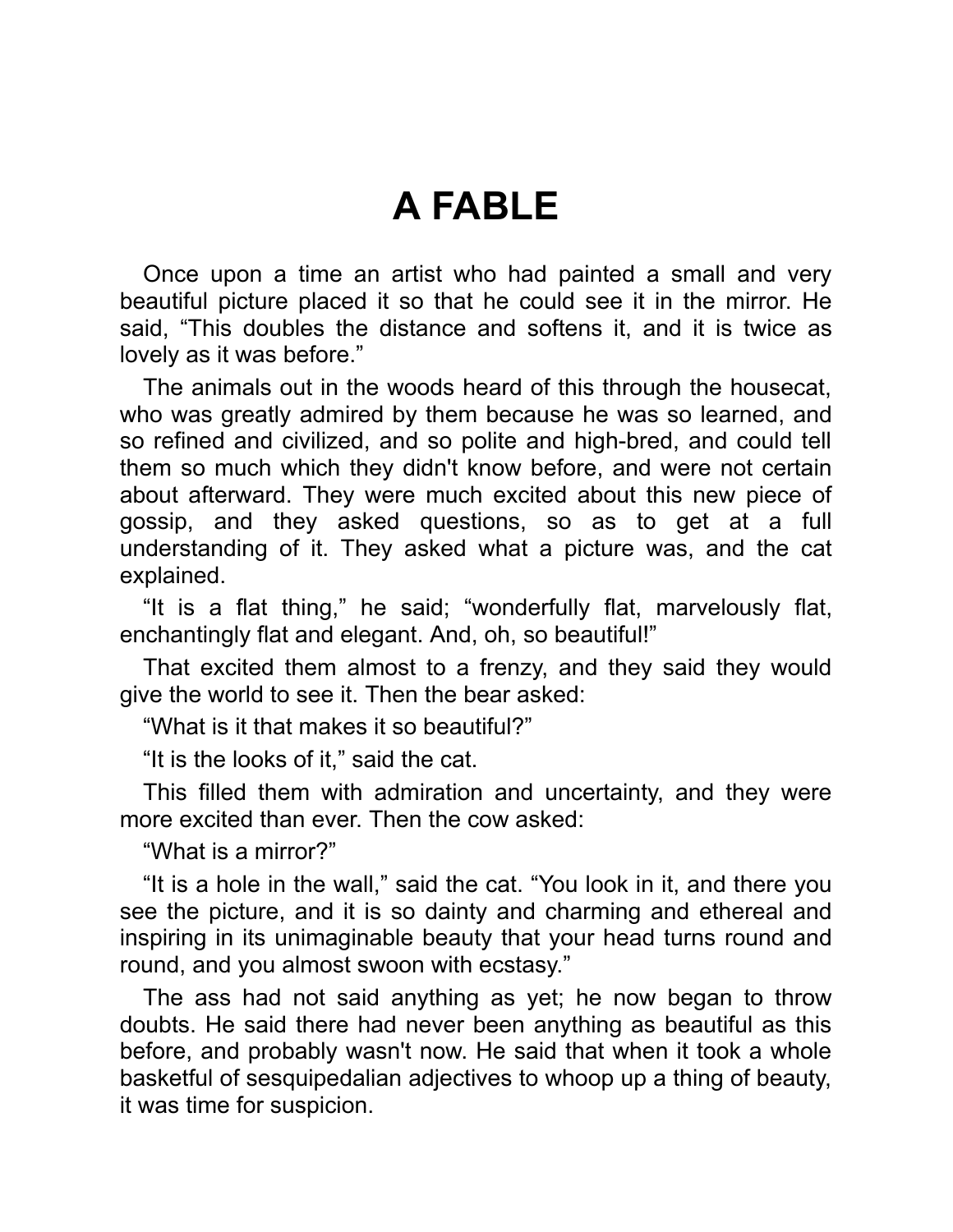It was easy to see that these doubts were having an effect upon the animals, so the cat went off offended. The subject was dropped for a couple of days, but in the meantime curiosity was taking a fresh start, and there was a revival of interest perceptible. Then the animals assailed the ass for spoiling what could possibly have been a pleasure to them, on a mere suspicion that the picture was not beautiful, without any evidence that such was the case. The ass was not troubled; he was calm, and said there was one way to find out who was in the right, himself or the cat: he would go and look in that hole, and come back and tell what he found there. The animals felt relieved and grateful, and asked him to go at once—which he did.

But he did not know where he ought to stand; and so, through error, he stood between the picture and the mirror. The result was that the picture had no chance, and didn't show up. He returned home and said:

"The cat lied. There was nothing in that hole but an ass. There wasn't a sign of a flat thing visible. It was a handsome ass, and friendly, but just an ass, and nothing more."

The elephant asked:

"Did you see it good and clear? Were you close to it?"

"I saw it good and clear, O Hathi, King of Beasts. I was so close that I touched noses with it."

"This is very strange," said the elephant; "the cat was always truthful before—as far as we could make out. Let another witness try. Go, Baloo, look in the hole, and come and report."

So the bear went. When he came back, he sad:

"Both the cat and the ass have lied; there was nothing in the hole but a bear."

Great was the surprise and puzzlement of the animals. Each was now anxious to make the test himself and get at the straight truth. The elephant sent them one at a time.

First, the cow. She found nothing in the hole but a cow.

The tiger found nothing in it but a tiger.

The lion found nothing in it but a lion.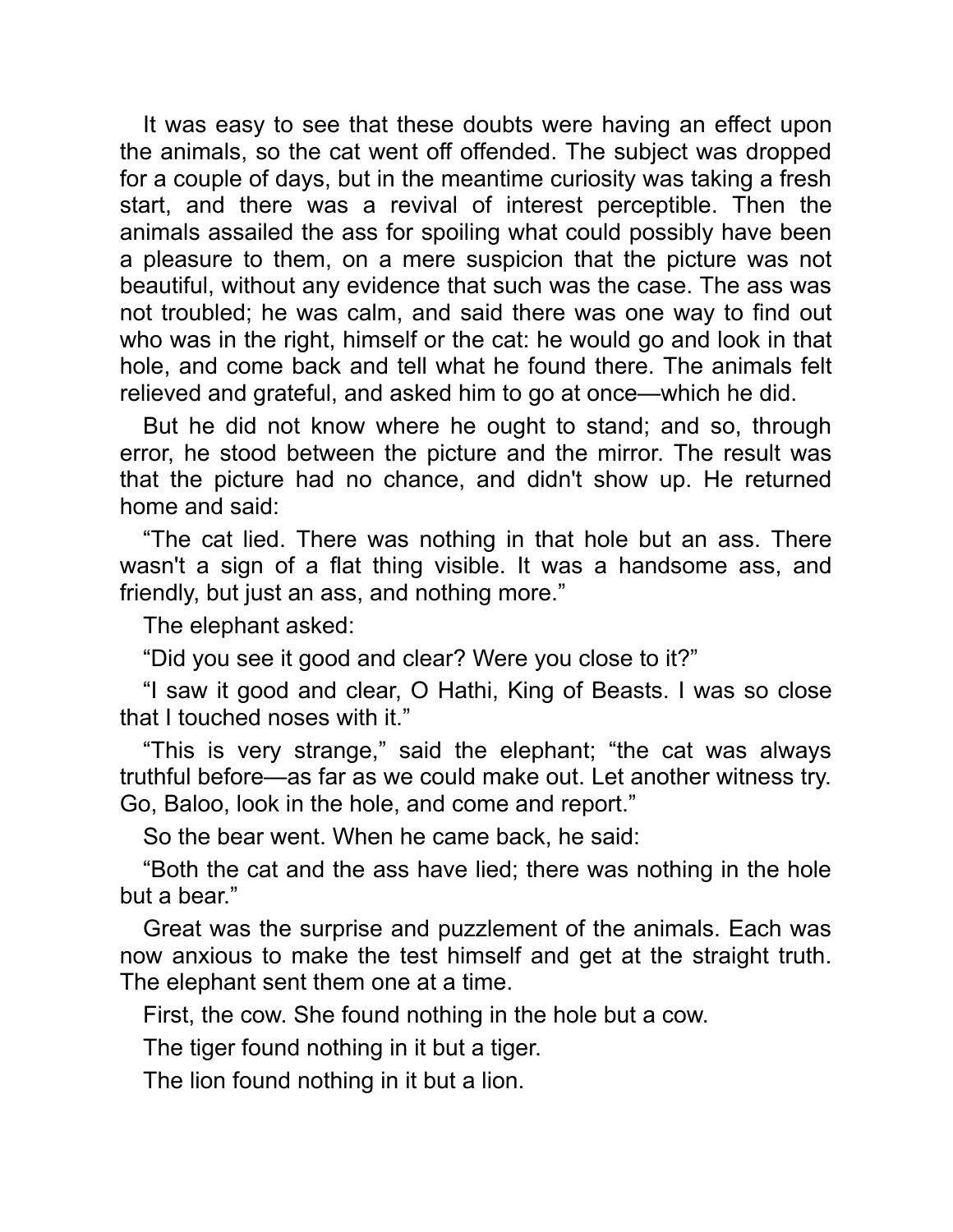The leopard found nothing in it but a leopard.

The camel found a camel, and nothing more.

Then Hathi was wroth, and said he would have the truth, if he had to go and fetch it himself. When he returned, he abused his whole subjectry for liars, and was in an unappeasable fury with the moral and mental blindness of the cat. He said that anybody but a nearsighted fool could see that there was nothing in the hole but an elephant.

#### MORAL, BY THE CAT

You can find in a text whatever you bring, if you will stand between it and the mirror of your imagination. You may not see your ears, but they will be there.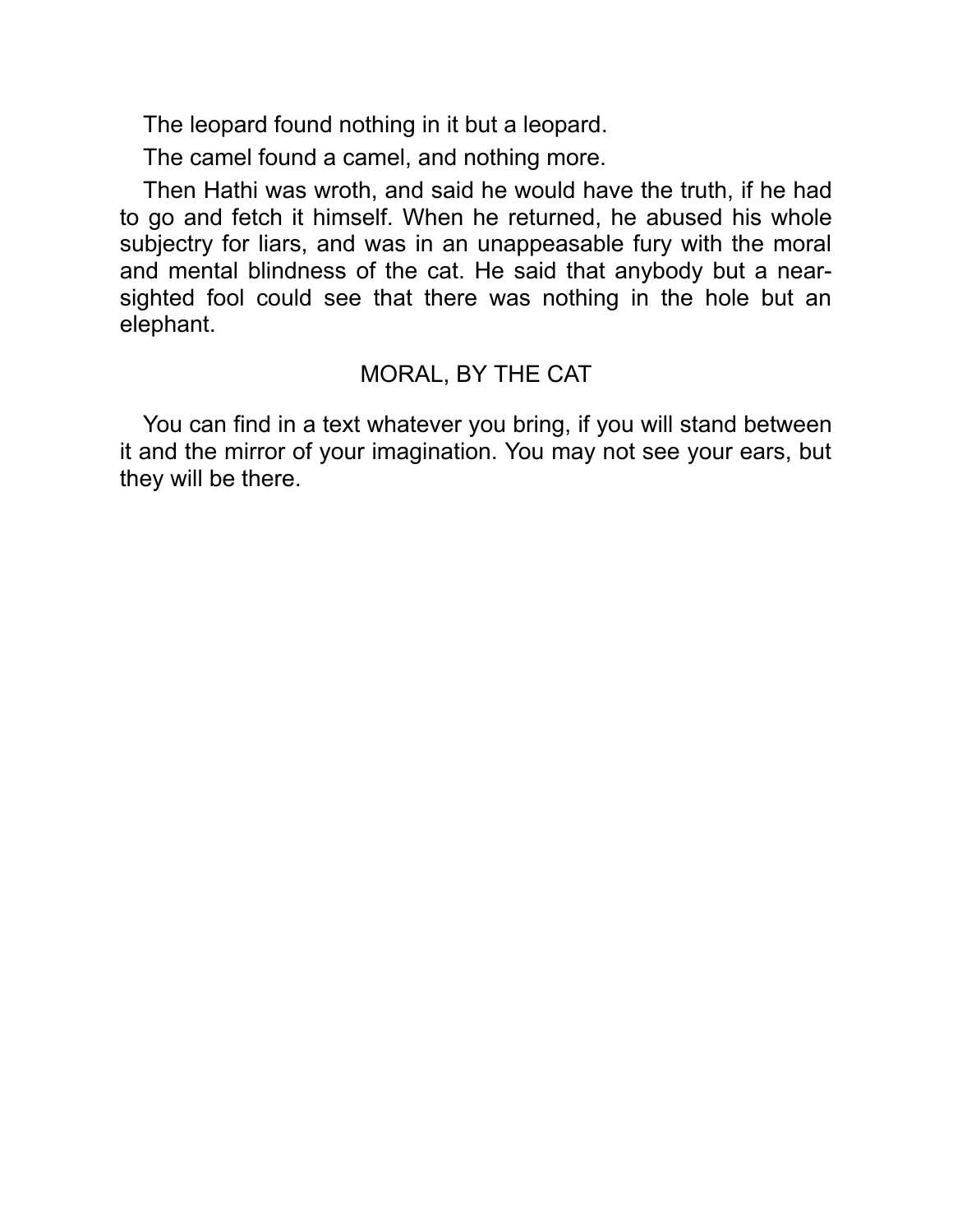# **HUNTING THE DECEITFUL TURKEY**

When I was a boy my uncle and his big boys hunted with the rifle, the youngest boy Fred and I with a shotgun—a small single-barrelled shotgun which was properly suited to our size and strength; it was not much heavier than a broom. We carried it turn about, half an hour at a time. I was not able to hit anything with it, but I liked to try. Fred and I hunted feathered small game, the others hunted deer, squirrels, wild turkeys, and such things. My uncle and the big boys were good shots. They killed hawks and wild geese and such like on the wing; and they didn't wound or kill squirrels, they stunned them. When the dogs treed a squirrel, the squirrel would scamper aloft and run out on a limb and flatten himself along it, hoping to make himself invisible in that way—and not quite succeeding. You could see his wee little ears sticking up. You couldn't see his nose, but you knew where it was. Then the hunter, despising a "rest" for his rifle, stood up and took offhand aim at the limb and sent a bullet into it immediately under the squirrel's nose, and down tumbled the animal, unwounded, but unconscious; the dogs gave him a shake and he was dead. Sometimes when the distance was great and the wind not accurately allowed for, the bullet would hit the squirrel's head; the dogs could do as they pleased with that one—the hunter's pride was hurt, and he wouldn't allow it to go into the gamebag.

In the first faint gray of the dawn the stately wild turkeys would be stalking around in great flocks, and ready to be sociable and answer invitations to come and converse with other excursionists of their kind. The hunter concealed himself and imitated the turkey-call by sucking the air through the leg-bone of a turkey which had previously answered a call like that and lived only just long enough to regret it. There is nothing that furnishes a perfect turkey-call except that bone. Another of Nature's treacheries, you see. She is full of them; half the time she doesn't know which she likes best—to betray her child or protect it. In the case of the turkey she is badly mixed: she gives it a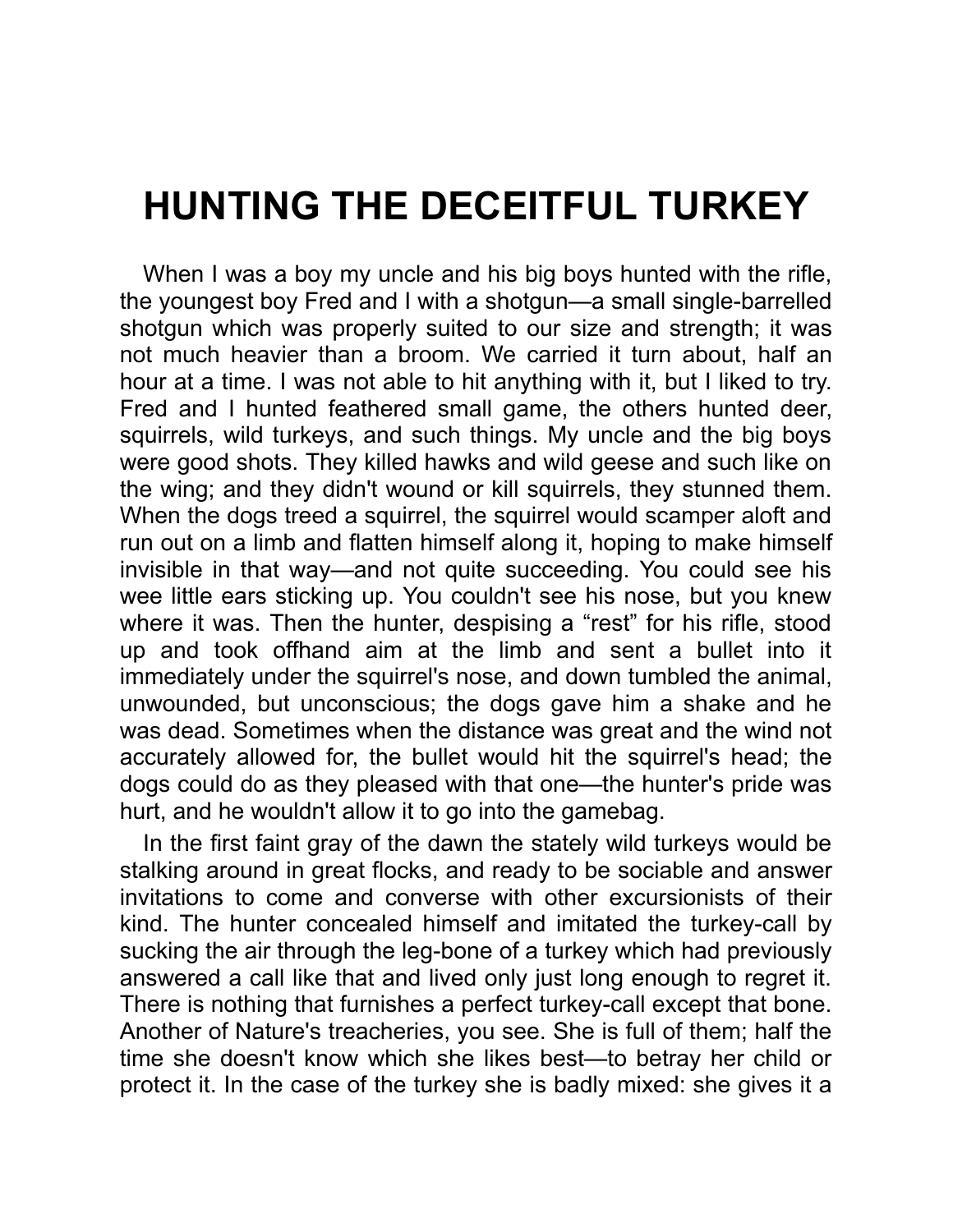bone to be used in getting it into trouble, and she also furnishes it with a trick for getting itself out of the trouble again. When a mammaturkey answers an invitation and finds she has made a mistake in accepting it, she does as the mamma-partridge does—remembers a previous engagement—and goes limping and scrambling away, pretending to be very lame; and at the same time she is saying to her not-visible children, "Lie low, keep still, don't expose yourselves; I shall be back as soon as I have beguiled this shabby swindler out of the country."

When a person is ignorant and confiding, this immoral device can have tiresome results. I followed an ostensibly lame turkey over a considerable part of the United States one morning, because I believed in her and could not think she would deceive a mere boy, and one who was trusting her and considering her honest. I had the single-barrelled shotgun, but my idea was to catch her alive. I often got within rushing distance of her, and then made my rush; but always, just as I made my final plunge and put my hand down where her back had been, it wasn't there; it was only two or three inches from there and I brushed the tal-feathers as I landed on my stomach —a very close call, but still not quite close enough; that is, not close enough for success, but just close enough to convince me that I could do it next time. She always waited for me, a little piece away, and let on to be resting and greatly fatigued; which was a lie, but I believed it, for I still thought her honest long after I ought to have begun to doubt her, suspecting that this was no way for a highminded bird to be acting. I followed, and followed, and followed, making my periodical rushes, and getting up and brushing the dust off, and resuming the voyage with patient confidence; indeed, with a confidence which grew, for I could see by the change of climate and vegetation that we were getting up into the high latitudes, and as she always looked a little tireder and a little more discouraged after each rush, I judged that I was safe to win, in the end, the competition being purely a matter of staying power and the advantage lying with me from the start because she was lame.

Along in the afternoon I began to feel fatigued myself. Neither of us had had any rest since we first started on the excursion, which was upwards of ten hours before, though latterly we had paused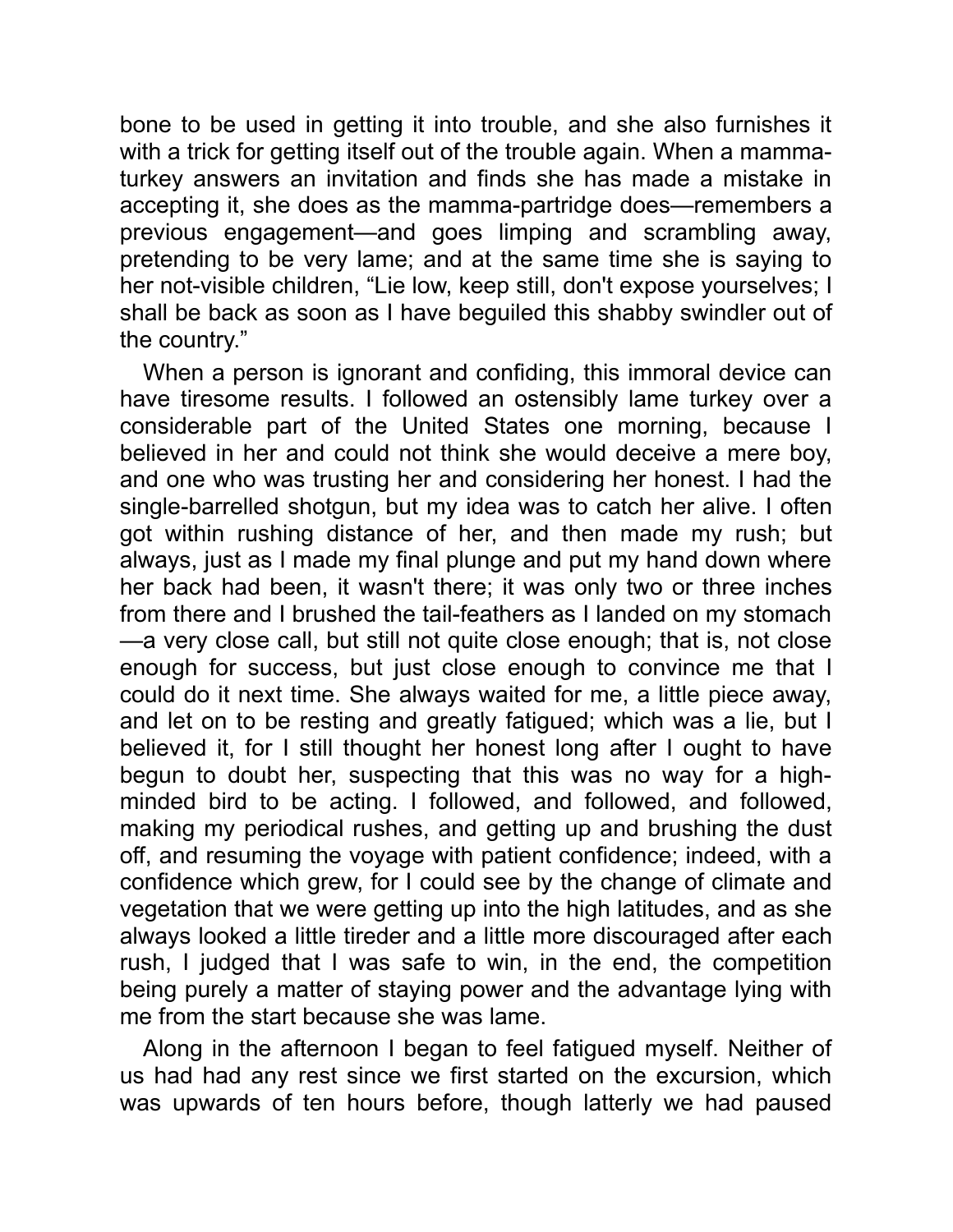awhile after rushes, I letting on to be thinking about something else; but neither of us sincere, and both of us waiting for the other to call game but in no real hurry about it, for indeed those little evanescent snatches of rest were very grateful to the feelings of us both; it would naturally be so, skirmishing along like that ever since dawn and not a bite in the meantime; at least for me, though sometimes as she lay on her side fanning herself with a wing and praying for strength to get out of this difficulty a grasshopper happened along whose time had come, and that was well for her, and fortunate, but I had nothing —nothng the whole day.

More than once, after I was very tired, I gave up taking her alive, and was going to shoot her, but I never did it, although it was my right, for I did not believe I could hit her; and besides, she always stopped and posed, when I raised the gun, and this made me suspicious that she knew about me and my marksmanship, and so I did not care to expose myself to remarks.

I did not get her, at all. When she got tired of the game at last, she rose from almost under my hand and flew aloft with the rush and whir of a shell and lit on the highest limb of a great tree and sat down and crossed her legs and smiled down at me, and seemed gratified to see me so astonished.

I was ashamed, and also lost; and it was while wandering the woods hunting for myself that I found a deserted log cabin and had one of the best meals there that in my life-days I have eaten. The weed-grown garden was full of ripe tomatoes, and I ate them ravenously, though I had never liked them before. Not more than two or three times since have I tasted anything that was so delicious as those tomatoes. I surfeited myself with them, and did not taste another one until I was in middle life. I can eat them now, but I do not like the look of them. I suppose we have all experienced a surfeit at one time or another. Once, in stress of circumstances, I ate part of a barrel of sardines, there being nothing else at hand, but since then I have always been able to get along without sardines.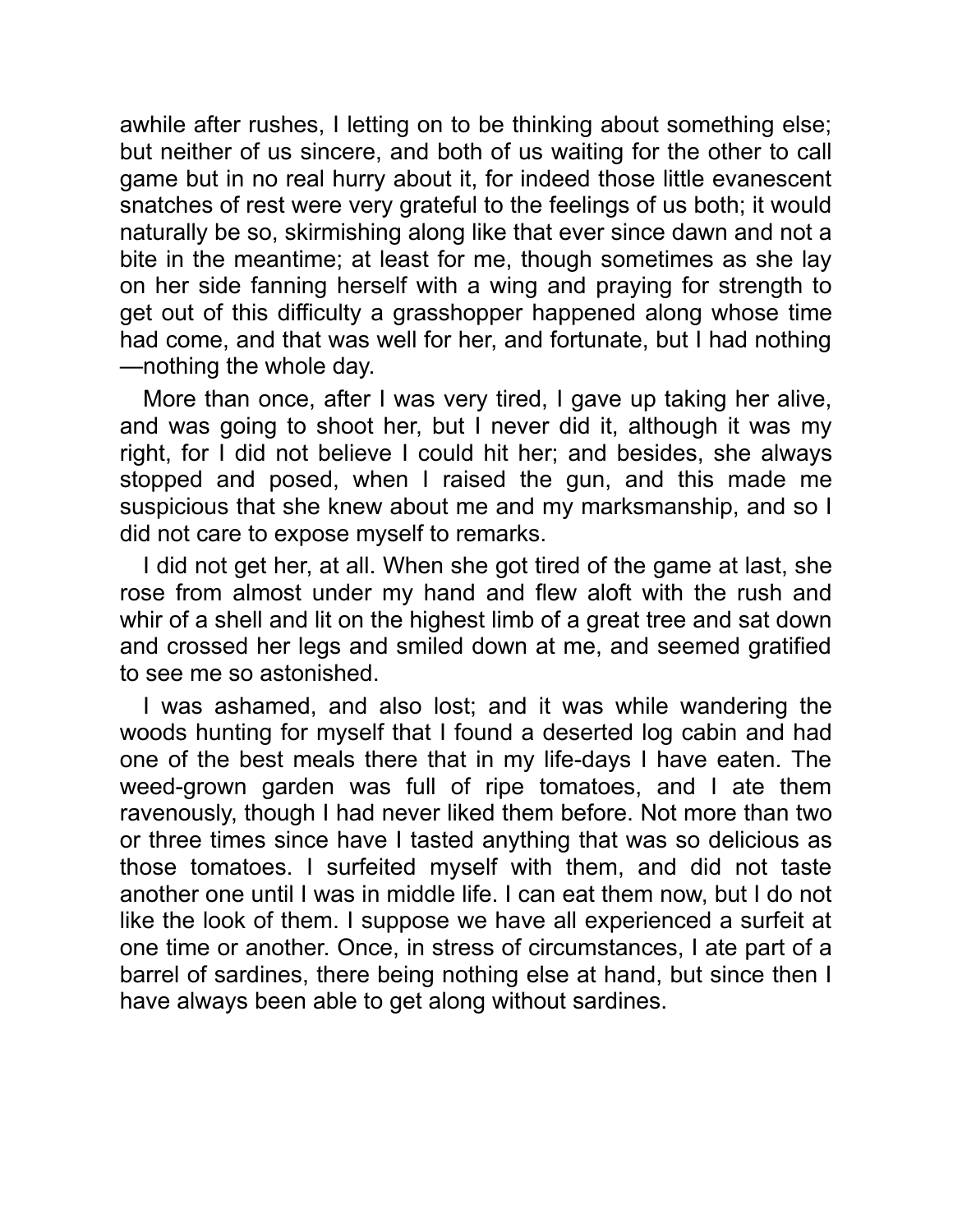## **THE McWILLIAMSES AND THE BURGLAR ALARM**

The conversation drifted smoothly and pleasantly along from weather to crops, from crops to literature, from literature to scandal, from scandal to religion; then took a random jump, and landed on the subject of burglar alarms. And now for the first time Mr. McWilliams showed feeling. Whenever I perceive this sign on this man's dial, I comprehend it, and lapse into silence, and give him opportunity to unload his heart. Said he, with but ill-controlled emotion:

"I do not go one single cent on burglar alarms, Mr. Twain—not a single cent—and I will tell you why. When we were finishing our house, we found we had a little cash left over, on account of the plumber not knowing it. I was for enlightening the heathen with it, for I was always unaccountably down on the heathen somehow; but Mrs. McWilliams said no, let's have a burglar alarm. I agreed to this compromise. I will explain that whenever I want a thing, and Mrs. McWilliams wants another thing, and we decide upon the thing that Mrs. McWilliams wants—as we always do—she calls that a compromise. Very well: the man came up from New York and put in the alarm, and charged three hundred and twenty-five dollars for it, and said we could sleep without uneasiness now. So we did for awhile—say a month. Then one night we smelled smoke, and I was advised to get up and see what the matter was. I lit a candle, and started toward the stairs, and met a burglar coming out of a room with a basket of tinware, which he had mistaken for solid silver in the dark. He was smoking a pipe. I said, 'My friend, we do not allow smoking in this room.' He said he was a stranger, and could not be expected to know the rules of the house: said he had been in many houses just as good as this one, and it had never been objected to before. He added that as far as his experience went, such rules had never been consdered to apply to burglars, anyway.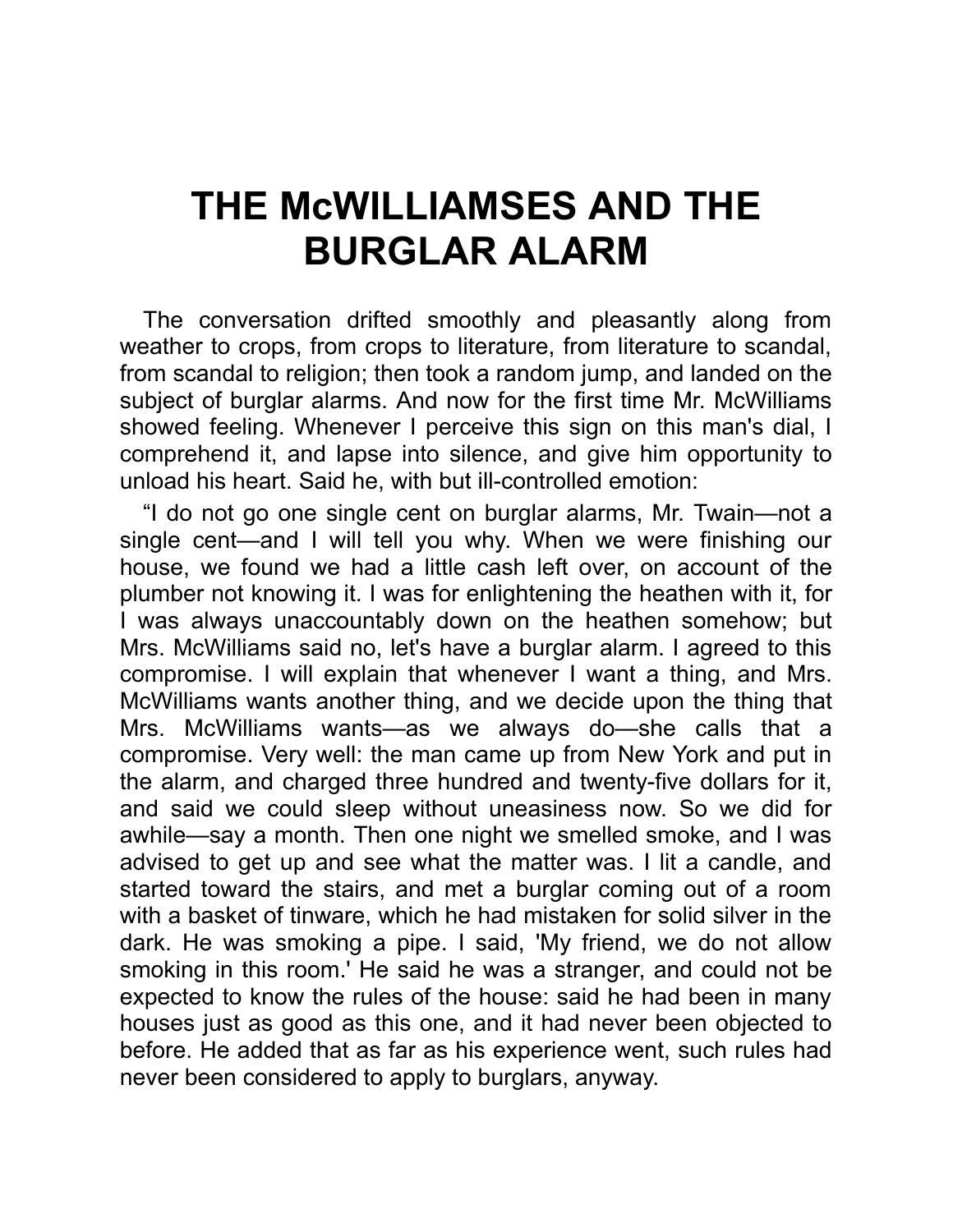"I said: 'Smoke along, then, if it is the custom, though I think that the conceding of a privilege to a burglar which is denied to a bishop is a conspicuous sign of the looseness of the times. But waiving all that, what business have you to be entering this house in this furtive and clandestine way, without ringing the burglar alarm?'

"He looked confused and ashamed, and said, with embarrassment: 'I beg a thousand pardons. I did not know you had a burglar alarm, else I would have rung it. I beg you will not mention it where my parents may hear of it, for they are old and feeble, and such a seemingly wanton breach of the hallowed conventionalities of our Christian civilization might all too rudely sunder the frail bridge which hangs darkling between the pale and evanescent present and the solemn great deeps of the eternities. May I trouble you for a match?'

"I sad: 'Your sentments do you honor, but f you wll allow me to say it, metaphor is not your best hold. Spare your thigh; this kind light only on the box, and seldom there, in fact, if my experience may be trusted. But to return to business: how did you get in here?'

"Through a second-story window.'

"It was even so. I redeemed the tinware at pawnbroker's rates, less cost of advertising, bade the burglar good-night, closed the window after him, and retired to headquarters to report. Next morning we sent for the burglar-alarm man, and he came up and explained that the reason the alarm did not 'go off' was that no part of the house but the first floor was attached to the alarm. This was simply idiotic; one might as well have no armor on at all in battle as to have it only on his legs. The expert now put the whole second story on the alarm, charged three hundred dollars for it, and went his way. By and by, one night, I found a burglar in the third story, about to start down a ladder with a lot of miscellaneous property. My first impulse was to crack his head with a billiard cue; but my second was to refrain from this attention, because he was between me and the cue rack. The second mpulse was planly the soundest, so I refrained, and proceeded to compromise. I redeemed the property at former rates, after deducting ten per cent. for use of ladder, it being my ladder, and, next day we sent down for the expert once more,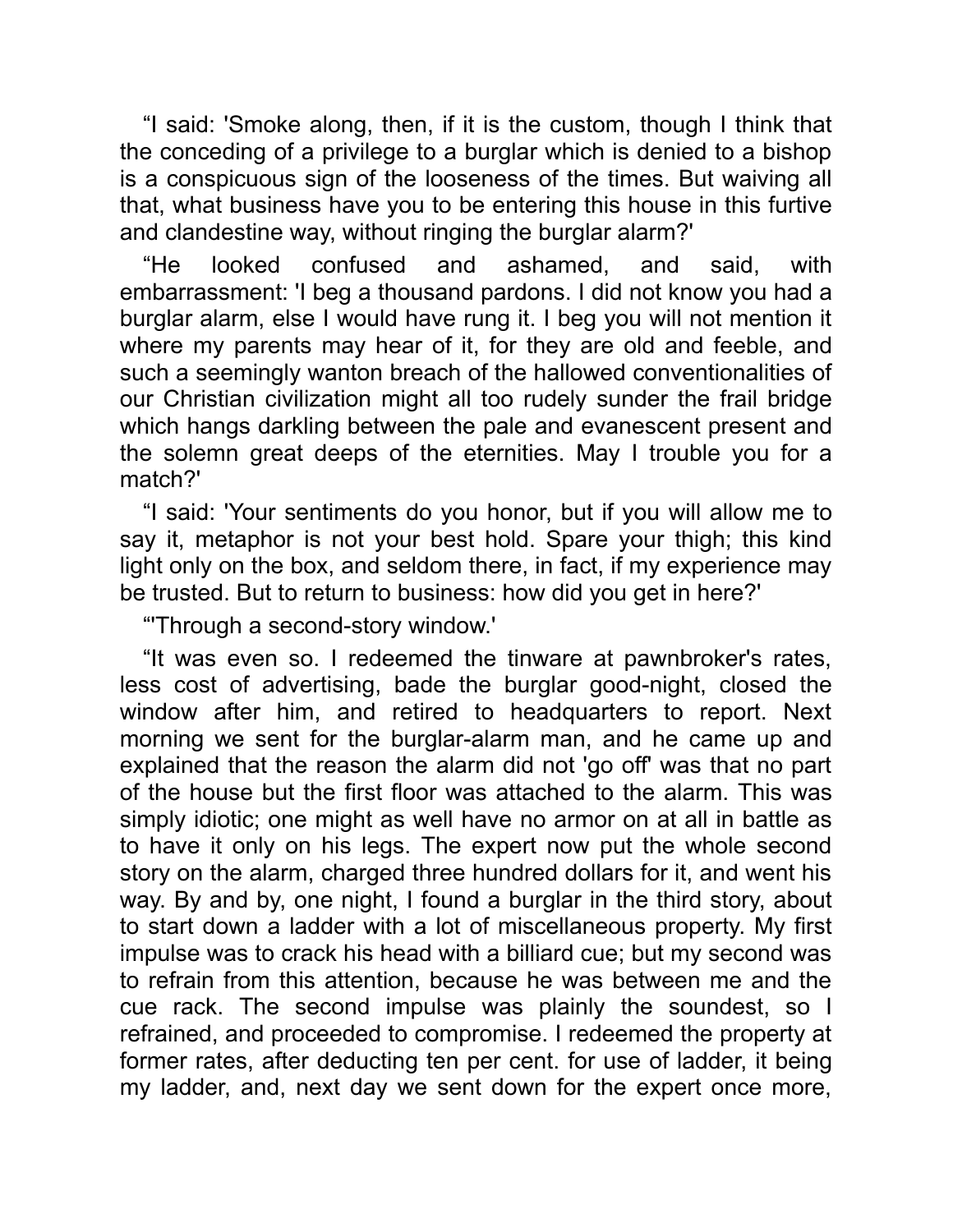and had the third story attached to the alarm, for three hundred dollars.

"By this time the 'annunciator' had grown to formidable dimensions. It had forty-seven tags on it, marked with the names of the various rooms and chimneys, and it occupied the space of an ordinary wardrobe. The gong was the size of a wash-bowl, and was placed above the head of our bed. There was a wire from the house to the coachman's quarters in the stable, and a noble gong alongside his pillow.

"We should have been comfortable now but for one defect. Every morning at five the cook opened the kitchen door, in the way of business, and rip went that gong! The first time this happened I thought the last day was come sure. I didn't think it in bed—no, but out of it—for the first effect of that frightful gong is to hurl you across the house, and slam you against the wall, and then curl you up, and squirm you like a spider on a stove lid, till somebody shuts the kitchen door. In solid fact, there is no clamor that is even remotely comparable to the dire clamor which that gong makes. Well, this catastrophe happened every morning regularly at five o'clock, and lost us three hours sleep; for, mind you, when that thing wakes you, it doesn't merely wake you in spots; it wakes you all over, conscience and all, and you are good for eighteen hours of wideawakeness subsequently—eighteen hours of the very most inconceivable wide-awakeness that you ever experienced in your life. A stranger died on our hands one time, and we vacated and left him in our room overnight. Did that stranger wait for the general judgment? No, sir; he got up at five the next morning in the most prompt and unostentatious way. I knew he would; I knew it mighty well. He collected his life-insurance, and lived happy ever after, for there was plenty of proof as to the perfect squareness of his death.

"Well, we were gradually fading toward a better land, on account of the daily loss of sleep; so we finally had the expert up again, and he ran a wire to the outside of the door, and placed a switch there, whereby Thomas, the butler, always made one little mistake—he switched the alarm off at night when he went to bed, and switched it on again at daybreak in the morning, just in time for the cook to open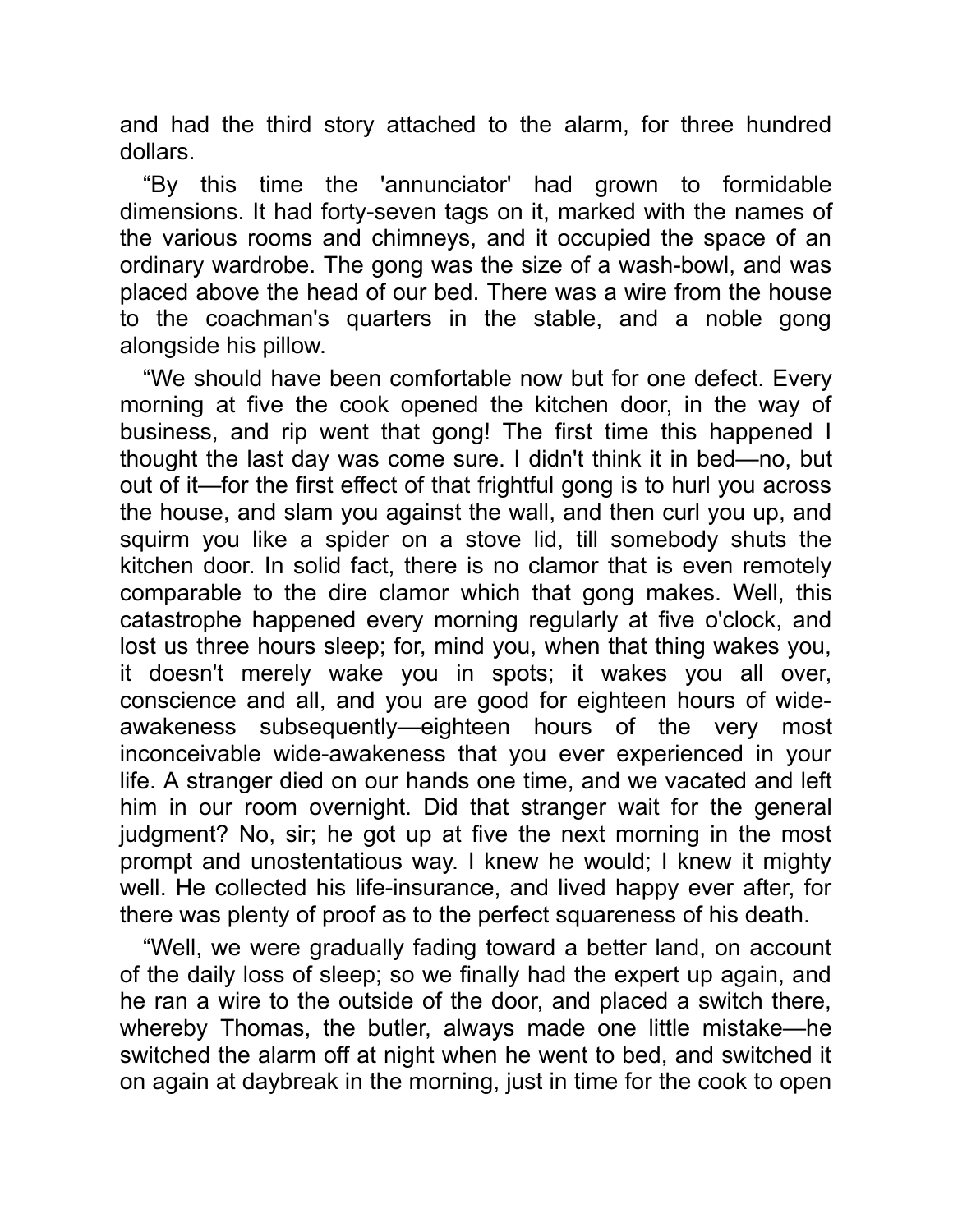the kitchen door, and enable that gong to slam us across the house, sometimes breaking a window with one or the other of us. At the end of a week we recognized that this switch business was a delusion and a snare. We also discovered that a band of burglars had been lodging in the house the whole time—not exactly to steal, for there wasn't much left now, but to hide from the police, for they were hot pressed, and they shrewdly judged that the detectives would never think of a tribe of burglars taking sanctuary in a house notoriously protected by the most imposing and elaborate burglar alarm in America

"Sent down for the expert again, and this time he struck a most dazzling idea—he fixed the thing so that opening the kitchen door would take off the alarm. It was a noble idea, and he charged accordingly. But you already foresee the result. I switched on the alarm every night at bed-time, no longer trusting on Thomas's frail memory; and as soon as the lights were out the burglars walked in at the kitchen door, thus taking the alarm off without waiting for the cook to do it in the morning. You see how aggravatingly we were situated. For months we couldn't have any company. Not a spare bed in the house; all occupied by burglars.

"Fnally, I got up a cure of my own. The expert answered the call, and ran another ground wire to the stable, and established a switch there, so that the coachman could put on and take off the alarm. That worked first rate, and a season of peace ensued, during which we got to inviting company once more and enjoying life.

"But by and by the irrepressible alarm invented a new kink. One winter's night we were flung out of bed by the sudden music of that awful gong, and when we hobbled to the annunciator, turned up the gas, and saw the word 'Nursery' exposed, Mrs. McWilliams fainted dead away, and I came precious near doing the same thing myself. I seized my shotgun, and stood timing the coachman whilst that appalling buzzing went on. I knew that his gong had flung him out, too, and that he would be along with his gun as soon as he could jump into his clothes. When I judged that the time was ripe, I crept to the room next the nursery, glanced through the window, and saw the dim outline of the coachman in the yard below, standing at present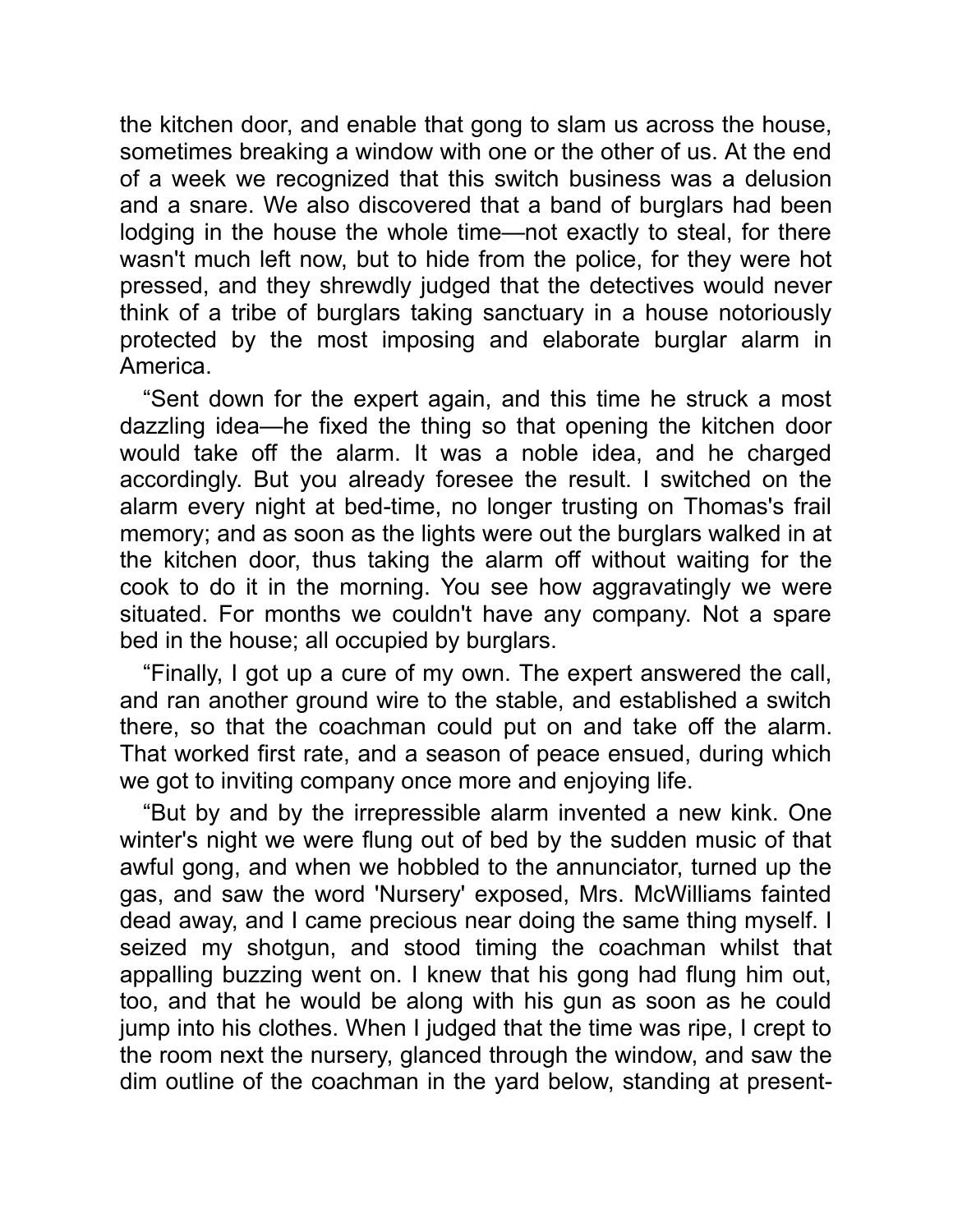arms and waiting for a chance. Then I hopped into the nursery and fired, and in the same instant the coachman fired at the red flash of my gun. Both of us were successful; I crippled a nurse, and he shot off all my back hair. We turned up the gas, and telephoned for a surgeon. There was not a sign of a burglar, and no window had been raised. One glass was absent, but that was where the coachman's charge had come through. Here was a fine mystery—a burglar alarm 'going off' at midnight of its own accord, and not a burglar in the neighborhood!

"The expert answered the usual call, and explained that it was a 'False alarm.' Said it was easily fixed. So he overhauled the nursery window, charged a remunerative figure for it, and departed.

"What we suffered from false alarms for the next three years no stylographic pen can describe. During the next three months I always flew with my gun to the room indicated, and the coachman always sallied forth with his battery to support me. But there was never anything to shoot at—windows all tight and secure. We always sent down for the expert next day, and he fixed those particular windows so they would keep quiet a week or so, and always remembered to send us a bill about like this:

| Wire                  | \$2.15 |
|-----------------------|--------|
| Nipple                | .75    |
| Two hours' labor      | 1.50   |
| Wax                   | .47    |
| Tape                  | .34    |
| <b>Screws</b>         | .15    |
| Recharging battery    | .98    |
| Three hours' labor    | 2.25   |
| String                | .02    |
| Lard                  | .66    |
| <b>Pond's Extract</b> | 1.25   |
| Springs at 50         | 2.00   |
| Railroad fares        | 7.25   |
|                       |        |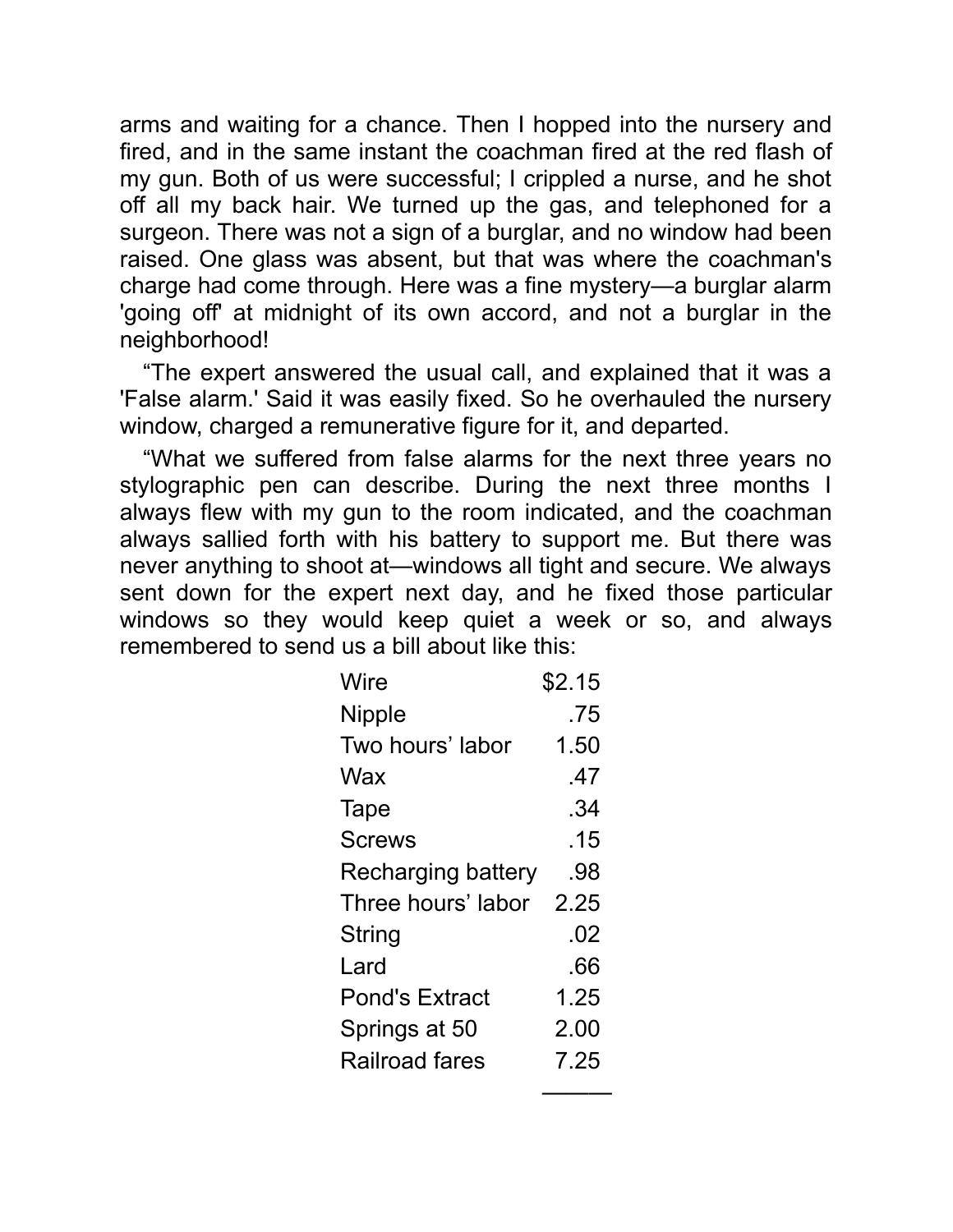"At length a perfectly natural thing came about—after we had answered three or four hundred false alarms-to wit, we stopped answering them. Yes, I simply rose up calmly, when slammed across the house by the alarm, calmly inspected the annunciator, took note of the room indicated; and then calmly disconnected that room from the alarm, and went back to bed as if nothing had happened. Moreover, I left that room off permanently, and did not send for the expert. Well, it goes without saying that in the course of time all the

"It was at this unprotected time that the heaviest calamity of all happened. The burglars walked in one night and carried off the burglar alarm! yes, sir, every hide and hair of it: ripped it out, tooth and nail; springs, bells, gongs, battery, and all; they took a hundred and fifty miles of copper wire; they just cleaned her out, bag and baggage, and never left us a vestige of her to swear at—swear by, I mean.

rooms were taken off, and the entire machine was out of service.

"We had a time of it to get her back; but we accomplished it finally, for money. The alarm firm said that what we needed now was to have her put in right—with their new patent springs in the windows to make false alarms impossible, and their new patent clock attached to take off and put on the alarm morning and night without human assistance. That seemed a good scheme. They promised to have the whole thing finished in ten days. They began work, and we left for the summer. They worked a couple of days; then they left for the summer. After which the burglars moved in, and began their summer vacation. When we returned in the fall, the house was as empty as a beer closet in premises where painters have been at work. We refurnished, and then sent down to hurry up the expert. He came up and finished the job, and said: 'Now this clock is set to put on the alarm every night at 10, and take it off every morning at 5:45. All you've got to do is to wind her up every week, and then leave her alone—she will take care of the alarm herself.'

"After that we had a most tranquil season during three months. The bill was prodigious, of course, and I had said I would not pay it until the new machinery had proved itself to be flawless. The time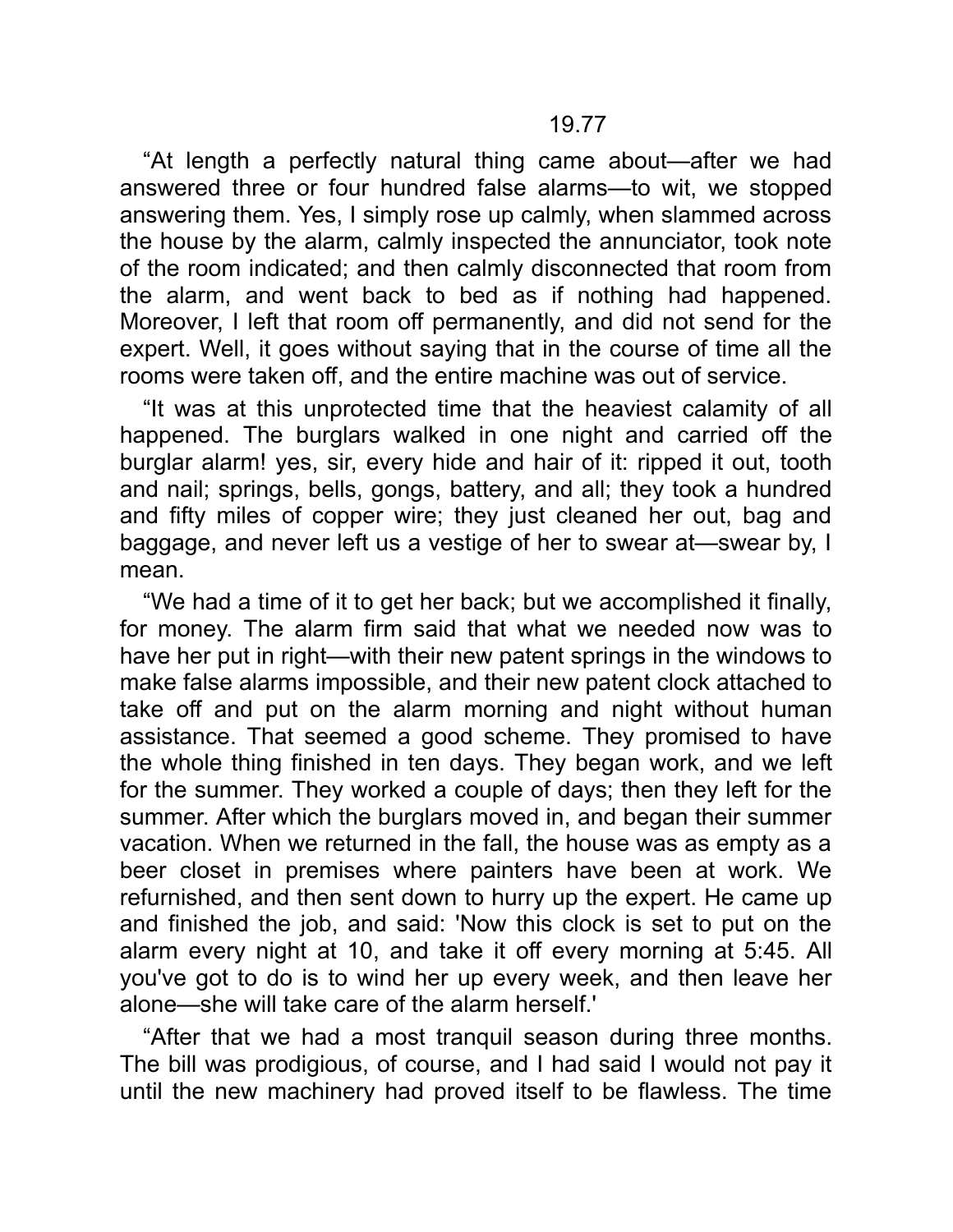stipulated was three months. So I paid the bill, and the very next day the alarm went to buzzing like ten thousand bee swarms at ten o'clock in the morning. I turned the hands around twelve hours, according to instructions, and this took off the alarm; but there was another hitch at night, and I had to set her ahead twelve hours once more to get her to put the alarm on again. That sort of nonsense went on a week or two, then the expert came up and put in a new clock. He came up every three months during the next three years, and put in a new clock. But it was always a failure. His clocks all had the same perverse defect: they would put the alarm on in the daytime, and they would not put it on at night; and if you forced it on yourself, they would take it off again the minute your back was turned.

"Now there is the history of that burglar alarm—everything just as it happened; nothing extenuated, and naught set down in malice. Yes, sir,—and when I had slept nine years with burglars, and maintained an expensive burglar alarm the whole time, for their protection, not mine, and at my sole cost—for not a d—-d cent could I ever get THEM to contribute—I just said to Mrs. McWilliams that I had had enough of that kind of pie; so with her full consent I took the whole thing out and traded it off for a dog, and shot the dog. I don't know what you think about it, Mr. Twain; but I think those things are made solely in the interest of the burglars. Yes, sir, a burglar alarm combines in its person all that is objectionable about a fire, a riot, and a harem, and at the same time had none of the compensating advantages, of one sort or another, that customarily belong with that combination. Good-by: I get off here."

#### \*\*\* END OF THE PROJECT GUTENBERG EBOOK THE MYSTERIOUS STRANGER \*\*\*

Updated editions will replace the previous one—the old editions will be renamed.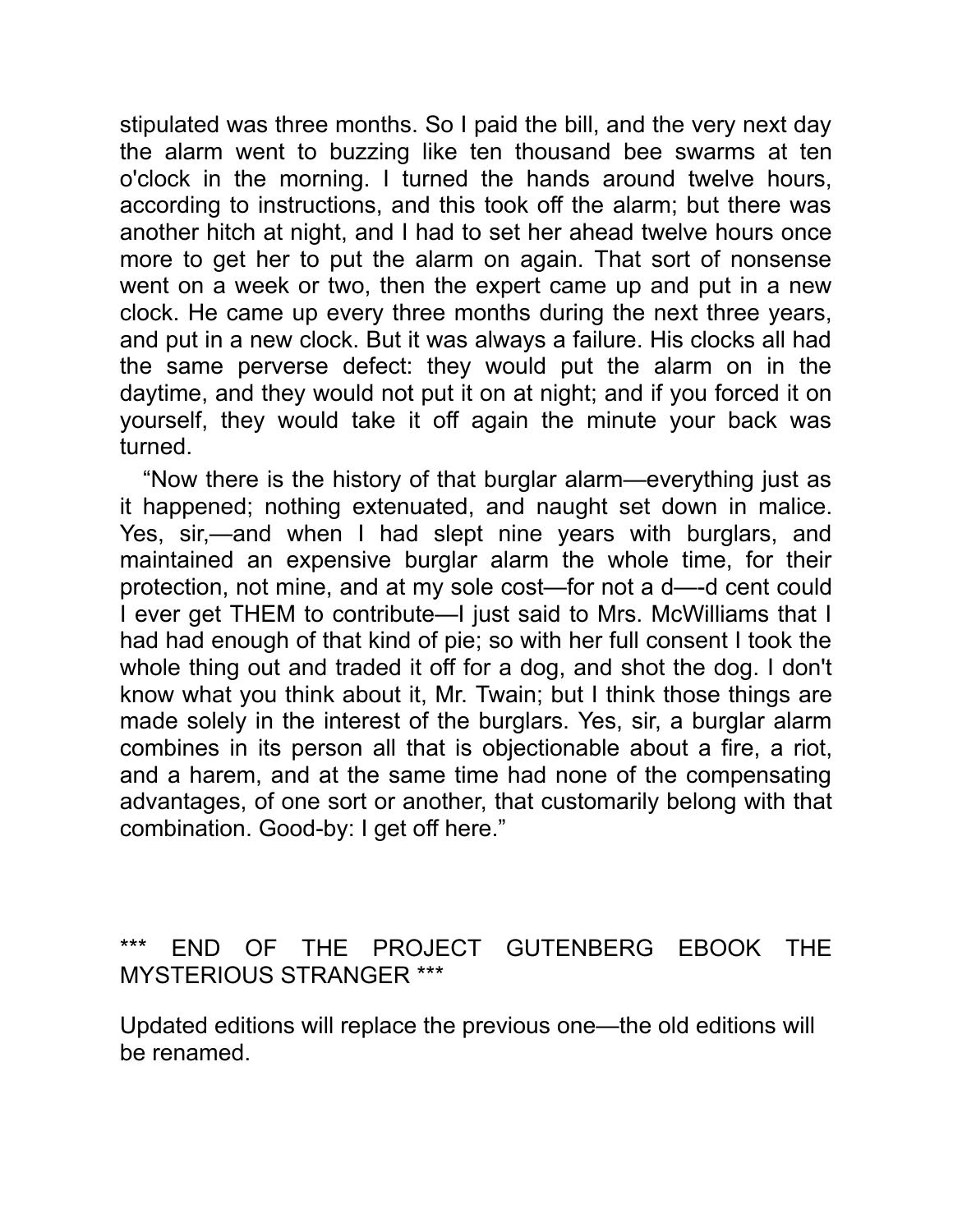Creating the works from print editions not protected by U.S. copyright law means that no one owns a United States copyright in these works, so the Foundation (and you!) can copy and distribute it in the United States without permission and without paying copyright royalties. Special rules, set forth in the General Terms of Use part of this license, apply to copying and distributing Project Gutenberg™ electronic works to protect the PROJECT GUTENBERG™ concept and trademark. Project Gutenberg is a registered trademark, and may not be used if you charge for an eBook, except by following the terms of the trademark license, including paying royalties for use of the Project Gutenberg trademark. If you do not charge anything for copies of this eBook, complying with the trademark license is very easy. You may use this eBook for nearly any purpose such as creation of derivative works, reports, performances and research. Project Gutenberg eBooks may be modified and printed and given away--you may do practically ANYTHING in the United States with eBooks not protected by U.S. copyright law. Redistribution is subject to the trademark license, especially commercial redistribution.

#### START: FULL LICENSE THE FULL PROJECT GUTENBERG LICENSE PLEASE READ THIS BEFORE YOU DISTRIBUTE OR USE THIS WORK

To protect the Project Gutenberg™ mission of promoting the free distribution of electronic works, by using or distributing this work (or any other work associated in any way with the phrase "Project Gutenberg"), you agree to comply wth all the terms of the Full Project Gutenberg™ License available with this file or online at www.gutenberg.org/license.

### **Secton 1. General Terms of Use and Redistributing Project Gutenberg™ electronic works**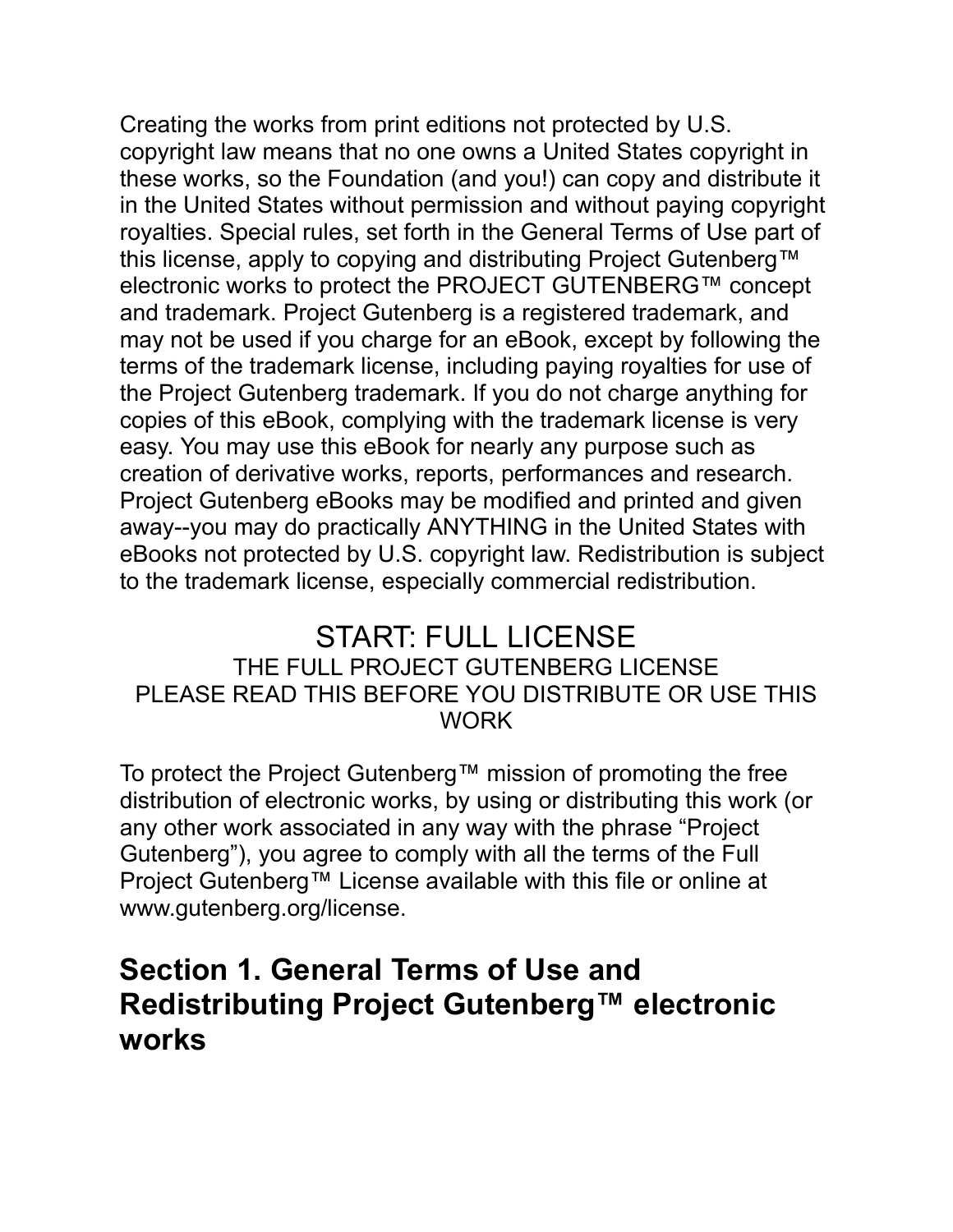1.A. By reading or using any part of this Project Gutenberg™ electronic work, you indicate that you have read, understand, agree to and accept all the terms of this license and intellectual property (trademark/copyrght) agreement. If you do not agree to abde by all the terms of this agreement, you must cease using and return or destroy all copies of Project Gutenberg™ electronic works in your possession. If you paid a fee for obtaining a copy of or access to a Project Gutenberg™ electronic work and you do not agree to be bound by the terms of this agreement, you may obtain a refund from the person or entity to whom you paid the fee as set forth in paragraph 1.E.8.

1.B. "Project Gutenberg" is a registered trademark. It may only be used on or associated in any way with an electronic work by people who agree to be bound by the terms of this agreement. There are a few things that you can do with most Project Gutenberg™ electronic works even without complying with the full terms of this agreement. See paragraph 1.C below. There are a lot of things you can do with Project Gutenberg™ electronic works if you follow the terms of this agreement and help preserve free future access to Project Gutenberg™ electronic works. See paragraph 1.E below.

1.C. The Project Gutenberg Literary Archive Foundation ("the Foundation" or PGLAF), owns a compilation copyright in the collection of Project Gutenberg™ electronic works. Nearly all the individual works in the collection are in the public domain in the United States. If an individual work is unprotected by copyright law in the United States and you are located in the United States, we do not claim a right to prevent you from copying, distributing, performing, displaying or creating derivative works based on the work as long as all references to Project Gutenberg are removed. Of course, we hope that you will support the Project Gutenberg™ mission of promoting free access to electronic works by freely sharing Project Gutenberg™ works in compliance with the terms of this agreement for keeping the Project Gutenberg™ name associated with the work. You can easily comply with the terms of this agreement by keeping this work in the same format with its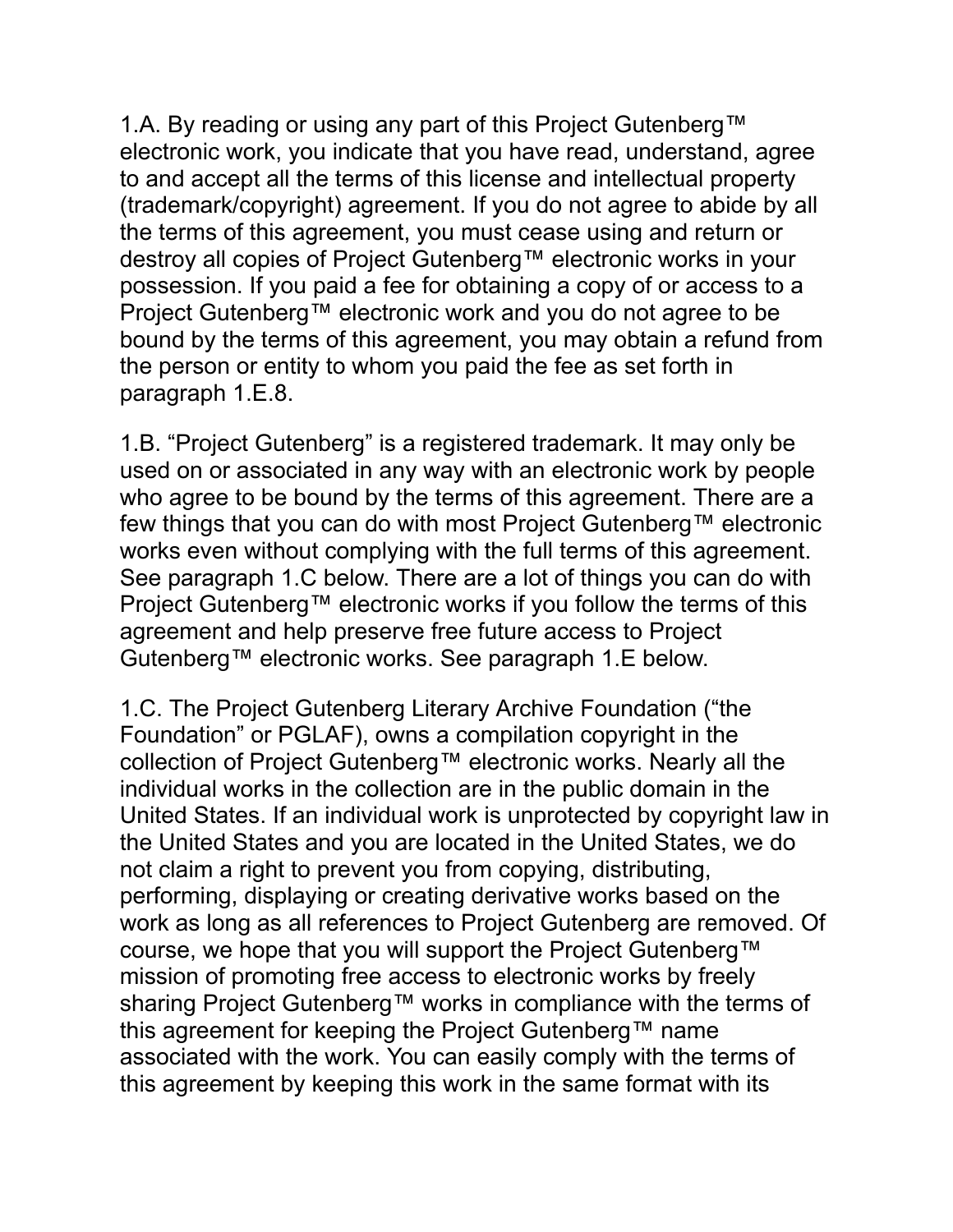attached full Project Gutenberg™ License when you share it without charge with others.

1.D. The copyright laws of the place where you are located also govern what you can do with this work. Copyright laws in most countries are in a constant state of change. If you are outside the United States, check the laws of your country in addition to the terms of this agreement before downloading, copying, displaying, performing, distributing or creating derivative works based on this work or any other Project Gutenberg™ work. The Foundation makes no representations concerning the copyright status of any work in any country other than the United States.

1.E. Unless you have removed all references to Project Gutenberg:

1.E.1. The following sentence, with active links to, or other immediate access to, the full Project Gutenberg™ License must appear prominently whenever any copy of a Project Gutenberg™ work (any work on which the phrase "Project Gutenberg" appears, or with which the phrase "Project Gutenberg" is associated) is accessed, displayed, performed, viewed, copied or distributed:

> *This eBook is for the use of anyone anywhere in the Unted States and most other parts of the world at no cost and wth almost no restrctons whatsoever. You may copy it, give it away or re-use it under the terms of the Project Gutenberg Lcense ncluded wth ths eBook or onlne at [www.gutenberg.org](https://www.gutenberg.org/). If you are not located in the United States, you will have to check the laws of the country where you are located before usng ths eBook.*

1.E.2. If an individual Project Gutenberg™ electronic work is derived from texts not protected by U.S. copyright law (does not contain a notice indicating that it is posted with permission of the copyright holder), the work can be copied and distributed to anyone in the United States without paying any fees or charges. If you are redistributing or providing access to a work with the phrase "Project"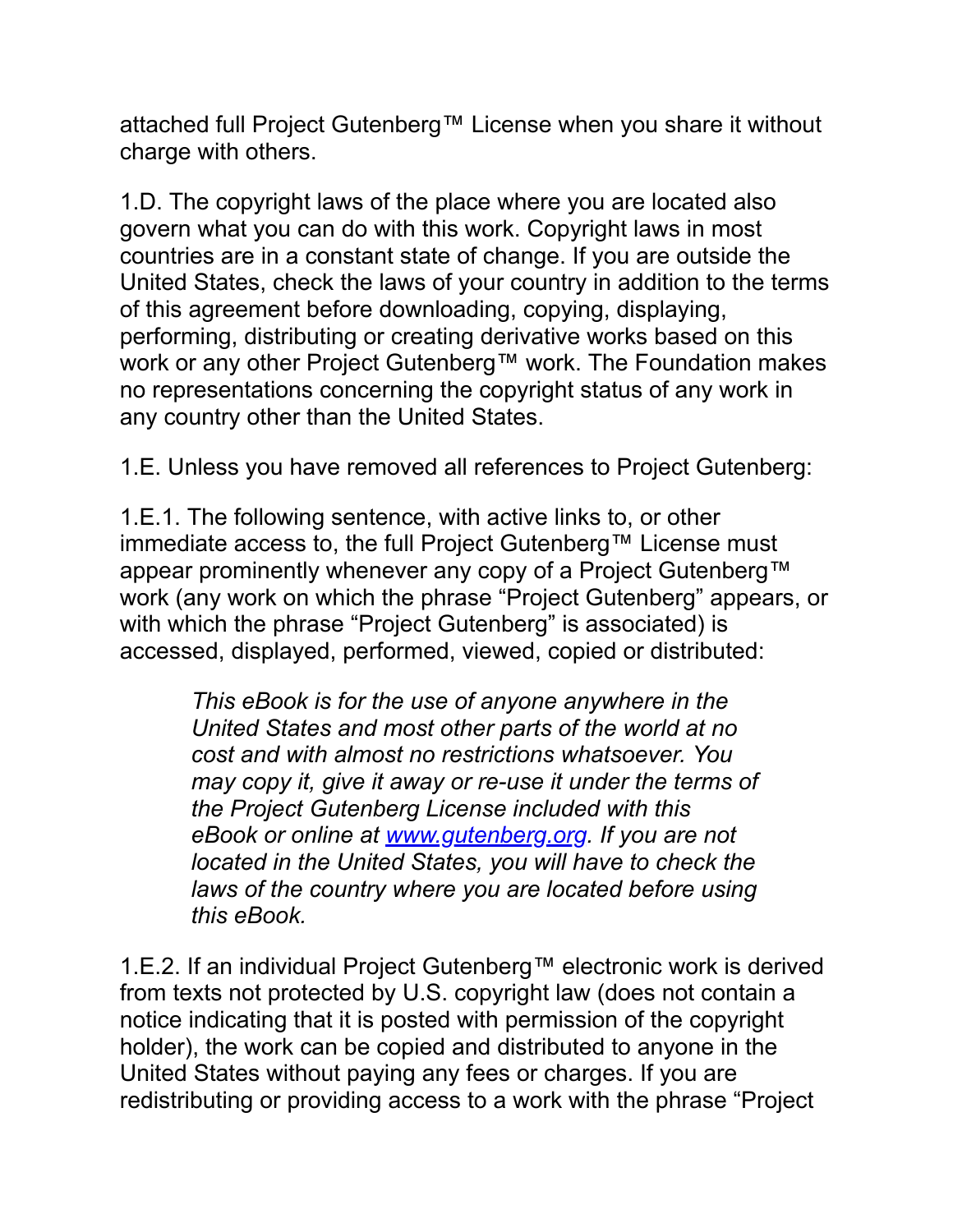Gutenberg" associated with or appearing on the work, you must comply either with the requirements of paragraphs 1.E.1 through 1.E.7 or obtain permission for the use of the work and the Project Gutenberg™ trademark as set forth in paragraphs 1.E.8 or 1.E.9.

1.E.3. If an individual Project Gutenberg™ electronic work is posted with the permission of the copyright holder, your use and distribution must comply wth both paragraphs 1.E.1 through 1.E.7 and any additional terms imposed by the copyright holder. Additional terms will be linked to the Project Gutenberg™ License for all works posted with the permission of the copyright holder found at the beginning of this work.

1.E.4. Do not unlnk or detach or remove the full Project Gutenberg™ License terms from this work, or any files containing a part of this work or any other work associated with Project Gutenberg™.

1.E.5. Do not copy, display, perform, distribute or redistribute this electronic work, or any part of this electronic work, without prominently displaying the sentence set forth in paragraph 1.E.1 with active links or immediate access to the full terms of the Project Gutenberg™ License.

1.E.6. You may convert to and distribute this work in any binary, compressed, marked up, nonproprietary or proprietary form, including any word processing or hypertext form. However, if you provide access to or distribute copies of a Project Gutenberg™ work in a format other than "Plain Vanilla ASCII" or other format used in the official version posted on the official Project Gutenberg™ website (www.gutenberg.org), you must, at no additional cost, fee or expense to the user, provide a copy, a means of exporting a copy, or a means of obtaining a copy upon request, of the work in its original "Plain" Vanilla ASCII" or other form. Any alternate format must include the full Project Gutenberg™ License as specified in paragraph 1.E.1.

1.E.7. Do not charge a fee for access to, viewing, displaying, performing, copying or distributing any Project Gutenberg™ works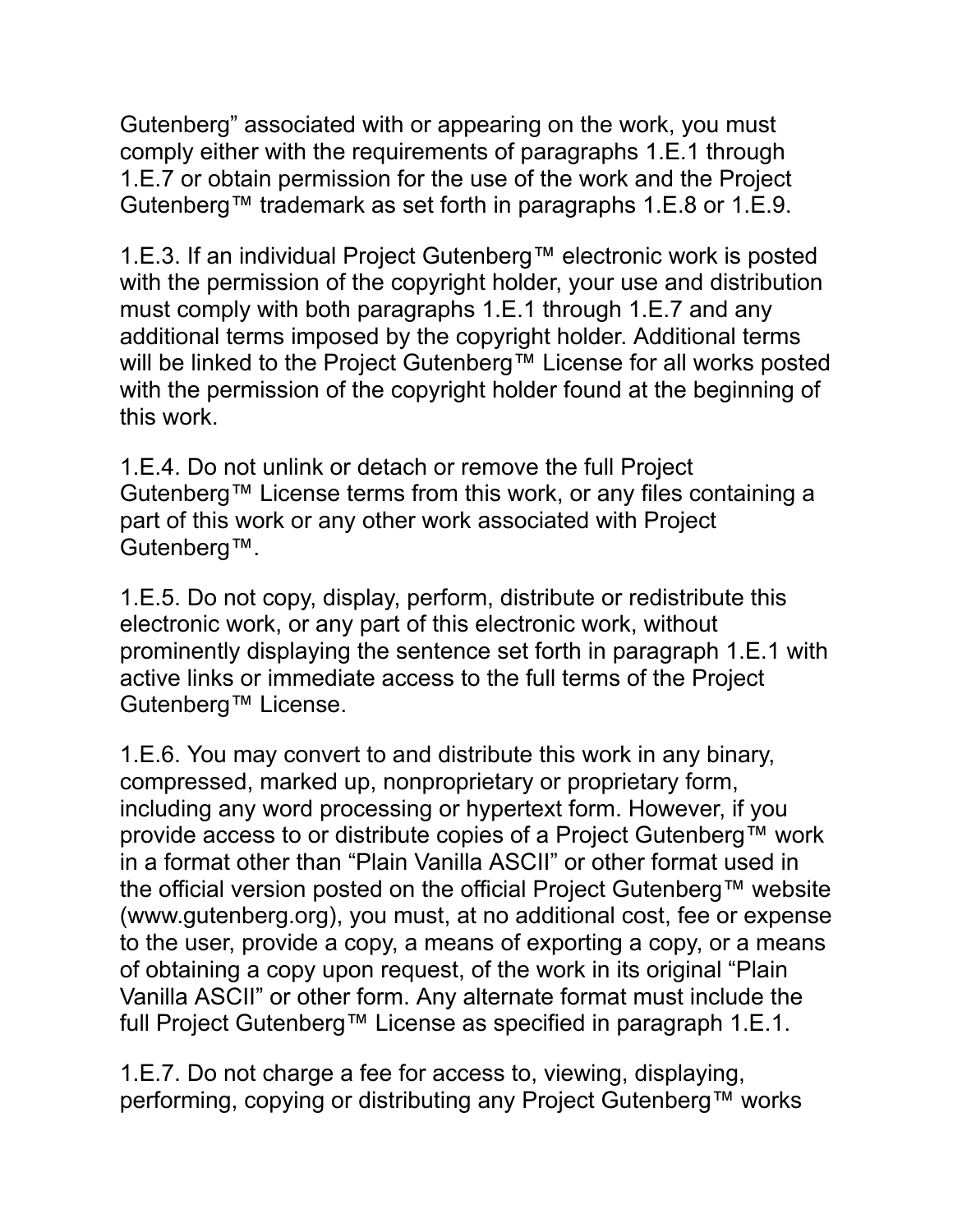unless you comply wth paragraph 1.E.8 or 1.E.9.

1.E.8. You may charge a reasonable fee for copies of or providing access to or distributing Project Gutenberg™ electronic works provided that:

- You pay a royalty fee of 20% of the gross profits you derive from the use of Project Gutenberg™ works calculated using the method you already use to calculate your applicable taxes. The fee is owed to the owner of the Project Gutenberg™ trademark, but he has agreed to donate royalties under this paragraph to the Project Gutenberg Literary Archive Foundation. Royalty payments must be paid within 60 days following each date on which you prepare (or are legally required to prepare) your periodic tax returns. Royalty payments should be clearly marked as such and sent to the Project Gutenberg Literary Archive Foundation at the address specified in Section 4, "Information about donations to the Project Gutenberg Literary Archive Foundation."
- You provide a full refund of any money paid by a user who notifies you in writing (or by e-mail) within 30 days of receipt that s/he does not agree to the terms of the full Project Gutenberg™ License. You must require such a user to return or destroy all copies of the works possessed in a physical medium and discontinue all use of and all access to other copies of Project Gutenberg™ works.
- You provide, in accordance with paragraph 1.F.3, a full refund of any money paid for a work or a replacement copy, if a defect in the electronic work is discovered and reported to you within 90 days of receipt of the work.
- You comply with all other terms of this agreement for free distribution of Project Gutenberg™ works.

1.E.9. If you wish to charge a fee or distribute a Project Gutenberg™ electronic work or group of works on different terms than are set forth in this agreement, you must obtain permission in writing from the Project Gutenberg Literary Archive Foundation, the manager of the Project Gutenberg™ trademark. Contact the Foundation as set forth in Section 3 below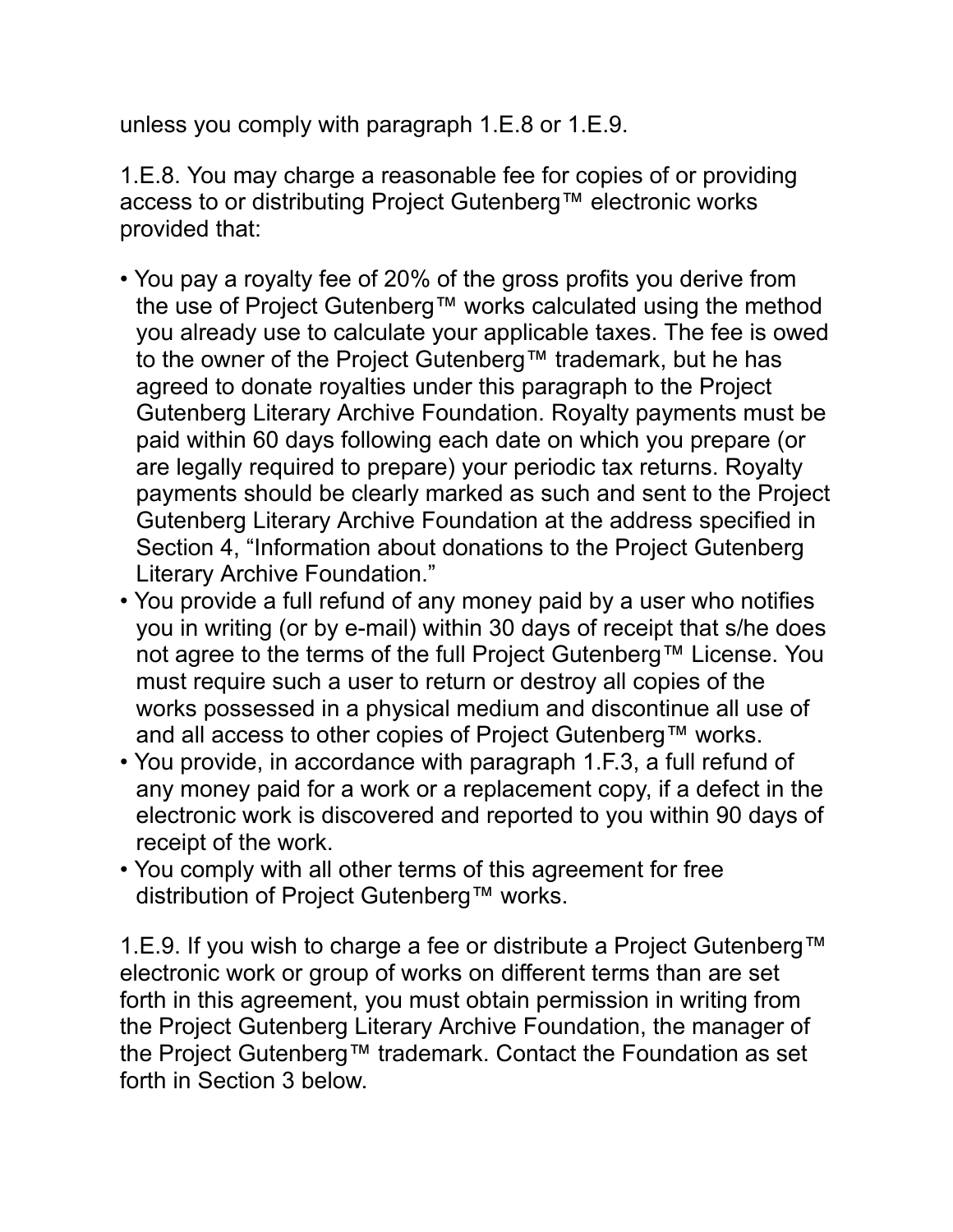1.F.

1.F.1. Project Gutenberg volunteers and employees expend considerable effort to identify, do copyright research on, transcribe and proofread works not protected by U.S. copyright law in creating the Project Gutenberg™ collection. Despite these efforts, Project Gutenberg™ electronic works, and the medium on which they may be stored, may contain "Defects," such as, but not limited to, incomplete, inaccurate or corrupt data, transcription errors, a copyright or other intellectual property infringement, a defective or damaged disk or other medium, a computer virus, or computer codes that damage or cannot be read by your equpment.

1.F.2. LIMITED WARRANTY, DISCLAIMER OF DAMAGES - Except for the "Right of Replacement or Refund" described in paragraph 1.F.3, the Project Gutenberg Literary Archive Foundation, the owner of the Project Gutenberg™ trademark, and any other party distributing a Project Gutenberg™ electronic work under this agreement, disclaim all liability to you for damages, costs and expenses, including legal fees. YOU AGREE THAT YOU HAVE NO REMEDIES FOR NEGLIGENCE, STRICT LIABILITY, BREACH OF WARRANTY OR BREACH OF CONTRACT EXCEPT THOSE PROVIDED IN PARAGRAPH 1.F.3. YOU AGREE THAT THE FOUNDATION, THE TRADEMARK OWNER, AND ANY DISTRIBUTOR UNDER THIS AGREEMENT WILL NOT BE LIABLE TO YOU FOR ACTUAL, DIRECT, INDIRECT, CONSEQUENTIAL, PUNITIVE OR INCIDENTAL DAMAGES EVEN IF YOU GIVE NOTICE OF THE POSSIBILITY OF SUCH DAMAGE.

1.F.3. LIMITED RIGHT OF REPLACEMENT OR REFUND - If you discover a defect in this electronic work within 90 days of receiving it, you can receive a refund of the money (if any) you paid for it by sending a written explanation to the person you received the work from. If you received the work on a physical medium, you must return the medium with your written explanation. The person or entity that provided you with the defective work may elect to provide a replacement copy in lieu of a refund. If you received the work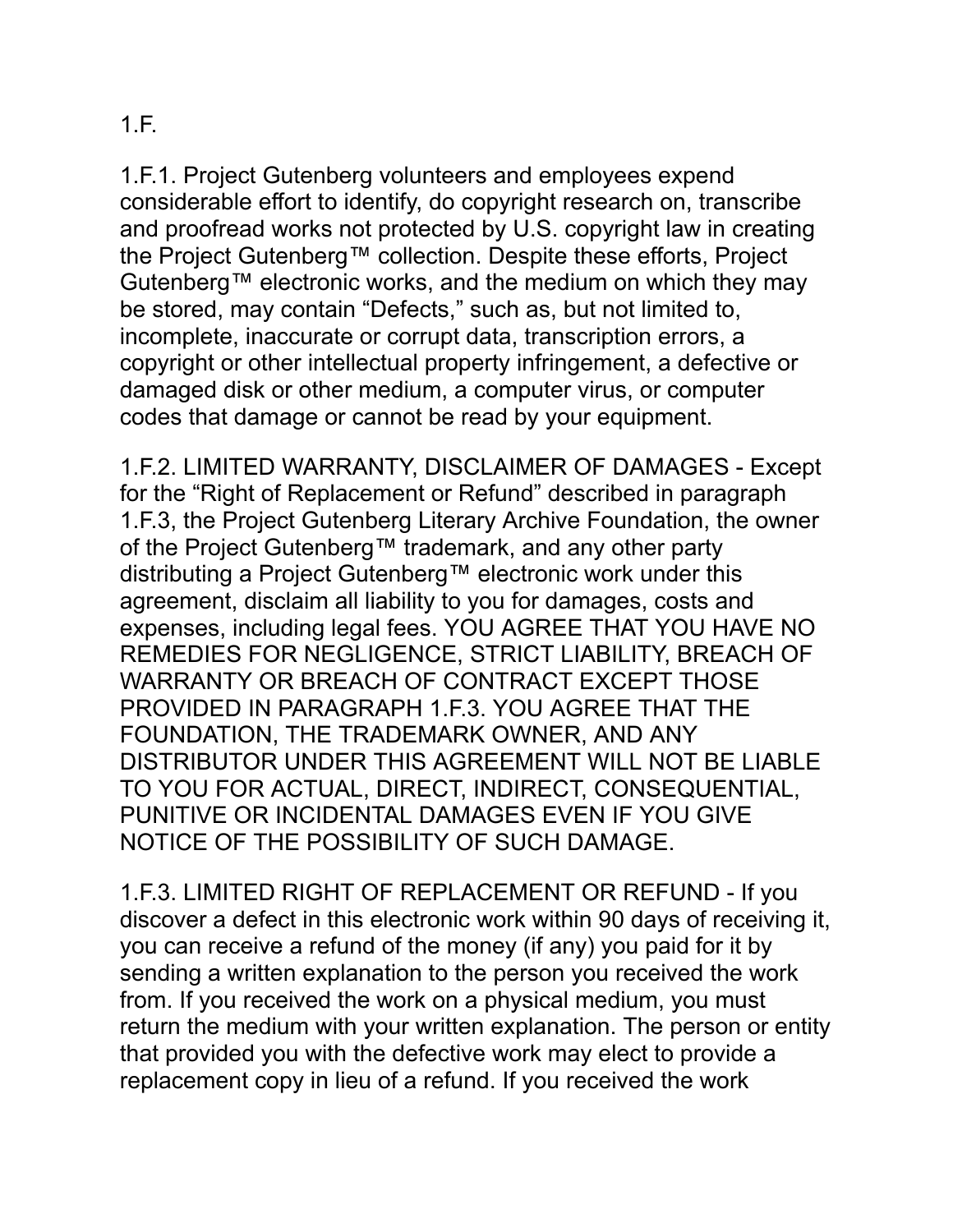electronically, the person or entity providing it to you may choose to give you a second opportunity to receive the work electronically in lieu of a refund. If the second copy is also defective, you may demand a refund in writing without further opportunities to fix the problem.

1.F.4. Except for the limited right of replacement or refund set forth in paragraph 1.F.3, this work is provided to you 'AS-IS', WITH NO OTHER WARRANTIES OF ANY KIND, EXPRESS OR IMPLIED, INCLUDING BUT NOT LIMITED TO WARRANTIES OF MERCHANTABILITY OR FITNESS FOR ANY PURPOSE.

1.F.5. Some states do not allow disclaimers of certain implied warranties or the exclusion or limitation of certain types of damages. If any disclaimer or limitation set forth in this agreement violates the law of the state applicable to this agreement, the agreement shall be interpreted to make the maximum disclaimer or limitation permitted by the applicable state law. The invalidity or unenforceability of any provision of this agreement shall not void the remaining provisions.

1.F.6. INDEMNITY - You agree to indemnify and hold the Foundation, the trademark owner, any agent or employee of the Foundation, anyone providing copies of Project Gutenberg™ electronic works in accordance with this agreement, and any volunteers associated with the production, promotion and distribution of Project Gutenberg™ electronic works, harmless from all liability, costs and expenses, including legal fees, that arise directly or indirectly from any of the following which you do or cause to occur:  $(a)$  distribution of this or any Project Gutenberg™ work,  $(b)$ alteration, modification, or additions or deletions to any Project Gutenberg™ work, and (c) any Defect you cause.

## **Section 2. Information about the Mission of Project Gutenberg™**

Project Gutenberg™ is synonymous with the free distribution of electronic works in formats readable by the widest variety of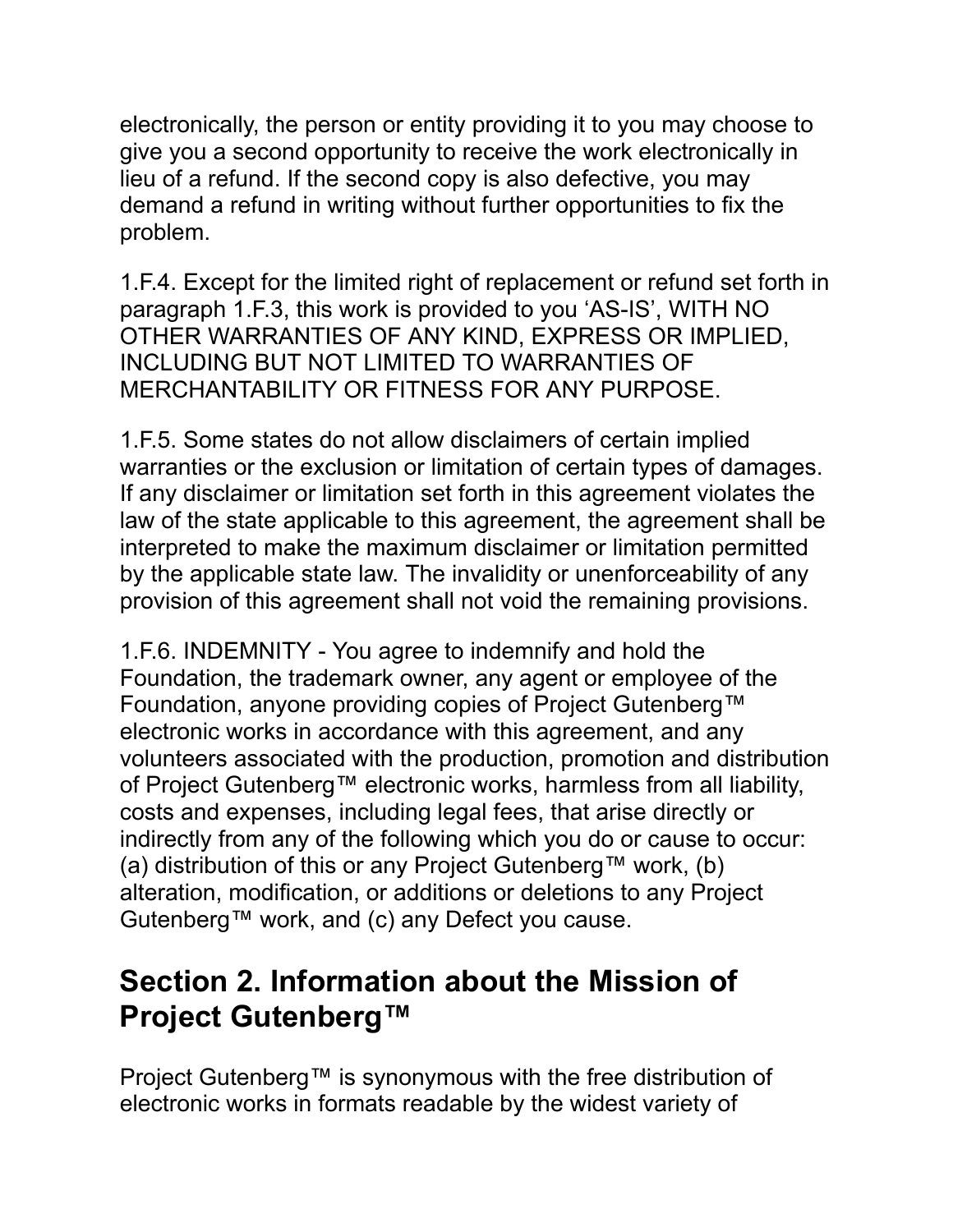computers including obsolete, old, middle-aged and new computers. It exists because of the efforts of hundreds of volunteers and donations from people in all walks of life.

Volunteers and financial support to provide volunteers with the assistance they need are critical to reaching Project Gutenberg™'s goals and ensuring that the Project Gutenberg™ collection will remain freely available for generations to come. In 2001, the Project Gutenberg Literary Archive Foundation was created to provide a secure and permanent future for Project Gutenberg™ and future generations. To learn more about the Project Gutenberg Literary Archive Foundation and how your efforts and donations can help, see Sections 3 and 4 and the Foundation information page at www.gutenberg.org.

## **Section 3. Information about the Project Gutenberg Literary Archive Foundation**

The Project Gutenberg Literary Archive Foundation is a non-profit  $501(c)(3)$  educational corporation organized under the laws of the state of Mississippi and granted tax exempt status by the Internal Revenue Service. The Foundation's EIN or federal tax identification number is 64-6221541. Contributions to the Project Gutenberg Literary Archive Foundation are tax deductible to the full extent permtted by U.S. federal laws and your state's laws.

The Foundation's business office is located at 809 North 1500 West. Salt Lake City, UT 84116, (801) 596-1887. Email contact links and up to date contact information can be found at the Foundation's website and official page at www.gutenberg.org/contact

### **Section 4. Information about Donations to the Project Gutenberg Literary Archive Foundation**

Project Gutenberg™ depends upon and cannot survive without widespread public support and donations to carry out its mission of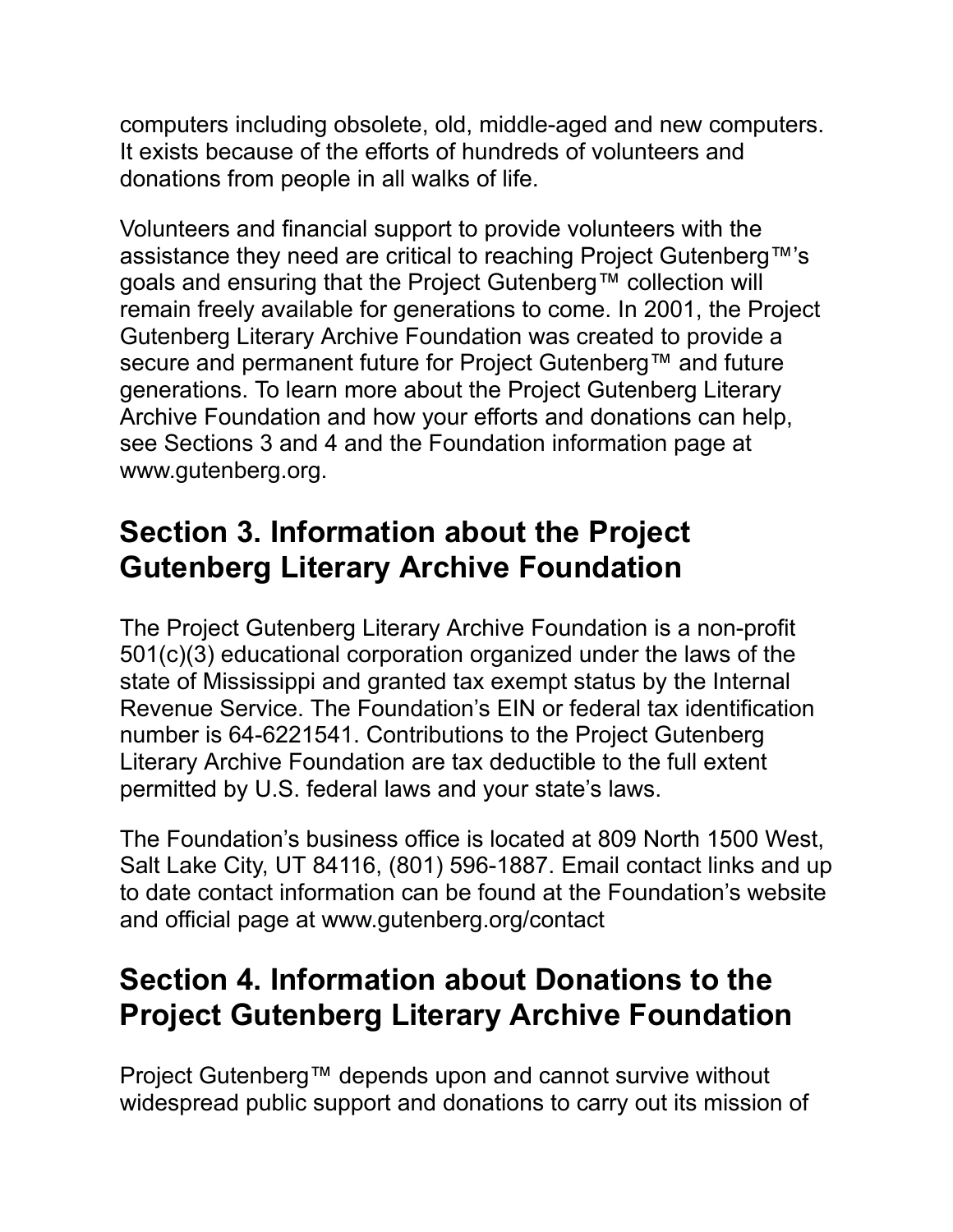increasing the number of public domain and licensed works that can be freely distributed in machine-readable form accessible by the widest array of equipment including outdated equipment. Many small donations (\$1 to \$5,000) are particularly important to maintaining tax exempt status with the IRS.

The Foundation is committed to complying with the laws regulating charities and charitable donations in all 50 states of the United States. Compliance requirements are not uniform and it takes a consderable effort, much paperwork and many fees to meet and keep up with these requirements. We do not solicit donations in locations where we have not received written confirmation of compliance. To SEND DONATIONS or determine the status of compliance for any particular state visit [www.gutenberg.org/donate.](https://www.gutenberg.org/donate/)

While we cannot and do not solicit contributions from states where we have not met the solicitation requirements, we know of no prohibition against accepting unsolicited donations from donors in such states who approach us with offers to donate.

International donations are gratefully accepted, but we cannot make any statements concerning tax treatment of donations received from outside the United States. U.S. laws alone swamp our small staff.

Please check the Project Gutenberg web pages for current donation methods and addresses. Donations are accepted in a number of other ways including checks, online payments and credit card donations. To donate, please visit: www.gutenberg.org/donate

### **Section 5. General Information About Project** Gutenberg<sup>™</sup> electronic works

Professor Michael S. Hart was the originator of the Project Gutenberg™ concept of a library of electronic works that could be freely shared wth anyone. For forty years, he produced and distributed Project Gutenberg™ eBooks with only a loose network of volunteer support.